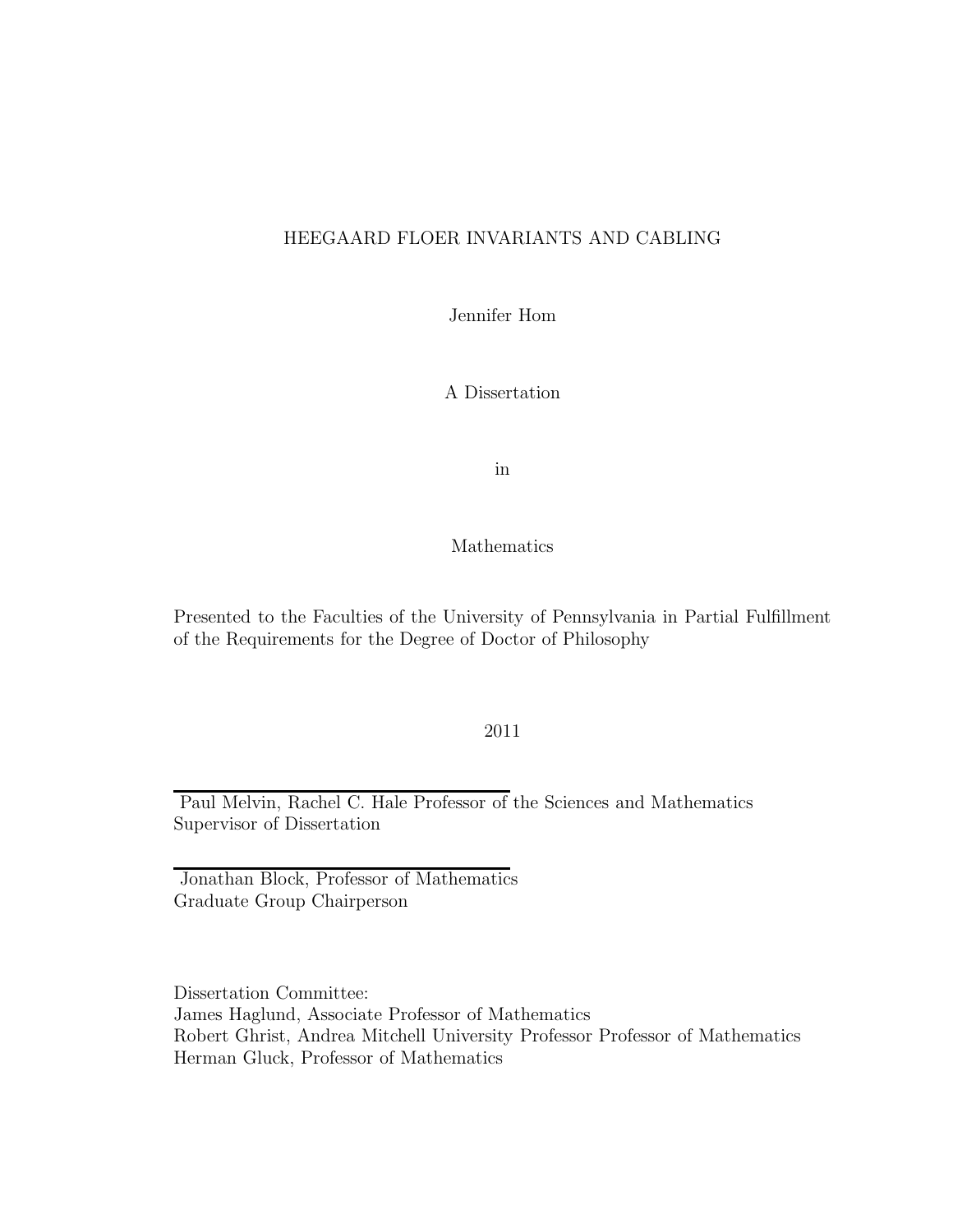## Acknowledgments

I owe an enormous debt of gratitude to my advisor, Paul Melvin. This thesis would not have been possible without his encouragement, patience, and support.

Nor would this thesis have been possible without the generous support of Robert Ghrist, which enabled me to spend a year at Berkeley and MSRI, where much of this work was done. While at MSRI, I had the opportunity to interact with experts in the field, which was enormously helpful.

Among those experts is Matthew Hedden, who laid the foundations on which much of the work in this thesis is built. His willingness to answer all of my questions began via email before we had even met, and his responses, then and later, have consistently been very illuminating. I would also like to thank Peter Ozsváth, Dylan Thurston, Robert Lipshitz, Chuck Livingston, Eli Grigsby, Joan Licata, Rumen Zarev, and Adam Levine for many helpful conversations.

A special thanks goes to Connie Leidy, for first introducing me to what would become the subject of this thesis, and to Shea Vela-Vick, for his advice and help along the way. I would also like to thank the PACT crew for creating such a friendly seminar environment, and all of my colleagues who have invited me to give talks. More generally, a big thank you to everyone who has shown an interest in my research.

Thanks to Janet Burns, Monica Pallanti, Paula Scarborough, and Robin Toney for helping the department to run smoothly, to Julius Shaneson and Mark Ward for being on my oral exam committee, and to Herman Gluck and Jim Haglund for being on my thesis committee.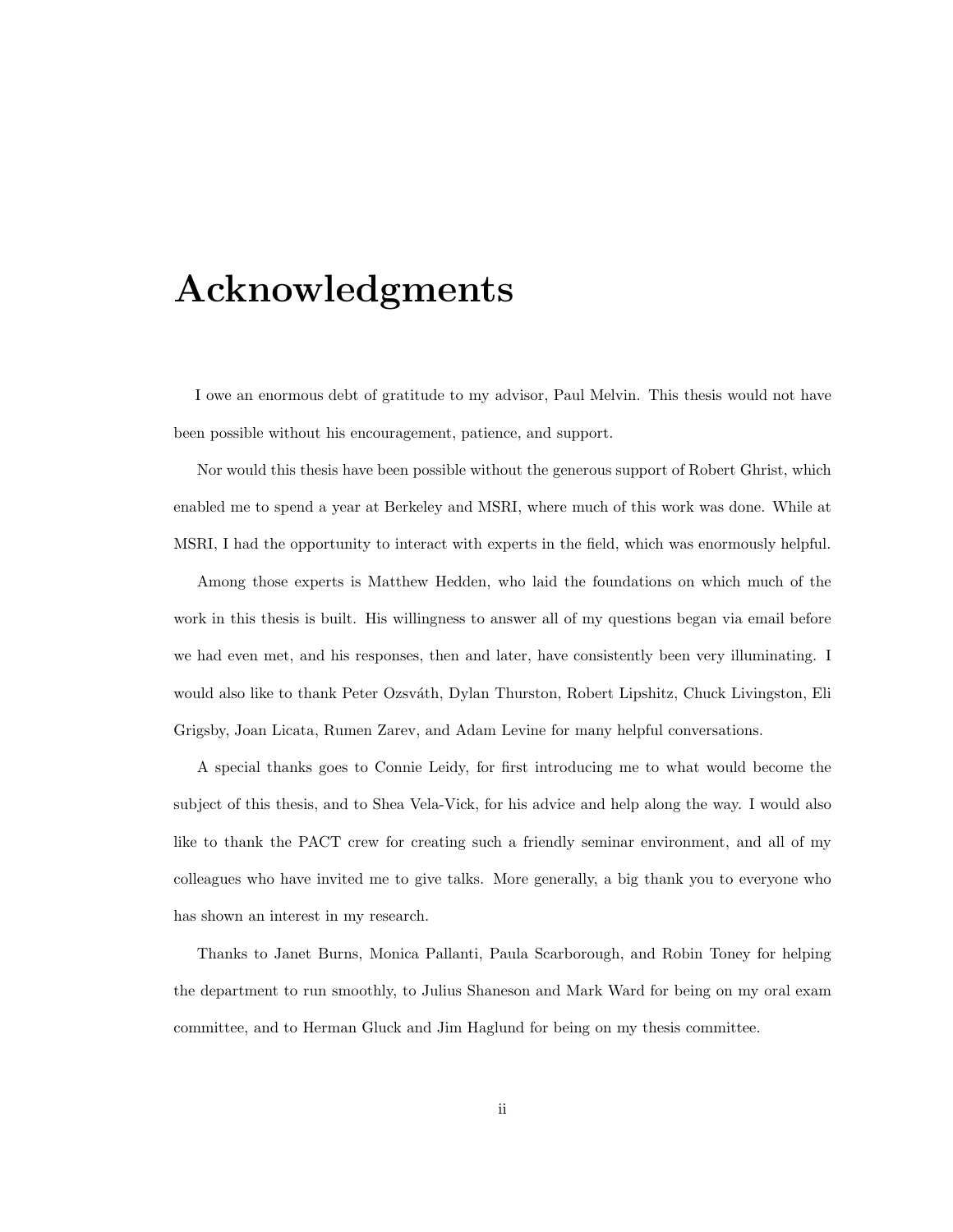As for my mathematical education prior to Penn, I need to thank my high school calculus teacher, Mr. Noeth, for taking, sticking, and d-ing it, and for flinging it over there. I would also like to finally thank, rather than blame, Linda Chen for her abstract algebra class that first caused me to seriously consider a career in math.

To all of my friends, thank you for the encouragement and distraction, or rather, in the case of Colin Diemer and Dave Favero, the (joking, I think) discouragement and distraction. Thanks also to my officemate Tim DeVries, for the years of commiseration. Other notable distractions include Quizo, Settlers of Catan, Rock Band, and all of the people who made those activities so enjoyable. I'd also like to thank all of my friends, both human and animal, who got to experience living with me, and my AB girls, for many, many years of friendship.

I wouldn't be where I am today if it weren't for my parents, and the myriad of educational opportunities that they provided for me. Thanks also to Delia and Eugene, and especially to my niece Tae, who knows that you can't really draw a line, and that the statement "A tautology is a tautology" is meta.

Finally, I would like to thank Chris, for putting up with me for the past five years and hopefully some more to come.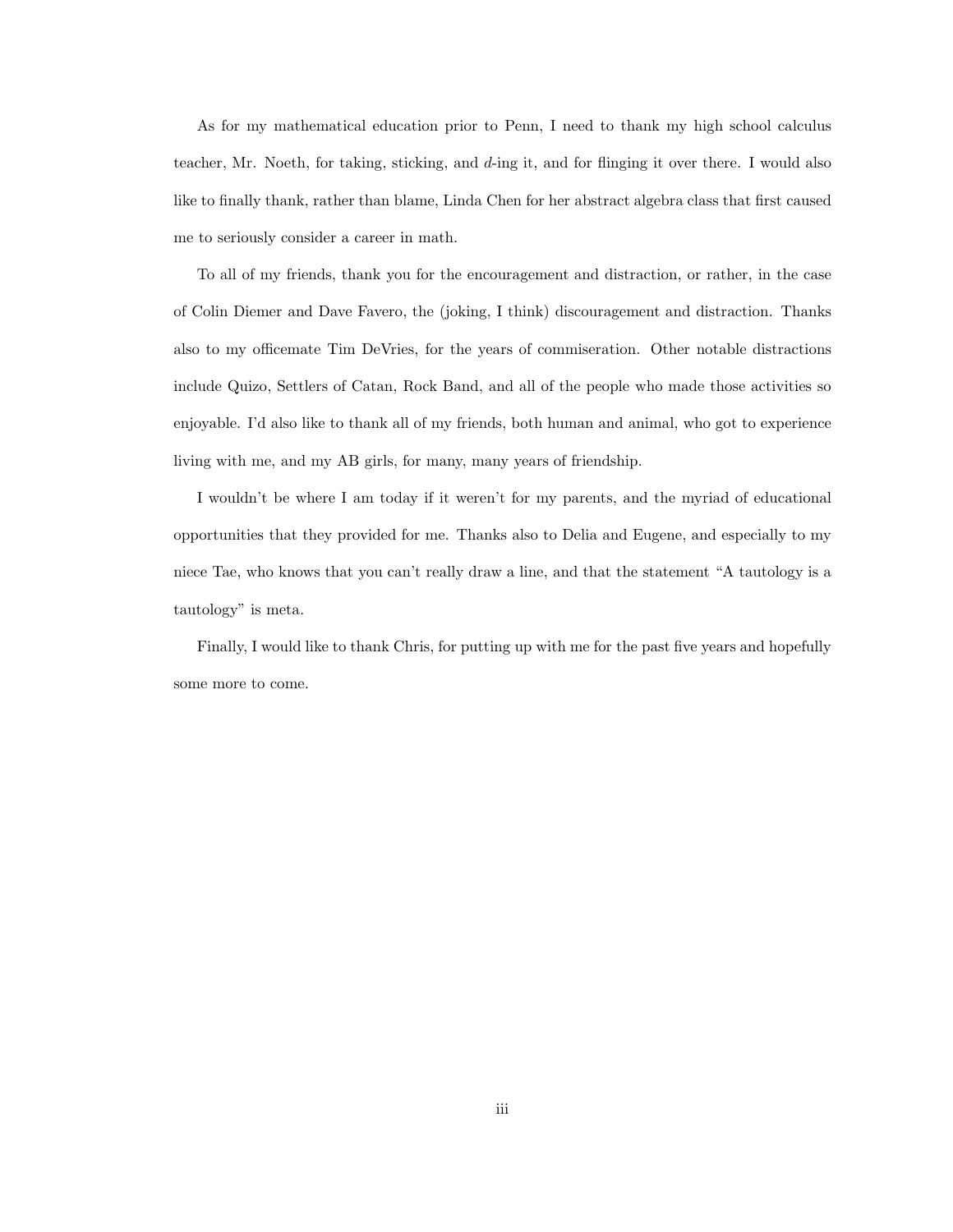#### ABSTRACT

#### HEEGAARD FLOER INVARIANTS AND CABLING

#### Jennifer Hom

#### Paul Melvin, Advisor

A natural question in knot theory is to ask how certain properties of a knot behave under satellite operations. We will focus on the satellite operation of cabling, and on Heegaard Floertheoretic properties. In particular, we will give a formula for the Ozsváth-Szabó concordance invariant  $\tau$  of iterated cables of a knot K in terms of the cabling parameters,  $\tau(K)$ , and a new concordance invariant,  $\varepsilon(K)$ . We show that, in many cases,  $\varepsilon$  gives better bounds on the 4-ball genus of a knot that  $\tau$  alone, and discuss further applications of  $\varepsilon$ . We will also completely classify when the iterated cable of a knot admits a positive L-space surgery.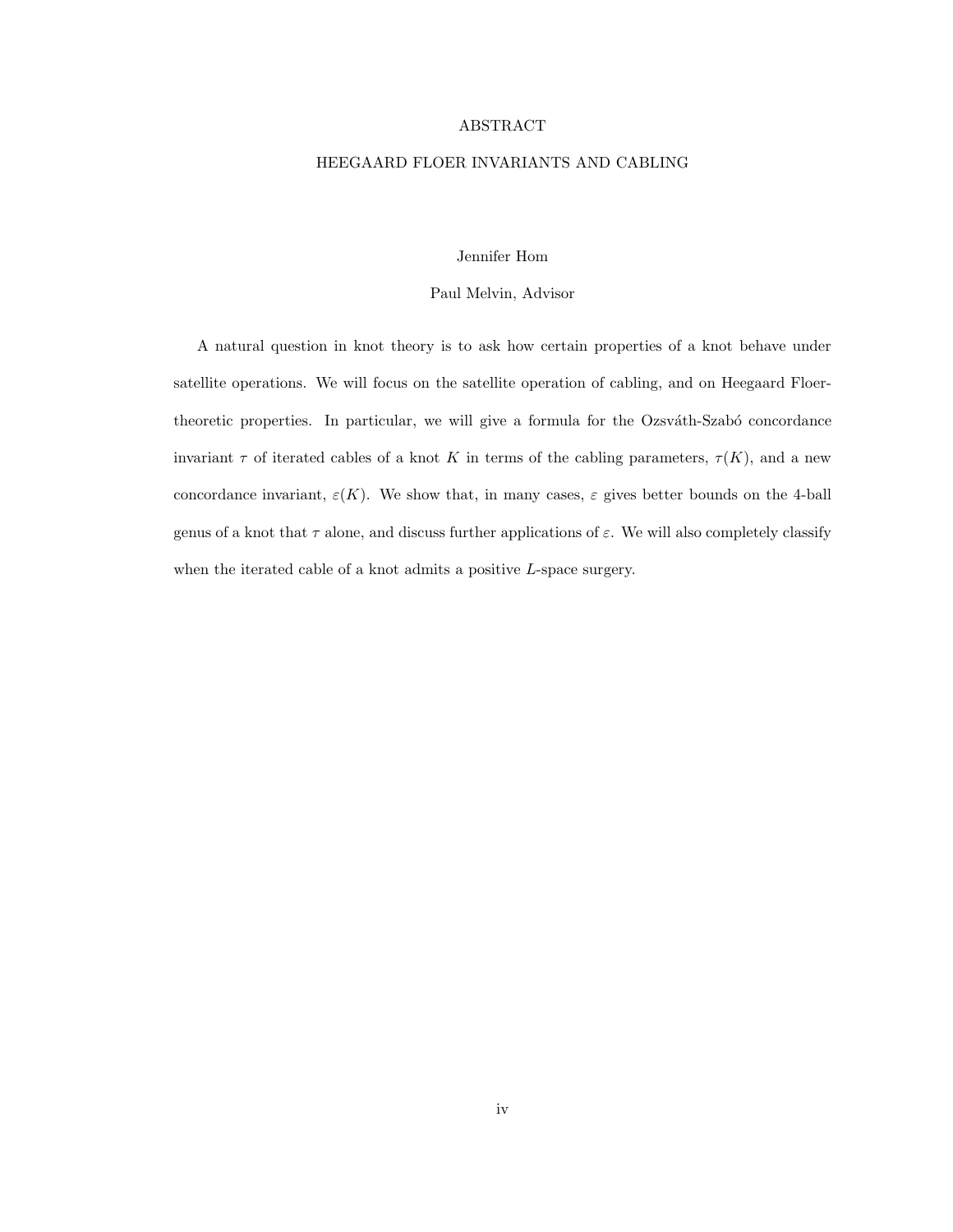## **Contents**

## 1 Introduction 1

| $\bf{2}$       | A quick trip through bordered Heegaard Floer homology               | 6  |
|----------------|---------------------------------------------------------------------|----|
|                | 2.1                                                                 | 6  |
|                | Bordered Heegaard Floer homology<br>2.2                             | 8  |
|                | 2.3                                                                 | 21 |
|                | From the knot Floer complex to the bordered invariant<br>2.4        | 26 |
| 3              | Definition and properties of $\varepsilon(K)$                       | 31 |
| $\overline{4}$ | Computation of $\tau$ for $(p, pn + 1)$ -cables                     | 40 |
|                | 4.1                                                                 | 41 |
|                | 4.2                                                                 | 49 |
|                | 4.3                                                                 | 50 |
| 5              | Computation of $\tau$ for general $(p, q)$ -cables                  | 53 |
| 6              | Computation of $\varepsilon(K_{p, pn+1})$ when $\varepsilon(K) = 1$ | 56 |
| $\overline{7}$ | Computation of $\varepsilon$ for $(p, q)$ -cables                   | 61 |
|                | 8 Proof of Corollaries 3 and 4                                      | 64 |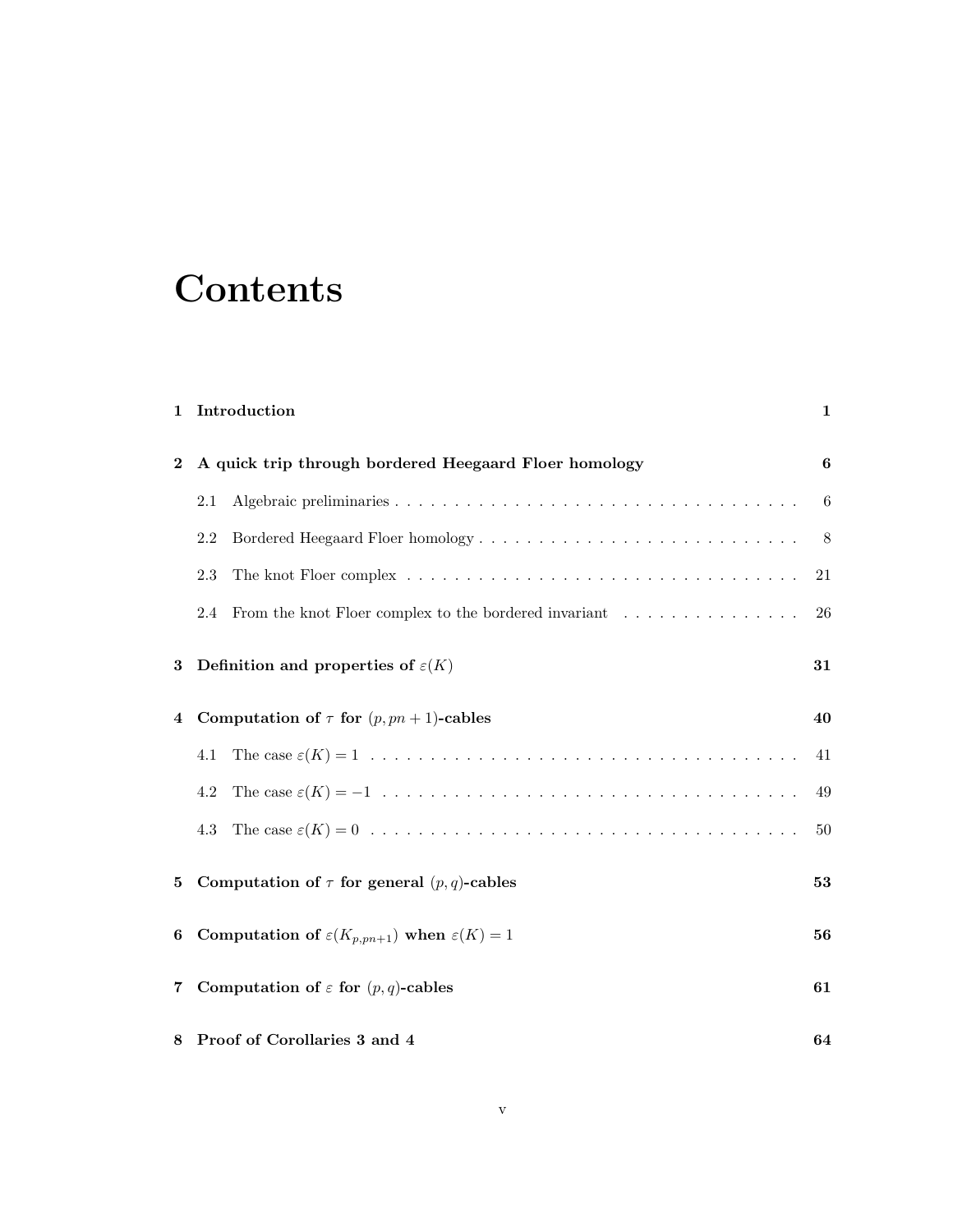9 Cabling and L-space Knots 66

10 Future directions 70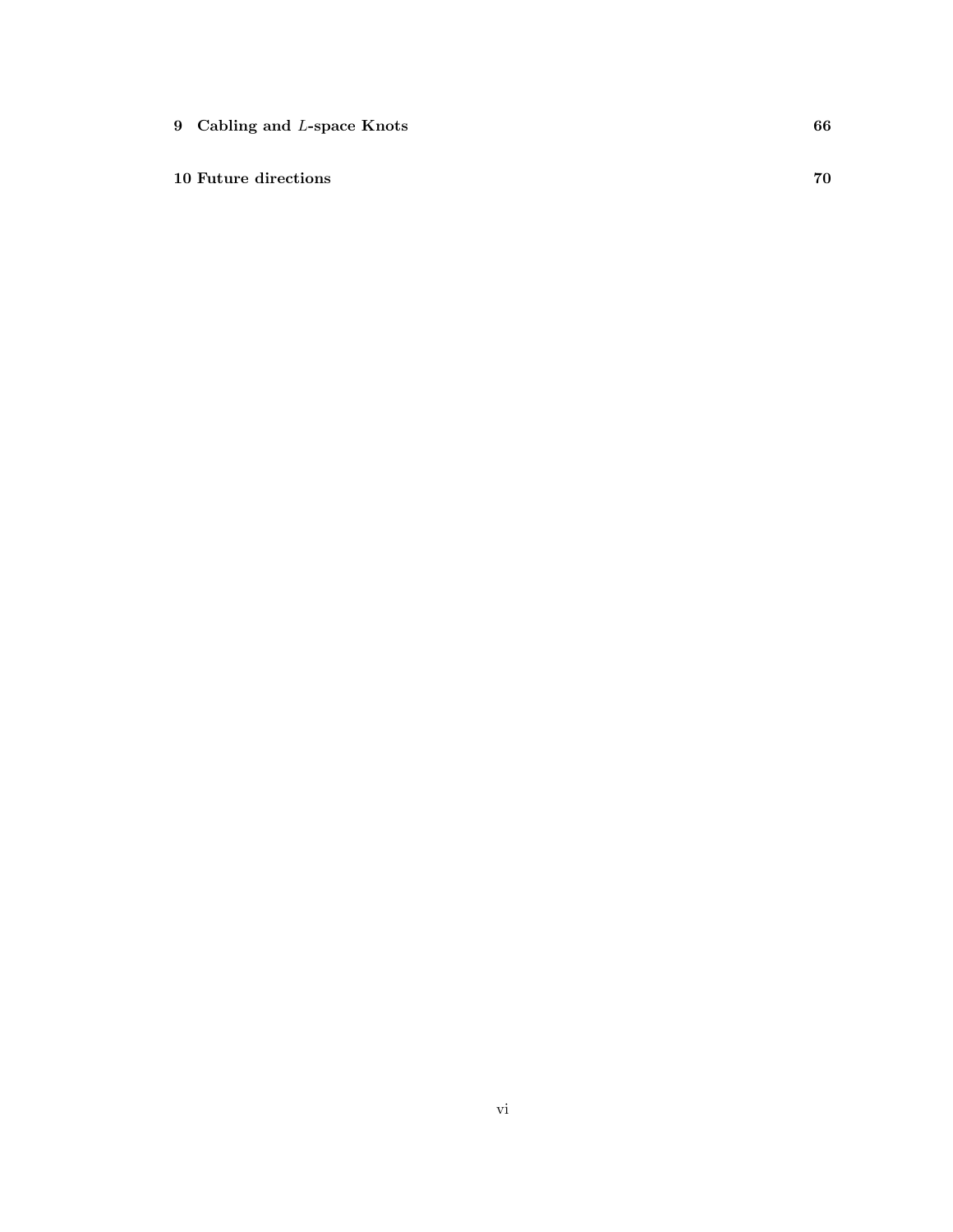# List of Figures

| 1.1     |                                                                                                              | $\overline{1}$ |
|---------|--------------------------------------------------------------------------------------------------------------|----------------|
| 2.1     |                                                                                                              | 10             |
| 2.2     | The idempotents and algebra elements $\ldots \ldots \ldots \ldots \ldots \ldots \ldots \ldots \ldots \ldots$ | 11             |
| 2.3     |                                                                                                              | 14             |
| 2.4     | Bordered Heegaard diagrams to compute $\widehat{CFD}$ for a solid torus                                      | 16             |
| $2.5\,$ | Bordered Heegaard diagrams to compute $\widehat{CFA}$ for a solid torus                                      | $19\,$         |
| $2.6\,$ | $CFK^{\infty}$ and $\widehat{CFD}$ for different knots and their framed complements                          | $30\,$         |
| 3.1     |                                                                                                              | 36             |
| 4.1     |                                                                                                              | $42\,$         |
| 4.2     | Winding region for a knot complement $\dots \dots \dots \dots \dots \dots \dots \dots \dots \dots$           | 46             |
| 4.3     | Winding region for a bordered knot complement $\ldots \ldots \ldots \ldots \ldots \ldots$                    | 46             |
| 4.4     |                                                                                                              | $47\,$         |
| 4.5     |                                                                                                              | $48\,$         |
| 4.6     |                                                                                                              | $52\,$         |
| 6.1     | Bordered Heegaard diagram for the $(p, 1, 2, 2m + 1)$ -iterated torus knot                                   | 57             |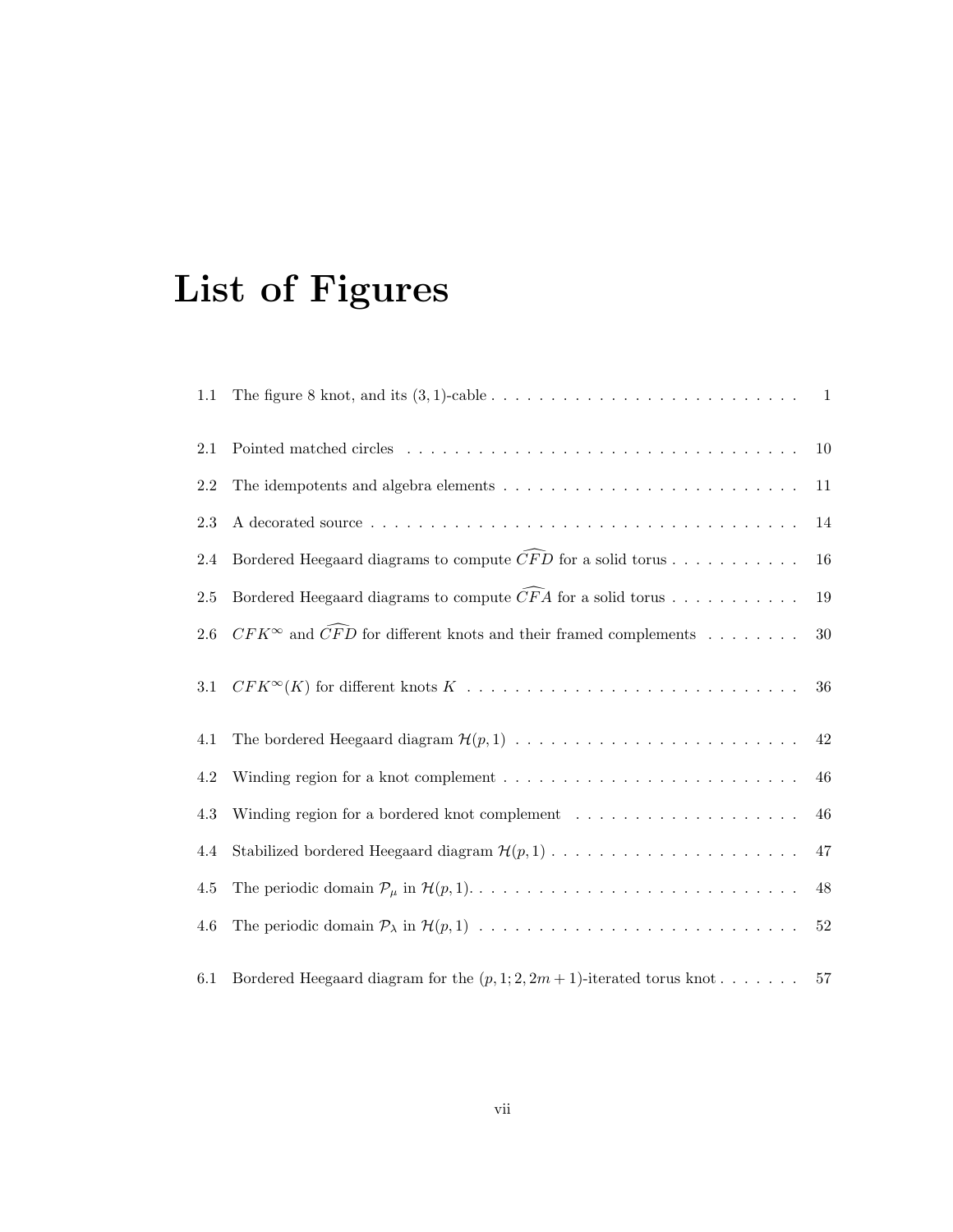## Chapter 1

## Introduction

In this thesis, we address the question of how certain properties of knots behave under the satellite operation of cabling. The  $(p, q)$ -cable of a knot K, denoted  $K_{p,q}$ , is the satellite knot with pattern the  $(p, q)$ -torus knot  $T_{p,q}$  (where p indicates the longitudinal winding and q indicates the meridional winding) and companion K. We will assume throughout that  $p > 1$ . (This assumption does not cause any loss of generality, since  $K_{-p,-q} = rK_{p,q}$ , where  $rK_{p,q}$  denotes  $K_{p,q}$  with the opposite orientation, and since  $K_{1,q} = K$ .)



Figure 1.1: The figure 8 knot, and its  $(3, 1)$ -cable.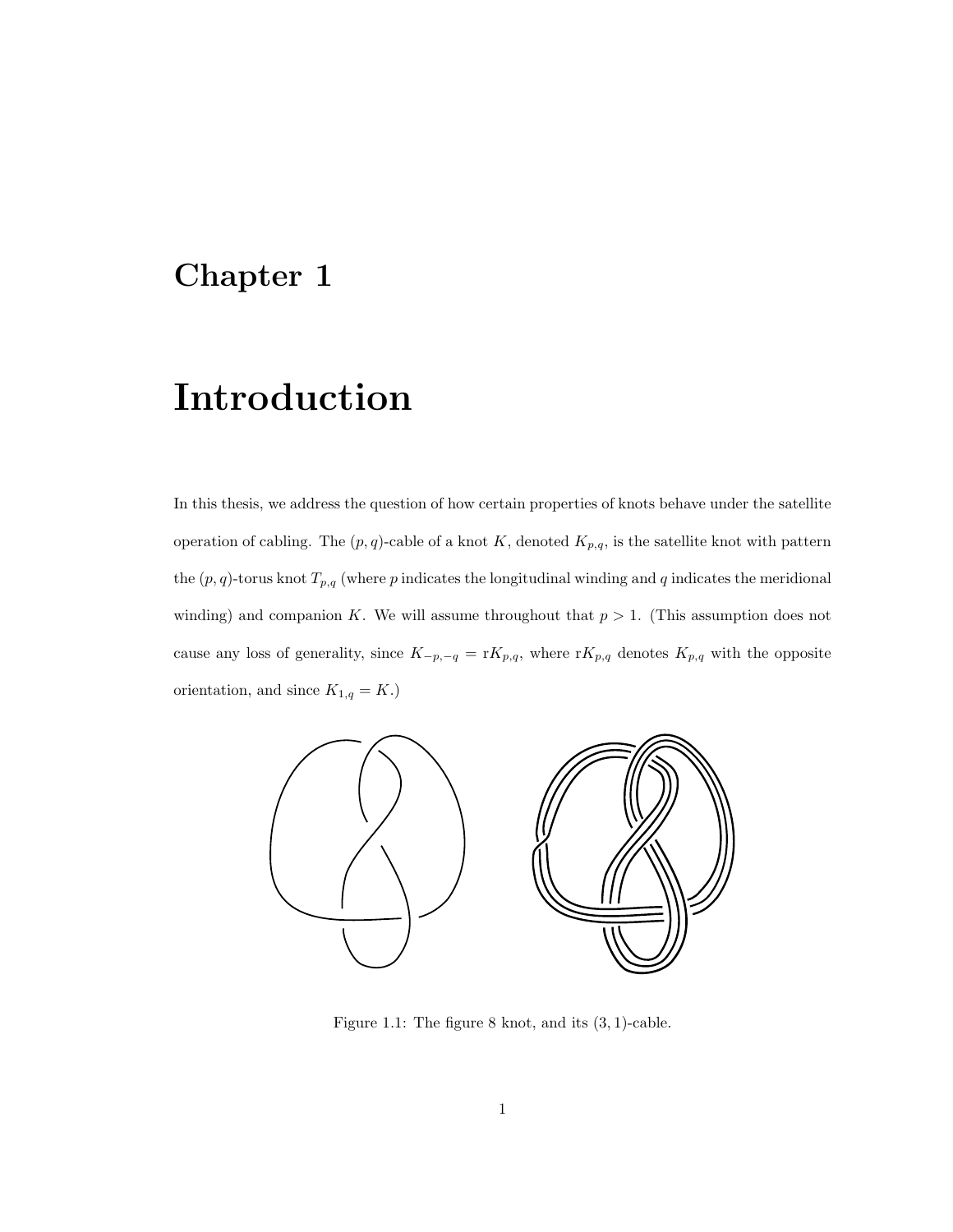It is well-known that the Alexander polynomial of the  $(p, q)$ -cable of a knot K is completely determined by p, q, and the Alexander polynomial of K,  $\Delta_K(t)$ , in the following manner:

$$
\Delta_{K_{p,q}}(t) = \Delta_K(t^p) \cdot \Delta_{T_{p,q}}(t),
$$

where

$$
\Delta_{T_{p,q}}(t) = \frac{(t^{pq} - 1)(t - 1)}{(t^p - 1)(t^q - 1)}.
$$

In this thesis, we focus on the behavior of the Ozsváth-Szabó concordance invariant  $\tau$  under cabling.

Two knots  $K_0, K_1 \subset S^3$  are called *concordant*, denoted  $K_0 \sim K_1$ , if there exists a smooth, properly embedded cylinder in  $S^3 \times [0,1]$  such that one end of the cylinder is  $K_0 \times \{0\}$  and the other is  $K_1 \times \{1\}$ . This gives us an equivalence relation on the set of knots. A knot K is called slice if K is concordant to the unknot. The set  $\{K\} / \sim$  forms the *concordance group* C, where the operation is induced by connected sum. The class of slice knots is the identity element, and the inverse of  $[K]$  is  $[-K]$ , where  $-K$  denotes the reverse of the mirror image of K. If we loosen the conditions and only require that the cylinder be locally flat, rather than smooth, we obtain the topological concordance group.

To a knot  $K \subset S^3$ , Ozsváth and Szabó [11], and independently Rasmussen [20], associate a  $\mathbb{Z} \oplus \mathbb{Z}$ -filtered chain complex  $CFK^{\infty}(K)$ , whose doubly filtered chain homotopy type is an invariant of K. Looking at just one of the filtrations (i.e., taking the degree zero summand of the associated graded object with respect to the other filtration) yields the Z-filtered chain complex  $\overline{CFK}(K)$ , and associated to this chain complex is the Z-valued smooth concordance invariant  $\tau(K)$ ; see [9].

In [9], Ozsváth and Szabó show that the concordance invariant  $\tau$  has the following properties:

1.  $\tau : \mathcal{C} \to \mathbb{Z}$  is a surjective homomorphism.

- 2.  $|\tau(K)| \leq g_4(K)$ , where  $g_4(K)$  denotes the smooth 4-ball genus of K.
- 3.  $|\tau(T_{p,q})| = g(T_{p,q})$ , where  $g(K)$  denotes the Seifert genus of K.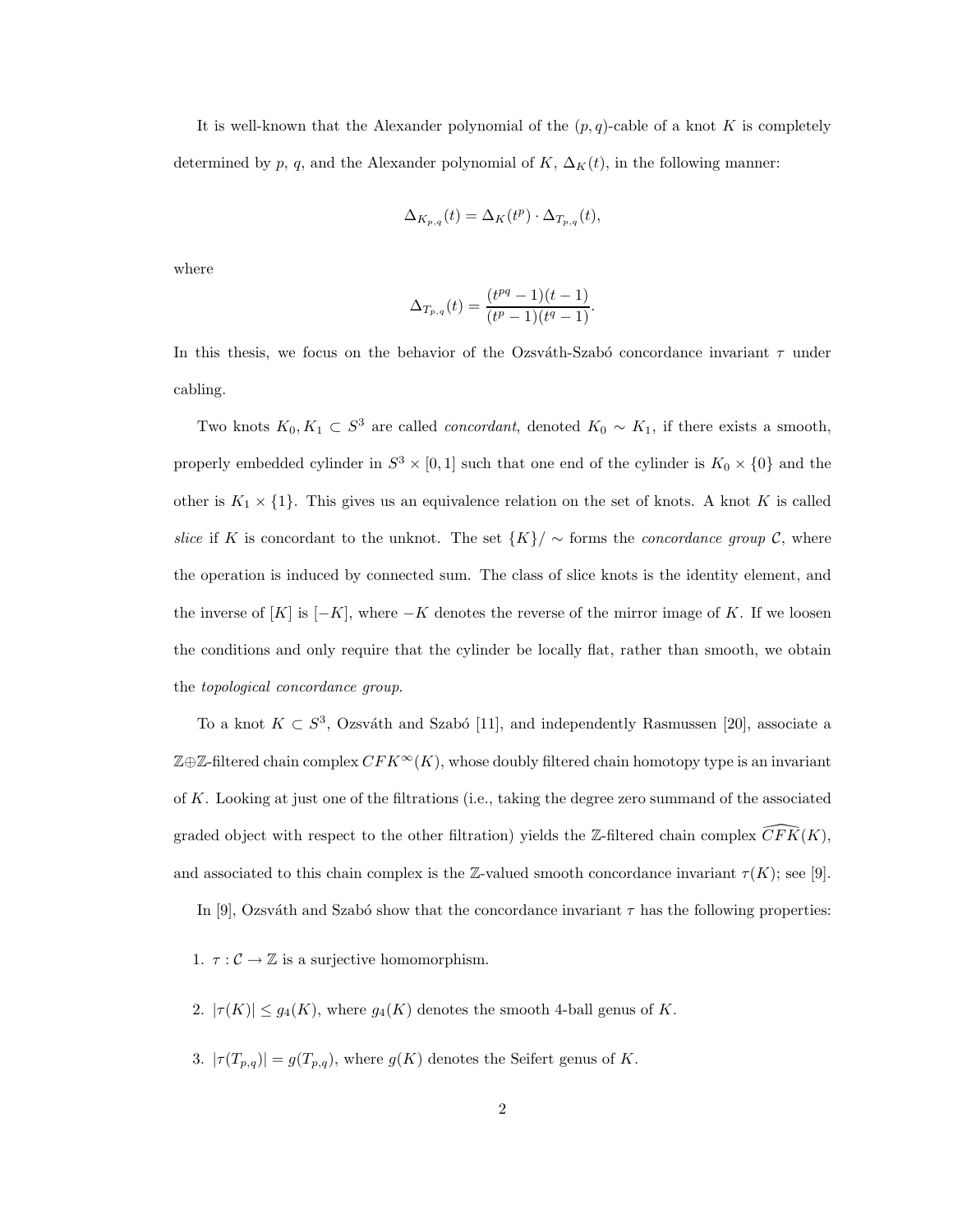We completely describe the behavior of  $\tau$  under cabling, generalizing work of Hedden [2], Van Cott [21], and Petkova [19]. As one might expect,  $\tau(K_{p,q})$  is closely related to  $\tau(T_{p,q})$ . However, it depends on strictly more than just  $\tau(K)$ , p, and q; we also need to know the value of  $\varepsilon(K)$ , a new  $\{-1,0,1\}$ -valued concordance invariant associated to the knot Floer complex  $CFK^{\infty}(K)$ .

**Theorem 1.** The behavior of  $\tau(K_{p,q})$  is completely determined by p, q,  $\tau(K)$ , and  $\varepsilon(K)$ . In particular,

1. If 
$$
\varepsilon(K) = 0
$$
, then  $\tau(K) = 0$  and  $\tau(K_{p,q}) = \tau(T_{p,q}) = \begin{cases} \frac{(p-1)(q+1)}{2} & \text{if } q < 0 \\ \frac{(p-1)(q-1)}{2} & \text{if } q > 0. \end{cases}$ 

2. If  $\varepsilon(K) \neq 0$ , then

$$
\tau(K_{p,q}) = p\tau(K) + \frac{(p-1)(q-\varepsilon(K))}{2}.
$$

One consequence of Theorems 1 and 2 is that the only additional concordance information about K coming from  $\tau$  of iterated cables of K is the invariant  $\varepsilon$ . Conversely, knowing  $\tau$  of just two cables of K, one positive and one negative, is sufficient to determine  $\varepsilon(K)$ . In particular, knowing information about the Z-filtered chain complex  $\widehat{CFK}(K_{p,q})$ , namely  $\tau(K_{p,q})$ , can tell us information about the  $\mathbb{Z} \oplus \mathbb{Z}$ -filtered chain complex  $CFK^{\infty}(K)$ , i.e.,  $\varepsilon(K)$ .

Since  $\tau(K_{p,q})$  depends on both  $\tau(K)$  and  $\varepsilon(K)$ , we would also like to know the behavior of  $\varepsilon$ under cabling in order to compute  $\tau$  of iterated cables.

**Theorem 2.** The invariant  $\varepsilon$  behaves in the following manner under cabling:

1. If 
$$
\varepsilon(K) = 0
$$
, then  $\varepsilon(K_{p,q}) = \varepsilon(T_{p,q}) = \begin{cases} -1 & \text{if } q < -1 \\ 0 & \text{if } |q| = 1 \\ 1 & \text{if } q > 1. \end{cases}$ 

2. If 
$$
\varepsilon(K) \neq 0
$$
, then  $\varepsilon(K_{p,q}) = \varepsilon(K)$  for all p and q.

We see that  $\tau(K_{p,q})$  depends on strictly more than just  $\tau(K)$ , so it is natural to ask if there exist knots K and K' with  $\tau(K) = \tau(K')$  but  $\tau(K_{p,q}) \neq \tau(K'_{p,q})$ . We answer this question in the affirmative: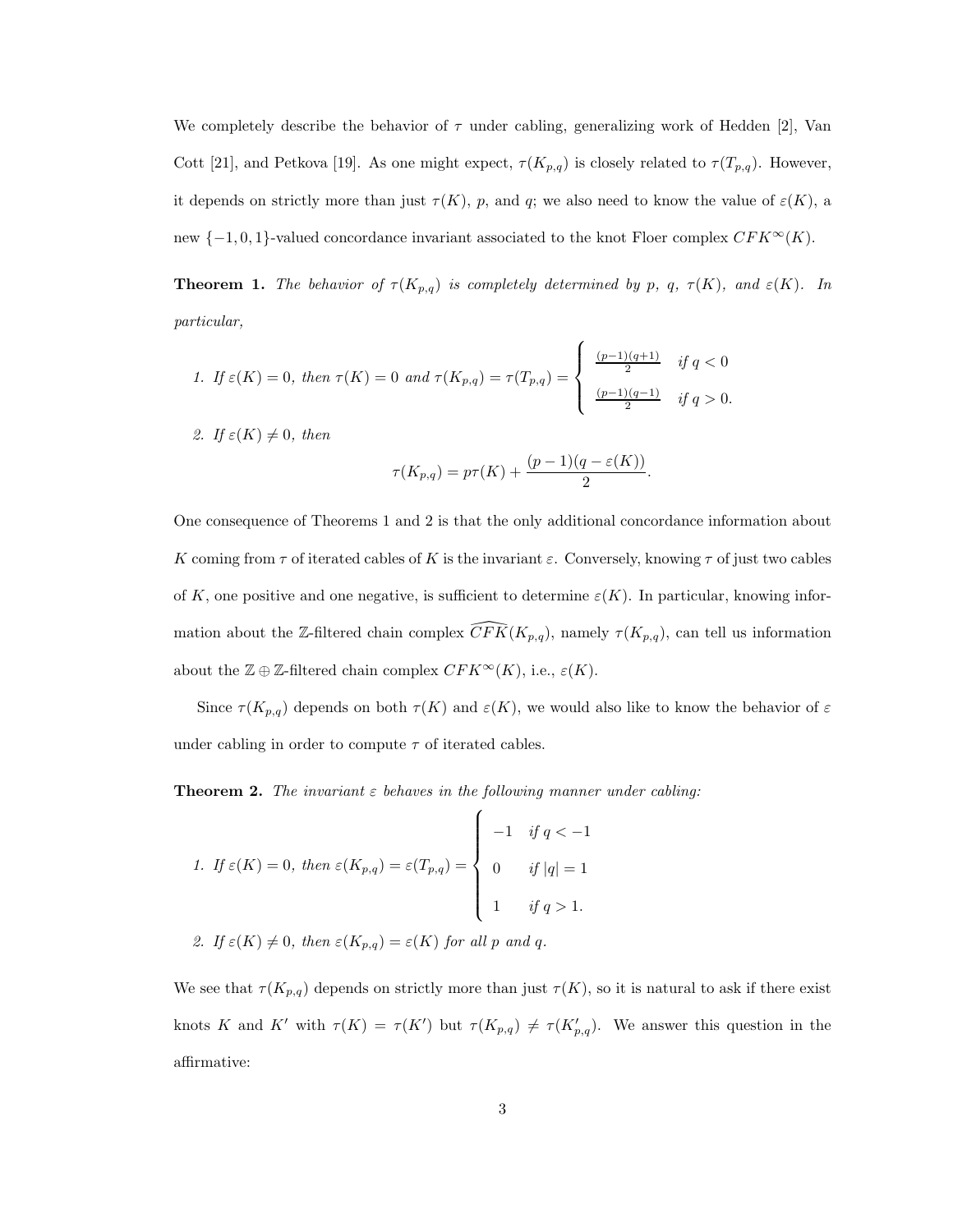**Corollary 3.** For any integer n, there exists knots K and K' with  $\tau(K) = \tau(K') = n$ , such that  $\tau(K_{p,q}) \neq \tau(K'_{p,q})$ , for all p and q,  $p \neq 1$ .

Recall that the absolute value of  $\tau(K)$  gives a lower bound on the 4-ball genus of a knot; that is,  $g_4(K) \geq |\tau(K)|$ . By looking at both  $\tau$  and  $\varepsilon$ , we can give stronger bounds in many cases. The following corollary was suggested to me by Livingston:

**Corollary 4** (Livingston). If  $\varepsilon(K) \neq \text{sgn } \tau(K)$ , then  $g_4(K) \geq |\tau(K)| + 1$ .

If two knots are concordant, it follows that their cables are also concordant. Thus, it follows from Therorem 1 that  $\varepsilon$  is a concordance invariant. We also prove the following properties about ε:

- If K is slice, then  $\varepsilon(K) = 0$ .
- $\varepsilon(-K) = -\varepsilon(K)$ .
- If  $\varepsilon(K) = 0$ , then  $\tau(K) = 0$ .
- There exist knots K with  $\tau(K) = 0$  but  $\varepsilon(K) \neq 0$ ; that is,  $\varepsilon(K)$  is strictly stronger than  $\tau(K)$  at obstructing sliceness.
- Let  $g(K)$  denote the genus of K. If  $|\tau(K)| = g(K)$ , then  $\varepsilon(K) = \text{sgn } \tau(K)$ .
- If K is homologically thin (meaning  $\widehat{HFK}(K)$  is supported on a single diagonal with respect to its bigrading), then  $\varepsilon(K) = \text{sgn } \tau(K)$ .
- If  $\varepsilon(K) = \varepsilon(K')$ , then  $\varepsilon(K \# K') = \varepsilon(K) = \varepsilon(K')$ . If  $\varepsilon(K) = 0$ , then  $\varepsilon(K \# K') = \varepsilon(K')$ .

Moreover, the invariant  $\varepsilon$  can be used to define a new concordance homomorphism, as discussed in [4].

In the latter part of this thesis, we will consider a special kind of 3-manifold, called an L-space, and knots on which some positive integral surgery yields an L-space. Such a knot is called an L-space knot.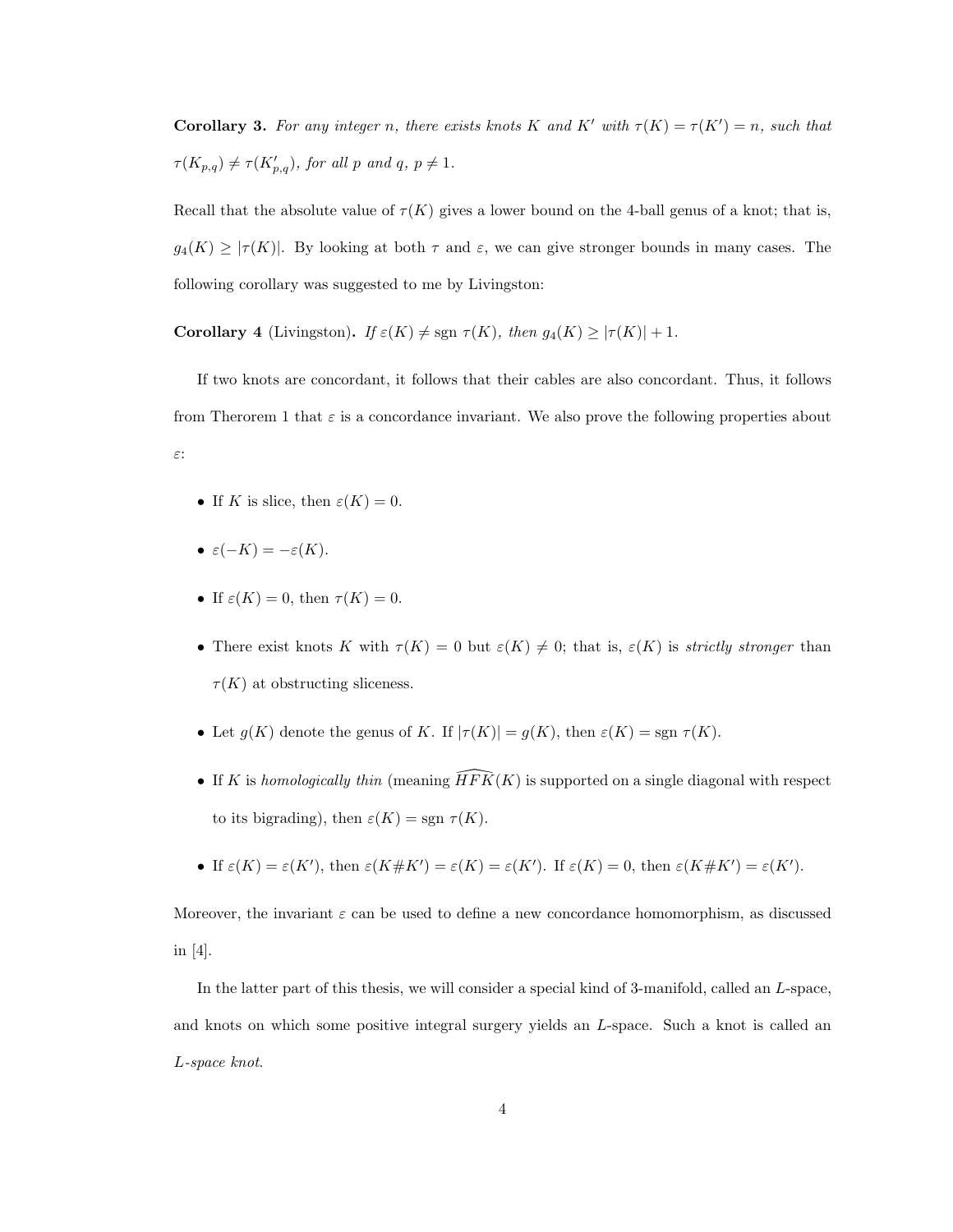Let  $g(K)$  denote the Seifert genus of K. In Theorem 1.10 of [2], Hedden proves that if K is an L-space knot and  $q/p \geq 2g(K) - 1$ , then  $K_{p,q}$  is an L-space knot. We will prove the converse:

**Theorem 5.** The  $(p,q)$ -cable of a knot  $K \subset S^3$  is an L-space knot if and only if K is an L-space knot and  $q/p \geq 2g(K)-1$ .

Thus, we see that whether or not the cable of  $K$  is an  $L$ -space knot depends only on the cabling parameters, and whether or not K is an L-space knot. The proof of this theorem relies on classical low-dimensional techniques, as well as various properties of Ozsváth-Szabó invariants.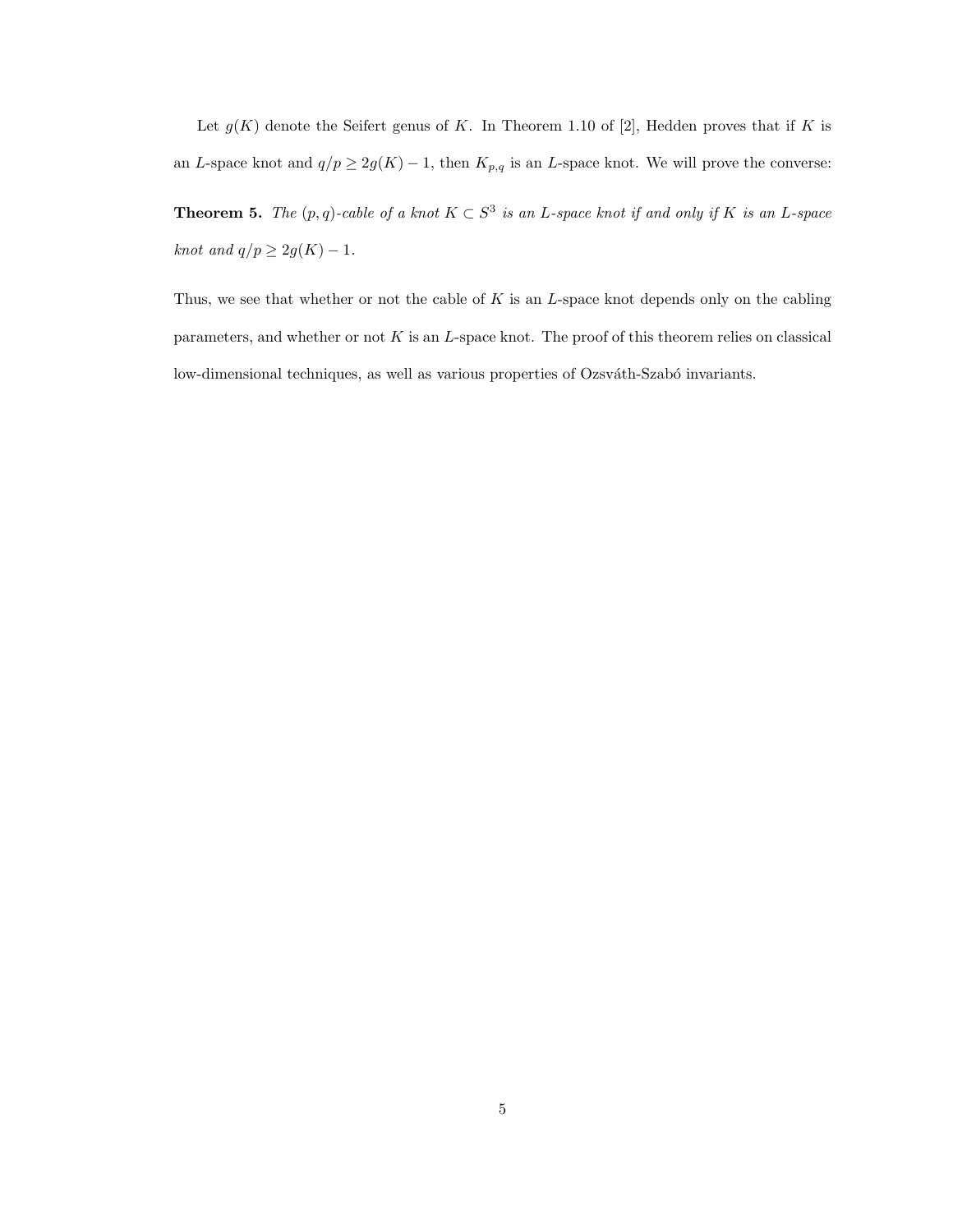## Chapter 2

# A quick trip through bordered Heegaard Floer homology

We begin with a few algebraic preliminaries, before proceding to a brief overview of bordered Heegaard Floer homology and knot Floer homology.

## 2.1 Algebraic preliminaries

For the reader unfamiliar with the algebraic structures involved in bordered Heegaard Floer homology, such as  $A_{\infty}$ -modules, the Type D structures of [7], and the "box" tensor product, we recount the definitions below. For a more detailed description, we refer the reader to [7, Section 2].

Let A be a unital graded algebra over  $\mathbb{F} = \mathbb{Z}/2\mathbb{Z}$  with an orthogonal basis  $\{\iota_i\}$  for the subalgebra of idempotents,  $\mathcal{I} \subset \mathcal{A}$ , such that  $\sum \iota_i = 1 \in \mathcal{A}$ . In what follows, all of the tensor products are over  $I$ . We suppress grading shifts for ease of exposition.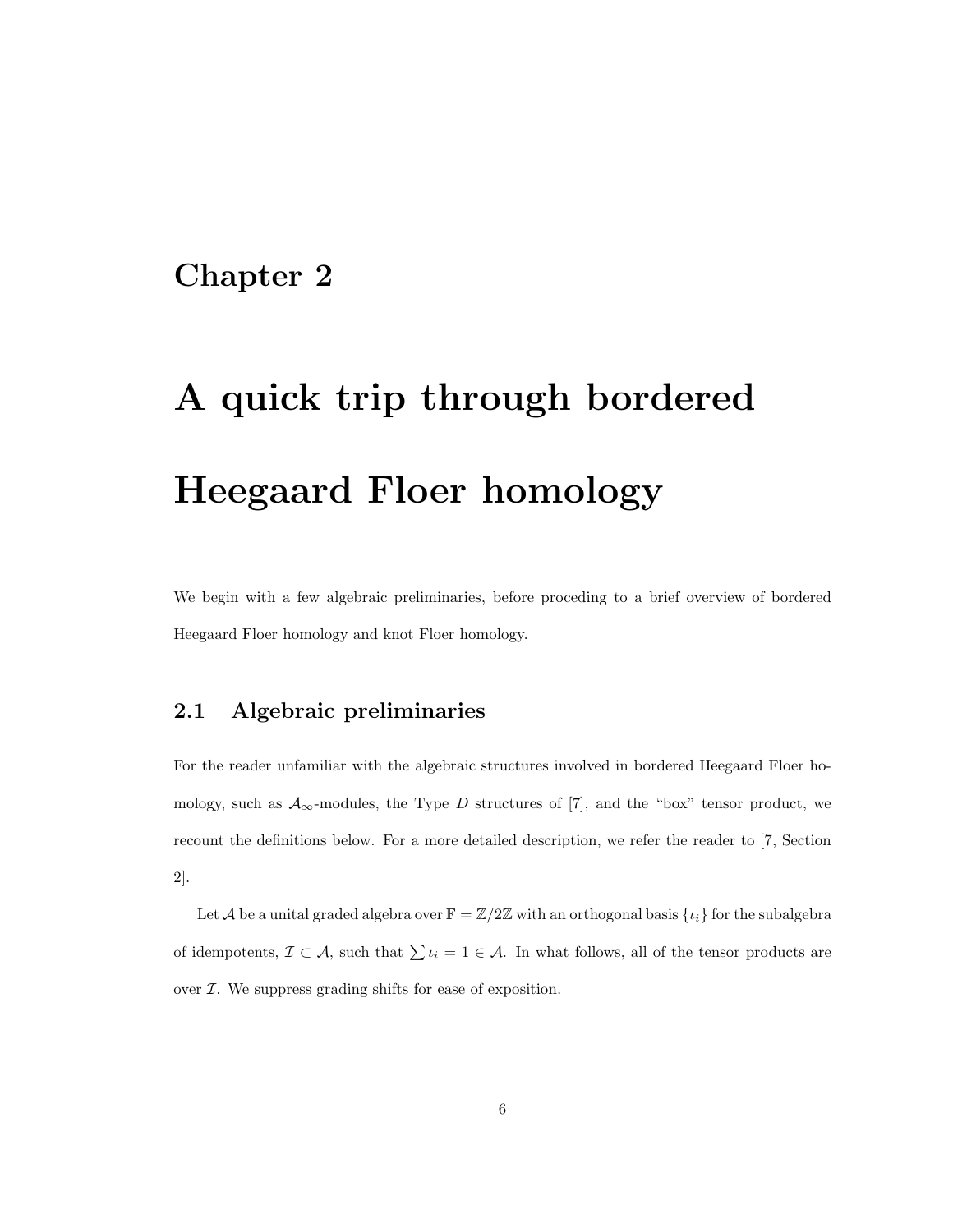A (right unital)  $A_{\infty}$ -module is an F-vector space M equipped with a right *I*-action such that

$$
M=\bigoplus_i M\iota_i,
$$

and a family of maps

$$
m_i:M\otimes \mathcal{A}^{\otimes i-1}\to M
$$

satisfying the  $\mathcal{A}_\infty$  conditions

$$
0 = \sum_{i=1}^{n-1} m_{n-i+1}(m_i(x \otimes a_1 \otimes \ldots \otimes a_{i-1}) \otimes \ldots \otimes a_{n-1})
$$
  
+ 
$$
\sum_{i=1}^{n-2} m_{n-1}(x \otimes a_1 \otimes \ldots \otimes a_i a_{i+1} \otimes \ldots a_{n-1})
$$

and the unital conditions

$$
m_2(x, 1) = x
$$
  

$$
m_i(x, \dots, 1, \dots) = 0, \quad i > 2.
$$

We say that M is *bounded* if there exists an integer n such that  $m_i = 0$  for all  $i > n$ .

A Type D structure over  $A$  is an F-vector space N equipped with a left  $\mathcal I$ -action such that

$$
N=\bigoplus_i \iota_i N,
$$

and a map

$$
\delta_1:N\to\mathcal{A}\otimes N
$$

satisfying the Type  $D$  condition

$$
(\mu\otimes\mathbb{I}_N)\circ(\mathbb{I}_{\mathcal{A}}\otimes\delta_1)\circ\delta_1=0,
$$

where  $\mu: \mathcal{A} \otimes \mathcal{A} \rightarrow \mathcal{A}$  denotes the multiplication on  $\mathcal{A}.$ 

On the Type  $D$  structure  $N$ , we define maps

$$
\delta_k: N \to \mathcal{A}^{\otimes k} \otimes N
$$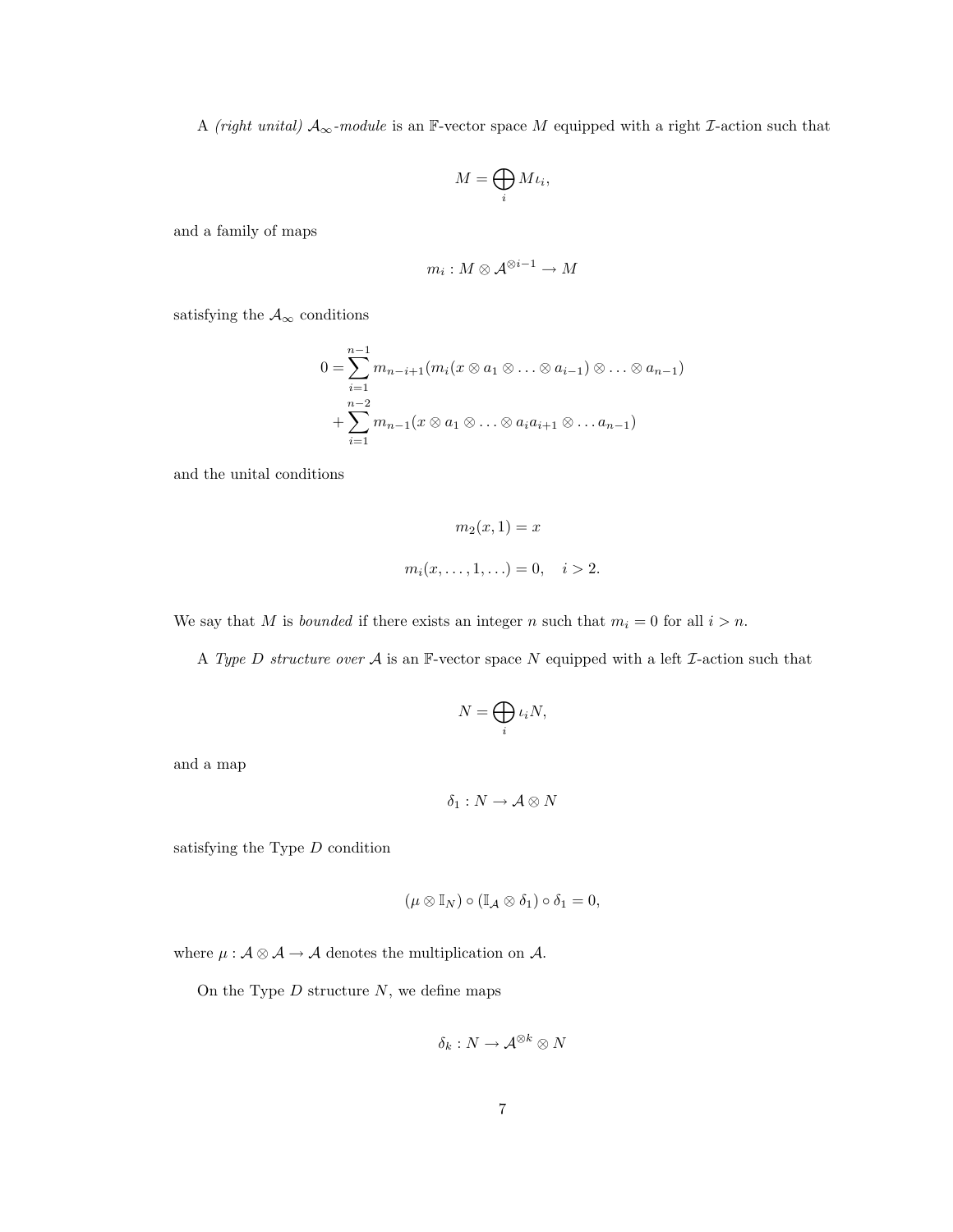inductively by

$$
\delta_0 = \mathbb{I}_N
$$
  

$$
\delta_i = (\mathbb{I}_\mathcal{A}^{\otimes i-1} \otimes \delta_1) \circ \delta_{i-1}.
$$

We say that N is *bounded* if there exists an integer n such that  $\delta_i = 0$  for all  $i > n$ .

The box tensor product  $M \boxtimes N$  is the F-vector space

$$
M\otimes_\mathcal I N,
$$

endowed with the differential

$$
\partial^{\boxtimes}(x\otimes y)=\sum_{k=0}^{\infty}(m_{k+1}\otimes \mathbb{I}_N)(x\otimes \delta_k(y)).
$$

If at least one of  $M$  or  $N$  is bounded, then the above sum is guaranteed to be finite.

The above definitions can be suitably modified if one would like to work over a *differential* graded algebra instead of merely a graded algebra; see [7, Section 2] or [6, Section 2.1].

## 2.2 Bordered Heegaard Floer homology

We assume the reader is familiar with Heegaard Floer homology for closed 3-manifolds, and with the filtration induced on this invariant by a knot  $K$  in the 3-manifold. See, for example, the expository overview [15]. We begin with an overview of the invariants associated to 3-manifolds with parameterized boundary, as defined by Lipshitz, Ozsváth and Thurston in  $[7]$ . Let Y be a closed 3-manifold. Decompose Y along a closed surface  $F$  into pieces  $Y_1$  and  $Y_2$  such that  $\partial Y_1 = -\partial Y_2 = F$ . In particular, this gives us an orientation preserving diffeomorphism from F to  $\partial Y_1$ , and an orientation reversing diffeomorphism from F to  $\partial Y_2$ . A 3-manifold with a diffeomorphism (up to isotopy) from a standard surface to its boundary is called a *bordered* 3manifold, and we call this isotopy class of diffeomorphisms a marking of the boundary. To the closed surface F, we associate a differential graded algebra  $\mathcal{A}(F)$ . To  $Y_1$ , we associate the invariant,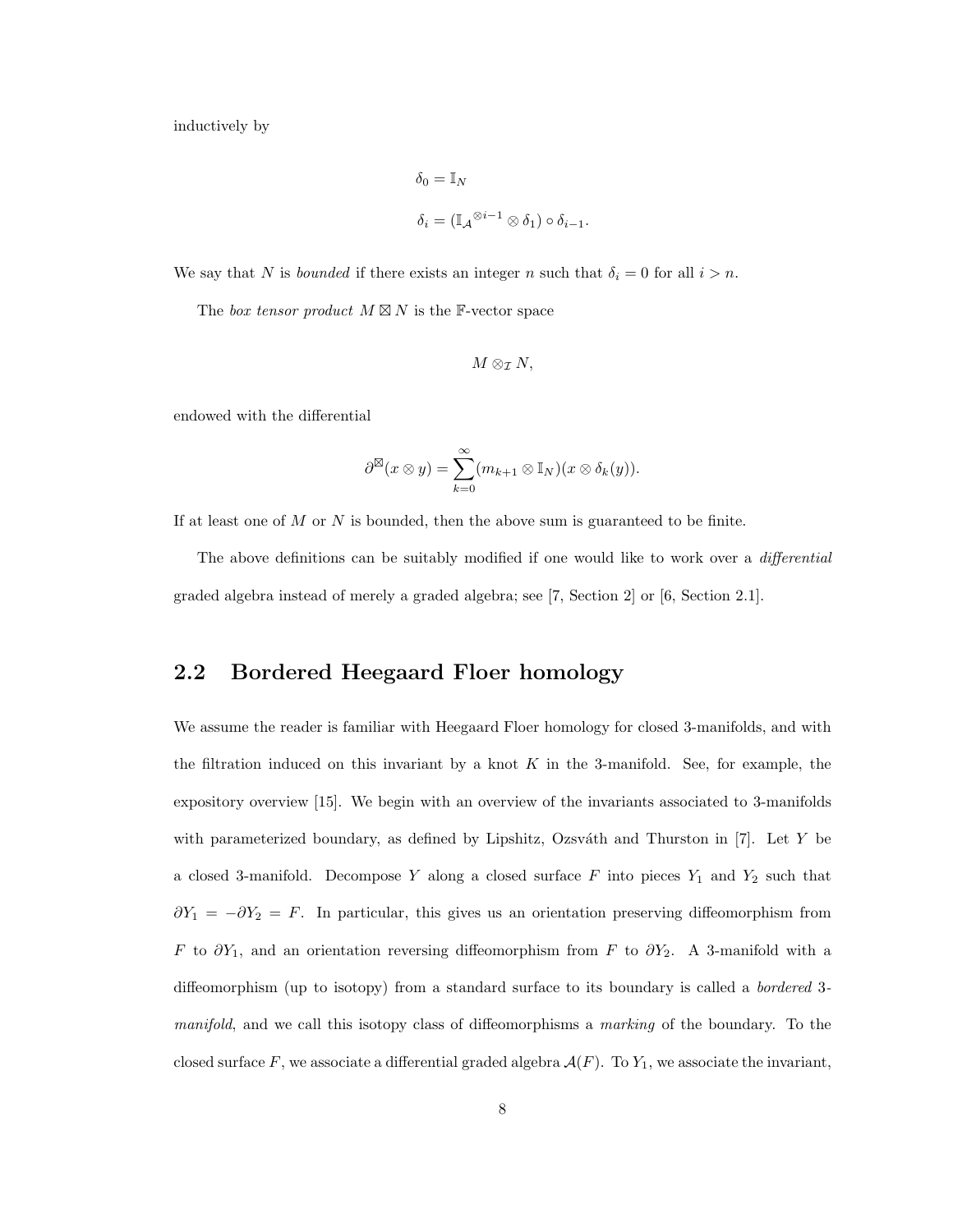$\widehat{CFA}(Y_1)$ , which will be a right  $\mathcal{A}_{\infty}$ -module over the algebra  $\mathcal{A}(F)$ , while to  $Y_2$ , we associate the invariant,  $\widehat{CFD}(Y_2)$ , which will be a Type D structure. To a knot K in Y<sub>1</sub>, we may associate either  $\widehat{CFA}(Y_1, K)$ , a filtered  $\mathcal{A}_{\infty}$ -module, or  $CFA^{-}(Y_1, K)$ , an  $\mathcal{A}_{\infty}$ -module over the ground ring  $\mathbb{F}[U].$ 

The pairing theorems of [7, Theorems 1.3 and 10.12] state that there exists a quasi-isomorphism between  $\widehat{CF}(Y)$  and the box tensor product of  $\widehat{CFA}(Y_1)$  and  $\widehat{CFD}(Y_2)$ :

$$
\widehat{CF}(Y) \simeq \widehat{CFA}(Y_1) \boxtimes \widehat{CFD}(Y_2).
$$

We may also consider the case where we have a knot  $K_1 \subset Y_1$ , in which case we have the following quasi-isomorphism of Z-filtered chain complexes:

$$
\widehat{CFK}(Y,K) \simeq \widehat{CFA}(Y_1,K_1) \boxtimes \widehat{CFD}(Y_2),
$$

and the following quasi-isomorphism of  $\mathbb{F}[U]$ -modules:

$$
CFK^-(Y,K) \simeq CFA^-(Y_1,K_1) \boxtimes \widehat{CFD}(Y_2).
$$

Note that the information contained in the Z-filtered chain complex  $\widehat{CFK}(Y, K)$  is equivalent to that in the  $\mathbb{F}[U]$ -module  $CFK^-(Y, K)$ . Similar pairing theorems hold when we have a knot  $K_2 \subset Y_2$ .

In this thesis, we will use these tools to study cabling. Thus, we will restrict ourselves to the case where F is a torus. To use the bordered Heegaard Floer package to study the  $(p, pn + 1)$ -cable of a knot K, we will let  $Y_1$  be a solid torus equipped with a  $(p, 1)$ -torus knot, and let  $Y_2$  be the knot complement  $S^3$  – nbd K with framing n; that is, the marking specifies a meridian of the knot and a n-framed longitude.

We will now describe the algebra  $A(F)$ , the modules  $\widehat{CFA}(Y_1)$  and  $\widehat{CFD}(Y_2)$ , and the box tensor product, all in the case of  $F = T^2$ . When F is a torus,  $\mathcal{A}(F)$  is merely a graded algebra, while when  $g(F) \geq 2$ , it is a *differential* graded algebra. At the end of this section, we note the modifications needed in the more general case.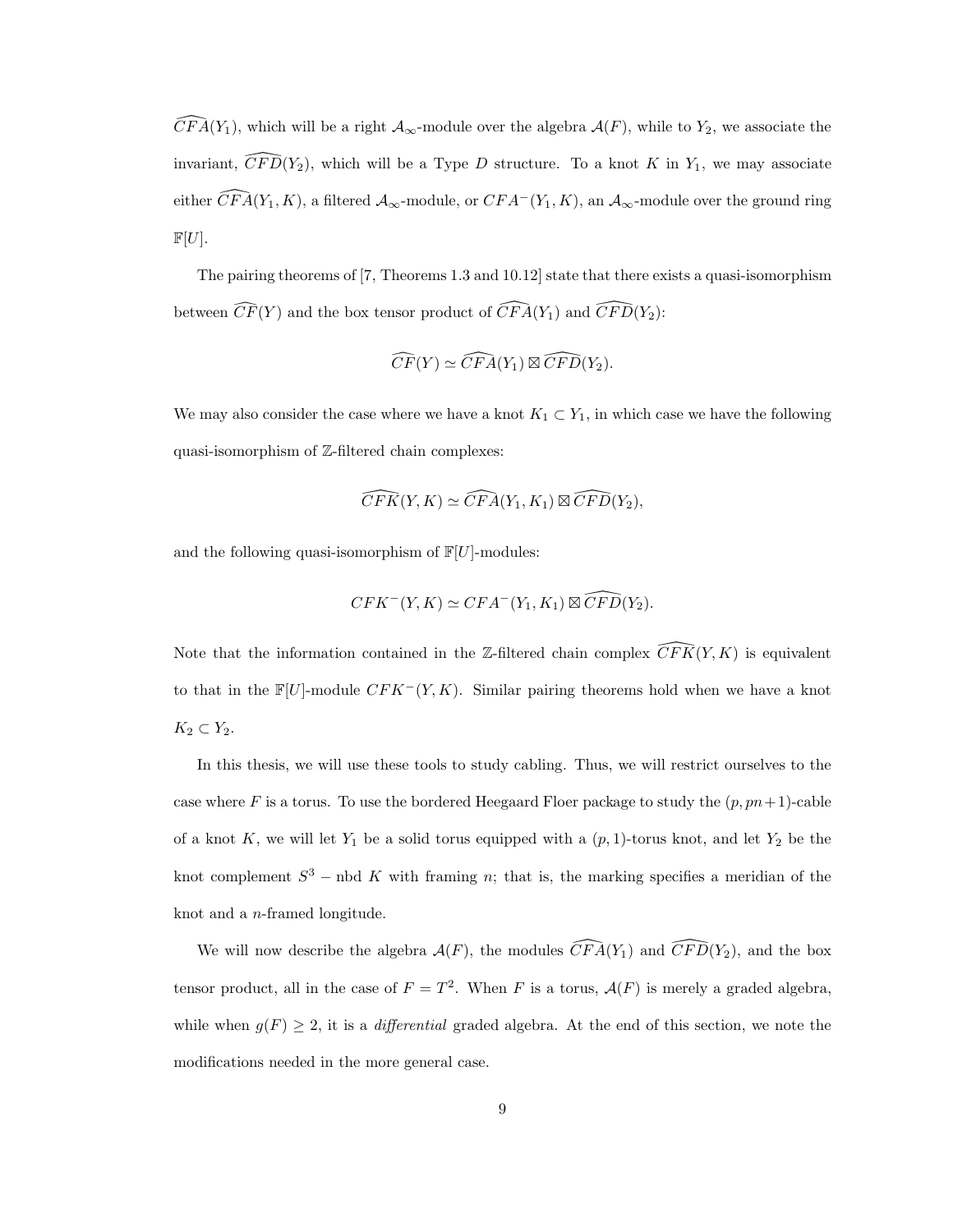To specify the identification of  $T^2$  with  $\partial Y_1$  and  $-\partial Y_2$ , we need to identify a meridian and a longitude of the torus. One way to do this is to specify a handle-decomposition for the surface; that is, a disk with two 1-handles attached such that the resulting boundary is connected and can be capped off with a disk. For technical reasons, we also place a basepoint somewhere along the boundary of the disk.

Schematically, we can represent this information by a *pointed matched circle*, which we think of as the boundary of the disk with markings at the feet of the 1-handles. In this case, the pointed matched circle  $\mathcal Z$  consists of a circle with five marked points:  $a_1$ ,  $a_2$ ,  $a_3$ ,  $a_4$ , and  $z$ , in that order as we traverse the circle in the clockwise direction, where the arc  $\alpha_1^a$  has endpoints at  $a_1$  and  $a_3$ , and the arc  $\alpha_2^a$  has endpoints at  $a_2$  and  $a_4$ .



Figure 2.1: Above left, the pointed matched circle for the surface  $T^2$ . Above right, the same pointed matched circle cut open at z.

To the surface  $T^2$  parametrized by the pointed matched circle  $\mathcal{Z}$ , we associate a graded algebra,  $\mathcal{A}(T^2)$ . The algebra  $\mathcal{A}(T^2)$  is generated over F by the two idempotents

$$
\iota_1 \quad \text{and} \quad \iota_2,
$$

and the six "Reeb" elements

$$
\rho_1,\ \rho_2,\ \rho_3,\ \rho_{12},\ \rho_{23},\ \rho_{123}.
$$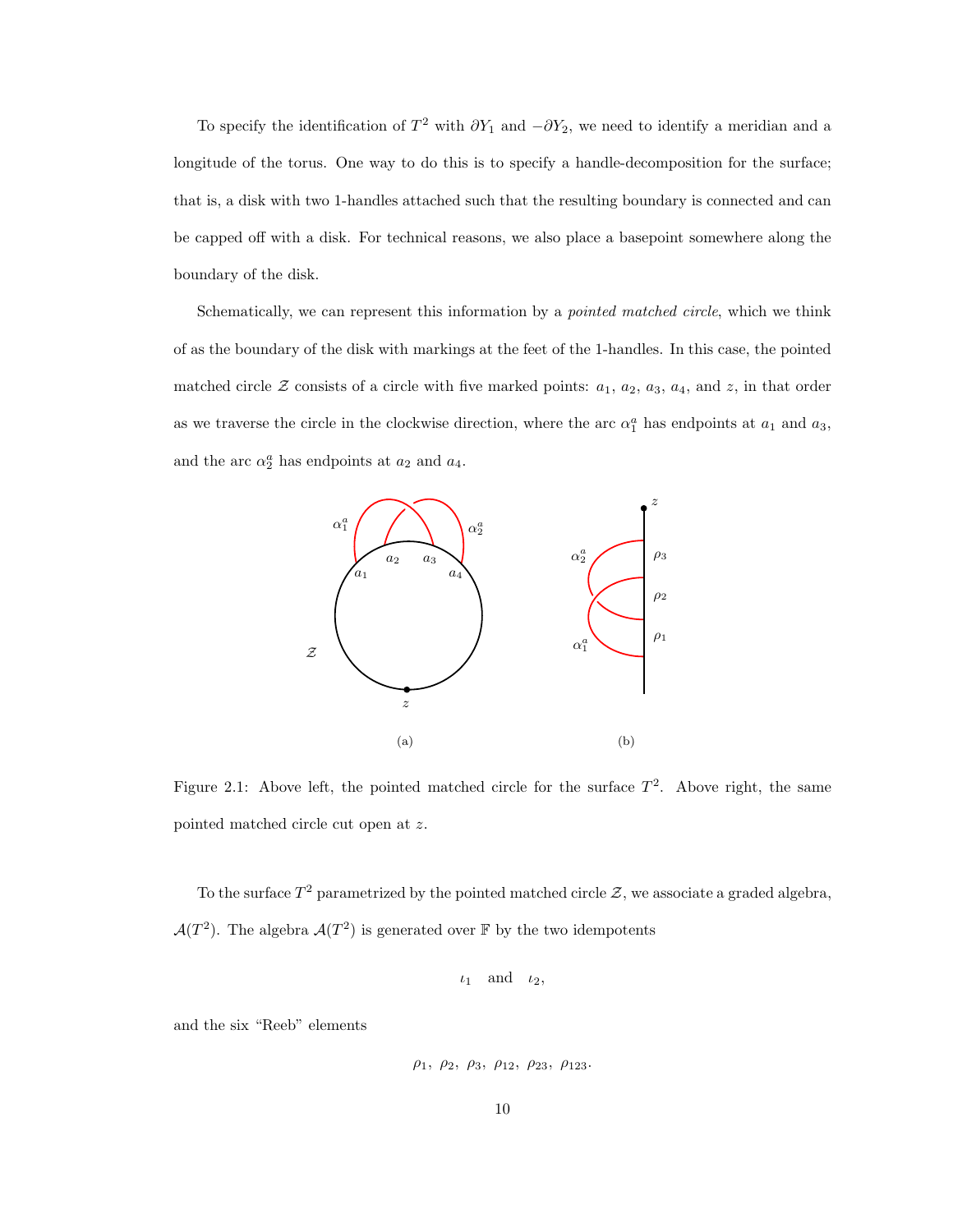These algebra elements may be understood pictorially, as in Figure 2.2, where multiplication is understood to correspond to concatenation.



Figure 2.2: The idempotents and algebra elements.

The idempotents correspond to  $\alpha_1^a$  and  $\alpha_2^a$ , respectively. We will often need to consider the ring of idempotents,

$$
\mathcal{I} = \mathbb{F}\langle \iota_1 \rangle \oplus \mathbb{F}\langle \iota_2 \rangle.
$$

We have the following compatibility conditions with the idempotents:

$$
\rho_1 = \iota_1 \rho_1 = \rho_1 \iota_2 \qquad \rho_2 = \iota_2 \rho_2 = \rho_2 \iota_1 \qquad \rho_3 = \iota_1 \rho_3 = \rho_3 \iota_2
$$
  

$$
\rho_{12} = \iota_1 \rho_{12} = \rho_{12} \iota_1 \qquad \rho_{23} = \iota_2 \rho_{23} = \rho_{23} \iota_2 \qquad \rho_{123} = \iota_1 \rho_{123} = \rho_{123} \iota_2,
$$

and the following non-zero products:

$$
\rho_1 \rho_2 = \rho_{12}
$$
  $\rho_2 \rho_3 = \rho_{23}$   $\rho_1 \rho_{23} = \rho_{12} \rho_3 = \rho_{123}$ .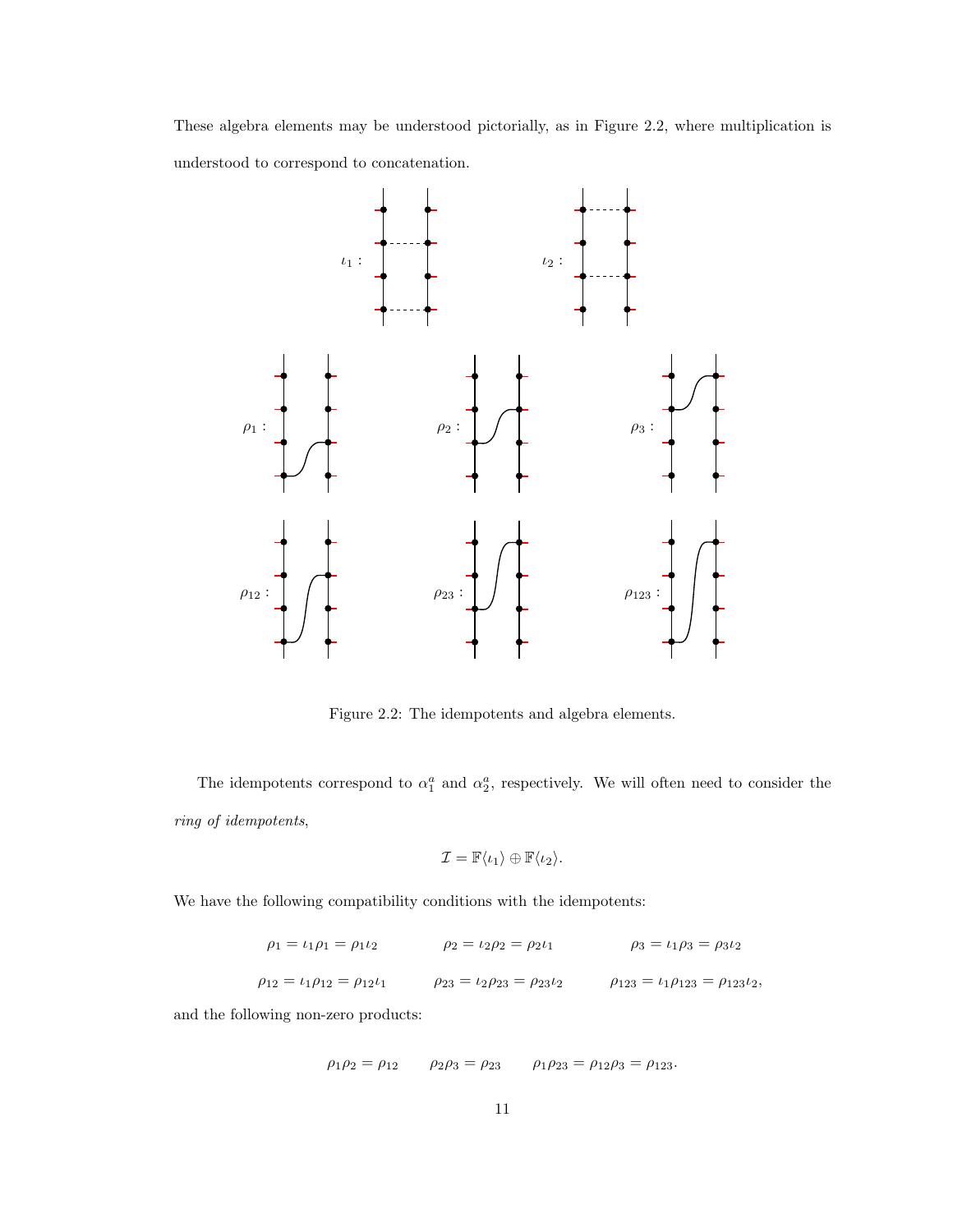We will let  $\rho_1$  refer to the arc of  $\mathcal{Z} - \{z\}$  between  $a_1$  and  $a_2$ ,  $\rho_2$  the arc between  $a_2$  and  $a_3$ , and  $\rho_3$ the arc between  $a_3$  and  $a_4$ . Similarly,  $\rho_{12}$ ,  $\rho_{23}$  and  $\rho_{123}$  will refer to the appropriate concatenations.

This completes the description of the algebra  $\mathcal{A}(T^2)$ . See Section 3 of [7] for the full description of the algebra in the general case.

A bordered Heegaard diagram for a 3-manifold Y with  $\partial Y = T^2$  is a tuple  $(\overline{\Sigma}, \alpha^c, \alpha^a, \beta, z)$ consisting of the following:

- a compact, oriented surface  $\overline{\Sigma}$  of genus q with a single boundary,  $\partial \overline{\Sigma}$
- a  $(g-1)$ -tuple of pairwise disjoint circles  $\alpha^c = (\alpha_1^c, \dots, \alpha_{g-1}^c)$  in the interior of  $\overline{\Sigma}$
- a pair of disjoint arcs  $\alpha^a = (\alpha_1^a, \alpha_2^a)$  in  $\overline{\Sigma} \backslash \alpha^c$  with endpoints on  $\partial \overline{\Sigma}$
- a g-tuple of pairwise disjoint circles  $\beta = (\beta_1, \ldots, \beta_g)$  in the interior of  $\overline{\Sigma}$
- a basepoint z on  $\mathcal{Z}\backslash\partial\pmb{\alpha}^a$

Let  $\alpha$  denote  $\alpha^c \cup \alpha^a$ . We further require that all intersections be transverse and that  $\overline{\Sigma}\setminus\alpha$  and  $\overline{\Sigma}\backslash\beta$  are connected. The data  $\{\partial \overline{\Sigma}, z, \partial \alpha_1^a, \partial \alpha_2^a\}$  describes a pointed matched circle.

For bordered Heegaard diagrams, there are two types of periodic domains, and hence two notions of admissibility. Consider closed domains  $\mathcal P$  in  $\overline{\Sigma}$  whose interiors consist of linear combinations of connected components in  $\overline{\Sigma}\setminus(\alpha^a,\alpha^c,\beta)$ . We call P a periodic domain if  $\partial\mathcal{P}$  consists of a collection of  $\alpha$ -arcs,  $\alpha$ -circles,  $\beta$ -circles, and arcs in  $\partial \overline{\Sigma}$ , with  $z \notin \partial \mathcal{P}$ . We call  $\mathcal P$  a provincial periodic domain if  $\partial \mathcal{P}$  consists of a collection of full  $\alpha$ -circles and  $\beta$ -circles, with  $z \notin \partial \mathcal{P}$ . Notice that this implies that P is not adjacent to  $\partial \overline{\Sigma}$ .

We say a bordered Heegaard diagram is *provincially admissible* if every provincial periodic domain has both positive and negative multiplicities. A bordered Heegaard diagram is admissible if every periodic domain has both positive and negative multiplicities. Provincial admissibility is sufficient for the bordered invariants to be well-defined, and admissibility is sufficient for the bordered invariants to be bounded. We will return to this point in more detail later in this section.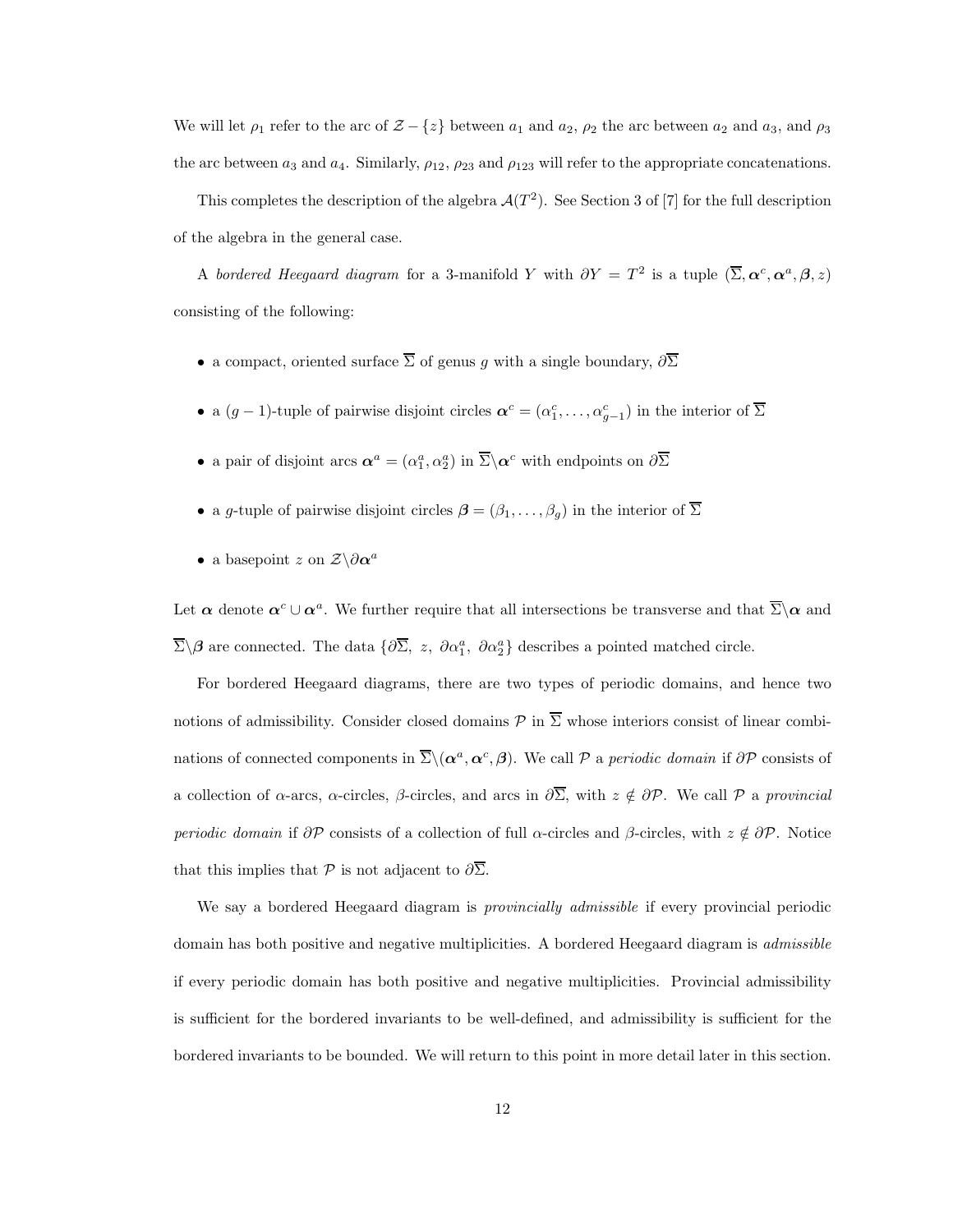To construct a 3-manifold with parameterized boundary, Y, from the data  $(\overline{\Sigma}, \alpha^c, \alpha^a, \beta, z)$ , we attach 2-handles to  $\overline{\Sigma} \times [0, 1]$  along  $\alpha^c \times \{0\}$  and  $\beta \times \{1\}$ . The parametrization of the boundary of Y is given by the identification of  $\{\partial \overline{\Sigma}, z, \partial \alpha_1^a, \partial \alpha_2^a\} \times \{0\}$  with the pointed matched circle  $\mathcal{Z}$ .

Let H be a bordered Heegaard diagram for Y. We will now describe the invariants  $\overline{CFD}(H)$ and  $\widehat{CFA}(\mathcal{H})$ . The set of generators,  $\mathfrak{S}(\mathcal{H})$ , are unordered g-tuples of intersection points of  $\alpha$ and  $\beta$ -curves such that

- $\bullet$  each  $\beta$ -circle is occupied exactly once
- each  $\alpha$ -circle is occupied exactly once
- each  $\alpha$ -arc is occupied at most once.

In the case we are considering, where  $\partial Y = T^2$ , notice that these conditions imply that exactly one of the  $\alpha$ -arcs is occupied.

We now define the Type D structure  $\widehat{CFD}(\mathcal{H})$ . We identify  $\{\partial \overline{\Sigma}, z, \partial \alpha_1^a, \partial \alpha_2^a\}$  with  $-\mathcal{Z}$ . Let  $\widehat{CFD}(\mathcal{H})$ , or simply  $\widehat{CFD}$ , denote the F-vector space generated by  $\mathfrak{S}(\mathcal{H})$ , with the left *I*-action on  $\mathbf{x} \in \mathfrak{S}(\mathcal{H})$  defined to be

$$
\iota_1 \mathbf{x} = \begin{cases} \mathbf{x} & \text{if } \mathbf{x} \text{ does } not \text{ occupy the arc } \alpha_1^a \\ 0 & \text{otherwise} \end{cases}
$$

$$
\iota_2 \mathbf{x} = \begin{cases} \mathbf{x} & \text{if } \mathbf{x} \text{ does } not \text{ occupy the arc } \alpha_2^a \\ 0 & \text{otherwise.} \end{cases}
$$

We will define maps

$$
\delta_1 : \widehat{CFD} \to \mathcal{A} \otimes \widehat{CFD}
$$

by counting certain pseudo-holomorphic curves. Note that the above tensor product is over the ring of idempotents, I, as are the rest of the tensor products in this section. Let  $\Sigma$  denote Int  $\overline{\Sigma}$ . Define a *decorated source*  $S^{\triangleright}$  to be a topological type of smooth surface S with boundary and a finite number of boundary punctures endowed with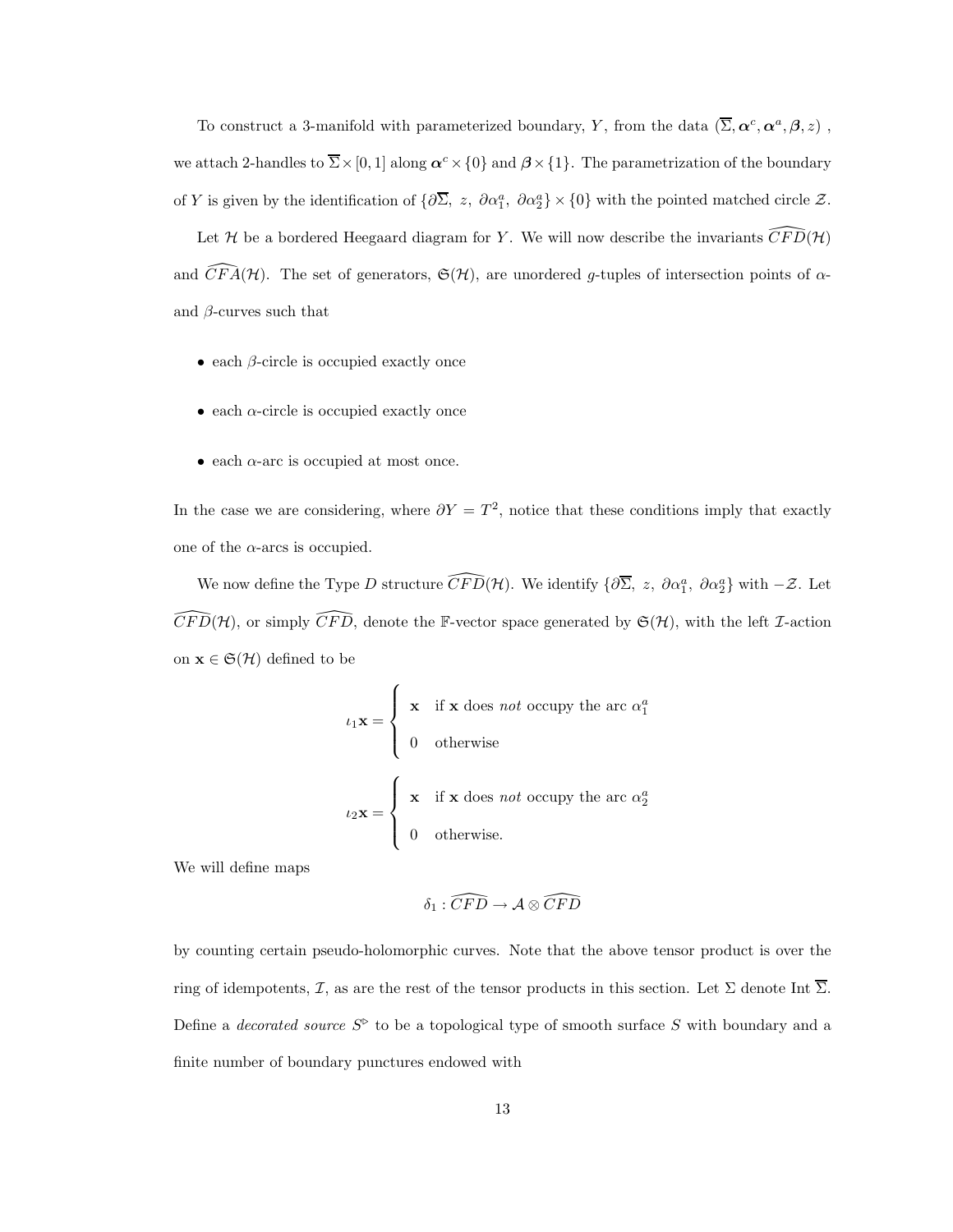- $\bullet\,$  a labeling of each puncture by one of  $-,$   $+,$  or  $e$
- a labeling of each  $e$  puncture of S by a Reeb chord  $\rho$ .

Consider the 4-manifold  $\Sigma \times [0,1] \times \mathbb{R}$ , with the following projection maps:

$$
\pi_{\Sigma} : \Sigma \times [0, 1] \times \mathbb{R} \to \Sigma
$$
  

$$
\pi_D : \Sigma \times [0, 1] \times \mathbb{R} \to [0, 1] \times \mathbb{R}
$$
  

$$
\pi_I : \Sigma \times [0, 1] \times \mathbb{R} \to [0, 1]
$$
  

$$
\pi_{\mathbb{R}} : \Sigma \times [0, 1] \times \mathbb{R} \to \mathbb{R}.
$$

Let  $\Sigma_{\overline{e}}$  denote  $\Sigma$  with its puncture filled in. Similarly, let  $S_{\overline{e}}$  denote S with its e punctures filled in.



Figure 2.3: A decorated source,  $S^{\triangleright}$ .

We are interested in proper maps

$$
u:(S,\partial S) \to (\Sigma \times [0,1] \times \mathbb{R}, (\alpha \times \{1\} \times \mathbb{R}) \cup (\beta \times \{0\} \times \mathbb{R}))
$$

such that

- The map  $\pi_D \circ u$  is a g-fold branched cover.
- At each –-puncture q of S,  $\lim_{z \to q} (\pi_{\mathbb{R}} \circ u)(z) = -\infty$ .
- At each +-puncture q of S,  $\lim_{z \to q} (\pi_{\mathbb{R}} \circ u)(z) = +\infty$ .
- At each e puncture q of S,  $\lim_{z\to q} (\pi_{\Sigma} \circ u)(z)$  is the Reeb chord  $\rho$  labeling q.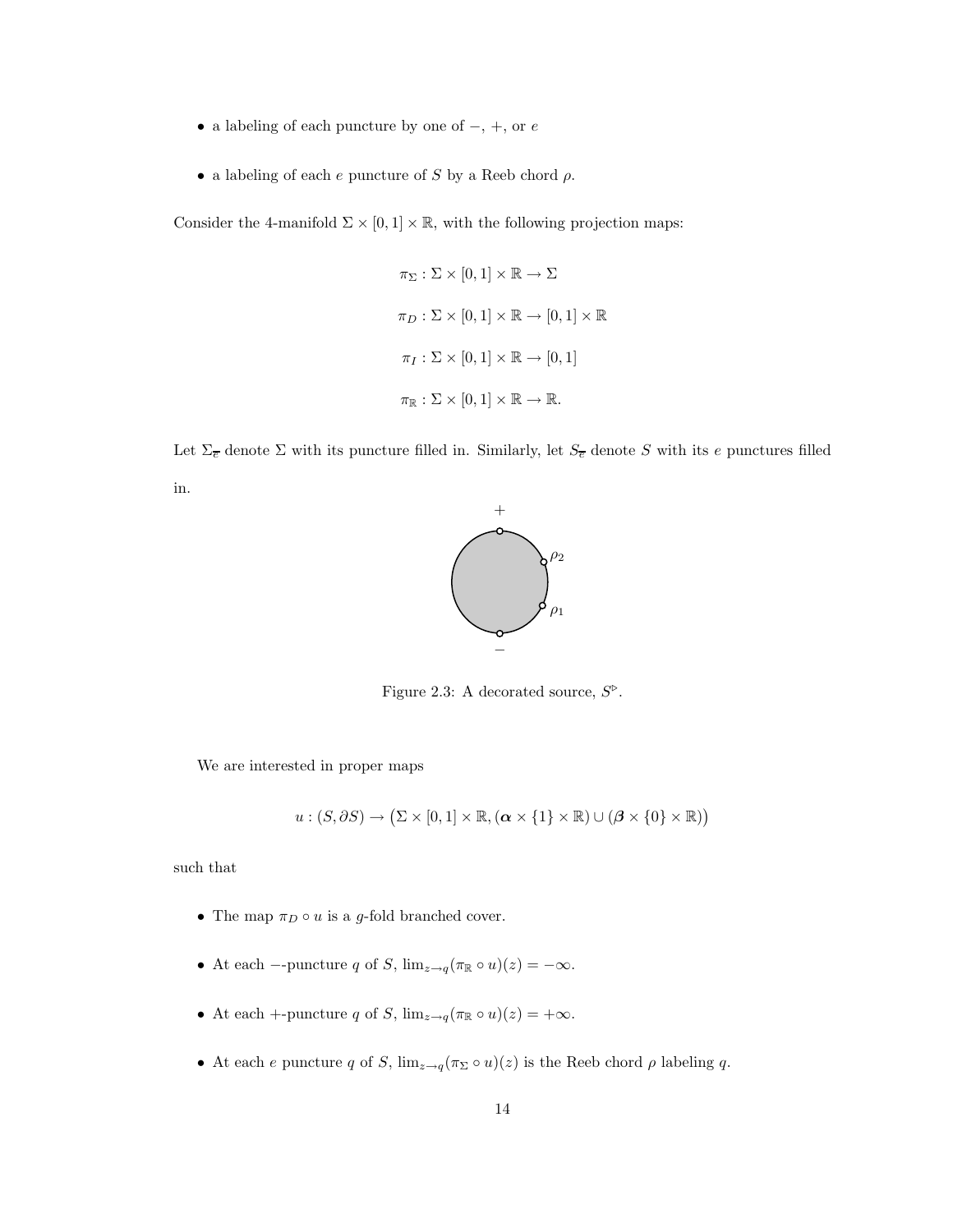- $\pi_{\Sigma} \circ u$  does not cover the region of  $\Sigma$  adjacent to z.
- The map u extends to a proper map  $u_{\overline{e}} : S_{\overline{e}} \to \Sigma_{\overline{e}} \times [0,1] \times \mathbb{R}$ .
- For each  $t \in \mathbb{R}$  and each  $i = 1, \ldots, g$ , there is exactly one point in  $u^{-1}(\beta_i \times \{0\} \times \{t\})$ . Similarly, for each  $t \in \mathbb{R}$  and each  $i = 1, \ldots, g - 1$ , there is exactly one point in  $u^{-1}(\alpha_i^c \times$  $\{0\} \times \{t\}$ .

We also require the map  $u$  to be  $J$ -holomorphic and of finite energy in the appropriate sense. See Section 5 of [7].

The map  $\pi_{\mathbb{R}} \circ u_{\overline{e}}$  gives an ordering on the e punctures, and their respective labels; this is induced by the R-coordinate of their images. We denote the resulting sequence of Reeb chords by  $\overrightarrow{\boldsymbol{\rho}}=(\rho_{i_1},\ldots,\rho_{i_n}).$ 

We let  $(M^B(x, y, \vec{\rho}))$  denote a certain reduced moduli space. Roughly, this moduli space consists of curves from a decorated source  $S^{\triangleright}$  with asymptotics corresponding to  $\overrightarrow{\rho}$  and in the homology class  $B \in \pi_2(\mathbf{x}, \mathbf{y})$ , where  $\pi_2(\mathbf{x}, \mathbf{y})$  is the set of homology classes of curves connecting **x** to y. The index  $\text{ind}(B, \vec{\rho})$  is equal to the expected dimension of  $(\mathcal{M}^B(\mathbf{x}, \mathbf{y}, \vec{\rho}))$  plus one.

The map  $\delta_1$  is defined as:

$$
\delta_1(\mathbf{x}) := \sum_{\mathbf{y} \in \mathfrak{S}(\mathcal{H})} \sum_{\substack{B \in \pi_2(\mathbf{x}, \mathbf{y}) \\ \{\vec{\boldsymbol{\rho}} \mid \text{ ind}(B, \vec{\boldsymbol{\rho}}) = 1\}}} \# \big(\mathcal{M}^B(\mathbf{x}, \mathbf{y}, \vec{\boldsymbol{\rho}})\big) \rho_{i_1} \cdot \ldots \cdot \rho_{i_n} \otimes \mathbf{y},
$$

where  $\#(\mathcal{M}^B(\mathbf{x}, \mathbf{y}, \overrightarrow{\boldsymbol{\rho}}))$  is the number of points, modulo two, in the zero-dimensional moduli space  $\mathcal{M}^B(\mathbf{x}, \mathbf{y}, \overrightarrow{\boldsymbol{\rho}})$ . Provincial admissibility implies that the sum is well-defined.

As in the theory for closed 3-manifolds, there is a combinatorial formula to compute the index of a map, in terms of the Euler measure and local multiplicities of the associated domain on  $\overline{\Sigma}$ (that is, the image of  $\pi_{\Sigma} \circ u$ ), and the manner in which the domain abuts  $\partial \overline{\Sigma}$ . See Definition 5.46 of [7].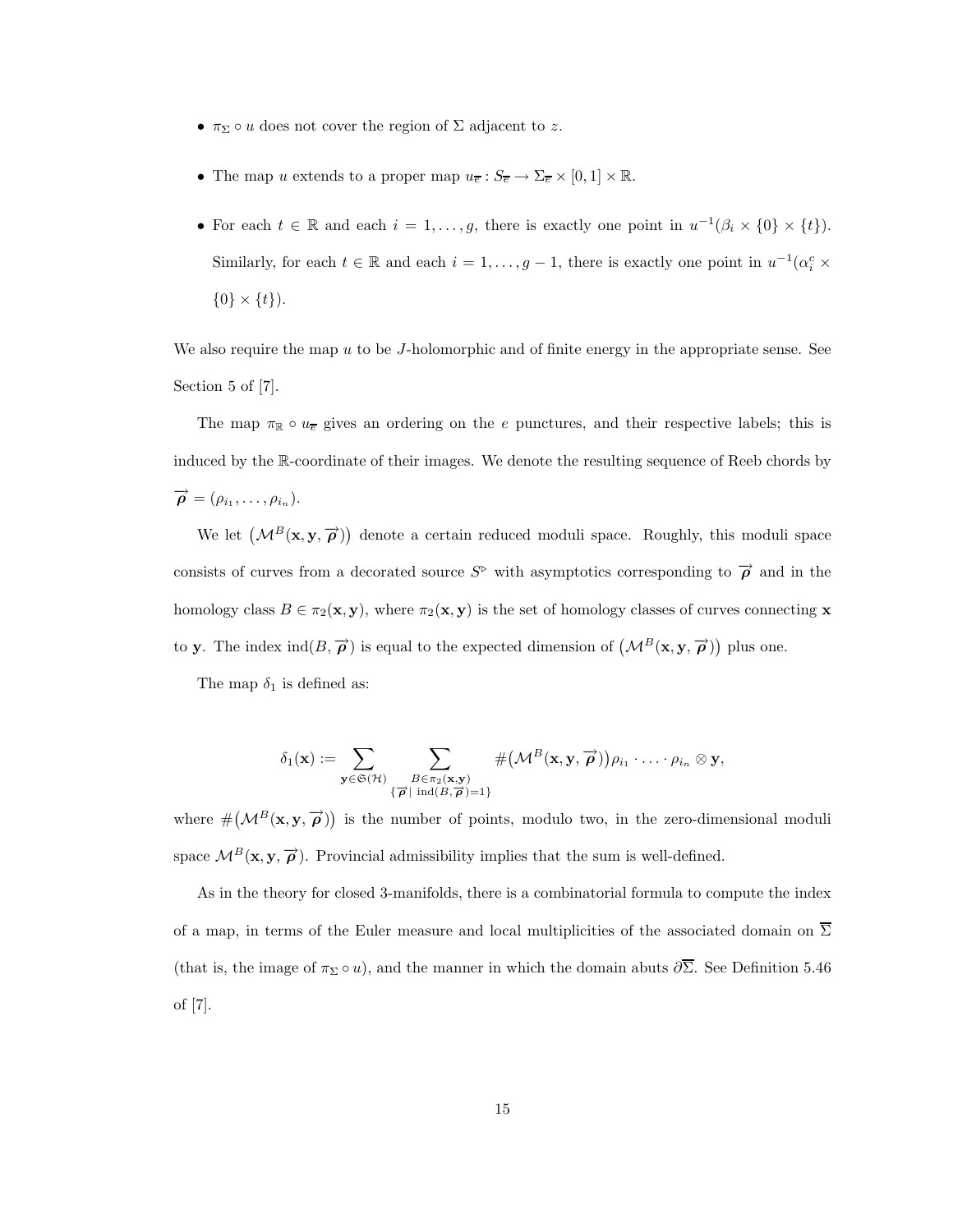

(a) Two different ways of viewing the Heegaard diagram  $\mathcal{H}_0$ . The shaded region contributes to the map  $\delta_1(x) = \rho_{12}x$ .



(b) The Heegaard diagram  $\mathcal{H}_n$ .

(c) The Heegaard diagram  $\mathcal{H}_{-n}$ .

Figure 2.4: Three bordered Heegaard diagrams for the solid torus, labeled to compute  $\widehat{CFD}$ , with different parametrizations of the boundary. In  $2.4(a)$ , we show two equivalent ways of drawing the Heegaard surface: first, as a square with opposite sides identified, and second, as a disk with a 1-handle attached.

**Example 2.1.** The invariant  $\widehat{CFD}(\mathcal{H}_0)$  associated to the bordered Heegaard diagram in Figure  $2.4(a)$  has a single generator x in the idempotent  $\iota_1$  and the map

$$
\delta_1: x \mapsto \rho_{12}x.
$$

**Example 2.2.** The invariant  $\widehat{CFD}(\mathcal{H}_n)$  associated to the bordered Heegaard diagram in Figure 2.4(b) has one generator x in the idempotent  $\iota_1$ , n generators  $y_1, \ldots, y_n$  in the idempotent  $\iota_2$  and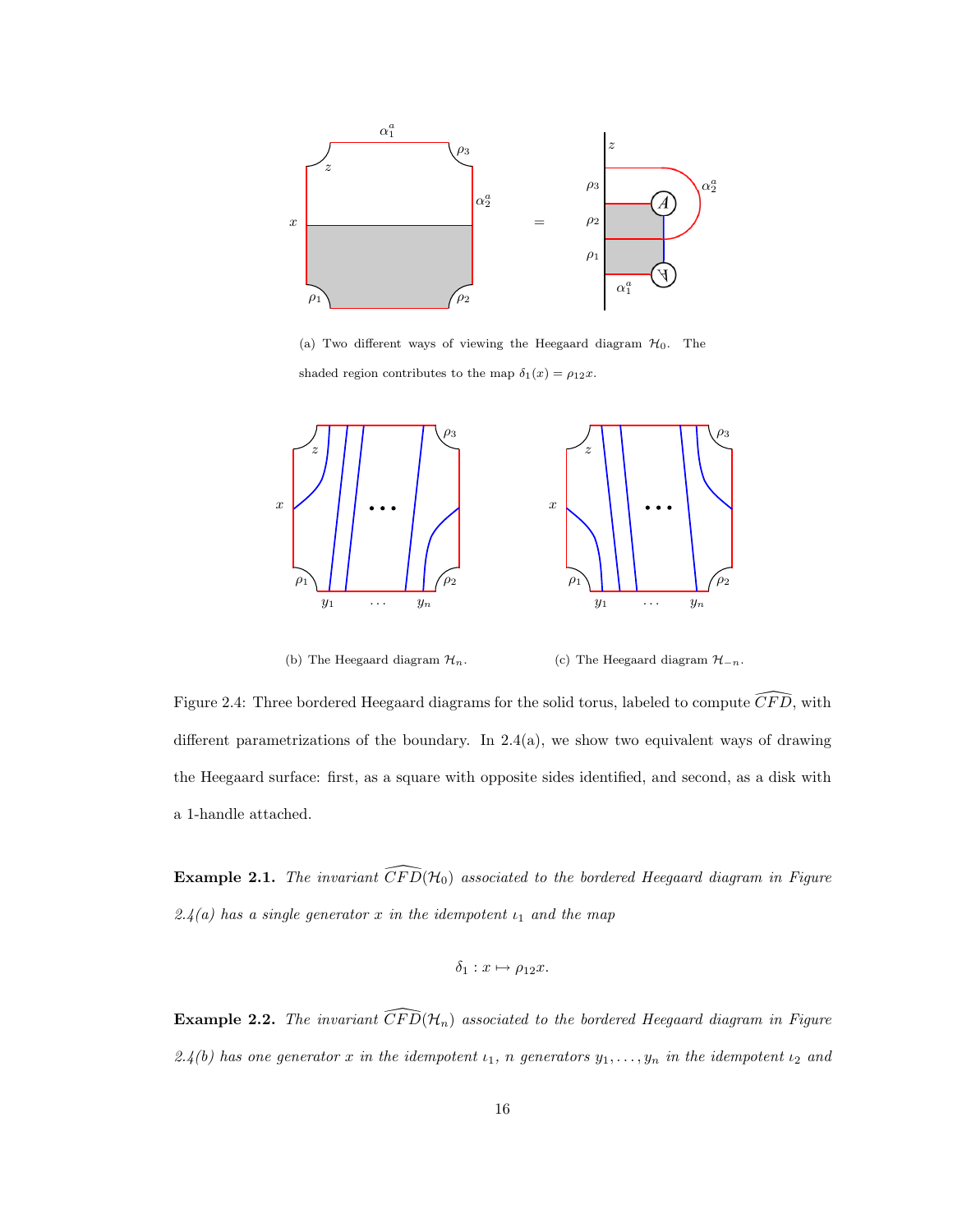the maps

$$
\delta_1: x \mapsto \rho_{123}y_1
$$
  

$$
\delta_1: y_i \mapsto \rho_{23}y_{i+1}, \quad 1 \le i \le n-1
$$
  

$$
\delta_1: y_n \mapsto \rho_2x.
$$

**Example 2.3.** The invariant  $\widehat{CFD}(\mathcal{H}_{-n})$  associated to the bordered Heegaard diagram in Figure 2.4(b) has one generator x in the idempotent  $\iota_1$ , n generators  $y_1, \ldots, y_n$  in the idempotent  $\iota_2$  and the maps

$$
\delta_1: x \mapsto \rho_1 y_1
$$
  

$$
\delta_1: y_i \mapsto \rho_2 y_{i-1}, \quad 2 \le i \le n
$$
  

$$
\delta_1: x \mapsto \rho_3 y_n.
$$

To complete the definition of the Type D structure on  $\widehat{CFD}$ , we define the maps

$$
\delta_k : \widehat{CFD} \to (\mathcal{A}^{\otimes k} \otimes \widehat{CFD})
$$

inductively by

$$
\begin{array}{l} \delta_0 = \mathbb{I}_{\widehat{CFD}}\\ \\ \delta_i = (\mathbb{I}_{\mathcal{A}}{}^{\otimes i-1} \otimes \delta_1) \circ \delta_{i-1}. \end{array}
$$

Recall that  $\widehat{CFD}$  is *bounded* if there exists an integer N such that  $\delta_i = 0$  for all  $i > N$ . Lemma 6.5 of [7] tells us that if H is admissible, then  $\widehat{CFD}(\mathcal{H})$  is bounded.

We now define  $\widehat{CFA}$ . We identify  $\{\partial \overline{\Sigma}, z, \partial \alpha_1^a, \partial \alpha_2^a\}$  with  $\mathcal{Z}$ . As an F-vector space,  $\widehat{CFA}$  is generated by  $\mathfrak{S}(\mathcal{H})$ , with the right *I*-action defined to be

$$
\mathbf{x}\iota_1 = \begin{cases} \mathbf{x} & \text{if } \mathbf{x} \text{ occupies the arc } \alpha_1^a \\ 0 & \text{otherwise} \end{cases}
$$

$$
\mathbf{x}\iota_2 = \begin{cases} \mathbf{x} & \text{if } \mathbf{x} \text{ occupies the arc } \alpha_2^a \\ 0 & \text{otherwise.} \end{cases}
$$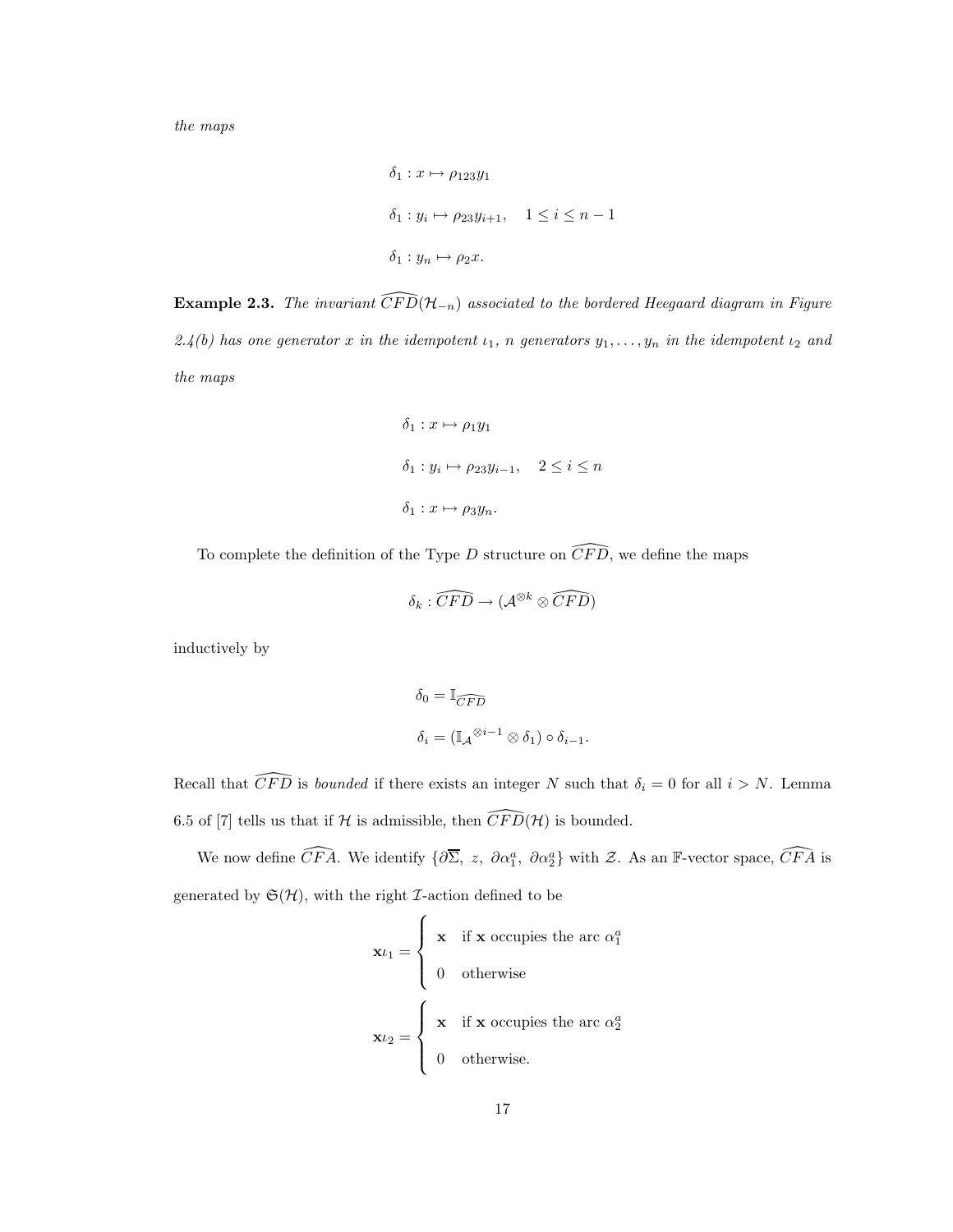The  $\mathcal{A}_{\infty}$ -structure on  $\widehat{CFA}$  is defined by counting certain pseudoholomorphic curves, giving maps

$$
m_{j+1} : \widehat{CFA} \otimes \mathcal{A}^{\otimes j} \to \widehat{CFA},
$$

defined to be

$$
m_{j+1}(\mathbf{x}, \rho_{i_1}, \dots, \rho_{i_j}) = \sum_{\mathbf{y} \in \mathfrak{S}(\mathcal{H})} \sum_{\substack{B \in \pi_2(\mathbf{x}, \mathbf{y}) \\ \text{ind}(B, \overrightarrow{\boldsymbol{\rho}})=1}} \# \left(\mathcal{M}^B(\mathbf{x}, \mathbf{y}, \overrightarrow{\boldsymbol{\rho}})\right) \mathbf{y}
$$

$$
m_2(\mathbf{x}, 1) = \mathbf{x}
$$

$$
m_{j+1}(\mathbf{x}, \dots, 1, \dots) = 0, \quad j > 1.
$$

As in the case of  $\widehat{CFD}$ , provincial admissibility of the Heegaard diagram guarantees that the above sum is well-defined. Recall that  $\widehat{CFA}$  is *bounded* if there exists an integer N such that  $m_j = 0$  for all  $j > N.$  If  ${\mathcal H}$  is admissible, then  $\widehat{CFA}$  is bounded.

**Example 2.4.** The invariant  $\widehat{CFA}(\mathcal{H})$  associated to the bordered Heegaard diagram in Figure 2.5(a) has a single generator b in the idempotent  $\iota_2$ , with the algebra relations

$$
m_{3+i}(b, \rho_2, \overbrace{\rho_{12}, \ldots, \rho_{12}}^{i}, \rho_1) = b, \quad i \ge 0.
$$

**Example 2.5.** The invariant  $\widehat{CFA}(\mathcal{H}')$  associated to the bordered Heegaard diagram in Figure  $2.5(b)$  has two generators  $a_1$  and  $a_2$  in the idempotent  $\iota_1$  and a single generator b in the idempotent  $\iota_2$ , with the algebra relations

$$
m_1(a_1) = a_2
$$

$$
m_2(a_1, \rho_{12}) = a_2
$$

$$
m_2(a_1, \rho_1) = b
$$

$$
m_2(b, \rho_2) = a_2
$$

The tensor product  $\widehat{CFA} \boxtimes \widehat{CFD}$  is the F-vector space

$$
\widehat{CFA}\otimes_{\mathcal{I}}\widehat{CFD},
$$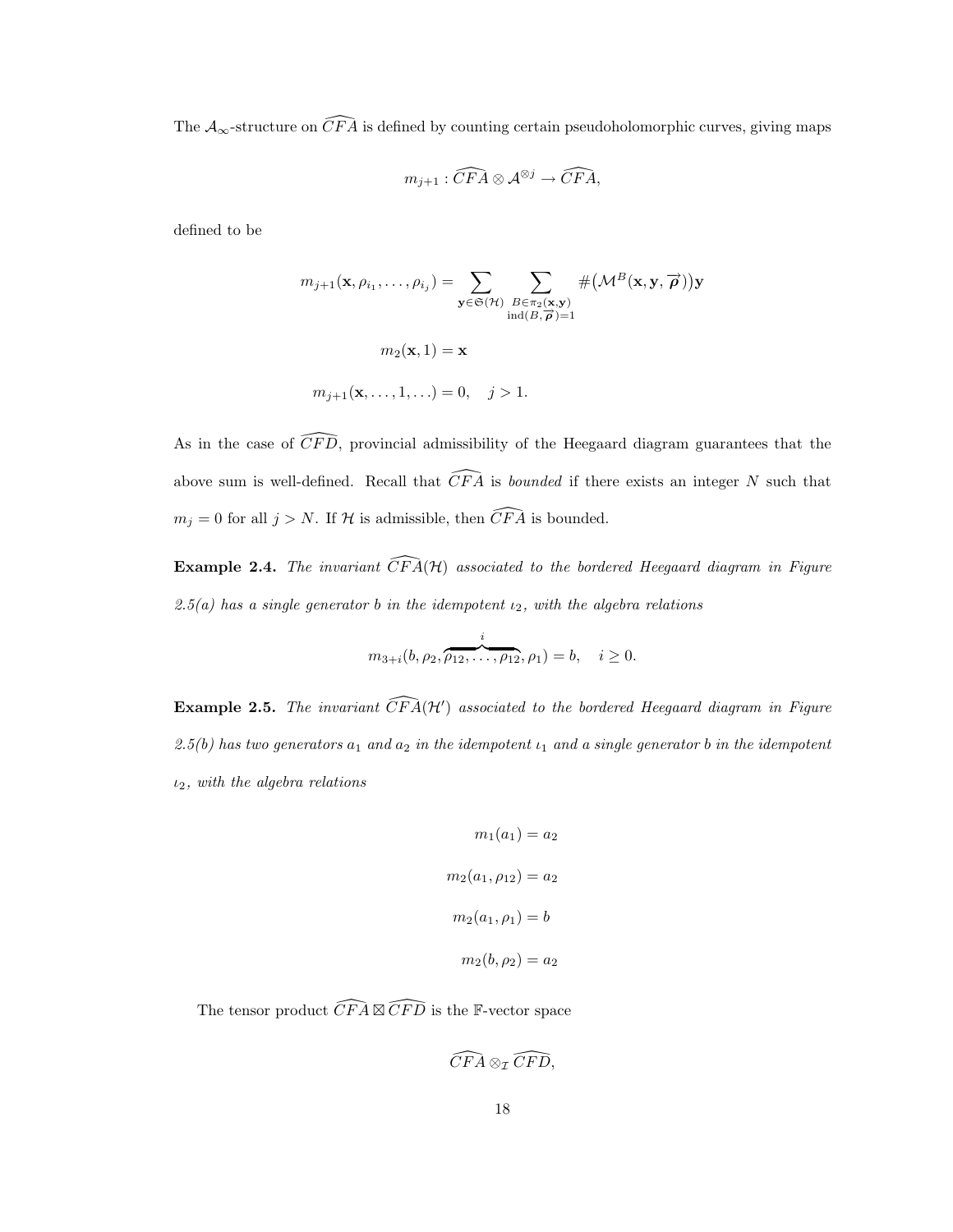

(a) The Heegaard diagram H.



(b) The admissible Heegaard diagram  $\mathcal{H}'$ .

Figure 2.5: A bordered Heegaard diagram for the framed solid torus, labeled to compute the invariant  $\widehat{CFA}$ . In 2.5(a), we show the Heegaard surface first as a square with opposite sides identified, and second as disk with a 1-handle attached. In 2.5(b), we have isotoped the  $\beta$ -circle so that the diagram is admissible.

equipped with the differential

$$
\partial^{\boxtimes}(\mathbf{x}\otimes\mathbf{y})=\sum_{k=0}^{\infty}(m_{k+1}\otimes\mathbb{I}_{\widehat{CFD}})(\mathbf{x}\otimes\delta_{k}(\mathbf{y})).
$$

If at least one of  $\widehat{CFA}$  and  $\widehat{CFD}$  is bounded, then the above sum is guaranteed to be finite.

The following description of the tensor product in terms of a basis for  $A$  is often useful for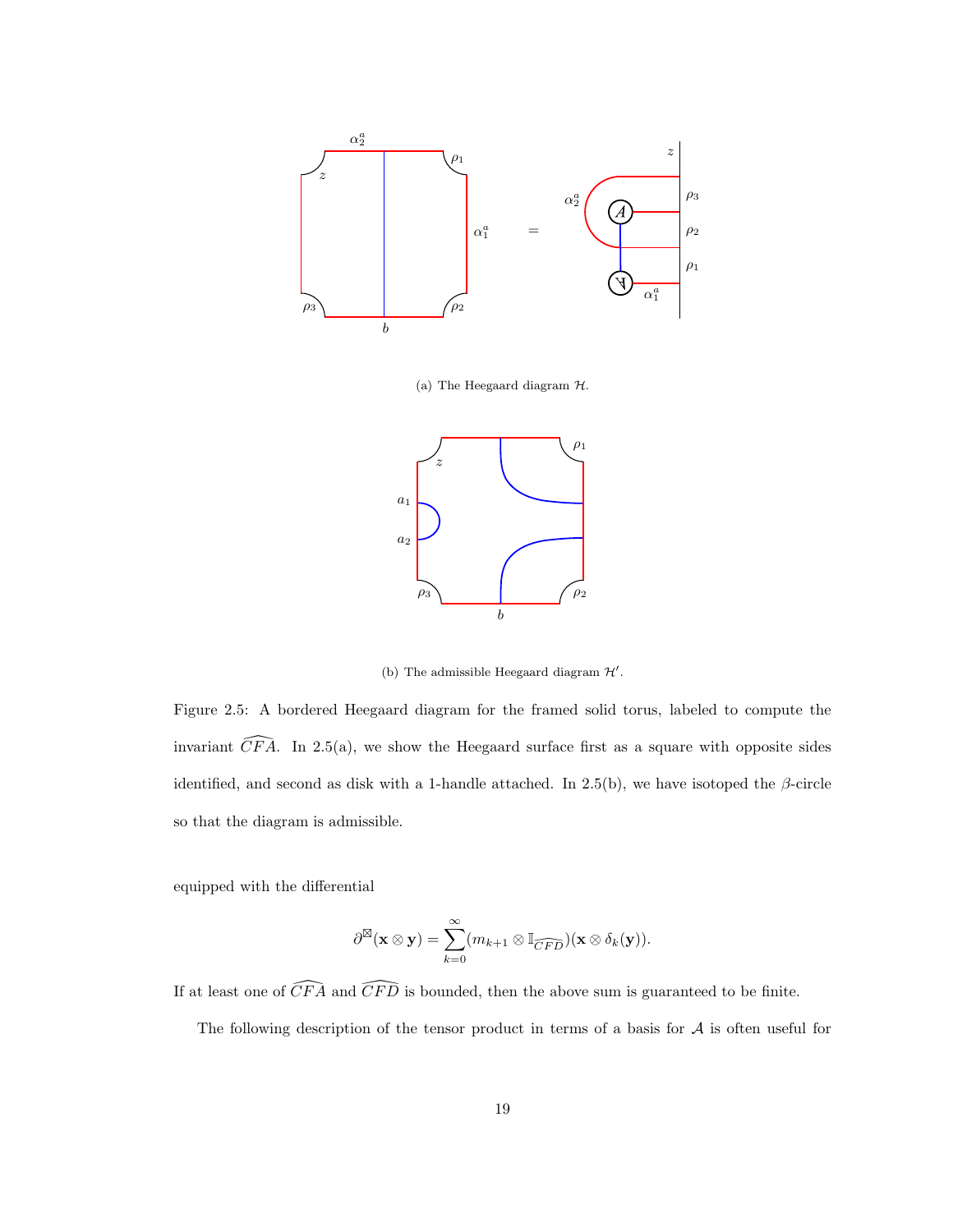calculations. Define  $\rho_{\emptyset}$  to be  $\iota_1 + \iota_2$ . Then we can rewrite  $\delta_1$  as

$$
\delta_1=\sum_i \rho_i\otimes D_i,
$$

where the sum is taken over  $i \in \{0, 1, 2, 3, 12, 23, 123\}$ , and the  $D_i$  are coefficient maps

$$
D_i:\widehat{CFD}\to \widehat{CFD}.
$$

The tensor product  $\widehat{CFA} \boxtimes \widehat{CFD}$  is still the F-vector space

$$
\widehat{CFA}\otimes_{\mathcal{I}}\widehat{CFD},
$$

with the differential now given by

$$
\partial^{\boxtimes}(\mathbf{x}\otimes\mathbf{y})=\sum m_{k+1}(\mathbf{x},\rho_{i_1},\ldots,\rho_{i_k})D_{i_k}\circ\ldots\circ D_{i_1}(\mathbf{y}),
$$

where the sum is taken over all k-element sequences  $i_1, \ldots, i_k$  (including the empty sequence when  $k = 0$ ) of elements in  $\{\emptyset, 1, 2, 3, 12, 23, 123\}.$ 

**Example 2.6.** Using Examples 2.2 and 2.5 above, we compute the tensor product  $\widehat{CFA}(\mathcal{H}')\boxtimes$  $\widehat{CFD}(\mathcal{H}_n) \simeq \widehat{CF}(L_{n,1})$ . The generators in the tensor product are

$$
a_1x, a_2x, by_1, \ldots, by_n,
$$

with the differential

$$
\partial(a_1x)=a_2x.
$$

**Example 2.7.** Using Examples 2.1 and 2.5 above, we compute the tensor product  $\widehat{CFA}(\mathcal{H}')\boxtimes$  $\widehat{CFD}(\mathcal{H}_0) \simeq \widehat{CF}(S^1 \times S^2)$ . Note that the only nontrivial coefficient map on  $\widehat{CFD}(\mathcal{H}_0)$  is

$$
D_{12}(x) = x.
$$

The generators in the tensor product are  $a_1x$  and  $a_2x$ , with trivial differential since

$$
\partial(a_1x) = m_1(a_1) \otimes x + m_2(a_1, \rho_{12}) \otimes D_{12}(x) = a_2x + a_2x = 0 \text{ and } \partial(a_2x) = 0.
$$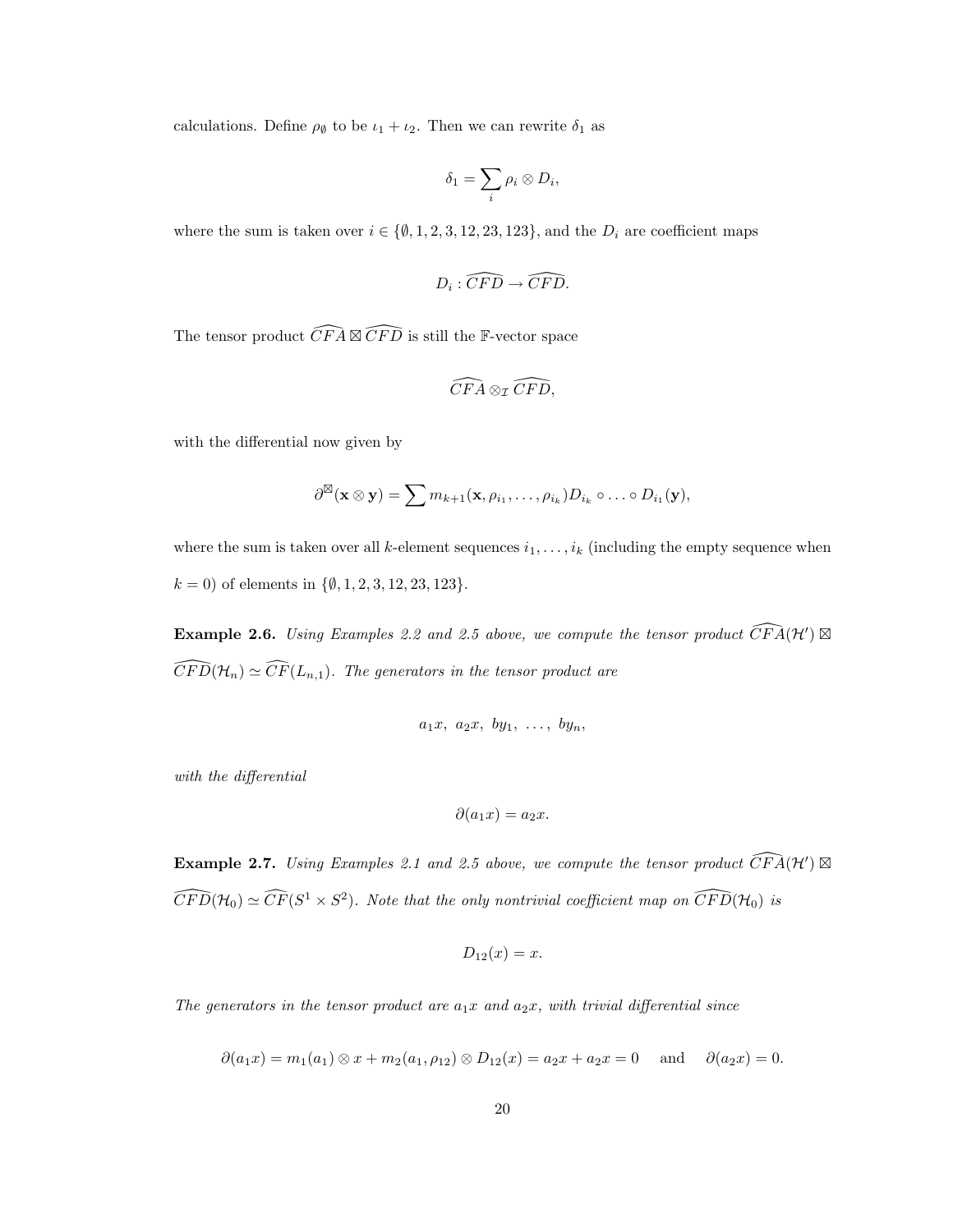We conclude this section by highlighting a few of the differences that occur when  $\partial Y$  has genus  $\geq 2$ .

A bordered Heegaard diagram for a 3-manifold Y with parameterized boundary  $F$  of genus  $k$ consists of a punctured surface  $\overline{\Sigma}$  of genus g, a g-tuple of  $\beta$ -circles, a  $(g - k)$ -tuple of  $\alpha$ -circles, a 2k-tuple of  $\alpha$ -arcs, and a basepoint z on  $\partial \overline{\Sigma}$ , such that  $\overline{\Sigma}\setminus\alpha$  and  $\overline{\Sigma}\setminus\beta$  are connected (where α denotes the collection of α-arcs and -circles, and β denotes the collection of β-circles). Notice that when  $g(F) \geq 2$ , there is a not a unique parametrization (i.e., handle-decomposition) of the diffeomorphism type of  $F$ , hence there is not a unique algebra associated to the diffeomorphism type of the surface  $F$ . In other words, for different pointed matched circle describing a surface of genus  $g(F)$ , we get a different algebra.

Furthermore, while in the case of torus boundary,  $\mathcal{A}(T^2)$  is a simply a graded algebra, the algebra associated to a parameterized surface of genus 2 or higher is a differential graded algebra. See Section 3 of [7] for details.

In the case of torus boundary, each generator **x** occupies exactly one  $\alpha$ -arc, hence for a map u, we have at most one Reeb chord occurring at any given time (i.e., the R-coordinate of its image). Thus, the map  $u$  allows us to consider a sequence of Reeb chords. In the general case, it is possible for multiple Reeb chords to occur at the same time, so u induces a sequence of sets of Reeb chords instead. See Section 5 of [7] for a complete description, or Section 5 of Zarev [22] for a description of the analogous construction in the bordered sutured case.

## 2.3 The knot Floer complex

We now review some basic facts about the various flavors of the knot Floer complex, defined by Ozsváth and Szabó in  $[11]$  and independently by Rasmussen in  $[20]$ . For an expository overview of these invariants, we again refer the reader to [15]. We specify a knot  $K \subset S^3$  by a doubly pointed Heegaard diagram,  $\mathcal{H} = (\Sigma, \alpha, \beta, w, z)$ , where w and z are each basepoints in the complement of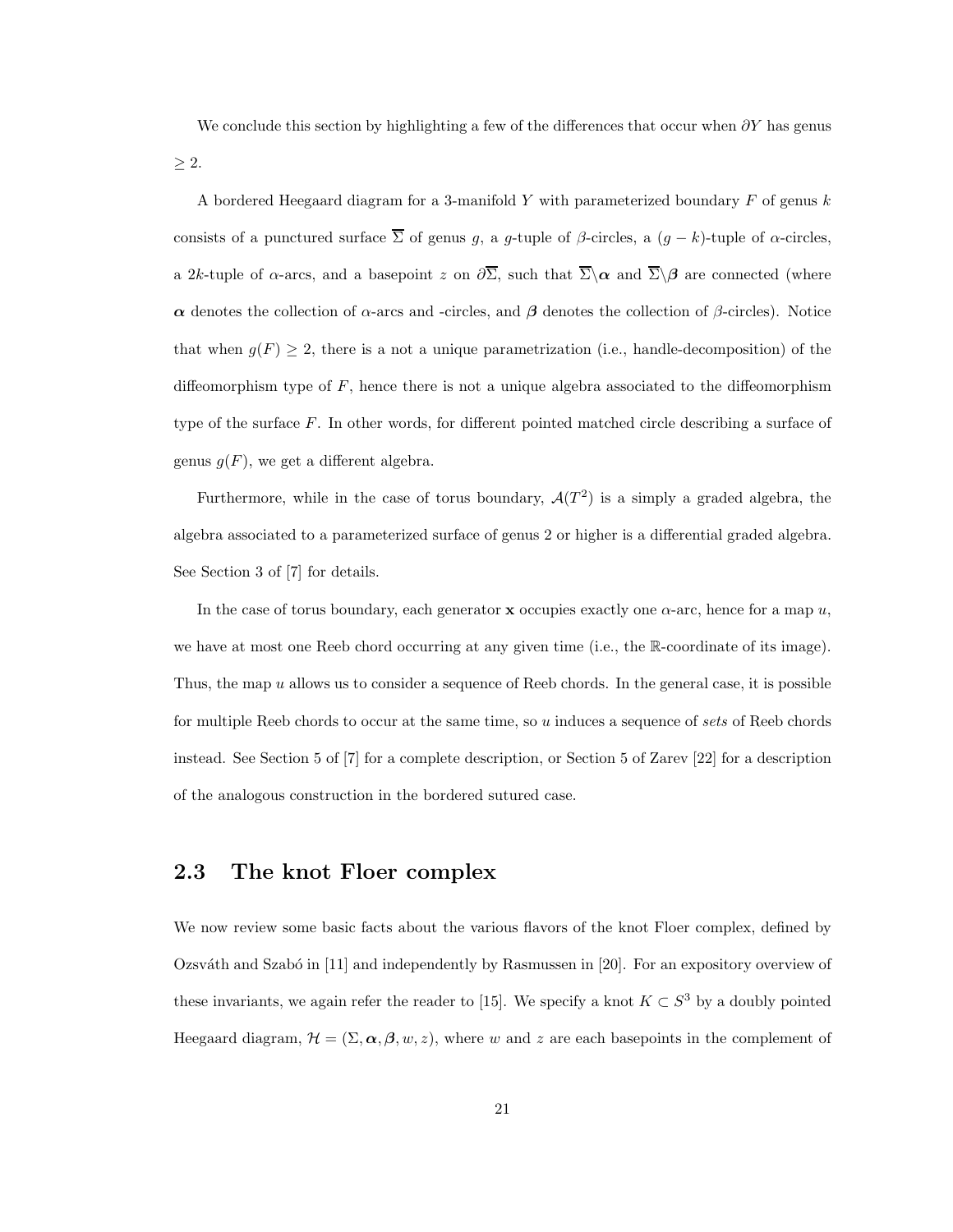the  $\alpha$ - and  $\beta$ -circles. The chain complex  $CFK^-(K)$  is freely generated over  $\mathbb{F}[U]$  by the set of g-tuples of intersection points between the  $\alpha$ - and  $\beta$ -circles, where each  $\alpha$ - and each  $\beta$ -circle are used exactly once, and g is the genus of the surface  $\Sigma$ . The differential is defined as

$$
\partial \mathbf{x} := \sum_{\mathbf{y} \in \mathfrak{S}(\mathcal{H})} \sum_{\substack{\phi \in \pi_2(\mathbf{x}, \mathbf{y}) \\ \text{ind}(\phi) = 1}} \# \widehat{\mathcal{M}}(\phi) \ U^{n_w(\phi)} \cdot \mathbf{y}.
$$

This complex has a homological  $\mathbb{Z}$ -grading, called the *Maslov grading* M, as well as a  $\mathbb{Z}$ filtration, called the *Alexander filtration A*. The relative Maslov and Alexander gradings are defined as

$$
M(\mathbf{x}) - M(\mathbf{y}) = ind(\phi) - 2n_w(\phi)
$$
 and  $A(\mathbf{x}) - A(\mathbf{y}) = n_z(\phi) - n_w(\phi)$ ,

for  $\phi \in \pi_2(\mathbf{x}, \mathbf{y})$ . The differential,  $\partial$ , decreases the Maslov grading by one, and respects the Alexander filtration; that is,

$$
M(\partial \mathbf{x}) = M(\mathbf{x}) - 1
$$
 and  $A(\partial \mathbf{x}) \le A(\mathbf{x})$ .

Multiplication by  $U$  shifts the Maslov grading and respects the Alexander filtration as follows:

$$
M(U \cdot \mathbf{x}) = M(\mathbf{x}) - 2
$$
 and  $A(U \cdot \mathbf{x}) = A(\mathbf{x}) - 1$ .

Setting  $U = 0$ , we obtain the filtered chain complex  $\widehat{CFK}(K) = CFK^{-}(K)/(U = 0)$ . The total homology of  $\widehat{CFK}(K)$  is isomorphic to  $\widehat{HF}(S^3) \cong \mathbb{F}$ . The normalization for the Maslov grading is chosen so that the generator for  $\widehat{HF}(S^3)$  lies in Maslov grading zero. We denote the homology of the associated graded object of  $\widetilde{CFK}(K)$  by

$$
\widehat{HFK}(K) = \bigoplus_s \widehat{HFK}(K, s),
$$

where  $s$  indicates the Alexander grading induced by the filtration. Similarly, we denote the homology of the associated graded object of  $CFK<sup>-</sup>(K)$  by

$$
HFK^{-}(K)=\bigoplus_{s} HFK^{-}(K,s).
$$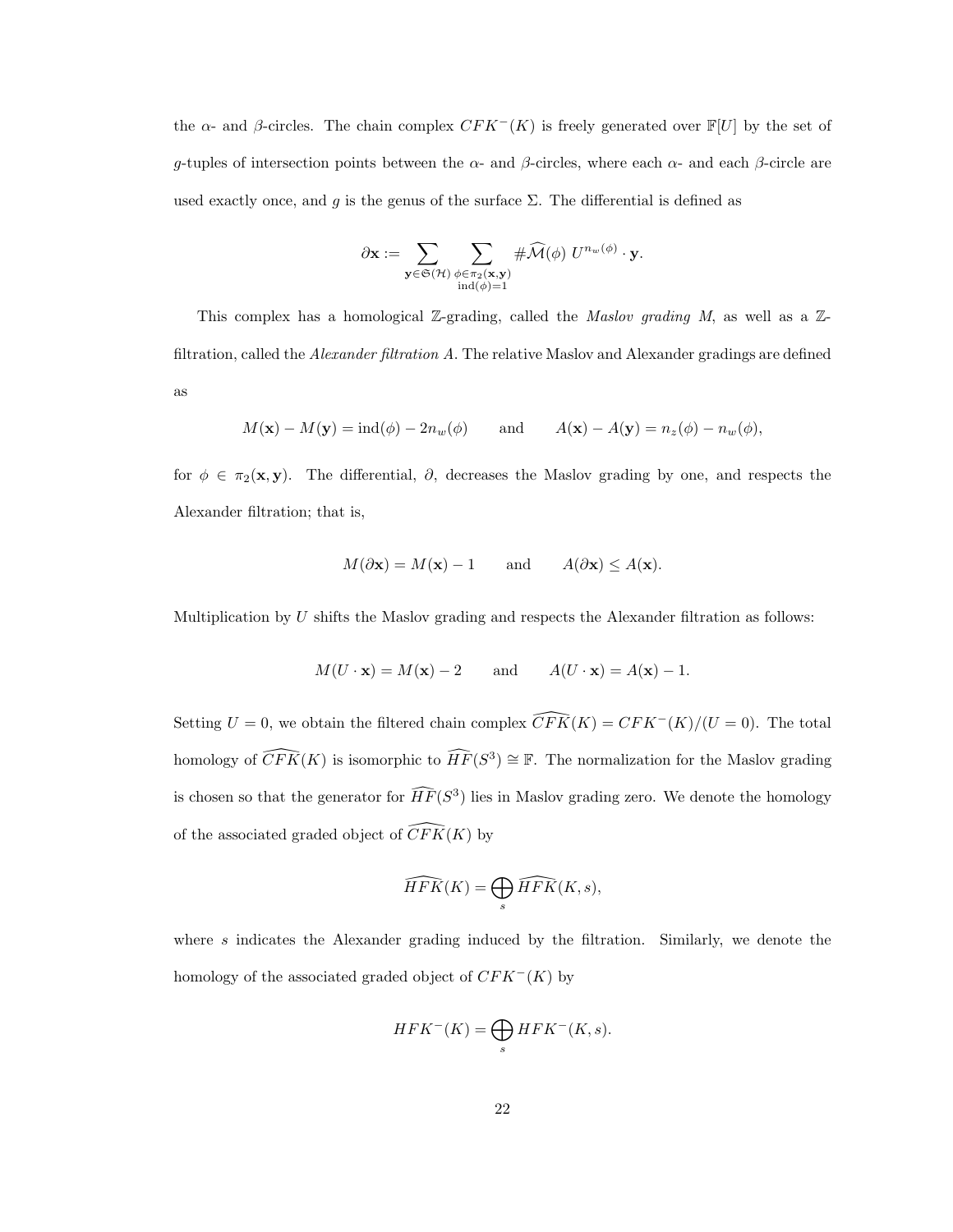We normalize the Alexander grading so that

$$
\min\{s \mid \widehat{HFK}(K,s) \neq 0\} = -\max\{s \mid \widehat{HFK}(K,s) \neq 0\}.
$$

Equivalently, we can define the absolute Alexander grading of a generator x to be

$$
A(\mathbf{x}) = \frac{1}{2} \langle c_1(\underline{\mathfrak{s}}(\mathbf{x})), [\widehat{F}] \rangle,
$$

where  $\widehat{F}$  is a Seifert surface for K capped off in the 0-surgery,  $\mathfrak{s}(\mathbf{x}) \in \mathrm{Spin}^c(S^3_0(K))$  denotes the Spin<sup>c</sup> structure over  $S_0^3(K)$  associated to the generator **x** by the basepoints w and z, and  $c_1(\underline{\mathfrak{s}}(\mathbf{x}))$ is the relative first Chern class of  $\underline{s}(\mathbf{x})$ ; see [11, Section 3].

At times, we will consider the closely related complex

$$
CFK^{\infty}(K) := CFK^{-}(K) \otimes_{\mathbb{F}[U]} \mathbb{F}[U, U^{-1}],
$$

which is naturally a  $\mathbb{Z} \oplus \mathbb{Z}$ -filtered chain complex, with one filtration induced by the Alexander filtration and the other by  $-(U$ -exponent). It is often convenient to view  $CFK^{\infty}(K)$  and  $CFK<sup>-</sup>(K)$  graphically in the  $(i, j)$ -plane, suppressing the homological grading from the picture, where the *i*-coordinate corresponds to  $-(U$ -exponent), and the *j*-coordinate corresponds to the Alexander grading. An element of the form  $U^i \cdot x$  is plotted at the coordinate  $(-i, A(U^i \cdot x))$ , or equivalently,  $(-i, A(x) - i)$ . In particular, the complex  $CFK<sup>-</sup>(K)$  is contained in the part of the  $(i, j)$ -plane with  $i \leq 0$ , and a generator x of  $CFK<sup>-</sup>(K)$  has coordinates  $(0, A(x))$ .

We may denote the differential by arrows which will necessarily point non-strictly downwards and to the left. We say that  $(i', j') \leq (i, j)$  if  $i' \leq i$  and  $j' \leq j$ . Given  $S \subset \mathbb{Z} \oplus \mathbb{Z}$ , we let  $C\{S\}$ denote the set of elements in  $CFK^{\infty}(K)$  whose  $(i, j)$ -coordinates are in S. If S has the property that  $(i, j) \in S$  implies that  $(i', j') \in S$  for all  $(i', j') \leq (i, j)$ , then  $C\{S\}$  inherits the structure of a subcomplex. Similarly, for appropriate  $S, C\{S\}$  may inherit the structure of a quotient complex, or of a subquotient complex. For example,  $\widehat{CFK}(K)$  is the subquotient complex  $C\{i = 0\}$ .

The integer-valued smooth concordance invariant  $\tau(K)$  is defined in [9] to be

$$
\tau(K) := \min\{s \mid \iota : C\{i = 0, j \le s\} \to C\{i = 0\} \text{ induces a non-trivial map on homology}\},\
$$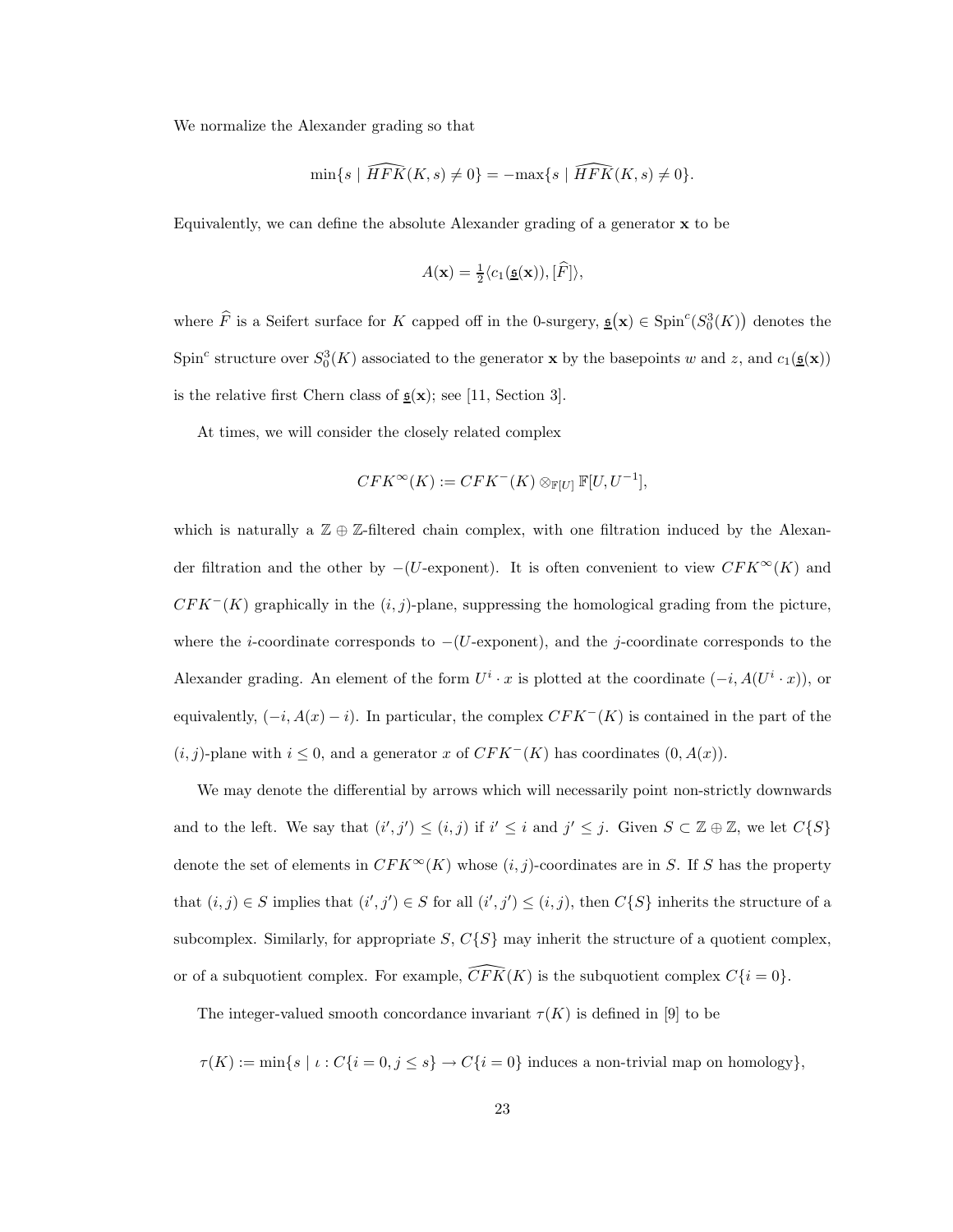where  $\iota$  is the natural inclusion of chain complexes. Alternatively,  $\tau(K)$  may be defined in terms of the U-action on  $HFK^{-}(K)$ , as in [18, Appendix A]:

$$
\tau(K) = -\max\{s \mid \exists \ [\mathbf{x}] \in HFK^{-}(K, s) \text{ such that } \forall d \geq 0, U^{d}[\mathbf{x}] \neq 0\}.
$$

Recall that the complex  $CFK^{\infty}(K)$  is doubly filtered, by the Alexander filtration, and by powers of U. Taking the degree 0 part of the associated graded object with respect to the Alexander filtration, we define the horizontal complex,

$$
C^{\text{horz}} := C\{j = 0\},\
$$

equipped with a differential,  $\partial^{\text{horz}}$ . Graphically, this can be viewed as the subquotient complex of  $CFK^{\infty}(K)$  consisting of elements with j-coordinate equal to zero, with the induced differential consisting of horizontal arrows pointing non-strictly to the left. The horizontal complex inherits the structure of a Z-filtered chain complex, with the filtration induced by  $-(U\text{-exponent})$ . Similarly, we may consider the degree 0 part of the associated graded object with respect to the filtration by powers of U, and define the vertical complex,

$$
C^{\text{vert}} := C\{i = 0\},
$$

equipped with a differential,  $\partial^{\text{vert}}$ . Note that this is equivalent to  $CFK^-(K)/(U \cdot CFK^-(K)).$ In the vertical complex, the induced differential may be graphically depicted as vertical arrows pointing non-strictly downwards. The vertical complex inherits the structure of a  $\mathbb{Z}\text{-filtered chain}$ complex, with the filtration induced by the Alexander filtration.

Symmetry properties of  $CFK^{\infty}(K)$  from [11, Section 3.5] show that both  $C^{\text{horz}}$  and  $C^{\text{vert}}$ are filtered chain homotopy equivalent to  $\widehat{CFK}(K)$ . (In fact, if we ignore grading and filtration shifts, any row or column is filtered chain homotopic to  $\overline{CFK}(K)$ .) More generally,  $CFK^{\infty}(K)$ is filtered chain homotopic to the complex obtained by reversing the roles of i and j. The filtered chain homotopy type of  $\overline{CFK}(K)$ ,  $CFK^{-}(K)$  and  $CFK^{\infty}(K)$  are all invariants of the knot K.

The chain complex  $CFK<sup>-</sup>(K)$  is called *reduced* if the differential  $\partial$  strictly drops either the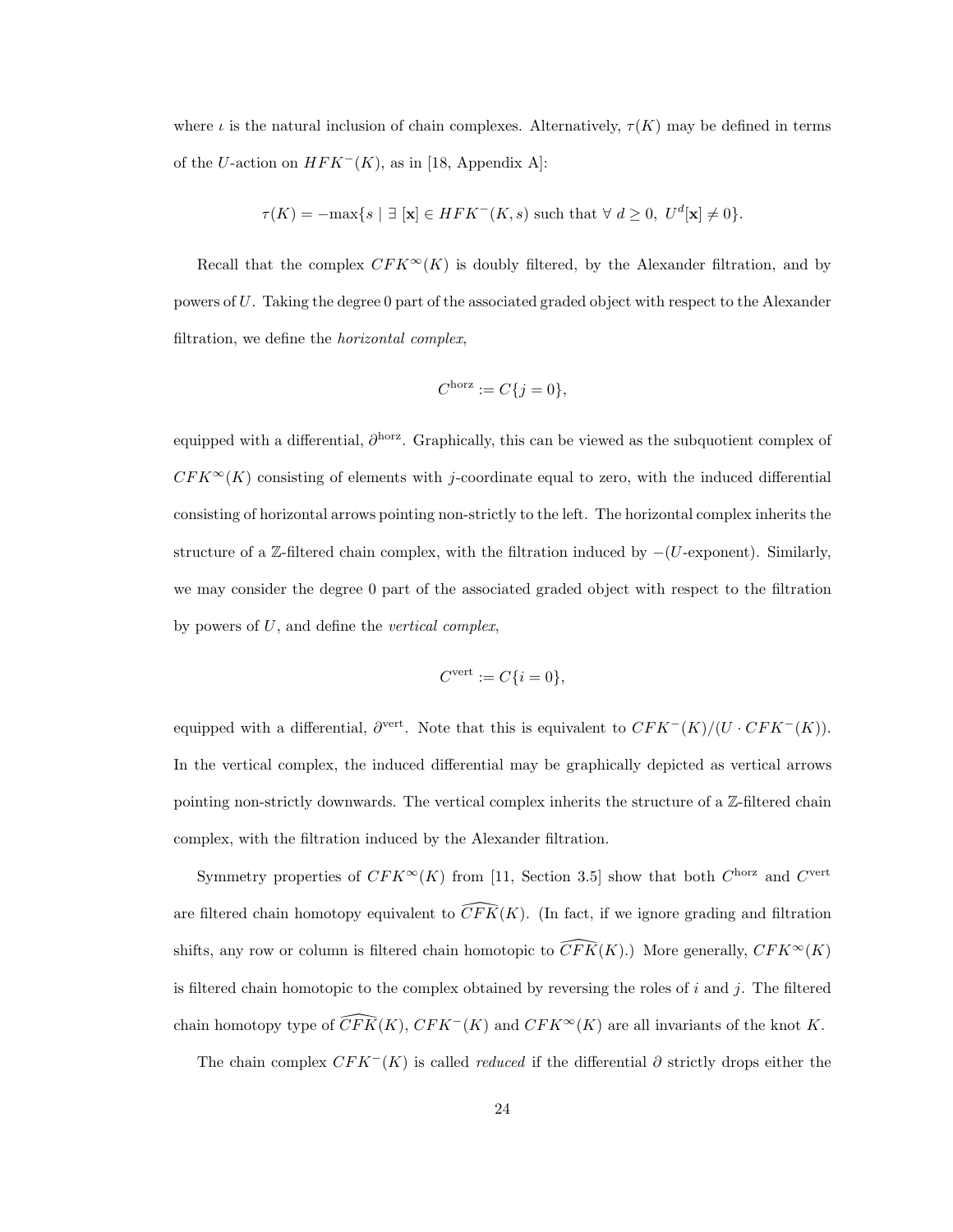Alexander filtration or the filtration by powers of  $U$ . Graphically, this means that each arrow points strictly downwards or to the left (or both). A filtered chain complex is always filtered chain homotopic to a reduced complex, i.e., it is filtered chain homotopic to the  $E_1$  page of its associated spectral sequence.

A basis  $\{x_i\}$  for a filtered chain complex  $(C, \partial)$  is called a *filtered basis* if the set  $\{x_i \mid x_i \in C_S\}$ is a basis for  $C_S$  for all filtered subcomplexes  $C_S \subset C$ . Two filtered bases can be related by a filtered change of basis. For example, given a filtered basis  $\{x_i\}$ , replacing  $x_j$  with  $x_j + x_k$ , where the filtration level of  $x_k$  is less than or equal to that of  $x_j$ , is a filtered change of basis. More generally, we may consider a doubly filtered chain complex with two doubly filtered bases, related by a doubly filtered change of basis.

We say a filtered basis  $\{x_i\}$  over  $\mathbb{F}[U]$  for the reduced complex  $CFK^-(K)$  is vertically simplified if for each basis element  $x_i$ , exactly one of the following holds:

- $x_i$  is in the image of  $\partial^{\text{vert}}$  and there exists a unique basis element  $x_{i-1}$  such that  $\partial^{\text{vert}} x_{i-1} =$  $x_i$ .
- $x_i$  is in the kernel, but not the image, of  $\partial^{\text{vert}}$ .
- $x_i$  is not in the kernel of  $\partial^{\text{vert}}$ , and  $\partial^{\text{vert}} x_i = x_{i+1}$ .

(In the statements above, we are considering the basis that  $\{x_i\}$  naturally induces on  $C^{\text{vert}}$ ; that is,  $\{x_i \mod (U \cdot CFK^{-}(K))\}$ . For ease of exposition, we suppress this from the notation.) When  $\partial^{\text{vert}} x_i = x_{i+1}$ , we say that there is a vertical arrow from  $x_i$  to  $x_{i+1}$ , and the length of this arrow is  $A(x_i) - A(x_{i+1})$ . Notice that upon taking homology, the differential  $\partial^{\text{vert}}$  cancels basis elements in pairs. Since  $H_*(C^{\text{vert}}) \cong \mathbb{F}$ , there is a distinguished element, which after reordering we denote  $x_0$ , with the property that it has no incoming or outgoing vertical arrows.

Similarly, we define what it means for a filtered basis  $\{x_i\}$  over  $\mathbb{F}[U]$  for the reduced complex  $CFK<sup>-</sup>(K)$  to be horizontally simplified. Notice that  $\{U^{m_i}x_i\}$ , where  $m_i = A(x_i)$ , naturally induces a basis on  $C^{\text{horz}}$ . We say the basis  $\{x_i\}$  is *horizontally simplified* if for each basis element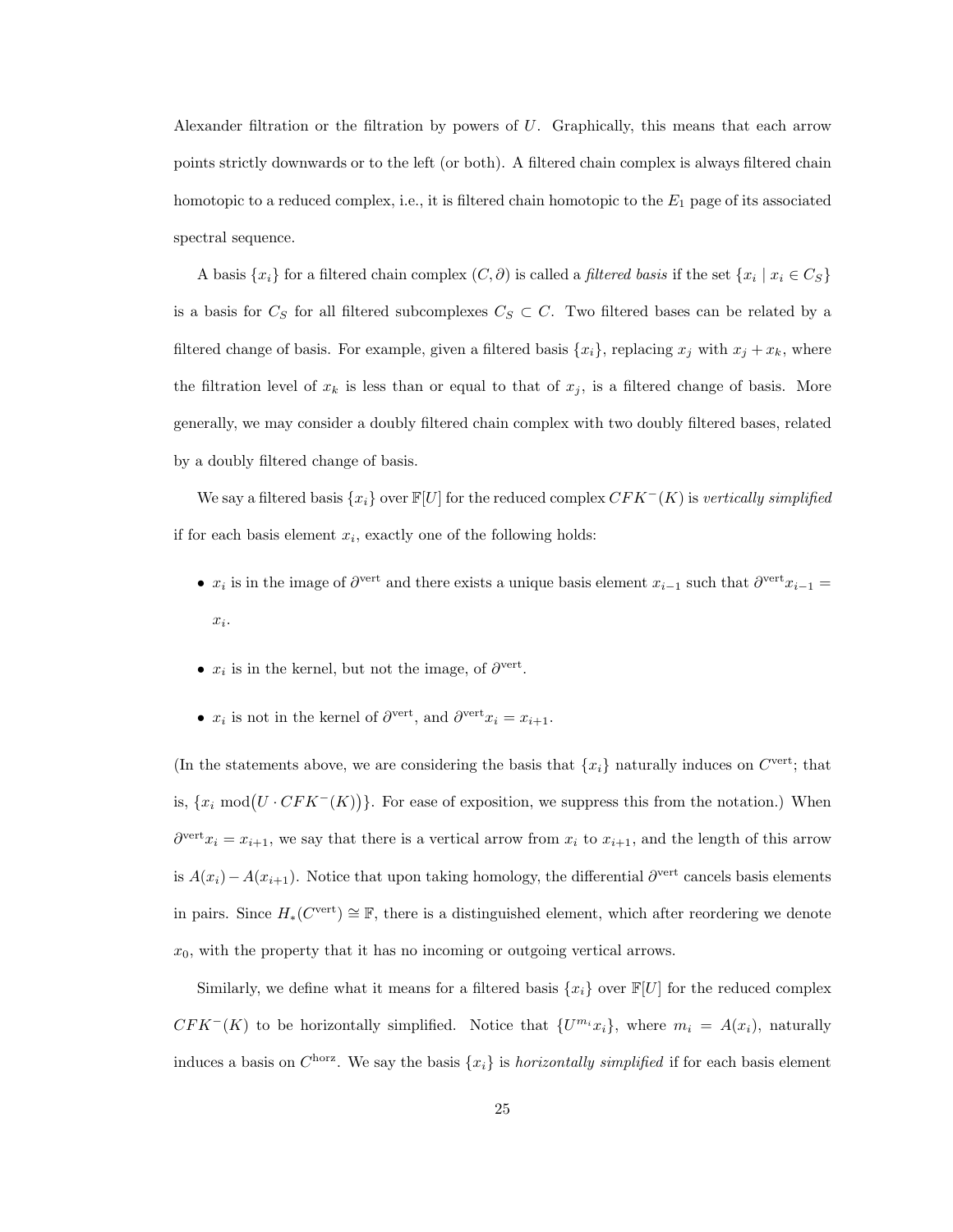$x_i$ , exactly one of the following holds:

- $U^{m_i}x_i$  is in the image of  $\partial^{horz}$  and there exists a unique basis element  $x_{i-1}$  such that  $\partial^{\text{horz}} U^{m_{i-1}} x_{i-1} = U^{m_i} x_i.$
- $U^{m_i}x_i$  is in the kernel, but not the image, of  $\partial^{\text{horz}}$ .
- $U^{m_i}x_i$  is not in the kernel of  $\partial^{\text{horz}}$ , and  $\partial^{\text{horz}}U^{m_i}x_i = U^{m_{i+1}}x_{i+1}$ .

When  $\partial^{\text{horz}} U^{m_i} x_i = U^{m_{i+1}} x_{i+1}$ , we say that there is a horizontal arrow from  $x_i$  to  $x_{i+1}$ , and the length of this arrow is  $A(x_i) - A(x_{i+1})$ . Notice that upon taking homology, the differential  $\partial^{horz}$ cancels basis elements in pairs. Since  $H_*(C^{\text{horz}}) \cong \mathbb{F}$ , there is a distinguished element, which after reordering we denote  $x_0$ , with the property that it has no incoming or outgoing horizontal arrows.

The following technical fact, proven at the end of this section, will be of use to us:

**Lemma 2.8.**  $CFK^{-}(K)$  is  $\mathbb{Z} \oplus \mathbb{Z}$ -filtered,  $\mathbb{Z}$ -graded homotopy equivalent to a chain complex C that is reduced. Moreover, one can find a vertically simplified basis over  $\mathbb{F}[U]$  for C, or, if one would rather, a horizontally simplified basis over  $\mathbb{F}[U]$  for C.

### 2.4 From the knot Floer complex to the bordered invariant

Theorems 10.17 and 11.7 of [7] give an algorithm for computing  $\widehat{CFD}(Y)$  for a framed knot complement  $Y = S^3$  – nbd K from  $CFK^-(K)$ . More precisely, we frame the knot complement by letting  $\alpha_1^a$  correspond to an *n*-framed longitude, and  $\alpha_2^a$  to a meridian. We recount the algorithm from  $CFK^-$  to  $\widehat{CFD}$  here.

Let  $\{x_i\}$  be a vertically simplified basis. Then  $\{x_i\}$  is a basis for  $\iota_1 \widehat{CFD}(Y)$ . To each arrow of length  $\ell$  from  $x_i$  to  $x_{i+1}$  we introduce a string of basis elements  $y_1^i, \ldots, y_\ell^i$  for  $\ell_2 \widehat{CFD}(Y)$  and differentials

$$
x_i \xrightarrow{D_1} y_1^i \xleftarrow{D_{23}} \dots \xleftarrow{D_{23}} y_k^i \xleftarrow{D_{23}} y_{k+1}^i \xleftarrow{D_{23}} \dots \xleftarrow{D_{23}} y_\ell^i \xleftarrow{D_{123}} x_{i+1}.
$$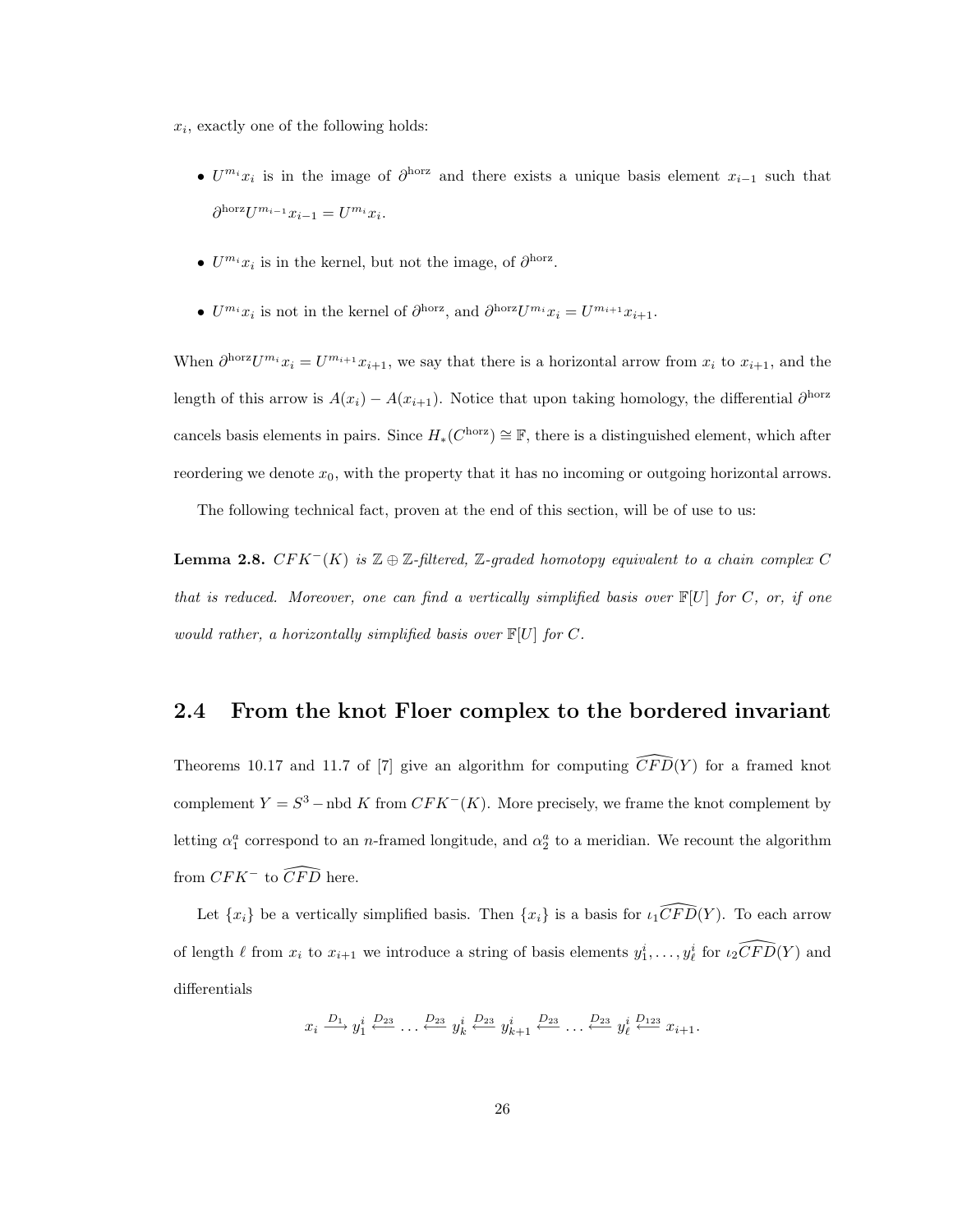Note the directions of the arrows. Similarly, let  $\{x_i'\}$  be a horizontally simplified basis. Then  $\{x_i'\}$ is also a basis for  $\iota_1 \widehat{CFD}(Y)$ . To each arrow of length  $\ell$  from  $x'_i$  to  $x'_{i+1}$  we introduce a string of basis elements  $w_1^i, \ldots, w_\ell^i$  for  $\widehat{t_2CFD}(Y)$  and differentials

$$
x'_i \xrightarrow{D_3} w^i_1 \xrightarrow{D_{23}} \dots \xrightarrow{D_{23}} w^i_k \xrightarrow{D_{23}} w^i_{k+1} \xrightarrow{D_{23}} \dots \xrightarrow{D_{23}} w^i_{\ell} \xrightarrow{D_2} x'_{i+1}.
$$

Finally, there is the *unstable chain*, consisting of generators  $z_1, \ldots, z_m$  connecting  $x_0$  and  $x'_0$ . The form of the unstable chain depends on the framing n relative to  $2\tau(K)$ . When  $n < 2\tau(K)$ , we introduce a string of basis elements  $z_1, \ldots, z_m$  for  $\iota_2 \widehat{CFD}(Y)$ , where  $m = 2\tau(K) - n$ , and differentials

$$
x_0 \xrightarrow{D_1} z_1 \xleftarrow{D_{23}} z_2 \xleftarrow{D_{23}} \dots \xleftarrow{D_{23}} z_m \xleftarrow{D_3} x'_0.
$$

When  $n = 2\tau(K)$ , the unstable chain has the form

$$
x_0 \xrightarrow{D_{12}} x'_0.
$$

Lastly, when  $n > 2\tau(K)$ , the unstable chain has the form

$$
x_0 \xrightarrow{D_{123}} z_1 \xrightarrow{D_{23}} z_2 \xrightarrow{D_{23}} \dots \xrightarrow{D_{23}} z_m \xrightarrow{D_2} x'_0
$$

where  $m = n - 2\tau(K)$ .

**Remark 2.9.** It is often possible to find a basis for  $CFK^-$  that is simultaneously vertically and horizontally simplified. It is an open question whether or not there always exists such a basis.

Remark 2.10. The examples in Figure 2.4 can be viewed as framed complements of the unknot, verifying the above algorithm in the special case where  $K$  is the unknot.

We conclude this section with the proof of Lemma 2.8.

*Proof of Lemma 2.8.* We need to show that we can find a basis over  $\mathbb{F}[U]$  for  $CFK^-(K)$  that is vertically simplified. What follows is essentially the well-known "cancellation lemma" for chain complexes in the filtered setting.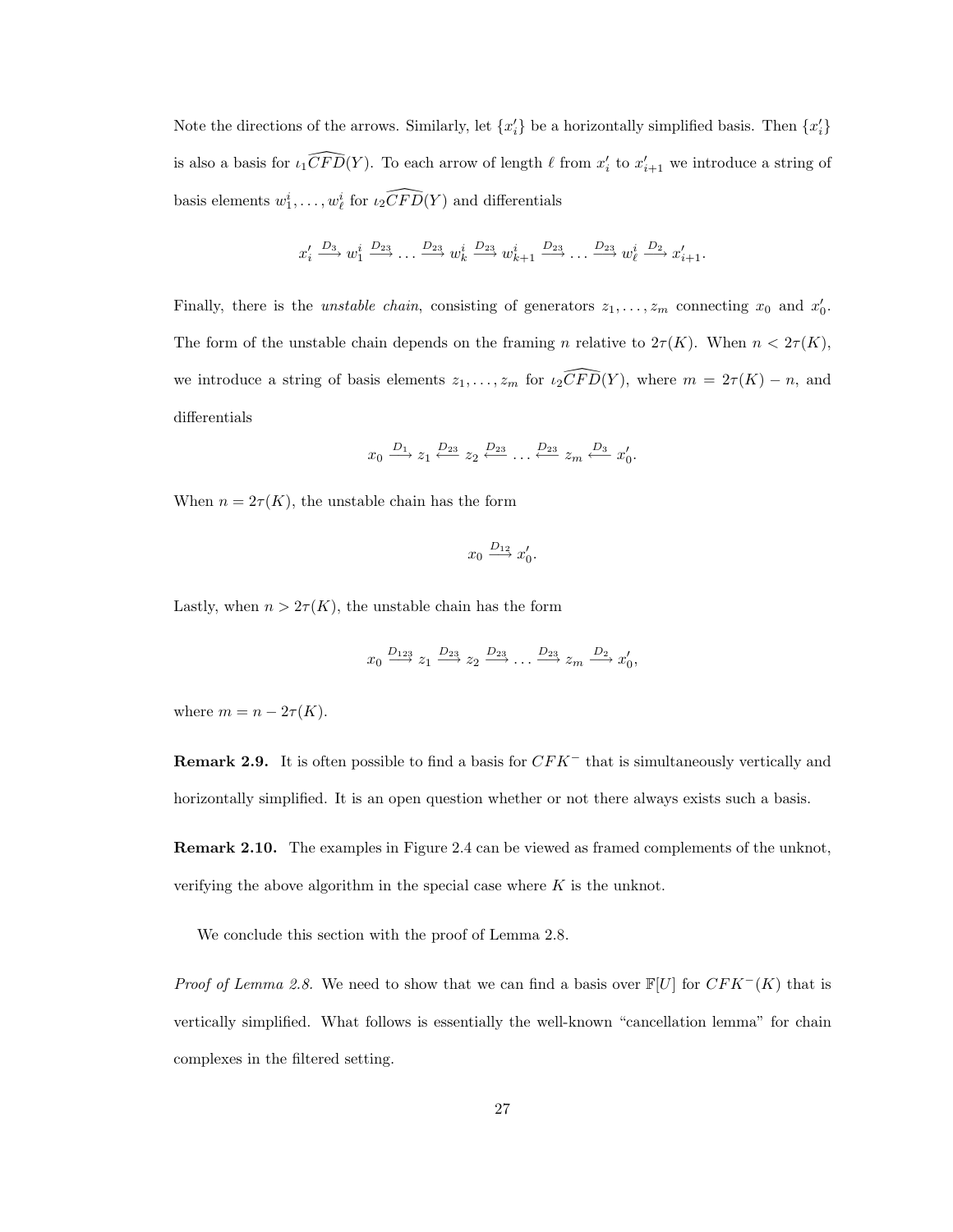Let  $\{x_i\}$  be a filtered basis (over  $\mathbb F$ ) for  $C^{\text{vert}} = C/U \cdot C$ . For the remainder of the proof, we will let  $\partial$  denote the differential on  $C^{\text{vert}}$ . Consider the set

$$
B_n = \{x_i \mid A(\partial x_i) = A(x_i) - n\}.
$$

We will prove the lemma by induction. Note that  $B_{-1} = \emptyset$ , since the differential  $\partial$  respects the Alexander filtration. We say that  $B_n$  is *simplified with respect to the basis*  $\{x_i\}$  if  $\{B_n, \partial B_n\}$  is a direct summand of  $C^{\text{vert}}$  such that  $\{x_i \mid x_i \in B_n\} \cup \{\partial x_i \mid x_i \in B_n\}$  form a simplified basis for  ${B_n, \partial B_n}.$ 

Assume that  $B_0, B_1, \ldots, B_{n-1}$  are simplified with respect to  $\{x_i\}$ . We will find a change of basis from  $\{x_i\}$  to  $\{x'_i\}$  so that  $B_n$  is simplified as well. If  $\partial x_i = \sum c_j x_j$ , then define

$$
\partial_j x_i := c_j.
$$

For  $x_j \in B_n$ , we would like to perform a change of basis such that  $x'_j$  and  $\partial x'_j$  are elements in the new basis and form a direct summand. We begin by noticing that

$$
x_j \in B_n
$$
 implies  $\exists k$  such that  $\partial_k x_j = 1$  and  $A(x_k) = A(x_j) - n$ .

We now choose a new filtered basis  $\{x_i'\}$  as follows:

$$
x'_{j} = x_{j}
$$
  
\n
$$
x'_{k} = \partial x_{j}
$$
  
\n
$$
x'_{\ell} = x_{\ell} + (\partial_{k} x_{\ell}) x_{j}, \quad \ell \neq j, k.
$$

This is a filtered change of basis. Indeed, we have that  $A(\partial x_j) = A(x_k)$  by construction. Whenever  $\partial_k x_\ell \neq 0$ , we have that  $A(x_\ell) \geq A(x_k) + n$ , by the assumption that  $B_0, \ldots, B_{n-1}$  are simplified with respect to  $\{x_i\}$ ; then  $A(x_\ell) \ge A(x_j)$ , since  $A(x_k) = A(x_j) - n$ .

Now if  $\partial x'_i = \sum c'_j x'_j$ , then similarly define  $\partial'_j x'_i = c'_j$ , and we notice that

$$
\partial_j' x'_\ell = 0 \quad \forall \ \ell
$$
  

$$
\partial_k' x'_\ell = 0 \quad \forall \ \ell \neq j.
$$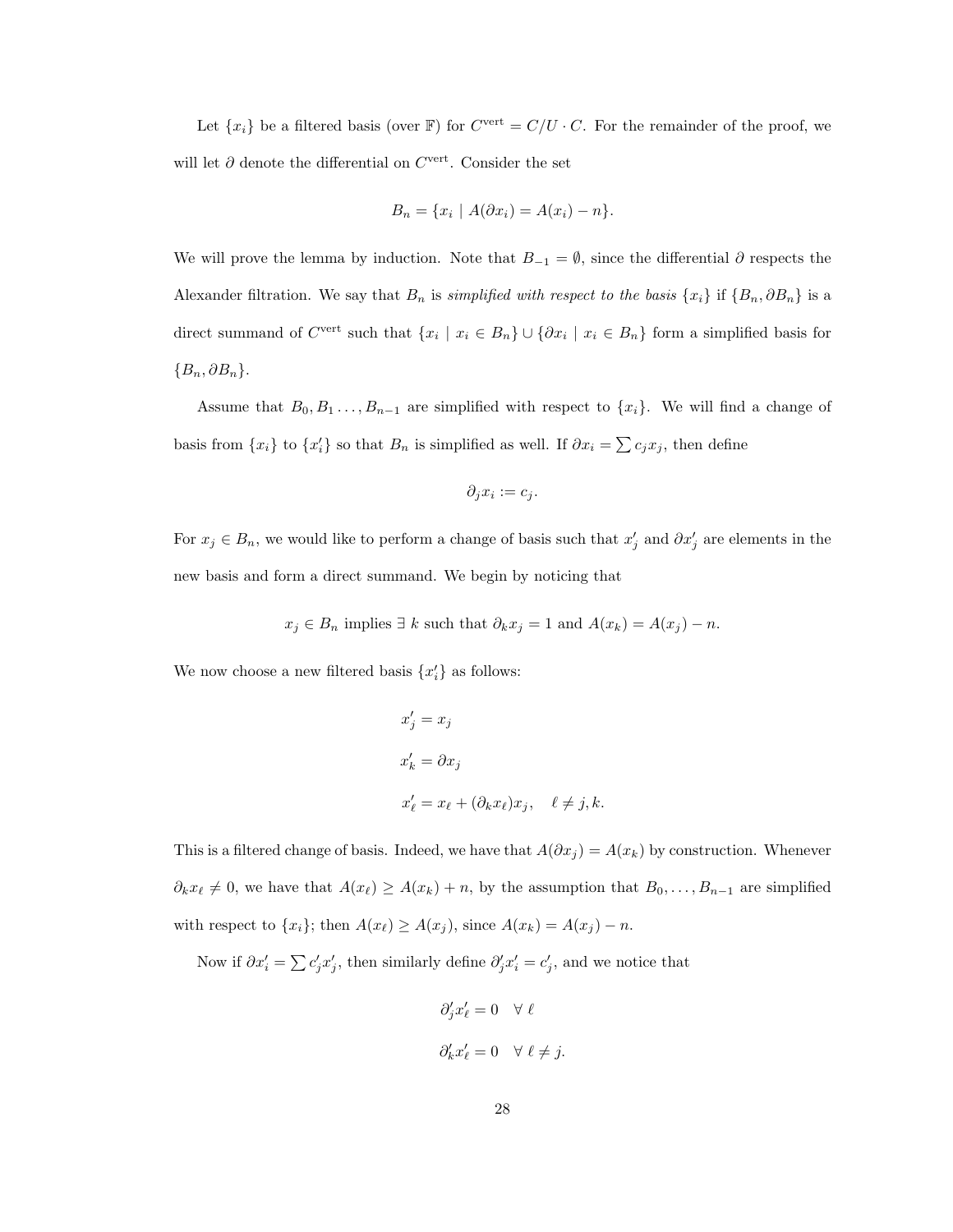Indeed, that first equation follows from the facts that

$$
\partial x'_j = x'_k
$$
  

$$
\partial'_k x'_m = 0 \ \forall \ m \neq j
$$
  

$$
\partial^2 = 0.
$$

The second equation is true by construction of the basis  $\{x_i'\}$ . Notice that in this process, we have left  $B_0, \ldots, B_{n-1}$  unchanged, and that we have not increased the size of  $B_n$ .

Now  $\{x'_j, x'_k\}$  splits as a direct summand as desired. Iterating this process, we can continue to change bases until  $B_n$  is simplified with respect to our new basis. By induction, we can construct a simplified basis for all of  $C^{\text{vert}}$ . This basis is also a basis for  $C$ .

Similarly, we may find a simplified basis for  $C^{\text{horz}}$ . This, too, will be a basis for C.  $\Box$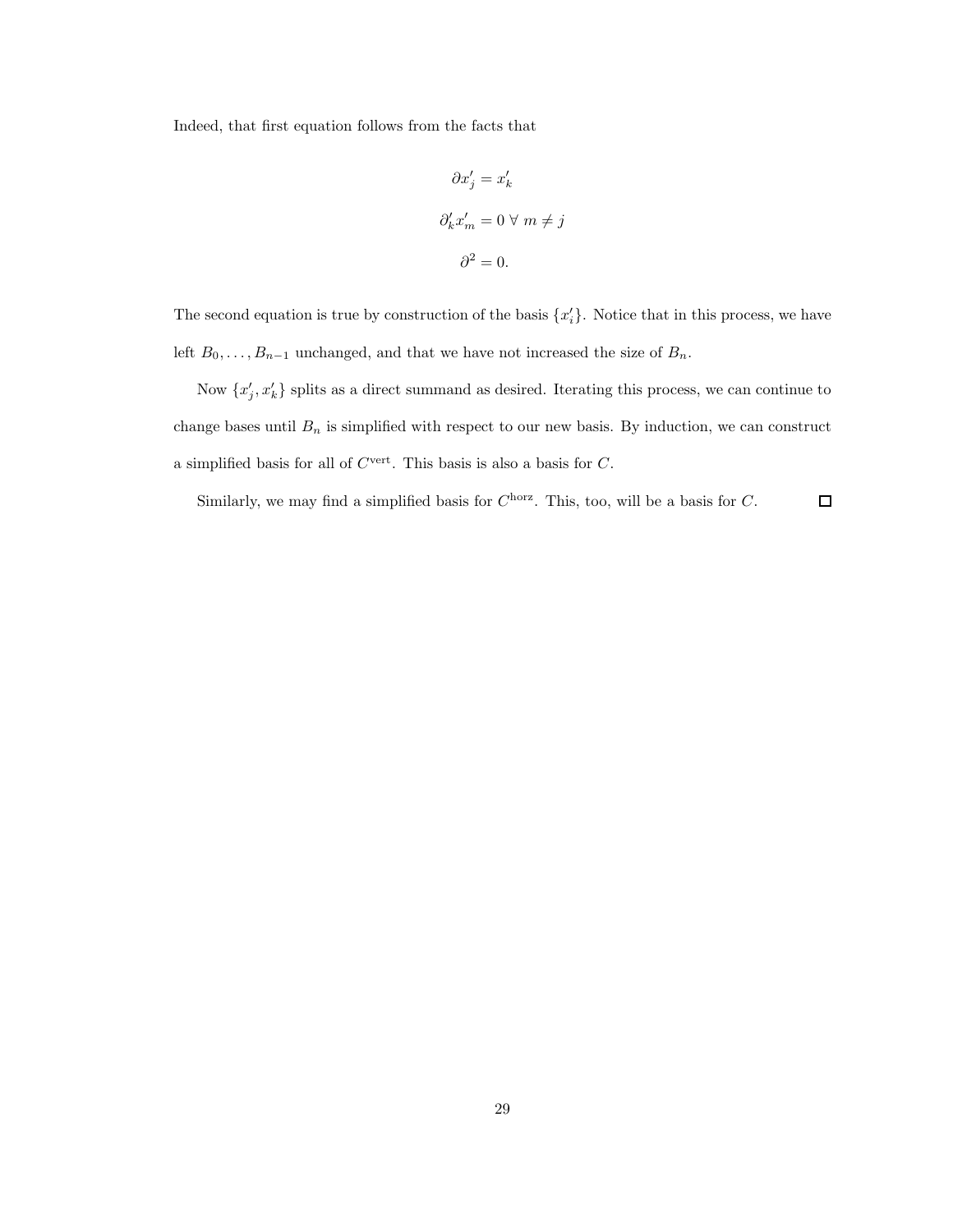

Figure 2.6:  $CFK^{\infty}$  and  $\widehat{CFD}$  for different knots and their framed complements, respectively. (To be precise,  $CFK^{\infty}(K)$  is the above diagram tensored with  $\mathbb{F}[U, U^{-1}]$ .) Top, K is the right-handed trefoil, and the framing on the complement is  $2\tau(K) = 2$ . Middle, K is the left-handed trefoil, and the framing on the complement is  $2\tau(K) = -2$ . Bottom, K is the unknot, and the framing is  $2\tau(K) = 0.$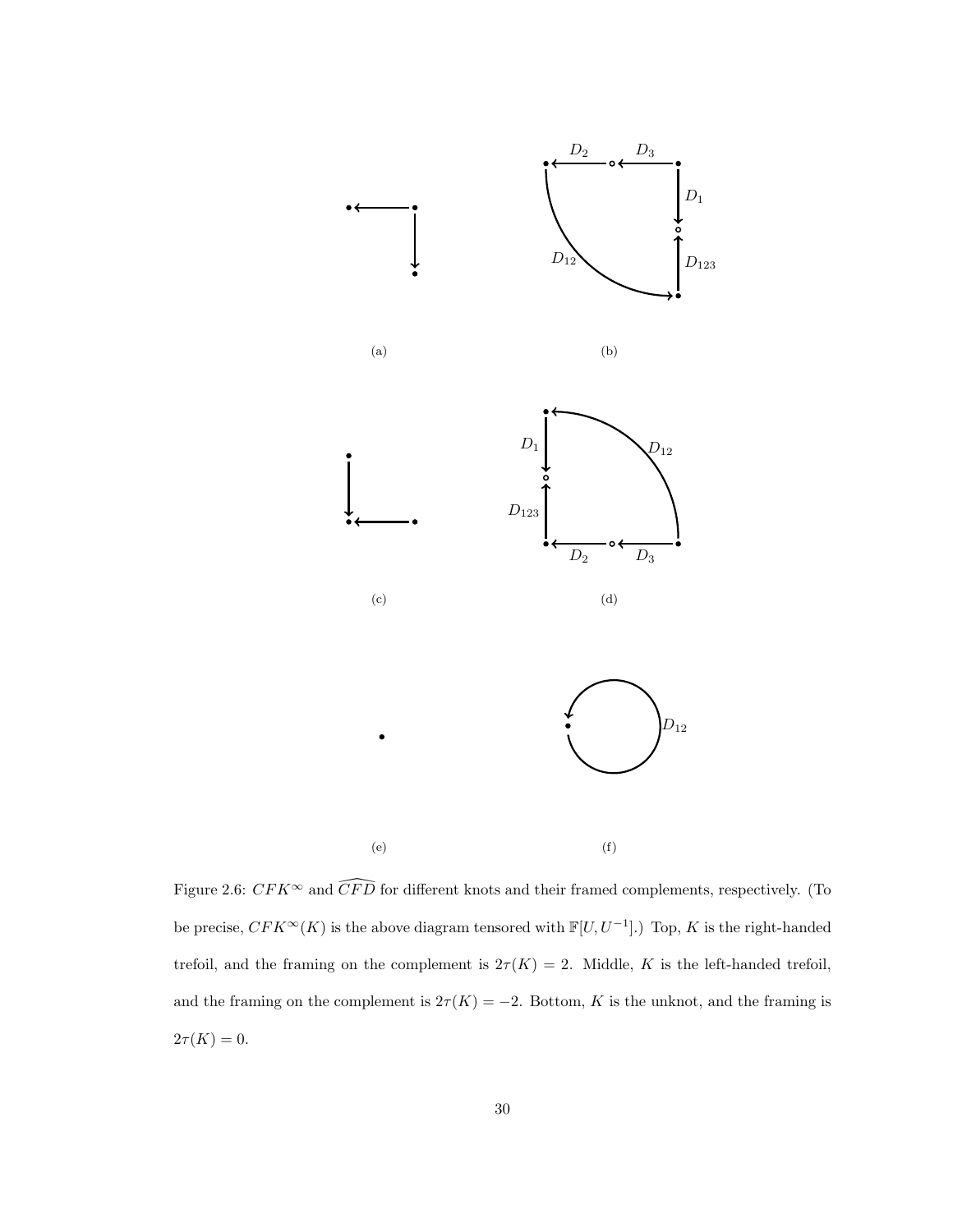### Chapter 3

# Definition and properties of  $\varepsilon(K)$

We will begin by defining the invariant  $\varepsilon(K)$ , in terms of  $\tau(K)$  and the invariant  $\nu(K)$ , defined by Ozsváth and Szabó in [17, Definition 9.1]. Let  $(A_s, \partial_s)$  and  $(A'_s, \partial'_s)$  be the following sub-quotient complexes of  $CFK^{\infty}(K)$ :

$$
A_s = C\{\max(i, j - s) = 0\}
$$
  

$$
A'_s = C\{\min(i, j - s) = 0\},\
$$

with induced differentials  $\partial_s$  and  $\partial'_s$ , respectively. We consider both  $A_s$  and  $A'_s$  as complexes over F. Notice that if  $\{x_i\}$  is a basis for  $CFK^-(K)$ , then  $\{U^{n_i}x_i\}$  is a basis for  $A_s$ , where  $n_i = \max(0, A(x_i) - s)$ . Similarly,  $\{U^{m_i}x_i\}$  will be a basis for  $A'_s$ , where  $m_i = \min(0, A(x_i) - s)$ . We have a map  $v_s: A_s \to \widehat{CF}(S^3)$  defined as the following composition:

$$
A_s \to C\{i = 0, j \le s\} \to C\{i = 0\} \simeq \widehat{CF}(S^3)
$$

where the first map is projection and the second is inclusion. Similarly, we have a map  $v_s'$ :  $\widehat{CF}(S^3) \to A'_s$  defined as the following composition:

$$
\widehat{CF}(S^3) \simeq C\{i = 0\} \to C\{i = 0, j \ge s\} \to A'_s
$$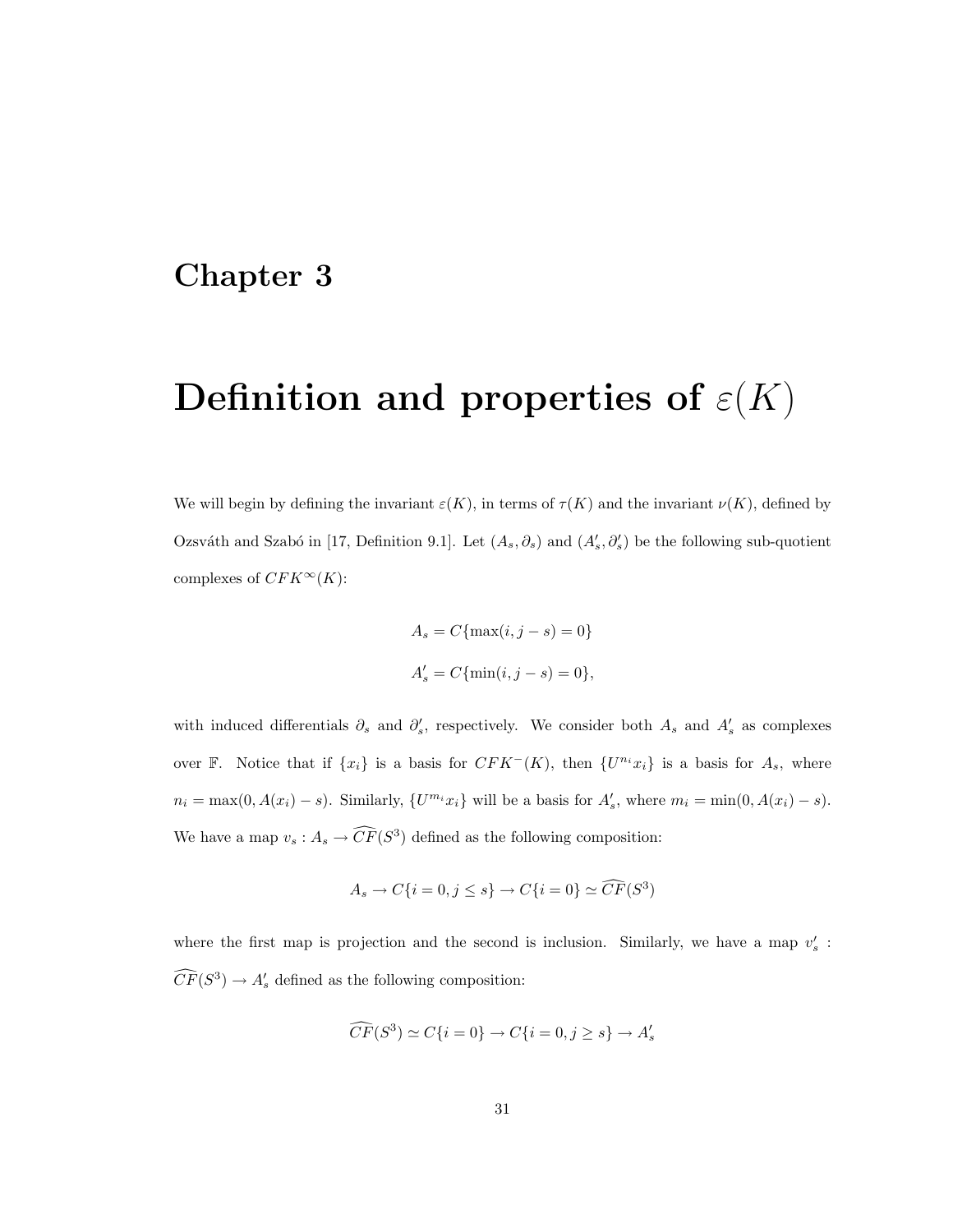where the first map is projection and the second is inclusion. These definitions have geometric significance. Recall from [11, Section 4] that for  $N \in \mathbb{N}$  sufficiently large,

$$
A_s \simeq \widehat{CF}(S_N^3(K), [s])
$$

where  $S_N^3(K)$  denotes N-surgery along K,  $|s| \leq N/2$ , and  $[s]$  denotes the Spin<sup>c</sup> structure  $\mathfrak{s}_s$  that extends over the corresponding 2-handle cobordism with the property that

$$
\langle c_1(\mathfrak{s}_s), [\widehat{F}]\rangle + N = 2s,
$$

where  $\widehat{F}$  denotes the capped off Seifert surface in the 4-manifold. The map

$$
v_s : \widehat{CF}(S^3_N(K), [s]) \to \widehat{CF}(S^3)
$$

is induced by the cobordism from  $S_N^3(K)$  to  $S^3$  endowed with the Spin<sup>c</sup> structure above. Similarly,

$$
A'_s \simeq \widehat{CF}(S^3_{-N}(K), [s]),
$$

and

$$
v_s': \widehat{CF}(S^3) \to \widehat{CF}(S^3_{-N}(K), [s])
$$

corresponds to the 2-handle cobordism from  $S^3$  to  $S^3_{-N}(K)$ .

Definition 3.1. Define  $\nu(K)$  by

 $\nu(K) = \min\{s \in \mathbb{Z} \mid v_s : A_s \to \widehat{CF}(S^3) \text{ induces a non-trivial map on homology}\}.$ 

Similarly, define  $\nu'(K)$  by

 $\nu'(K) = \max\{s \in \mathbb{Z} \mid v'_s : \widehat{CF}(S^3) \to A'_s \text{ induces a non-trivial map on homology}\}.$ 

For ease of notation, we will often write  $\tau$  for  $\tau(K)$  when the meaning is clear from context. Recall from [9, Proposition 3.1] that  $\nu'(K)$  is equal to either  $\tau - 1$  or  $\tau$ . The idea is that if  $s > \tau$ , then  $v'_{s}$ induces the trivial map on homology, because quotienting by  $C{i = 0, j < s}$  gives the zero map, and if  $s < \tau$ , then  $v_s'$  induces a non-trivial map on homology, because a generator x for  $\widehat{HF}(S^3)$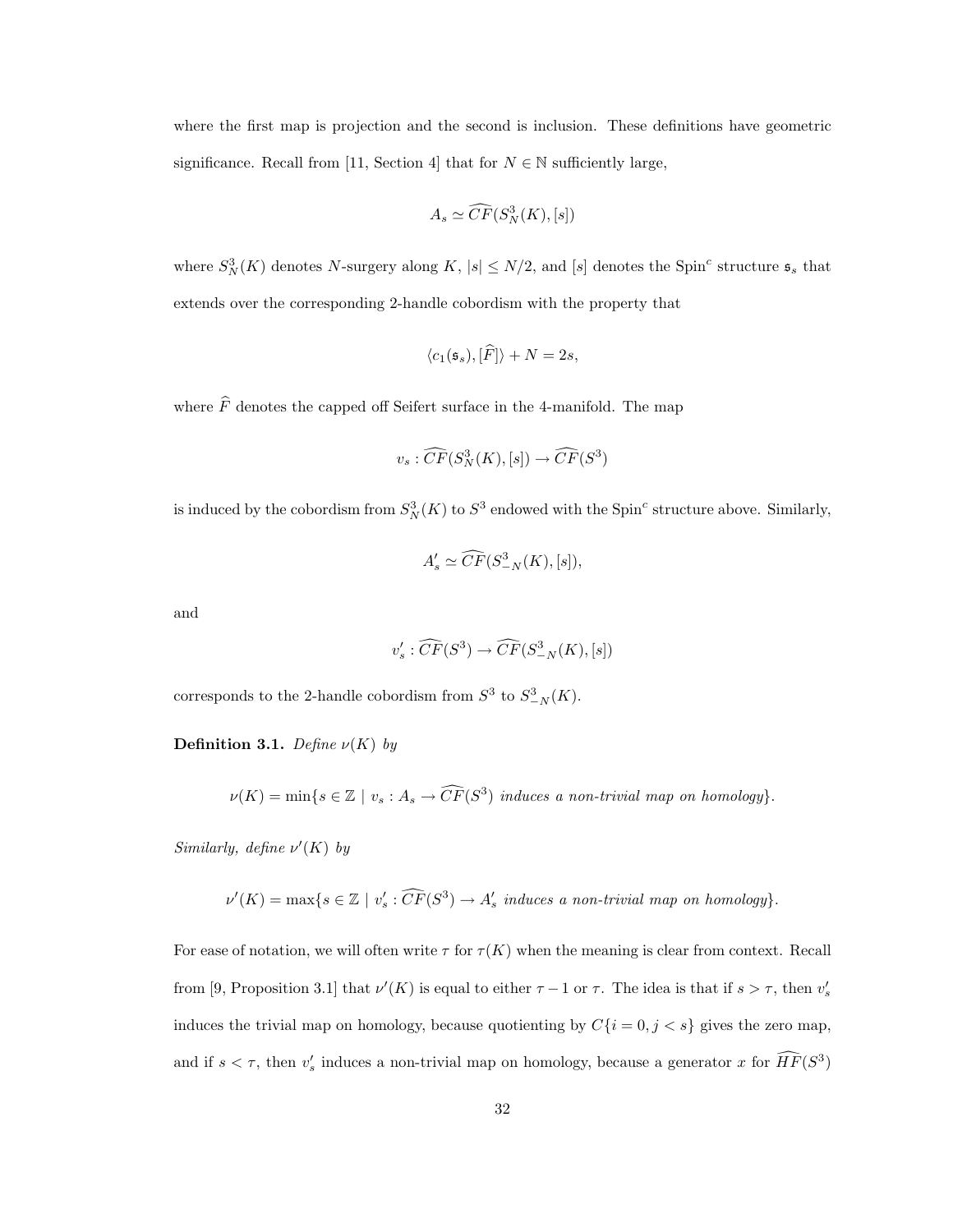must be supported in the  $(i, j)$ -coordinate  $(0, \tau)$ , thus x is not a boundary in  $A'_{s}$ . Thus, we should focus on the map  $v'_{\tau}$ . In particular,

- $\nu'(K) = \tau 1$  if and only if  $v'_{\tau}$  is trivial on homology
- $\nu'(K) = \tau$  if and only if  $v'_{\tau}$  is non-trivial on homology.

A similar argument shows that  $\nu(K)$  is equal to either  $\tau(K)$  or  $\tau(K) + 1$ ; in particular,

- $\nu(K) = \tau$  if and only if  $v_{\tau}$  is non-trivial on homology
- $\nu(K) = \tau + 1$  if and only if  $v_{\tau}$  is trivial on homology.

We now proceed to show that  $v_{\tau}$  and  $v'_{\tau}$  cannot both be trivial on homology. Roughly, the idea is that  $v'_\tau$  is trivial on homology when the class [x] generating  $\widehat{HF}(S^3) \cong H_*(C{i = 0})$  is in the image of the horizontal differential. Thus,  $[x]$  must also be in the kernel of the horizontal differential, implying that  $v_{\tau}$  is non-trivial. Similarly,  $v_{\tau}$  is trivial on homology when [x] is not in the kernel of the horizontal differential, hence  $[x]$  is not in the image of the horizontal differential, implying that  $v'_{\tau}$  is non-trivial.

The following lemma, and its proof, make this precise:

**Lemma 3.2.** If  $\nu'(K) = \tau(K) - 1$ , then  $\nu(K) = \tau(K)$ , and there exists a horizontally simplified basis  $\{x_i\}$  for  $CFK^-(K)$  such that, after possible reordering, there is a pair of basis elements,  $x_1$ and  $x_2$ , with the property that:

1.  $x_2$  is the distinguished element of some vertically simplified basis.

2.  $\partial^{\text{horz}} x_1 = x_2$ .

Similarly, if  $\nu(K) = \tau(K) + 1$ , then  $\nu'(K) = \tau(K)$ , and there exists a horizontally simplified basis  ${x_i}$  for  $CFK^-(K)$  such that, after possible reordering, there is a pair of basis elements,  $x_1$  and  $x_2$ , with the property that:

1.  $x_1$  is the distinguished element of some vertically simplified basis.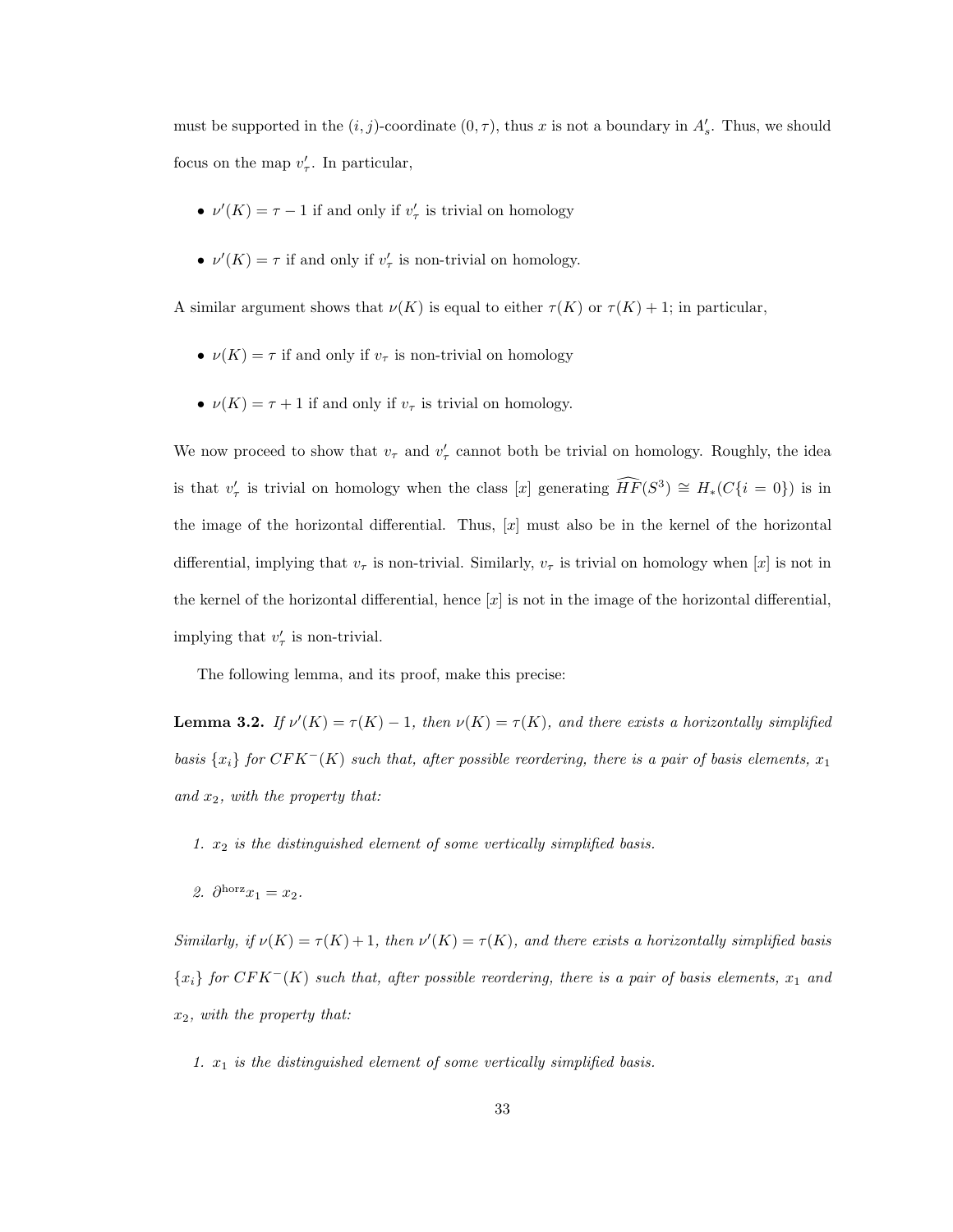2.  $\partial^{\text{horz}} x_1 = x_2$ .

*Proof.* Let  $x_V$  be the distinguished element of a vertically simplified basis, and let  $\partial_s^{\text{horz}}$  be the differential on  $C\{j = s\} \simeq C^{\text{horz}}$ .

Since  $\nu'(K) = \tau - 1$ , for any element x that generates  $H_*(C{i = 0})$ , we have that  $[x] = 0 \in$  $H_*(A'_\tau)$ . Thus, there exists  $x' \in A'_\tau$  such that  $\partial'_\tau x' = x_V$ . Moreover, we may choose  $x'$  to be the element of minimal *i*-filtration such that  $\partial'_\tau x' = x_V$ ; this will be convenient to us later. (Note that the complex  $A'_s$  inherits a natural *i*-filtration as a subquotient complex of  $CFK^{\infty}$ .)

We can write x' as the sum of chains  $x_{i=0}$  and  $x_{i>0}$ , where  $x_{i=0} \in C\{i=0,j > \tau\}$  and  $x_{i>0} \in C\{i > 0, j = \tau\}$ . Furthermore,  $x_{i=0}$  can be taken to be a sum of vertically simplified basis elements that are not in the kernel of the vertical differential. Hence,

- $x_V + \partial^{\text{vert}} x_{i=0}$  generates  $H_*(C{i=0})$
- $\partial_s' x_{i>0} = x_V + \partial^{\text{vert}} x_{i=0}.$

We notice that  $[\partial_{\tau}^{\text{horz}} x_{i>0}]$  is non-zero in both  $H_*(A_{\tau})$  and  $H_*(C{i=0})$ . Therefore,  $\nu(K)$  =  $\tau(K).$ 

We now need to find an appropriate horizontally simplified basis. Replace  $x_V$  with  $\partial_{\tau}^{horz} x_{i>0}$ . This is a filtered change of basis and this new basis element is still the distinguished element of a vertically simplified basis, since elements in  $\partial_{\tau}^{\text{horz}} x_{i>0} + x_V$  either have *i*-coordinate < 0, or have *i*-coordinate equal to zero and are in the image of  $\partial^{\text{vert}}$ .

Now apply the algorithm in Lemma 2.8, splitting off the arrow of length, say n, from  $x_{i>0}$ to the new  $x_V$  first when simplifying  $B_n$ . This will yield a horizontally simplified basis with the desired property.

The proof in the case that  $\nu(K) = \tau(K) + 1$  follows similarly.  $\Box$ 

When both  $v_{\tau}$  and  $v'_{\tau}$  are non-trivial on homology, the class [x] generating  $\widehat{HF}(S^3)$ , which we identify with  $H_*(C{i = 0})$ , is in the kernel of the horizontal differential but not in the image. We make this more precise in the following lemma: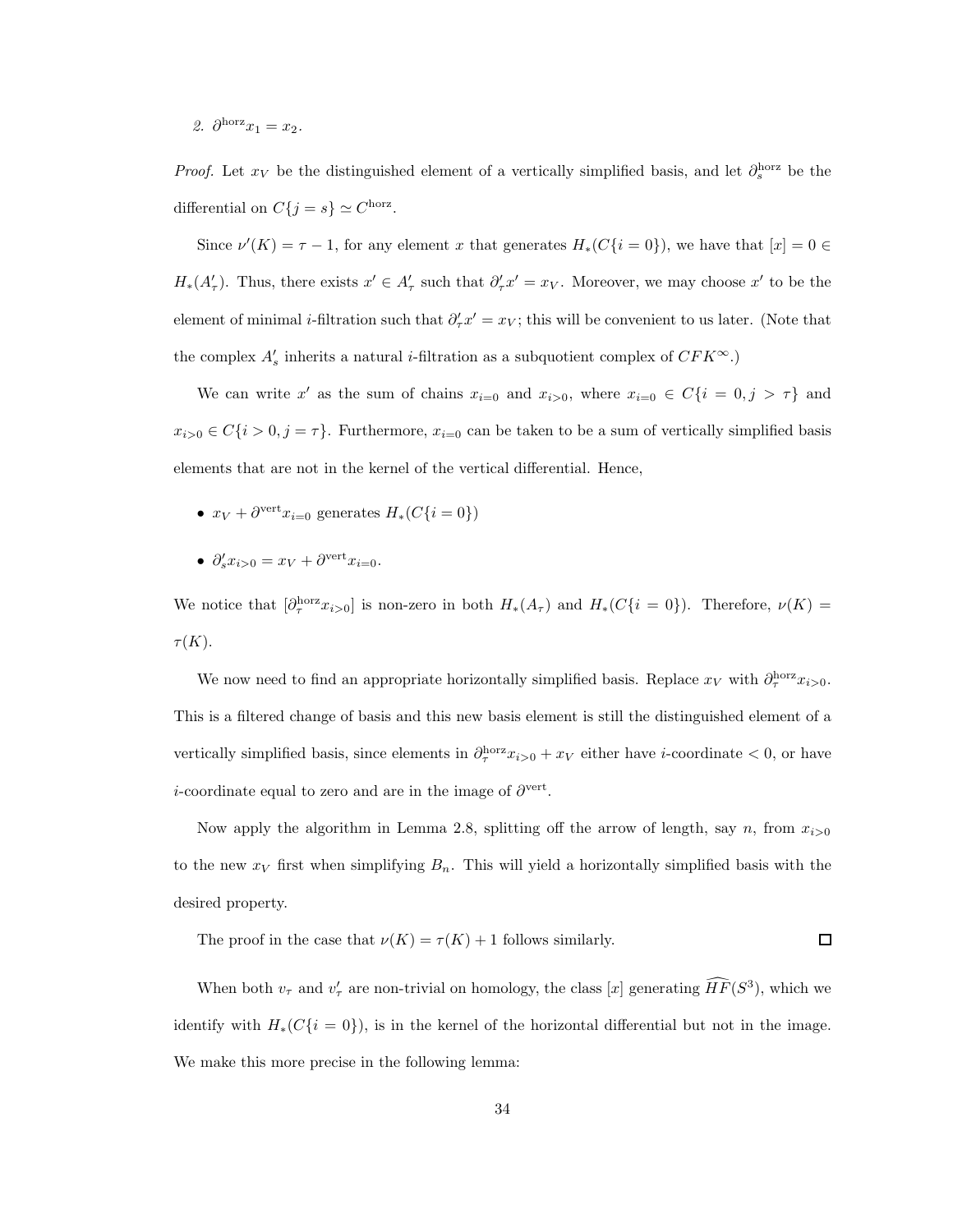**Lemma 3.3.** If  $\nu(K) = \nu'(K)$ , then there exists a vertically simplified basis  $\{x_i\}$  for  $CFK^-(K)$ such that the distinguished element,  $x_0$ , is also the distinguished element of a horizontally simplified basis for  $CFK<sup>-</sup>(K)$ .

*Proof.* Note that  $\nu(K) = \nu'(K)$  implies that both are equal to  $\tau(K)$ . Let  $\{x_i\}$  be a vertically simplified basis  $\{x_i\}$  for  $CFK^-(K)$  with distinguished element  $x_0$ . We have the following series of implications:

- 1.  $\nu(K) = \tau(K)$  implies there exists a chain  $x_H \in A_\tau$  such that  $v_{\tau*}([x_H]) = [x_0]$ .
- 2. Hence,  $[x_H] \neq 0 \in H_*(A_\tau)$ , and so  $\partial_\tau x_H = 0$ .
- 3.  $\partial_{\tau}^{\text{horz}} x_H = 0$  as well, since  $\partial_{\tau}^{\text{horz}} x_H = \partial_{\tau} x_H / C \{i = 0, j < \tau\}.$

Notice that since  $v_{\tau\ast}([x_H]) = [x_0]$ , it follows that  $x_H$  must be equal to  $x_0$  plus possibly some basis elements in the image of  $\partial^{\text{vert}}$  and some elements in  $C\{i < 0, j = \tau\}$ . Hence, we may replace our distinguished vertical element  $x_0$  with  $x_H$ .

With  $x_H$  is as above,  $\nu'(K) = \tau(K)$  implies that  $v'_{\tau^*}([x_H]) \neq 0 \in H^*(A'_{\tau})$ . Thus,  $x_H \notin \text{Im } \partial'_{\tau}$ . Since  $x_H \notin \text{Im } \partial'_{\tau}$ ,  $x_H$  is not homologous in  $C\{j = \tau\} \simeq C^{\text{horz}}$  to anything of strictly lower filtration level. Moreover,  $x_H \notin \text{Im }\partial_{\tau}^{\text{horz}}$ . Therefore, there exists a horizontally simplified basis for  $CFK<sup>-</sup>(K)$  with distinguished element  $x_H$ , which is also the distinguished element of a vertically □ simplified basis.

We see that there are three different possibilities for the values of the pair  $(\nu(K), \nu'(K))$ :  $(\tau(K), \tau(K) - 1), (\tau(K), \tau(K))$  or  $(\tau(K) + 1, \tau(K))$ . This motivates the following definition:

Definition 3.4. Define  $\varepsilon(K)$  to be

$$
\varepsilon(K) := 2\tau(K) - \nu(K) - \nu'(K).
$$

In particular,  $\varepsilon(K)$  can take on the values -1, 0, or 1.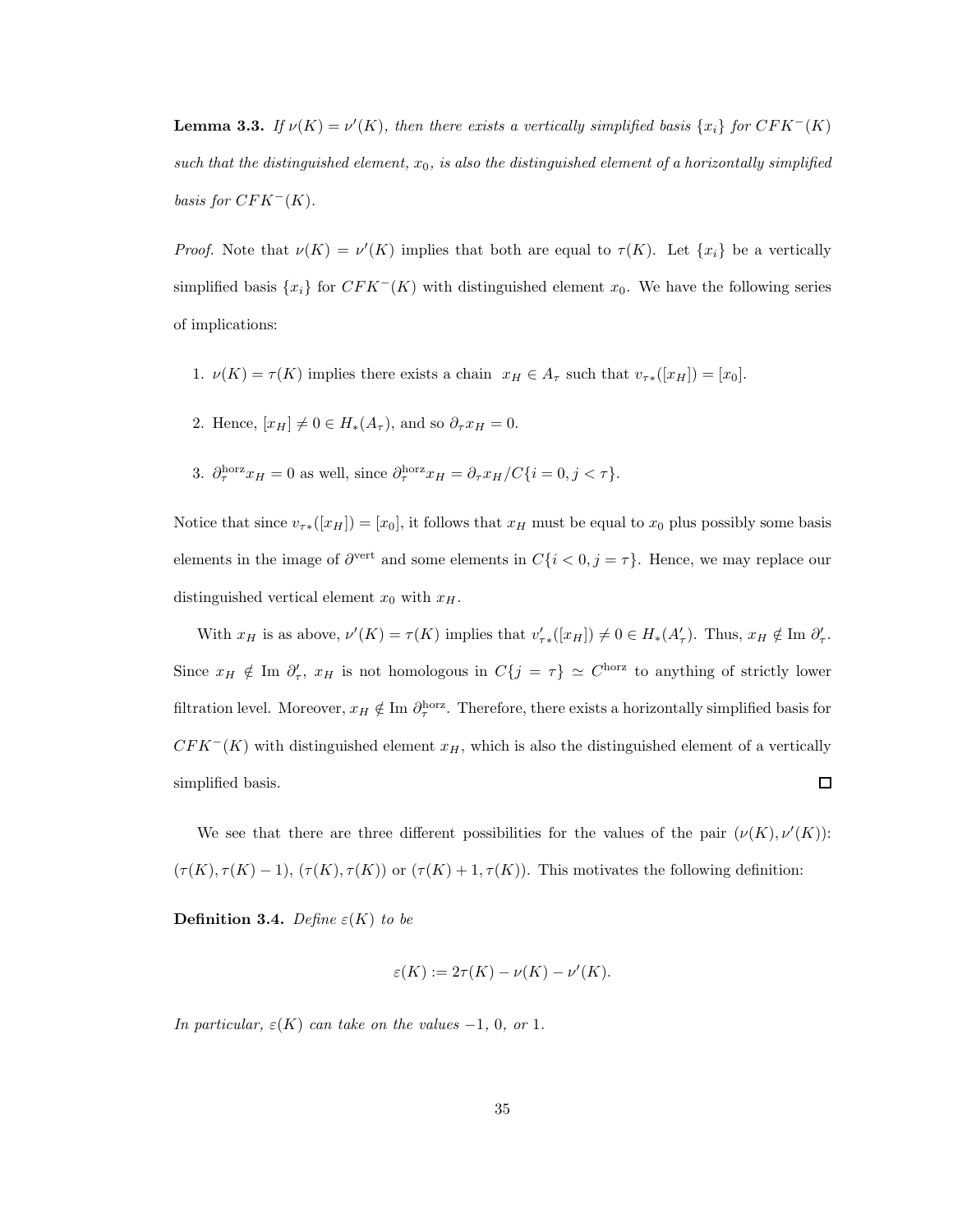**Remark 3.5.** By various symmetry properties of  $CFK^{\infty}(K)$  (see [11, Section 3.5]), we may equivalently define  $\varepsilon(K)$  as

$$
\varepsilon(K) = \big(\tau(K) - \nu(K)\big) - \big(\tau(\overline{K}) - \nu(\overline{K})\big),
$$

where  $\overline{K}$  denotes the mirror of K.



Figure 3.1:  $CFK^{\infty}(K)$ , for different knots K. Above left, K is the right-handed trefoil, which has  $\varepsilon(K) = 1$ , and the unique generator with no incoming or outgoing vertical arrows lies at the head of a horizontal arrow. Center, K is the left-handed trefoil, which has  $\varepsilon(K) = -1$ , and the unique generator with no incoming or outgoing vertical arrows lies at the tail of a horizontal arrow. Right, K is the figure 8 knot, which has  $\varepsilon(K) = 0$ , and the unique generator with no incoming or outgoing vertical arrows also has no incoming or outgoing horizontal arrows.

See Figure 3.1 for examples of knots K with different values of  $\varepsilon(K)$ . Recall that a knot K is called *homologically thin* if  $\widehat{HFK}(K)$  is supported on a single diagonal in the plane whose axes correspond to Alexander and Maslov gradings of the groups.

**Proposition 3.6.** The following are properties of  $\varepsilon(K)$ :

- 1. If K is smoothly slice, then  $\varepsilon(K) = 0$ .
- 2. If  $\varepsilon(K) = 0$ , then  $\tau(K) = 0$ .
- 3.  $\varepsilon(\overline{K}) = -\varepsilon(K)$ .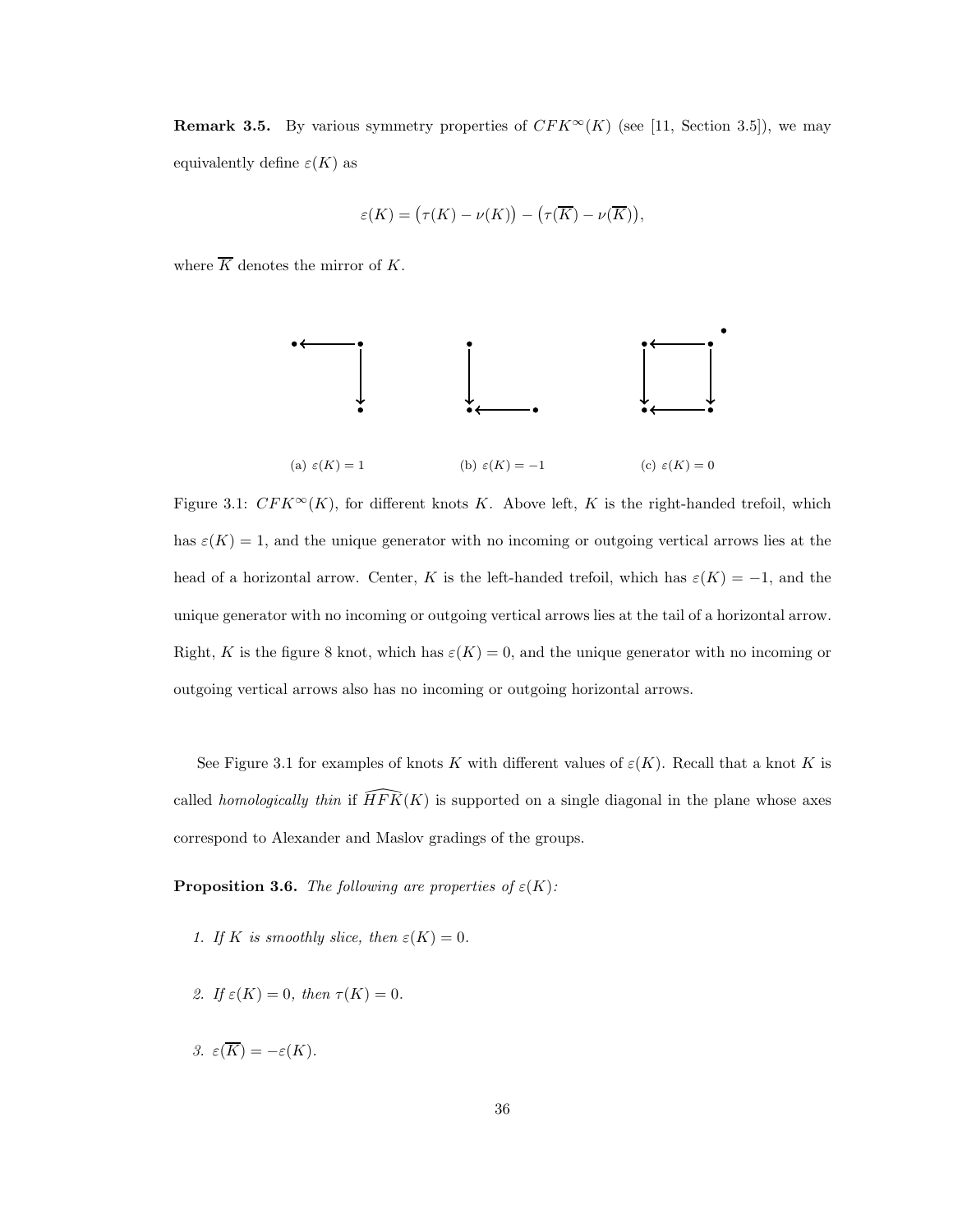- 4. If  $|\tau(K)| = g(K)$ , then  $\varepsilon(K) = \text{sgn } \tau(K)$ .
- 5. If K is homologically thin, then  $\varepsilon(K) = \text{sgn } \tau(K)$ .

6. (a) If 
$$
\varepsilon(K) = \varepsilon(K')
$$
, then  $\varepsilon(K \# K') = \varepsilon(K) = \varepsilon(K')$ .

(b) If 
$$
\varepsilon(K) = 0
$$
, then  $\varepsilon(K \# K') = \varepsilon(K')$ .

*Proof of (1).* If K is slice, then the surgery correction terms defined in [8] vanish (i.e, agree with those of the unknot), and the maps

$$
\widehat{HF}(S^3_N(K),[0]) \to \widehat{HF}(S^3) \quad \text{and} \quad \widehat{HF}(S^3) \to \widehat{HF}(S^3_{-N}(K),[0])
$$

are non-trivial. Indeed, the surgery corrections terms can be defined in terms of the maps

$$
HF^+(S^3) \to HF^+(S^3_{-N}(K), [s])
$$

and we have the commutative diagram

$$
\begin{array}{ccc}\n\widehat{HF}(S^3) & \xrightarrow{v'_s} & \widehat{HF}(S^3_{-N}(K), [s]) \\
\downarrow & & \downarrow \\
\downarrow & & \downarrow \\
HF^+(S^3) & \xrightarrow{u'_s} & HF^+(S^3_{-N}(K), [s]).\n\end{array}
$$

Let  $N \gg 0$ . If the surgery corrections terms vanish and  $s = 0$ , then  $u'_{s}$  is an injection and so the composition  $\iota \circ u'_{s}$  is non-trivial. By commutativity of the diagram, it follows that  $v'_{s}$  must be non-trivial. A similar diagram in the case of large positive surgery shows that  $v_s$  must be non-trivial as well. Thus,  $\nu(K)$  and  $\nu'(K)$  both equal  $\tau(K) = 0$ , and so  $\varepsilon(K) = 0$ .  $\Box$ 

Proof of (2). If  $\varepsilon(K) = 0$ , then by Lemma 3.3, there exists an element  $x_0$  that is the distinguished element of both a vertically and horizontally simplified basis. If  $A(x_0)$  is the Alexander grading of  $x_0$  viewed in  $C^{\text{vert}} \simeq \widehat{CFK}(K)$ , then  $-A(x_0)$  is the Alexander grading of  $x_0$  viewed in  $C^{\text{horz}} \simeq$  $\widehat{CFK}(K)$ . This implies that  $\tau(K) = -\tau(K)$ , hence  $\tau(K) = 0$ .  $\Box$ 

Proof of (3). The symmetry properties of  $CFK^{\infty}(K)$  imply that  $\tau(\overline{K}) = -\tau(K)$  and  $\nu(\overline{K}) =$  $-\nu'(K)$ . Hence,  $\varepsilon(\overline{K}) = -\varepsilon(K)$ .  $\Box$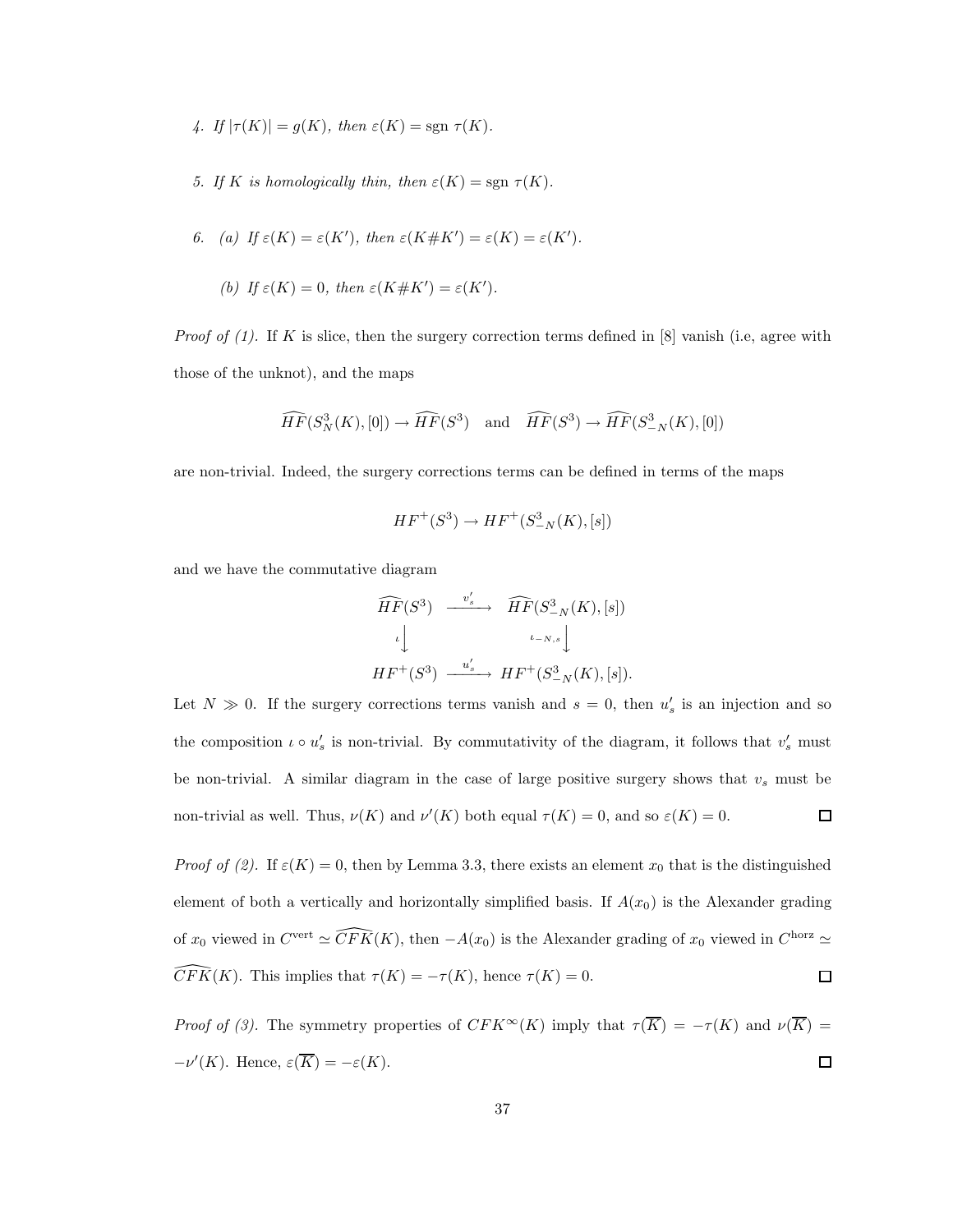*Proof of (4).* Without loss of generality, we can consider the case  $\tau(K) > 0$ . By the adjunction inequality for knot Floer homology [11, Theorem 5.1],

$$
H_*(C\{i < 0, j = g(K)\}) = 0.
$$

Hence by considering the short exact sequence

$$
0 \to C\{i < 0, j = g(K)\} \to A_{g(K)} \to C\{i = 0, j \le g(K)\} \to 0
$$

and the fact that the inclusion  $C{i = 0, j \le g(K)} \hookrightarrow C{i = 0}$  is a quasi-isomorphism (again, by the adjunction inequality), we see that the map  $v_{g(K)}: A_{g(K)} \to C\{i=0\}$  induces an isomorphism on homology. Thus  $\nu(K) = \tau(K)$ , so  $\varepsilon(K)$  is equal to 0 or 1. Since  $\tau(K) > 0$ , it follows that  $\varepsilon(K)$ is not equal to zero, and hence is equal to 1.  $\Box$ 

*Proof of (5).* In [19, Lemma 5], Petkova constructs model complexes for  $CFK<sup>-</sup>(K)$  of homologically thin knots, from which the values of  $\tau(K)$  and  $\varepsilon(K)$  follow readily.  $\Box$ 

*Proof of (6).* Recall from [11, Theorem 7.1] that  $CFK^{-}(K \# K') \simeq CFK^{-}(K) \otimes_{\mathbb{F}[U]} CFK^{-}(K')$ . We first consider the case where  $\varepsilon(K) = \varepsilon(K') = 1$ . Then by Lemma 3.2, there exists a horizontally simplified basis  $\{x_i\}$  for  $CFK<sup>-</sup>(K)$  such that

- 1.  $x_2$  is the distinguished element of a vertically simplified basis
- 2.  $\partial^{\text{horz}} x_1 = U^m x_2,$

and similarly, a horizontally simplified basis  ${y_i}$  for  $CFK<sup>-</sup>(K')$  with  $y_2$  the distinguished element of a vertically simplified basis, and  $\partial^{horz} y_1 = U^n y_2$ . Note that  $A(x_2) = \tau(K)$  and  $A(y_2) = \tau(K')$ . Then  $A(x_2 \otimes y_2) = \tau(K) + \tau(K') = \tau(K \# K')$ , and  $[x_2 \otimes y_2] \neq 0 \in H_*(C^{\text{vert}}(K \# K'))$ . Recall the map

$$
v_s': C^{\text{vert}} \to A_s',
$$

and notice that  $[x_2 \otimes y_2] = 0 \in H_*(A'_{\tau(K \# K')}(K \# K'))$  since  $\partial'_{\tau(K \# K')}(U^{-m}x_1 \otimes y_2) = x_2 \otimes y_2$ . Hence  $\nu'(K \# K') = \tau(K \# K') - 1$ , implying that  $\varepsilon(K \# K') = 1$ . The case where  $\varepsilon(K) = \varepsilon(K') =$ −1 follows similarly.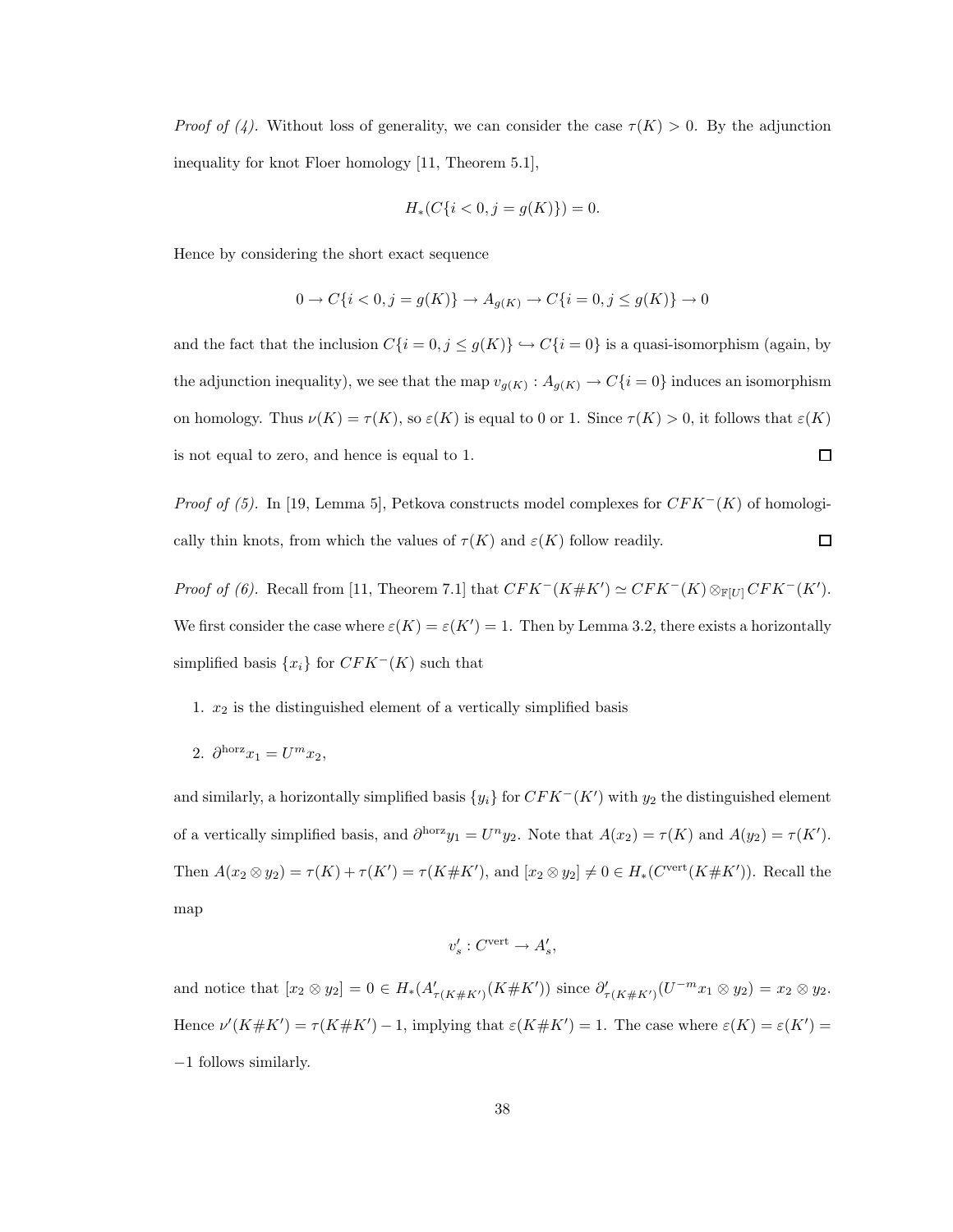Finally, if  $\varepsilon(K) = 0$ , then by Lemma 3.3, there exists a basis  $\{x_i\}$  for  $CFK^-(K)$  such that the element  $x_0$  is the distinguished element of both a horizontally simplified basis and a vertically simplified basis. Then to determine  $\nu(K \# K')$  and  $\nu'(K \# K')$ , it is sufficient to consider just  $\Box$  $\{x_0\} \otimes CFK^-(K')$ , in which case,  $\varepsilon(K \# K') = \varepsilon(K')$ .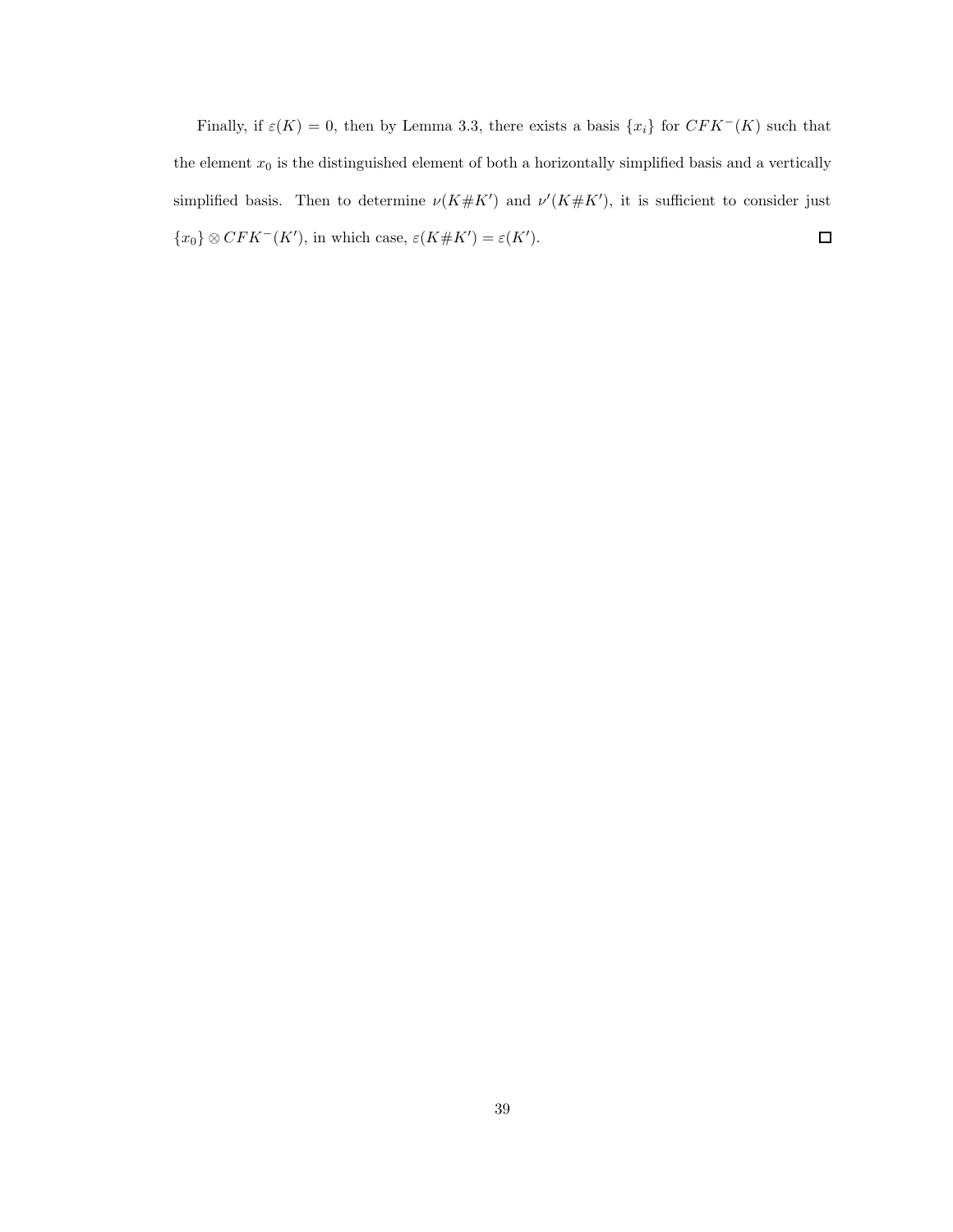### Chapter 4

## Computation of  $\tau$  for

# $(p, pn + 1)$ -cables

We will first consider  $(p, pn + 1)$ -cables, whose Heegaard diagrams are easier to work with, and prove the following version of Theorem 1:

**Theorem 4.1.**  $\tau(K_{p, pn+1})$  behaves in one of three ways. If  $\varepsilon(K) = 1$ , then

$$
\tau(K_{p, pn+1}) = p\tau(K) + \frac{pn(p-1)}{2}.
$$

If  $\varepsilon(K) = -1$ , then

$$
\tau(K_{p, pn+1}) = p\tau(K) + \frac{pn(p-1)}{2} + p - 1.
$$

Finally, if  $\varepsilon(K) = 0$ , then

$$
\tau(K_{p,pn+1}) = \begin{cases} \frac{pn(p-1)}{2} + p - 1 & \text{if } n < 0 \\ \frac{pn(p-1)}{2} & \text{if } n \ge 0. \end{cases}
$$

The proof will proceed as follows. We will determine that only a certain small piece of the Type D bordered invariant associated to the framed knot complement is necessary to determine a suitable generator for  $\widehat{HF}(S^3)$ . The form of this piece of  $\widehat{CFD}$  depends only on the framing parameter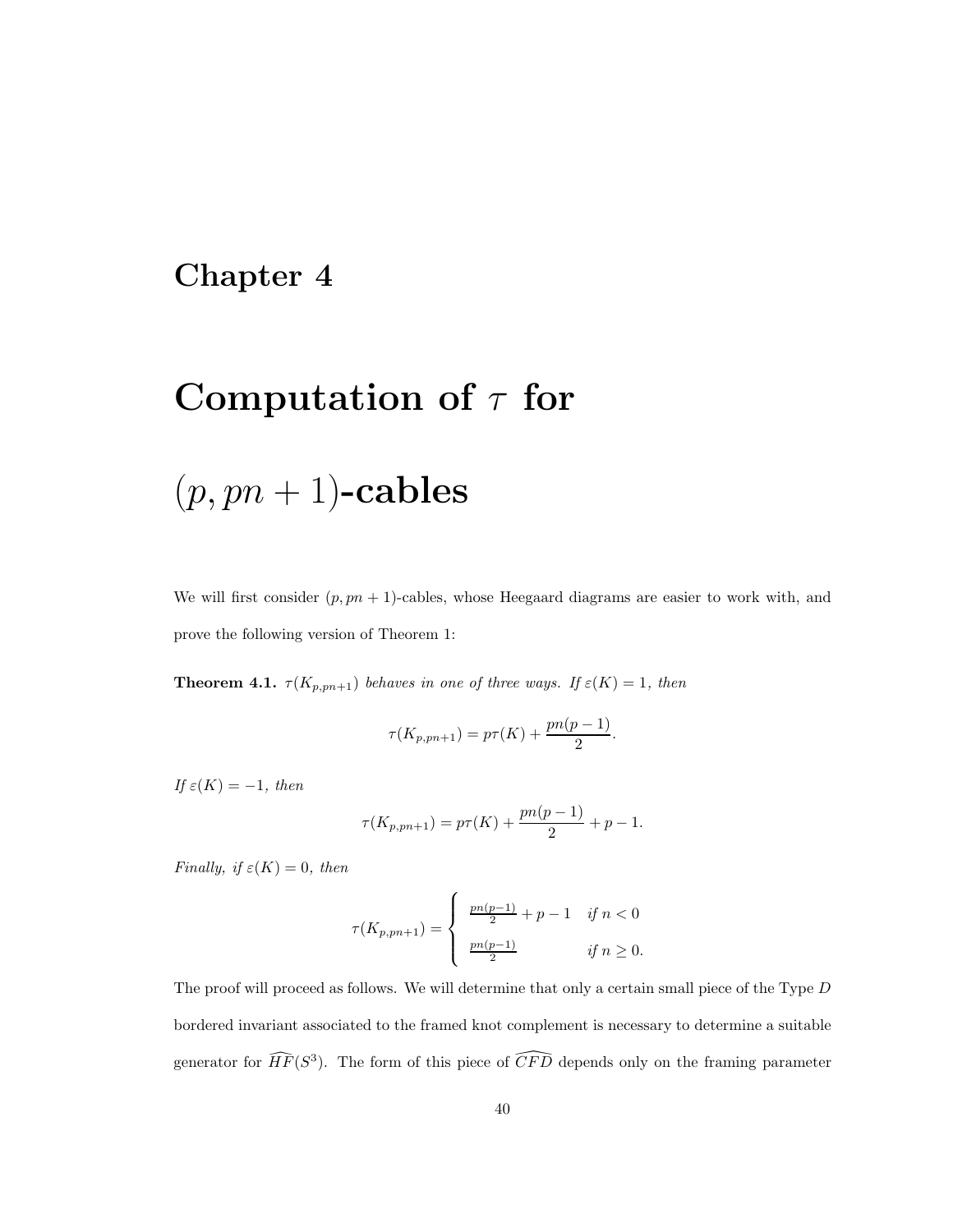relative to  $2\tau(K)$ , and on  $\varepsilon(K)$ . We will then determine the absolute Alexander grading of this generator in terms of combinatorial data associated to the Heegaard diagrams for the pattern and companion knots.

### 4.1 The case  $\varepsilon(K) = 1$

We first consider the case  $\varepsilon(K) = 1$ . By Lemma 3.2 and the symmetry properties of  $CFK^{\infty}(K)$ , we can find a vertically simplified basis  $\{x_i\}$  over  $\mathbb{F}[U]$  for  $CFK^-(K)$  with the following properties, after possible reordering:

- 1.  $x_2$  is the distinguished element of a *horizontally* simplified basis.
- 2.  $\partial^{\text{vert}} x_1 = x_2$ .

Let  $Y_{K,n}$  be the 3-manifold  $S^3$  – nbd K with framing n. We will use Theorems 10.17 and 11.7 of [7] to compute  $\widehat{CFD}(Y_{K,n})$  from  $CFK^{\infty}(K)$ . Consider the basis  $\{x_i\}$  as above. Then if  $n < 2\tau(K)$ , there is a portion of  $\overline{CFD}(Y_{K,n})$  (consisting of the unstable chain and an additional generator  $y$  from a vertical chain) of the form

$$
x_0 \xrightarrow{D_1} z_1 \xleftarrow{D_{23}} z_2 \xleftarrow{D_{23}} \dots \xleftarrow{D_{23}} z_m \xleftarrow{D_3} x_2 \xrightarrow{D_{123}} y,
$$
\n
$$
(4.1)
$$

where  $m = 2\tau(K) - n$ . If  $n = 2\tau(K)$ , there is a portion of  $\widehat{CFD}(Y_{K,n})$  of the form

$$
x_0 \xrightarrow{D_{12}} x_2 \xrightarrow{D_{123}} y. \tag{4.2}
$$

Finally, if  $n > 2\tau(K)$ , there is a portion of  $\widehat{CFD}(Y_{K,n})$  of the form

$$
x_0 \xrightarrow{D_{123}} z_1 \xrightarrow{D_{23}} z_2 \xrightarrow{D_{23}} \dots \xrightarrow{D_{23}} z_m \xrightarrow{D_2} x_2 \xrightarrow{D_{123}} y,
$$
\n
$$
(4.3)
$$

where  $m = n - 2\tau(K)$ . The generators  $x_0$  and  $x_2$  are in the idempotent  $\iota_1$ , while the generators  $z_1, \ldots, z_m$  and y are in the idempotent  $\iota_2$ .

Let  $\widetilde{CFA}(p, 1)$  be the bordered invariant associated to the pattern knot in the solid torus that winds  $p$  times longitudinally and once meridionally. See Figure 4.1. We will use the pairing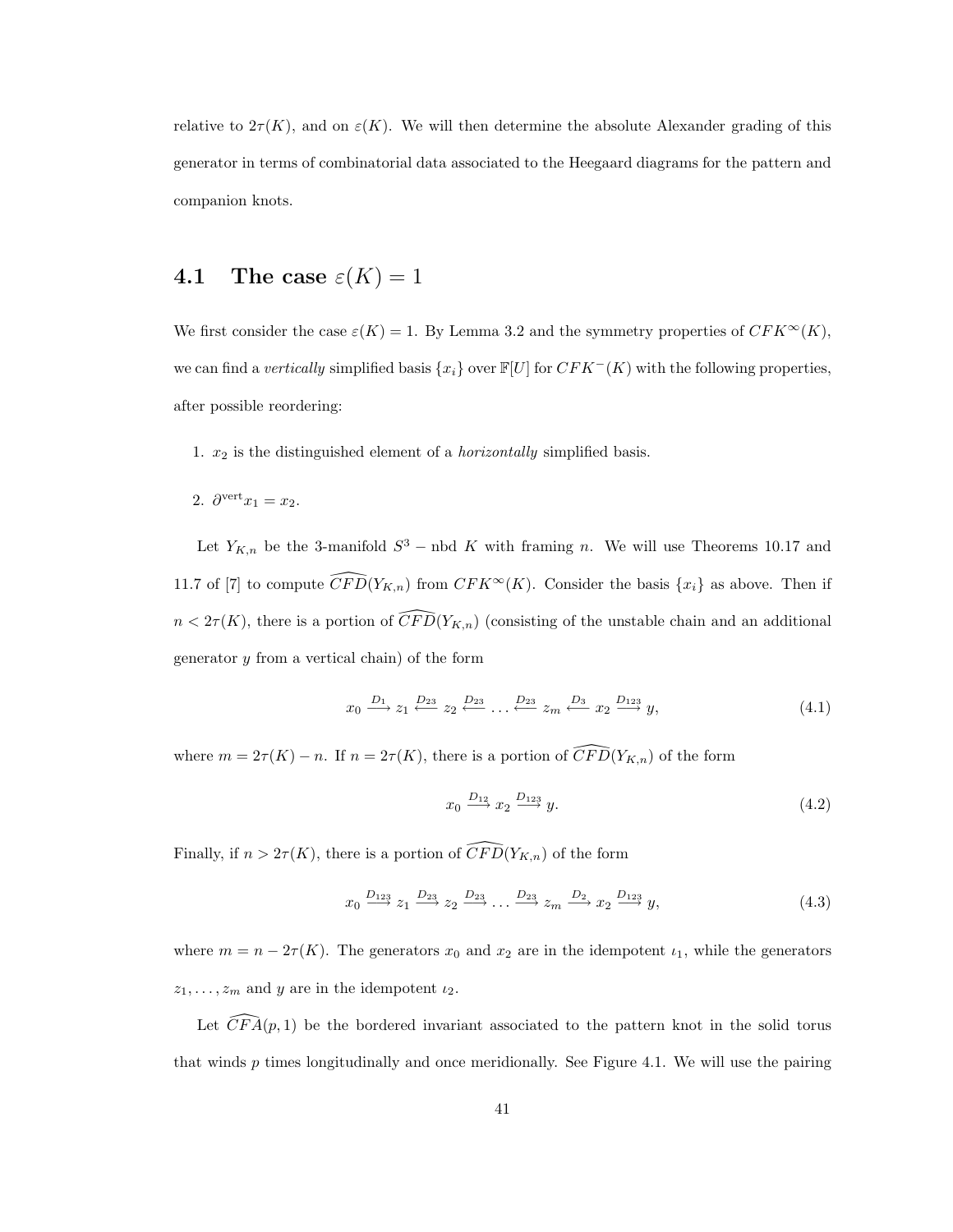theorem for bordered Heegaard Floer homology of [7, Theorem 10.12] to compute  $\tau(K_{p,pn+1})$  by studying  $\widehat{CFA}(p, 1) \boxtimes \widehat{CFD}(Y_{K,n})$ , which is filtered quasi-isomorphic to  $\widehat{CFK}(K_{p,pn+1})$ .



Figure 4.1: A genus one bordered Heegaard diagram  $\mathcal{H}(p, 1)$  for the  $(p, 1)$ -cable in the solid torus.

Remark 4.2. We remark here on the basepoint conventions used henceforth in this thesis. We prefer to work with filtered chain complexes, rather than  $\mathbb{F}[U]$ -modules, and thus compute the filtered chain complex  $\widehat{CFK}$ , rather than the  $\mathbb{F}[U]$ -module  $CFK^-$ . This convention requires that we interchange the roles of w and z, i.e., we now place the basepoint w on  $\partial \overline{\Sigma}$ .

Each algebra relation  $m_i$  in  $\widehat{CFA}(p,1)$  contributes a relative filtration shift, denoted  $\Delta_A$ , which is equal to the number of times that the domain inducing  $m_i$  crosses the basepoint z. (Each domain must miss the basepoint  $w$  completely.) This relative filtration shift naturally extends to the tensor product.

Since switching the roles of w and z induces a chain homotopy equivalence on  $CFK^{\infty}(K)$ , it does not change the homotopy type of  $\widehat{CFD}$  of the framed knot complement.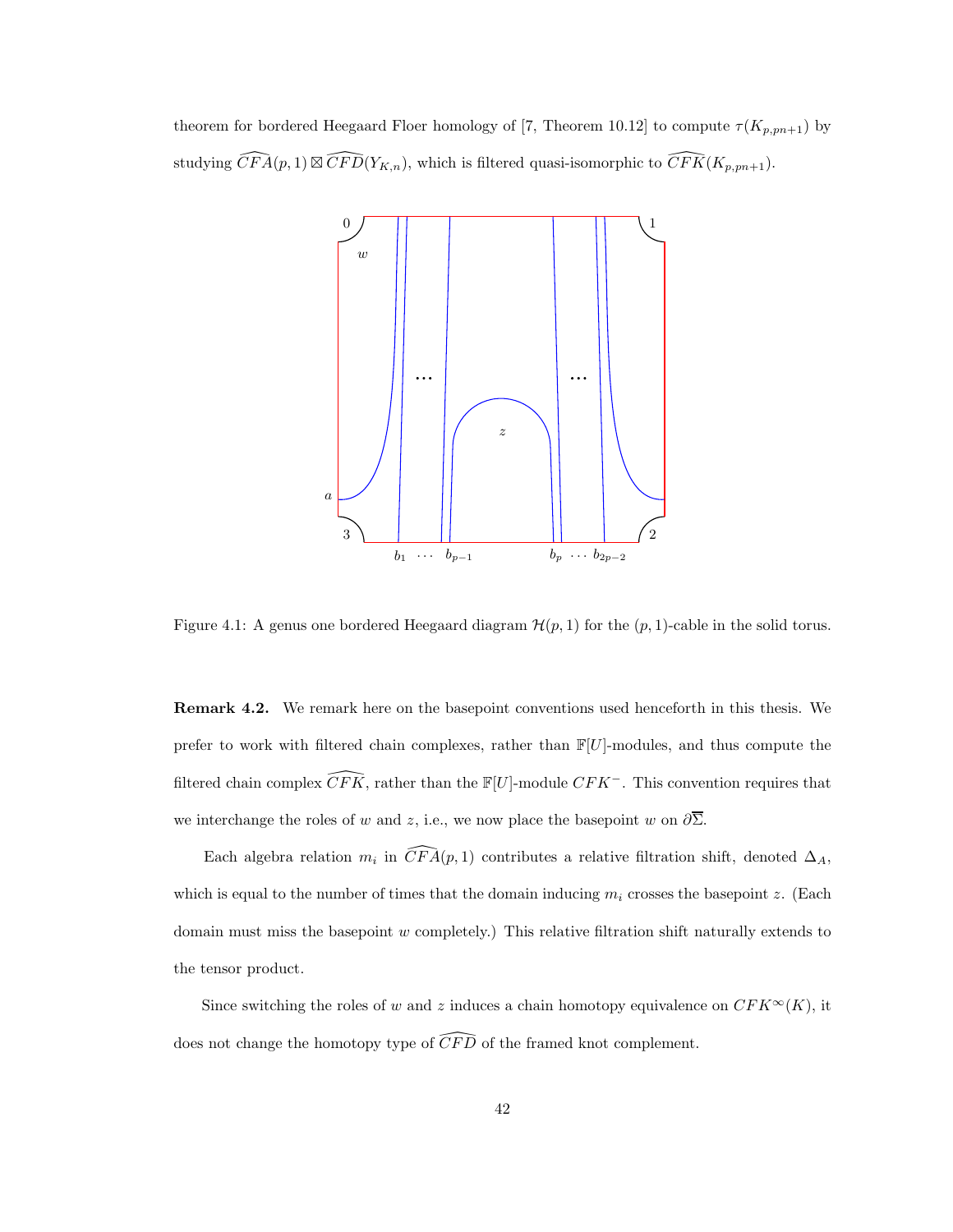We see that we have the following algebra relations on  $\widehat{CFA}(p, 1)$ , where  $\Delta_A$  records the relative filtration shift, i.e., the number of times that the associated domain crosses the basepoint

$$
m_{3+i}(a, \rho_3, \overbrace{\rho_{23}, \dots, \rho_{23}}^i, \rho_2) = a, \qquad \Delta_A = pi + p, \qquad i \ge 0
$$
  

$$
m_{4+i+j}(a, \rho_3, \overbrace{\rho_{23}, \dots, \rho_{23}}^i, \rho_2, \overbrace{\rho_{12}, \dots, \rho_{12}}^j, \rho_1) = b_{j+1}, \quad \Delta_A = pi + j + 1, \quad 0 \le j \le p - 2
$$

z:

$$
m_{2+j}(a, \overbrace{\rho_{12}, \ldots, \rho_{12}}^{j}, \rho_1) = b_{2p-j-2}, \qquad \Delta_A = 0, \qquad 0 \le j \le p-2
$$

 $i\geq 0$ 

 $0 \leq i \leq p-j-2$ 

$$
m_1(b_j) = b_{2p-j-1}, \qquad \Delta_A = p - j, \qquad 1 \le j \le p - 1
$$
  

$$
m_{3+i}(b_j, \rho_2, \overbrace{\rho_{12}, \dots, \rho_{12}}^i, \rho_1) = b_{j+i+1}, \qquad \Delta_A = i + 1, \qquad 1 \le j \le p - 2
$$

$$
m_{3+i}(b_j, \rho_2, \overbrace{\rho_{12}, \dots, \rho_{12}}^i, \rho_1) = b_{j-i-1}, \qquad \Delta_A = 0, \qquad p+1 \le j \le 2p-2
$$
  

$$
0 \le i \le j-p-1
$$

The generator a is in the idempotent  $i_1$  and the generators  $b_1, \ldots, b_{2p-2}$  are in the idempotent  $i_2$ . By the pairing theorem for bordered Floer homology [7, Theorem 10.12], we have the filtered quasi-isomorphism

$$
\widehat{CFK}(K_{p, pn+1}) \simeq \widehat{CFA}(p, 1) \boxtimes \widehat{CFD}(Y_{K, n}).
$$

The following lemma identifies the generator of  $\widehat{HF}(S^3)$  in the tensor product:

**Lemma 4.3.** When  $\varepsilon(K) = 1$ , the element in the tensor product

$$
\widehat{CFK}(K_{p, pn+1}) \simeq \widehat{CFA}(p, 1) \boxtimes \widehat{CFD}(Y_{K, n})
$$

that survives to generator  $\widehat{HF}(S^3)$  is ax<sub>2</sub>, regardless of n, the framing on  $Y_{K,n}$ .

*Proof.* When we tensor  $\widehat{CFA}(p,1)$  with the portion of  $\widehat{CFD}(Y_{K,n})$  in Equation 4.1, we see that  $ax_2$  has no incoming or outgoing differentials in the tensor product. This can be seen by noticing that a has no  $m_1$  algebra relations, nor any algebra relations beginning with  $\rho_{123}$ , nor any algebra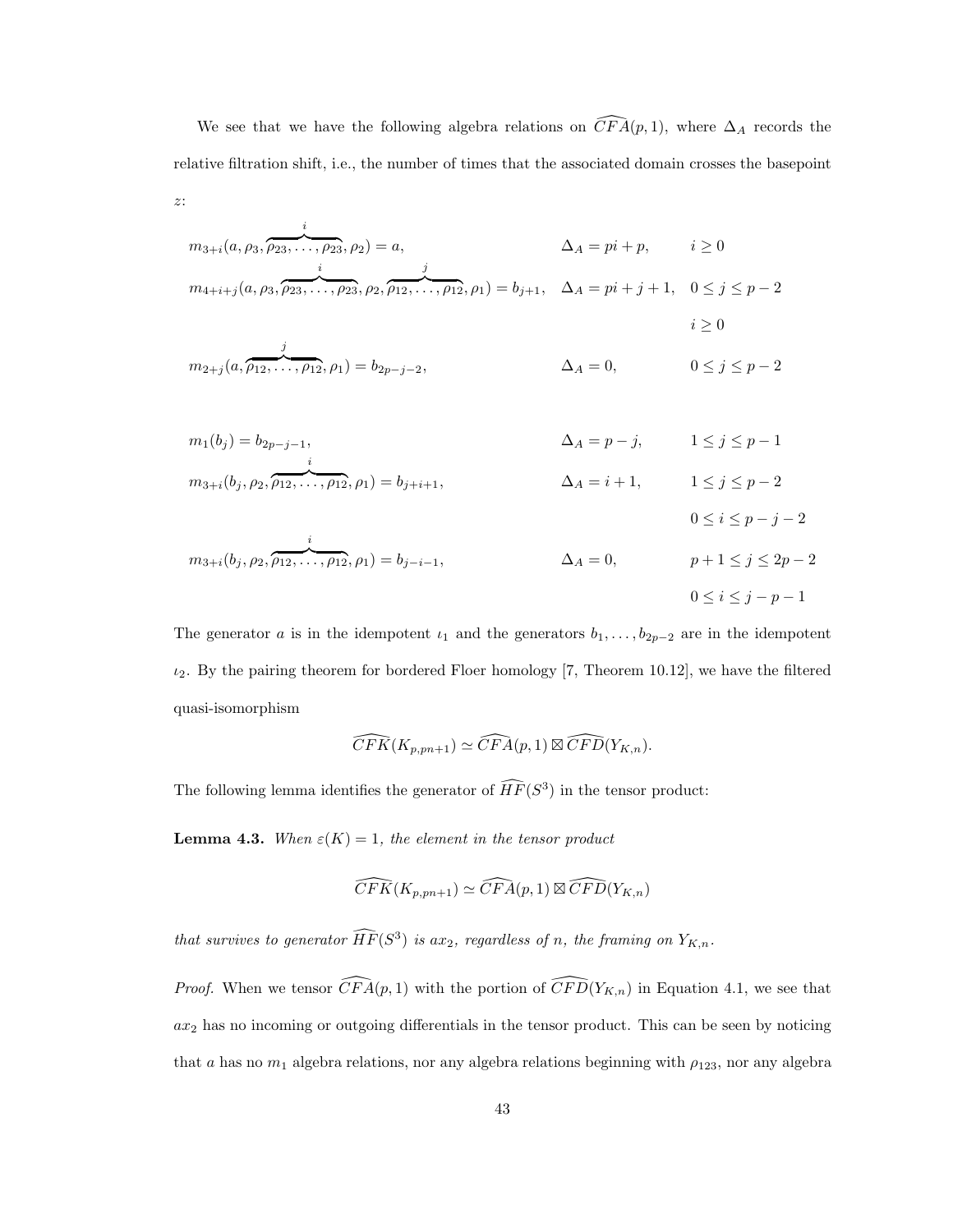relations of the form  $m_{2+i}(a, \rho_3, \rho_{23}, \ldots, \rho_{23})$ . Hence,  $ax_2$  represents a generator for  $\widehat{HF}(S^3)$  of minimal Alexander grading. Similarly, we see that tensoring  $\widehat{CFA}(p, 1)$  with either of the pieces of  $\widehat{CFD}(Y_{K,n})$  in Equations 4.2 or 4.3 also gives us  $ax_2$  as the generator for  $\widehat{HF}(S^3)$ .  $\Box$ 

We now need to compute the absolute Alexander grading of the generator  $ax_2$ . Recall that one way to define the absolute Alexander grading is

$$
A(\mathbf{x}) = \frac{1}{2} \langle c_1(\underline{\mathfrak{s}}(\mathbf{x})), [\widehat{F}] \rangle.
$$

Also recall that  $\langle c_1(\underline{\mathfrak{s}}(\mathbf{x})), [\widehat{F}]\rangle$  can be computed in terms of combinatorial data associated to the Heegaard diagram for  $S^3$  compatible with the knot K. More precisely, replace the  $\alpha$ -circle representing a meridian of K with a 0-framed longitude  $λ$ . We refer to this local region of the Heegaard diagram as the winding region. Then we have the following formula [11, Equation 9]:

$$
\langle c_1(\underline{\mathfrak{s}}(\mathbf{x})), [\widehat{F}] \rangle = \chi(\mathcal{P}) + 2n_{\mathbf{x}}(\mathcal{P}),
$$

where P is a periodic domain representing  $[\widehat{F}], \chi(\mathcal{P})$  is the Euler measure of P and  $n_x(\mathcal{P})$  is the local multiplicity of  $x'$  at P, where  $x'$  is obtained from x by moving the support of x on the meridian to the longitude, as in Figure 4.2. We will use this formula to compute the Alexander grading of  $ax_2$ .

**Lemma 4.4.** The Alexander grading of  $ax_2$  is

$$
A(ax_2) = p\tau(K) + \frac{pn(p-1)}{2}.
$$

*Proof.* We will construct a domain  $P$  that may be decomposed into a domain  $P_A$  on  $\mathcal{H}(p,1)$  and a domain  $\mathcal{P}_D$  on  $\mathcal{H}(Y_{K,n})$ , whose multiplicities agree in the four regions surrounding the puncture on each surface. Then

$$
\langle c_1(\underline{\mathfrak{s}}(ax_2)), [\widehat{F}] \rangle = \chi(\mathcal{P}_A) + 2n_a(\mathcal{P}_A) + \chi(\mathcal{P}_D) + 2n_{x_2}(\mathcal{P}_D)
$$

since Euler measure and local multiplicity are both additive under disjoint union.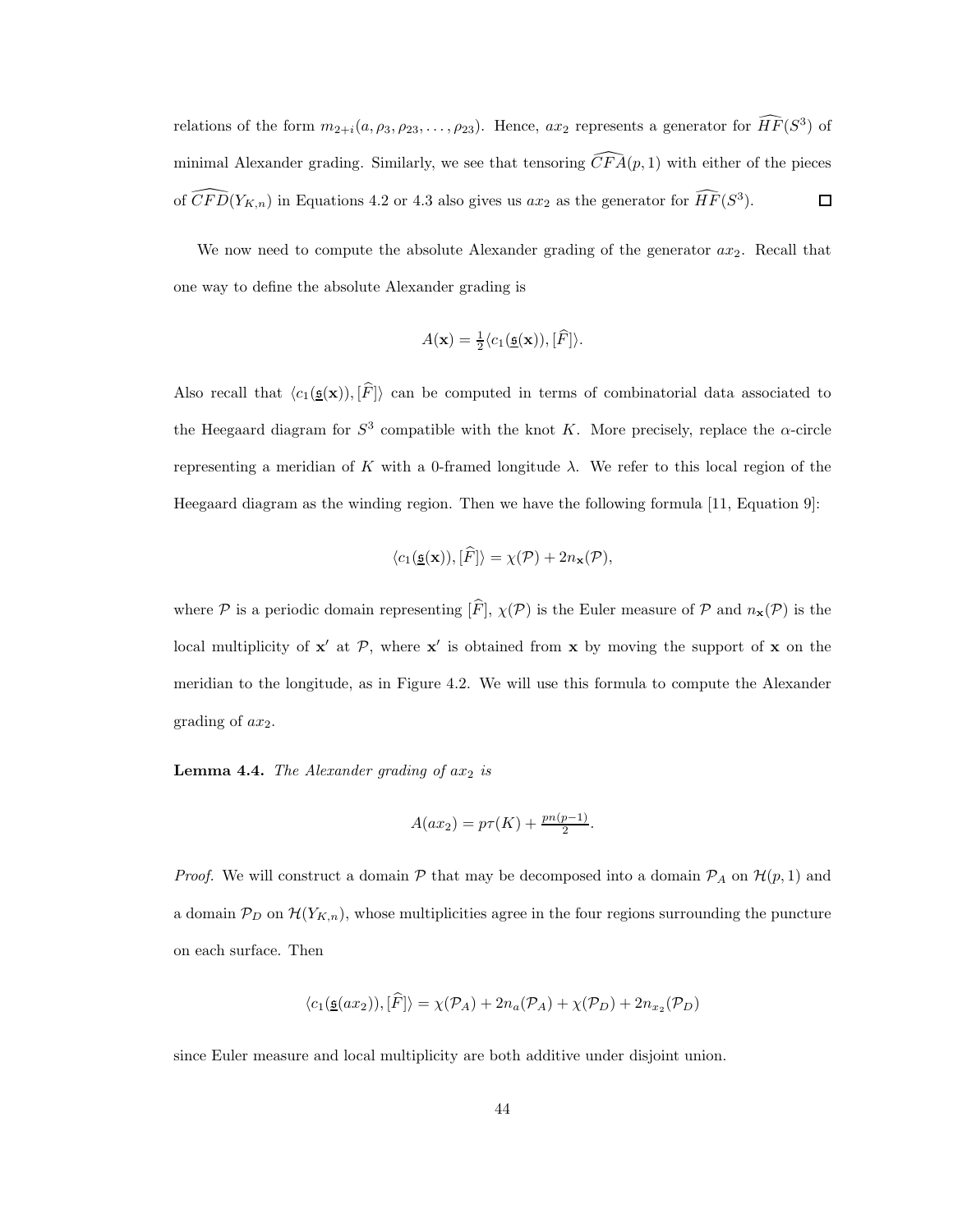We first consider the domain  $\mathcal{P}_D$  in  $\mathcal{H}(Y_{K,n})$ . Recall that  $x_2$  is the preferred element of a horizontally simplified basis, and it corresponds to some linear combination of generators in the diagram  $\mathcal{H}(Y_{K,n})$ . Choose an element in that linear combination of maximal Alexander grading. For ease of notation, we will also denote this generator by  $x_2$ . Our conventions in this thesis for the base points in  $\mathcal{H}(Y_{K,n})$  are the opposite of those in [7]; that is, we have switched the roles of w and z. (This was done so that we could compute the tensor product as a filtered chain complex, rather than as a  $\mathbb{F}[U]$ -module.) With our conventions,  $x_2$ , the preferred element of a horizontally simplified basis, will have Alexander grading  $\tau(K)$  in  $\widehat{CFK}(K)$ . However, we are interested in the quantity  $\chi(\mathcal{P}_D) + 2n_{x_2}(\mathcal{P}_D)$ , which we claim is equal to

$$
\chi(\mathcal{P}_D) + 2n_{x_2}(\mathcal{P}_D) = 2\tau(K) - \frac{n}{2} - \frac{1}{2}.
$$

This can be seen from the fact that the domain  $\mathcal{P}'$  (representing a Seifert surface for  $K$ ) used to compute the Alexander grading of  $x_2$  in  $\overline{CFK}(K)$  has multiplicities in the winding region as shown in Figure 4.2. Winding the longitude (that is, changing the framing) does not change the quantity  $\chi(\mathcal{P}')+2n_{x_2}(\mathcal{P}')=2\tau(K)$ . However,  $\mathcal{P}_D$  will differ from  $\mathcal{P}'$  by the removal of a small disk around the intersection of the longitude and the meridian, which implies that  $\chi(\mathcal{P}_D) = \chi(\mathcal{P}') + \frac{n}{2} + \frac{1}{2}$ . See Figure 4.3. We have also moved the support of  $x_2$  in the winding region from the intersection of the longitude with a  $\beta$  circle (denoted  $x'_2$  in Figure 4.2) to the unique intersection of the meridian with the same  $\beta$  circle (denoted  $x_2$  in Figure 4.2), which implies that  $n_{x_2}(\mathcal{P}_D) = n_{x_2}(\mathcal{P}') - \frac{n}{2} - \frac{1}{2}$ . Hence,  $\chi(\mathcal{P}_D) + 2n_{x_2}(\mathcal{P}_D)$  has the value claimed above.

We now consider the domain  $P_A$  in  $\mathcal{H}(p, 1)$ . First, we stablilize the diagram to obtain a curve,  $\beta_2$ , that represents the meridian of the knot sitting in the solid torus. We replace the generator a with the generator a union the unique intersection of  $\beta_2$  with an  $\alpha$  circle; for ease of notation, we also denote this generator by a. We then add a closed curve,  $\lambda$ , to  $\mathcal{H}(p,1)$ , such that  $\lambda$  represents a 0-framed longitude for the knot  $K_{p,pn+1}$  in  $S^3$ . See Figure 4.4. Note that  $\lambda$ , which is contained entirely in  $\mathcal{H}(p,1)$ , will depend on the framing parameter n of the knot complement  $Y_{K,n}$ . We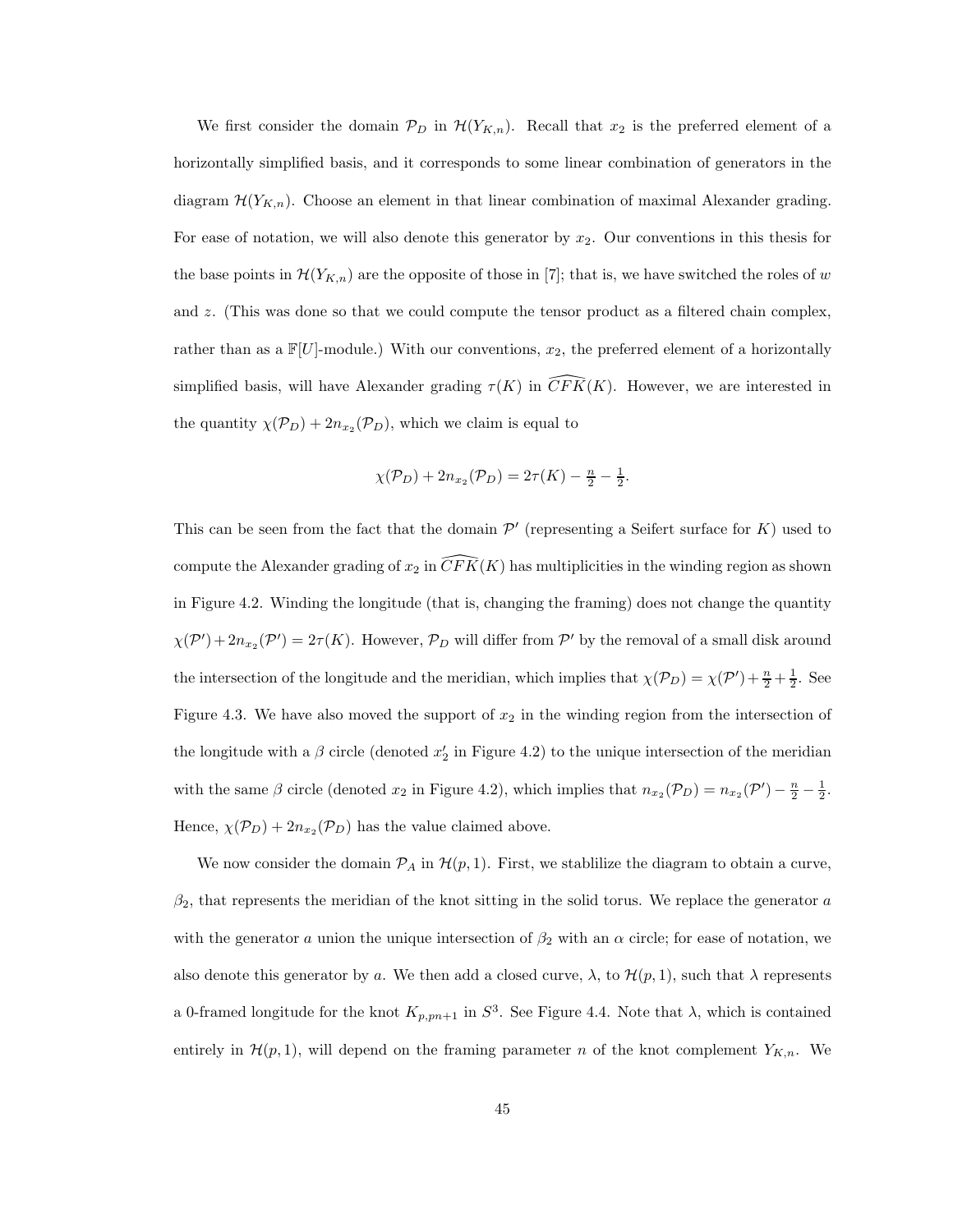

Figure 4.2: Winding region for a knot complement. The numbers indicate the multiplicities of  $\mathcal{P}'$ .



Figure 4.3: Winding region for a bordered knot complement with the multiplicities of  $\mathcal{P}_D$  shown.

require  $\partial P_A$  to contain  $\lambda$  exactly once. Furthermore, we require the multiplicities of  $P_A$  in the regions 0, 1, 2 and 3 surrounding the puncture to be 0,  $-p$ ,  $-pn-p$  and  $-pn$ , respectively, in order to coincide with  $p$  (the winding number) times the multiplicities in the corresponding regions in  $\mathcal{H}(Y_{K,n}).$ 

First consider the domain  $\mathcal{P}_{\mu}$  shown in Figure 4.5.  $\mathcal{P}_{\mu}$  has zero multiplicity in the regions 0 and 1 near the puncture, and multiplicity  $-1$  in the regions 2 and 3. Furthermore,  $\partial \mathcal{P}_{\mu}$  contains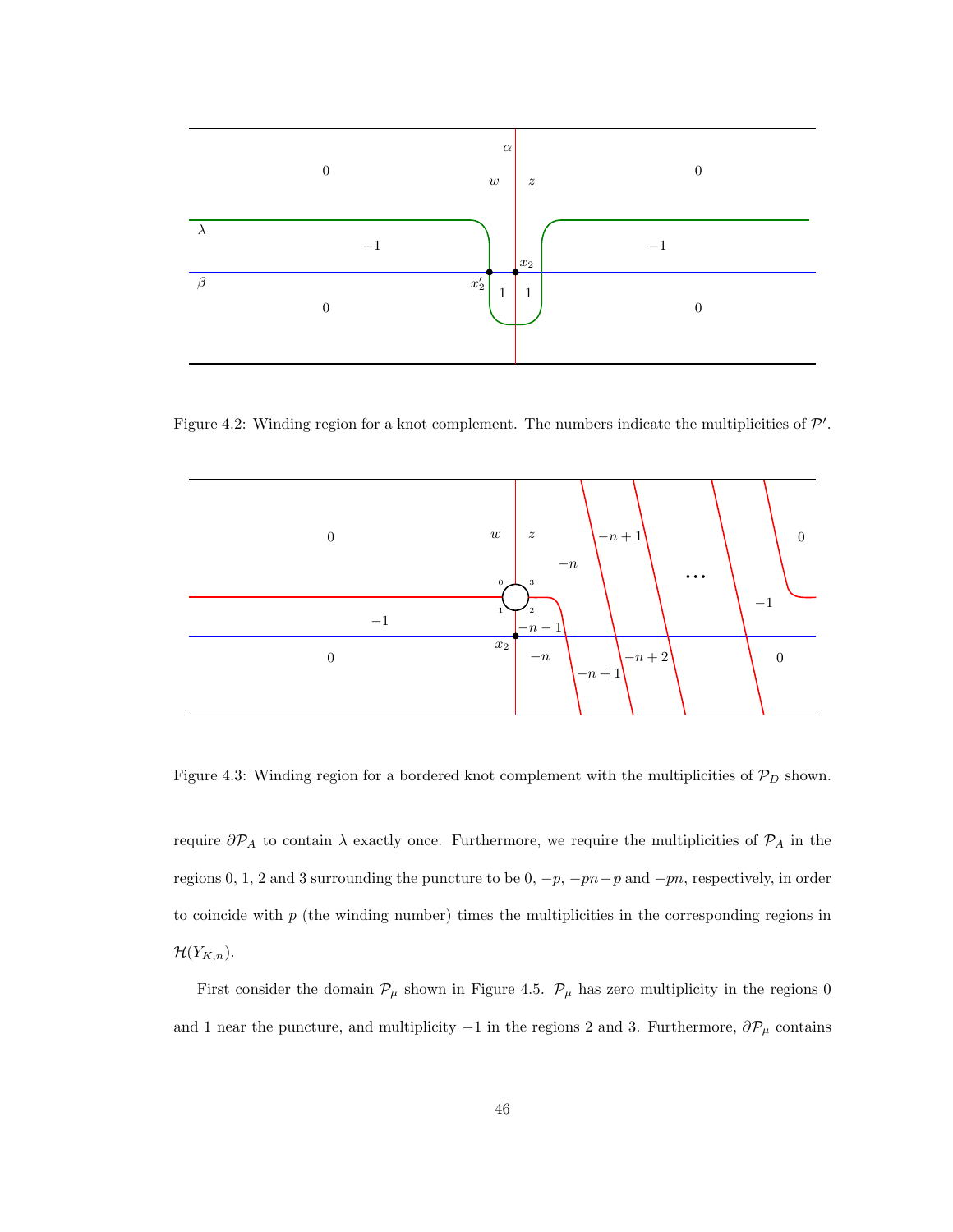

Figure 4.4: Stabilized bordered Heegaard diagram  $\mathcal{H}(p,1)$  for the  $(p,1)$ -cable in the solid torus with the longitude  $\lambda$  shown in green. The pair of black dots indicate the generator a (with its support on the meridian moved to the longitude).

 $\beta_2$  with multiplicity p (for an appropriate orientation of  $\beta_2$ ). We see that  $\chi(\mathcal{P}_\mu) = p + \frac{1}{2}$ , and  $n_a(\mathcal{P}_\mu) = -\frac{1}{2}$ . Next, consider the domain  $\mathcal{P}_\lambda$  shown in Figure 4.6.  $\mathcal{P}_\lambda$  has zero multiplicity in regions 0 and 3, and multiplicity  $-p$  in the regions 1 and 2.  $\partial \mathcal{P}_{\lambda}$  contains the curve  $\beta_2$  with multiplicity  $-p^2n$ . We also have that  $\chi(\mathcal{P}_\lambda) = \frac{3p}{2}$  and  $n_a(\mathcal{P}_\lambda) = -\frac{p}{2}$ . Let

$$
\mathcal{P}_A = pn \cdot \mathcal{P}_\mu + \mathcal{P}_\lambda.
$$

Notice that  $\mathcal{P}_A$  has the desired multiplicities in the regions surrounding the puncture, and  $\partial \mathcal{P}_A$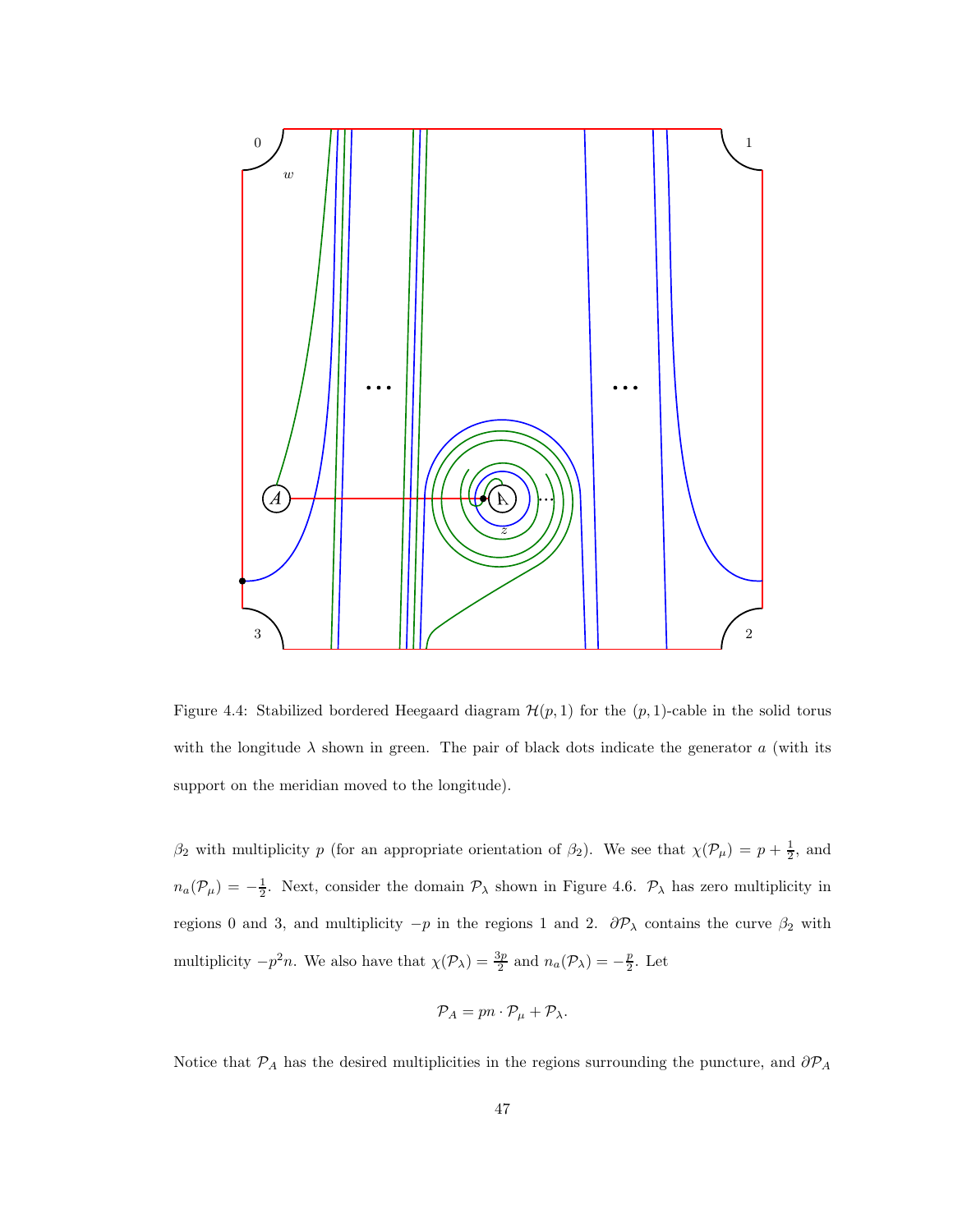contains the longitude for the pattern knot exactly once. We have that  $\chi(\mathcal{P}_A) = p^2 n + \frac{pn+3p}{2}$  and  $n_a(\mathcal{P}_A) = \frac{-pn-p}{2}.$ 0 1 0  $-p+1$  0  $\ddotsc$  $\ddotsc$  $(A)$ 0  $-1$   $-1$   $-$ p  $-1$   $-1$ 3 2

Figure 4.5: The periodic domain  $\mathcal{P}_\mu$  in  $\mathcal{H}(p,1).$ 

The union of  $\mathcal{P}_A$  and  $p \cdot \mathcal{P}_D$  represents a Seifert surface for the cable knot  $K_{p,pn+1}$ , and we find that the Alexander grading of  $ax_2$  is

$$
A(ax_2) = \frac{1}{2} \langle c_1(\underline{\mathfrak{s}}(ax_2)), [\hat{F}] \rangle
$$
  
=  $\frac{1}{2} (\chi(\mathcal{P}_A) + 2n_a(\mathcal{P}_A) + p\chi(\mathcal{P}_D) + 2pn_{x_2}(\mathcal{P}_D))$   
=  $\frac{1}{2} (p^2n + \frac{pn + 3p}{2} - pn - p + 2p\tau(K) - \frac{pn + p}{2})$   
=  $p\tau(K) + \frac{pn(p-1)}{2}$ .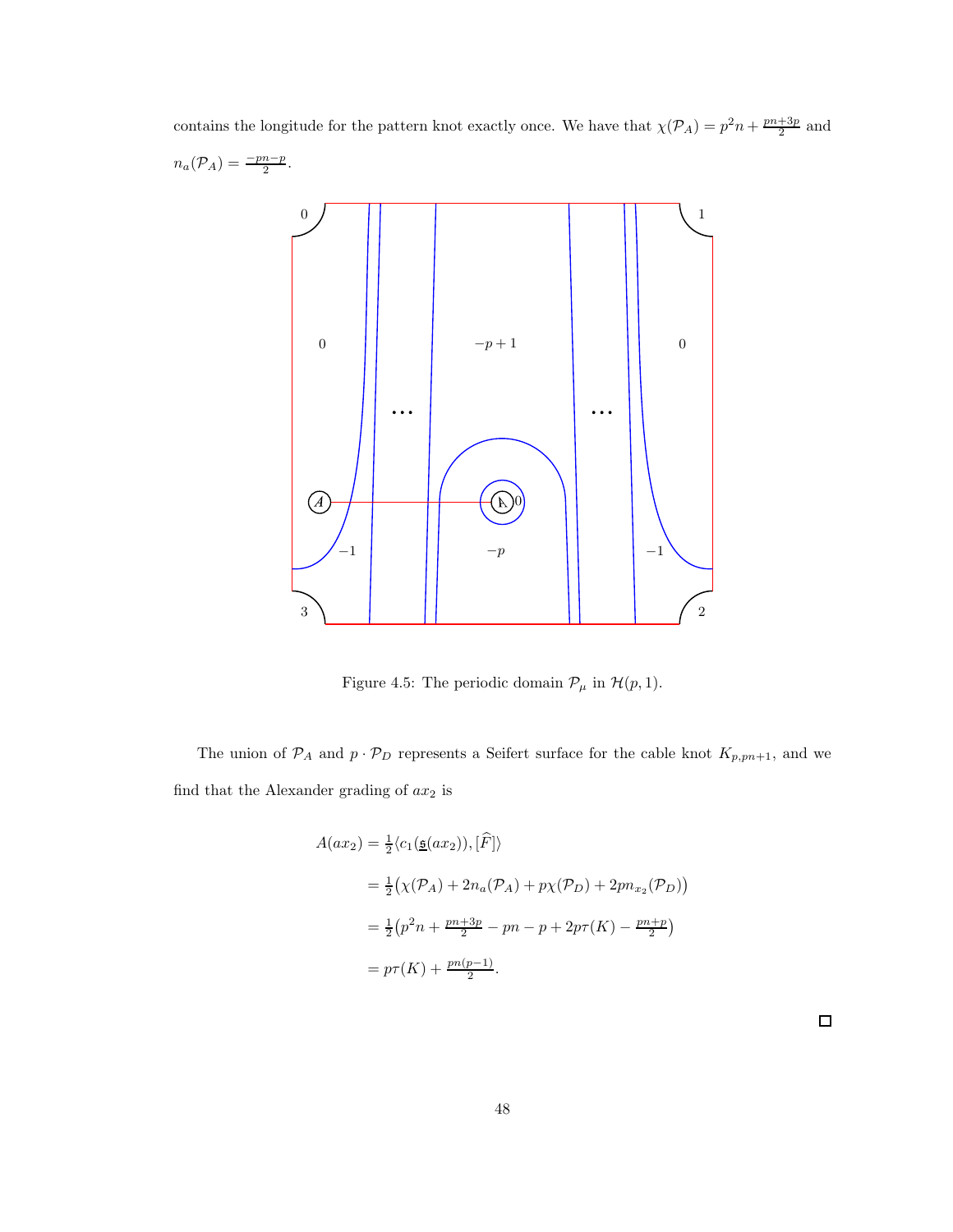Combining this lemma with Lemma 4.3 yields the result that when  $\varepsilon(K) = 1$ ,

$$
\tau(K_{p, pn+1}) = p\tau(K) + \frac{pn(p-1)}{2}.
$$

### 4.2 The case  $\varepsilon(K) = -1$

We now consider the case  $\varepsilon(K) = -1$ , proceeding exactly as in the case  $\varepsilon(K) = 1$  above, with the appropriate modifications.

By Lemma 3.2 and the symmetry properties of  $CFK^{\infty}(K)$ , we can find a vertically simplified basis  $\{x_i\}$  over  $\mathbb{F}[U]$  for  $CFK^-(K)$  with the following properties, after possible reordering:

1.  $x_1$  is the distinguished element of a *horizontally* simplified basis.

2.  $\partial^{\text{vert}} x_1 = x_2$ .

We again let  $Y_{K,n}$  be the 3-manifold  $S^3$  – nbd K with framing n, and consider the basis  $\{x_i\}$ as above. Now, if  $n < 2\tau(K)$ , there is a portion of  $\widehat{CFD}(Y_{K,n})$  (consisting of the unstable chain and an additional generator  $y$  from a vertical chain) of the form

$$
x_0 \xrightarrow{D_1} z_1 \xleftarrow{D_{23}} z_2 \xleftarrow{D_{23}} \dots \xleftarrow{D_{23}} z_m \xleftarrow{D_3} x_1 \xrightarrow{D_1} y,
$$
\n(4.4)

where  $m = 2\tau(K) - n$ . If  $n = 2\tau(K)$ , there is a portion of  $\widehat{CFD}(Y_{K,n})$  of the form

$$
x_0 \xrightarrow{D_{12}} x_1 \xrightarrow{D_1} y. \tag{4.5}
$$

Finally, if  $n > 2\tau(K)$ , there is a portion of  $\widehat{CFD}(Y_{K,n})$  of the form

$$
x_0 \xrightarrow{D_{123}} z_1 \xrightarrow{D_{23}} z_2 \xrightarrow{D_{23}} \dots \xrightarrow{D_{23}} z_m \xrightarrow{D_2} x_1 \xrightarrow{D_1} y,
$$
\n
$$
(4.6)
$$

where  $m = n - 2\tau(K)$ . In all of the cases above, y has an incoming arrow labeled either  $D_{23}$  or  $D_{123}$ , depending on the exact form of  $CFK^{\infty}(K)$ .

**Lemma 4.5.** When  $\varepsilon(K) = -1$ , the element in the tensor product

$$
\widehat{CFK}(K_{p, pn+1}) \simeq \widehat{CFA}(p, 1) \boxtimes \widehat{CFD}(Y_{K, n})
$$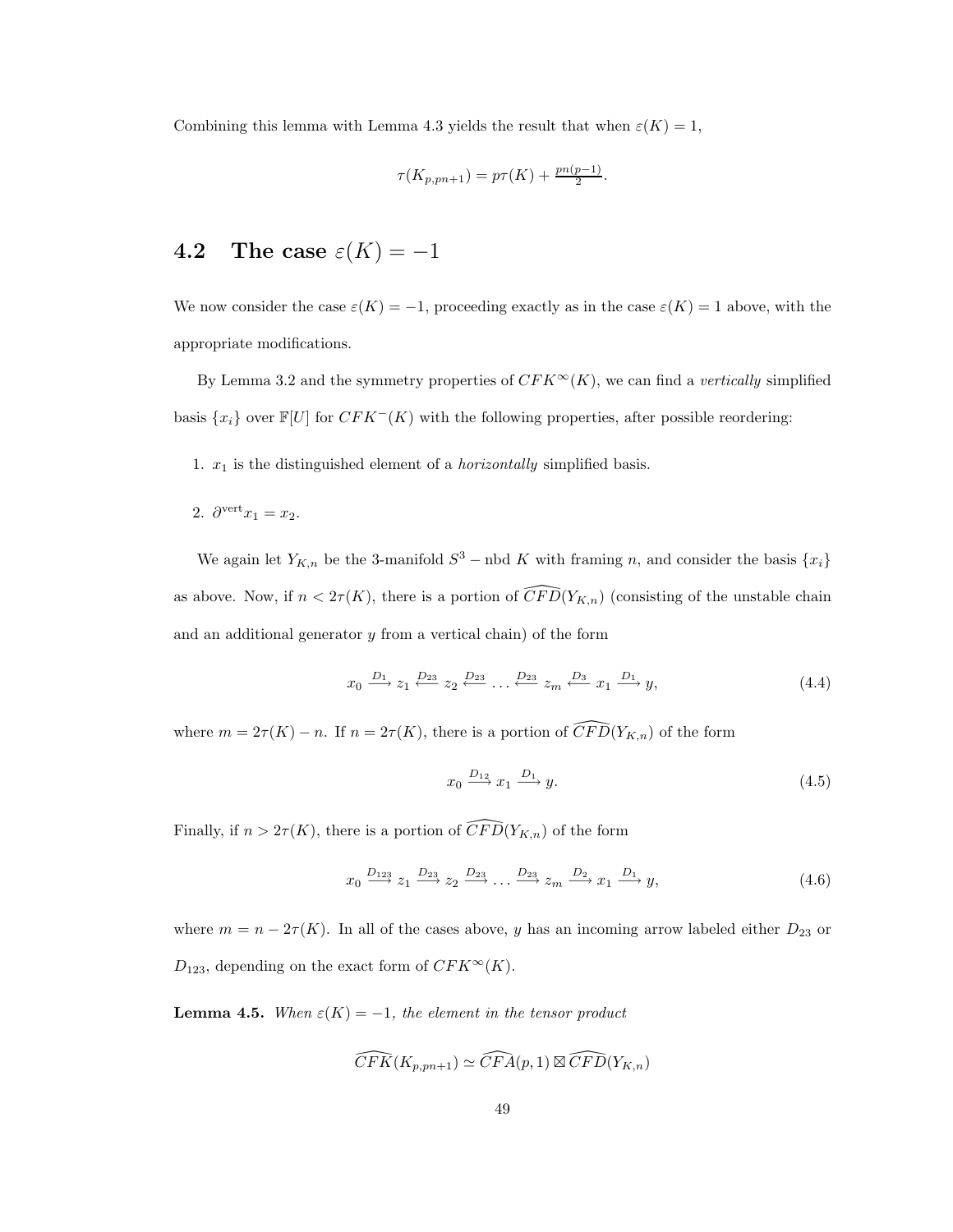that survives to generator  $\widehat{HF}(S^3)$  is  $b_1y + ax_2$ , regardless of n, the framing on  $Y_{K,n}$ .

Proof. The proof of this lemma follows identically to the proof of Lemma 4.3. For example, tensoring  $\widehat{CFA}(p,1)$  with the piece of  $\widehat{CFD}(Y_{K,n})$  in Equation 4.4, we see that  $\widehat{CFK}(K_{p,pn+1}) \simeq$  $\widehat{CFA}(p,1) \boxtimes \widehat{CFD}(Y_{K,n})$  has a direct summand consisting of the three generators  $ax_1, b_1y$  and  $b_{2p-2}y$  with a filtration-preserving differential  $\partial(ax_1) = b_{2p-2}y$  and a differential  $\partial(b_1y) = b_{2p-2}y$ that drops filtration level by  $p-1$ . There are no other differentials in this summand, since y has an incoming arrow labeled either  $D_{23}$  or  $D_{123}$ , neither of which can tensor non-trivially with any of the algebra relations in  $\widehat{CFA}(p, 1)$ . Thus,  $b_1y + ax_1$  generates  $\widehat{HF}(S^3)$ . The other cases follow similarly.  $\Box$ 

The Alexander grading of  $ax_1$  is  $p\tau(K) + \frac{pn(p-1)}{2}$ , by Lemma 4.4, where now  $x_1$ , rather than  $x_2$ , is the distinguished element of a vertically simplified basis. By examining the grading shifts of the differentials in the subcomplex of  $\widehat{CFK}(K_{p,pn+1})$  above, we see immediately that the Alexander grading of  $b_1y$  is  $p\tau(K) + \frac{pn(p-1)}{2} + p - 1$ , as desired.

#### 4.3 The case  $\varepsilon(K) = 0$

The values of  $\tau(K_{p,pn+1})$  in the case  $\varepsilon(K) = 0$  can be computed by considering the model calculation where K is the unknot. When  $\varepsilon(K) = 0$ ,  $\widehat{CFD}(Y_{K,n})$  has a direct summand that is isomorphic to  $\widehat{CFD}(Y_{U,n})$ , where U denotes the unknot. The tensor product splits along direct summands, so  $\widehat{CFK}(K_{p,pn+1})$  has a direct summand that is filtered quasi-isomorphic to  $\widehat{CFK}(T_{p,pn+1})$ , where  $T_{p, pn+1}$  is the  $(p, pn + 1)$ -torus knot; that is, the  $(p, pn + 1)$ -cable of the unknot.

We remark that when  $n \geq 2\tau(K)$  and  $\varepsilon(K) = 0$ ,  $\widehat{CFD}(Y_{K,n})$  is not bounded. However, by [7, Proposition 4.16], there exists an admissible diagram, and hence bounded  $\widehat{CFA}$ , for the  $(p, 1)$ -torus knot in  $S^1 \times D^2$ , in which case the tensor products above will be well-defined.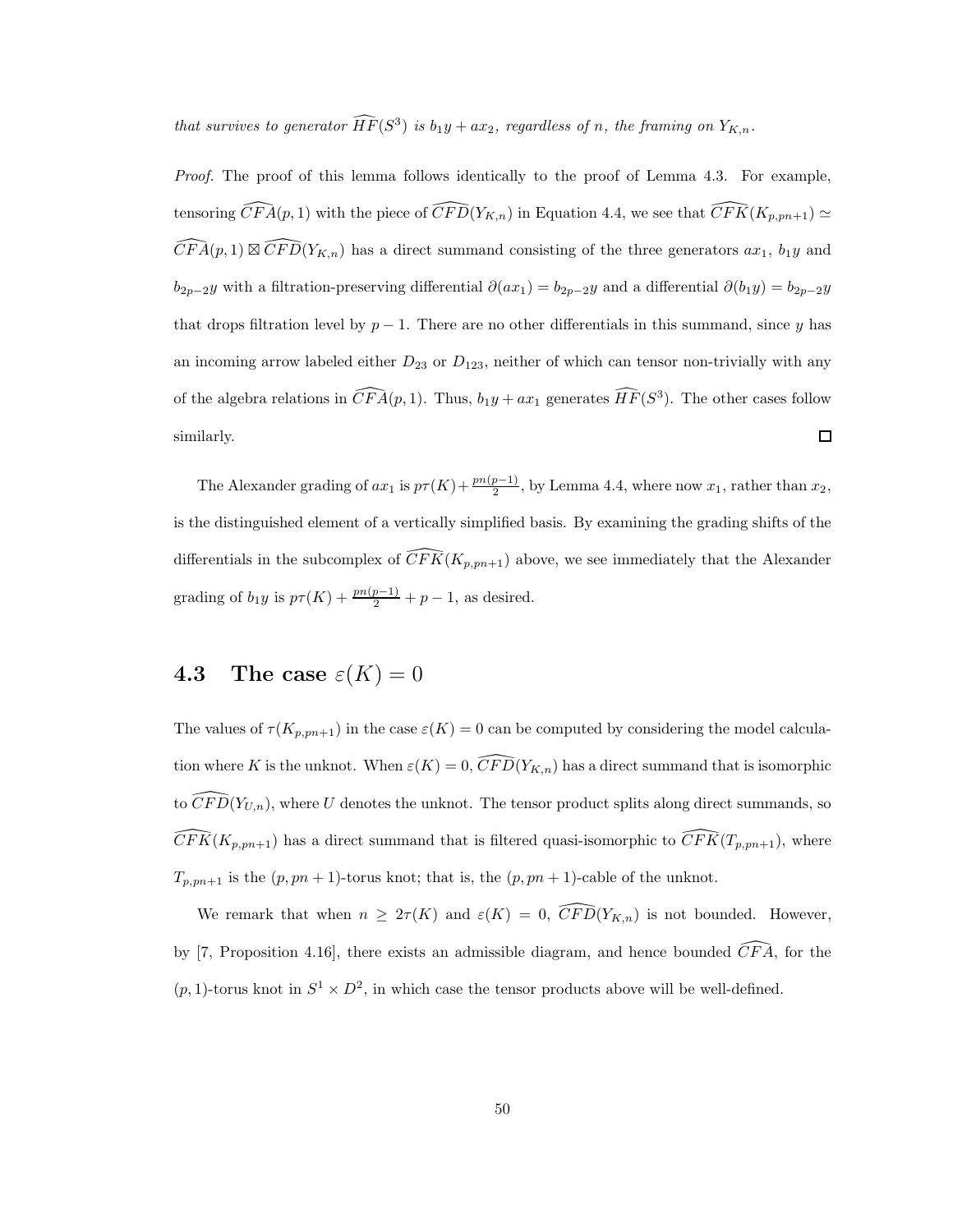Hence, when  $\varepsilon(K) = 0$ , the results of [9] computing  $\tau$  of torus knots tell us that

$$
\tau(K_{p, pn+1}) = \begin{cases} \frac{pn(p-1)}{2} + p - 1 & \text{if } n < 0 \\ \frac{pn(p-1)}{2} & \text{if } n \ge 0. \end{cases}
$$

This completes the proof of Theorem 4.1.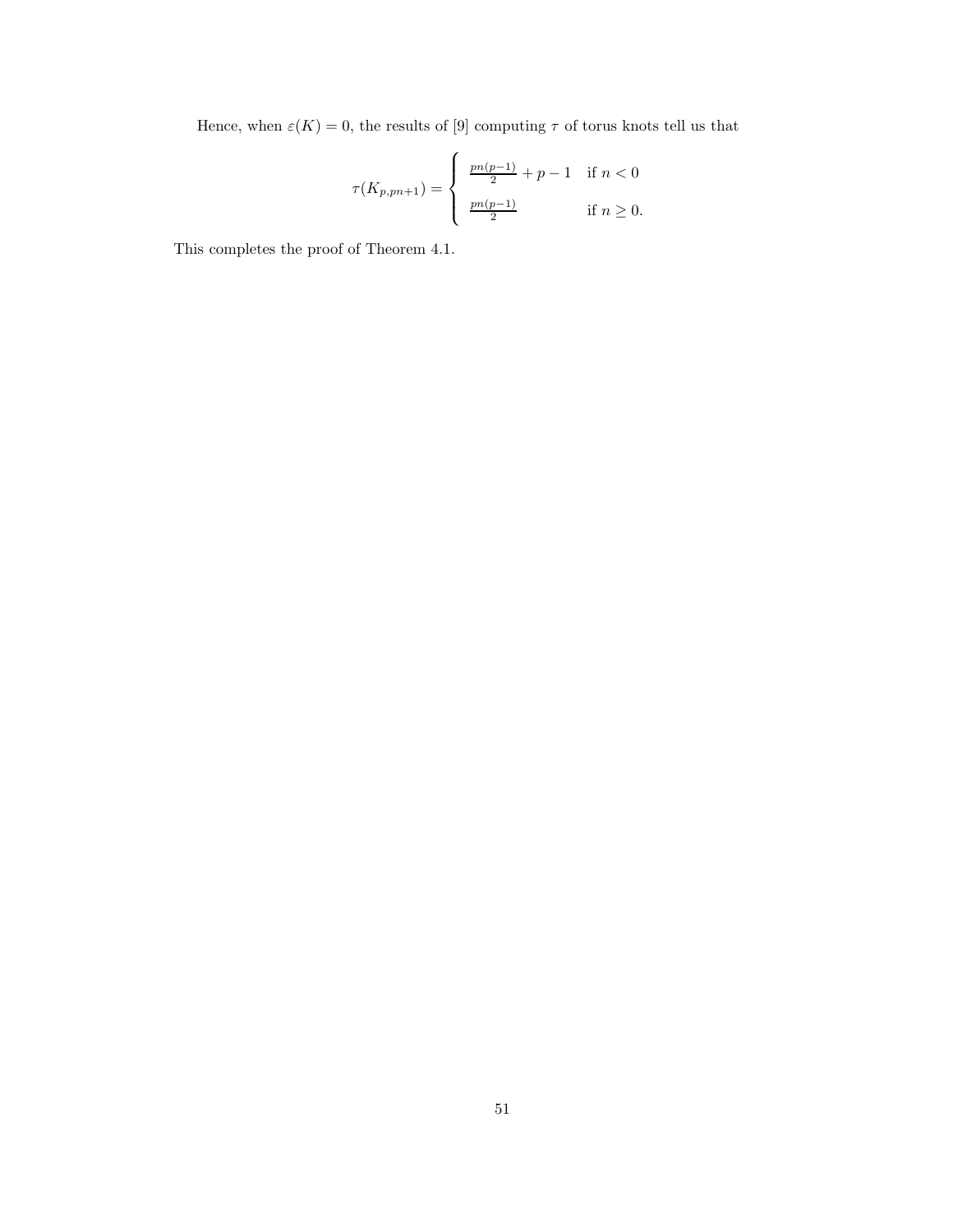

(a)



(b)

Figure 4.6: The periodic domain  $\mathcal{P}_\lambda$  in  $\mathcal{H}(p,1),$  with detail in (b).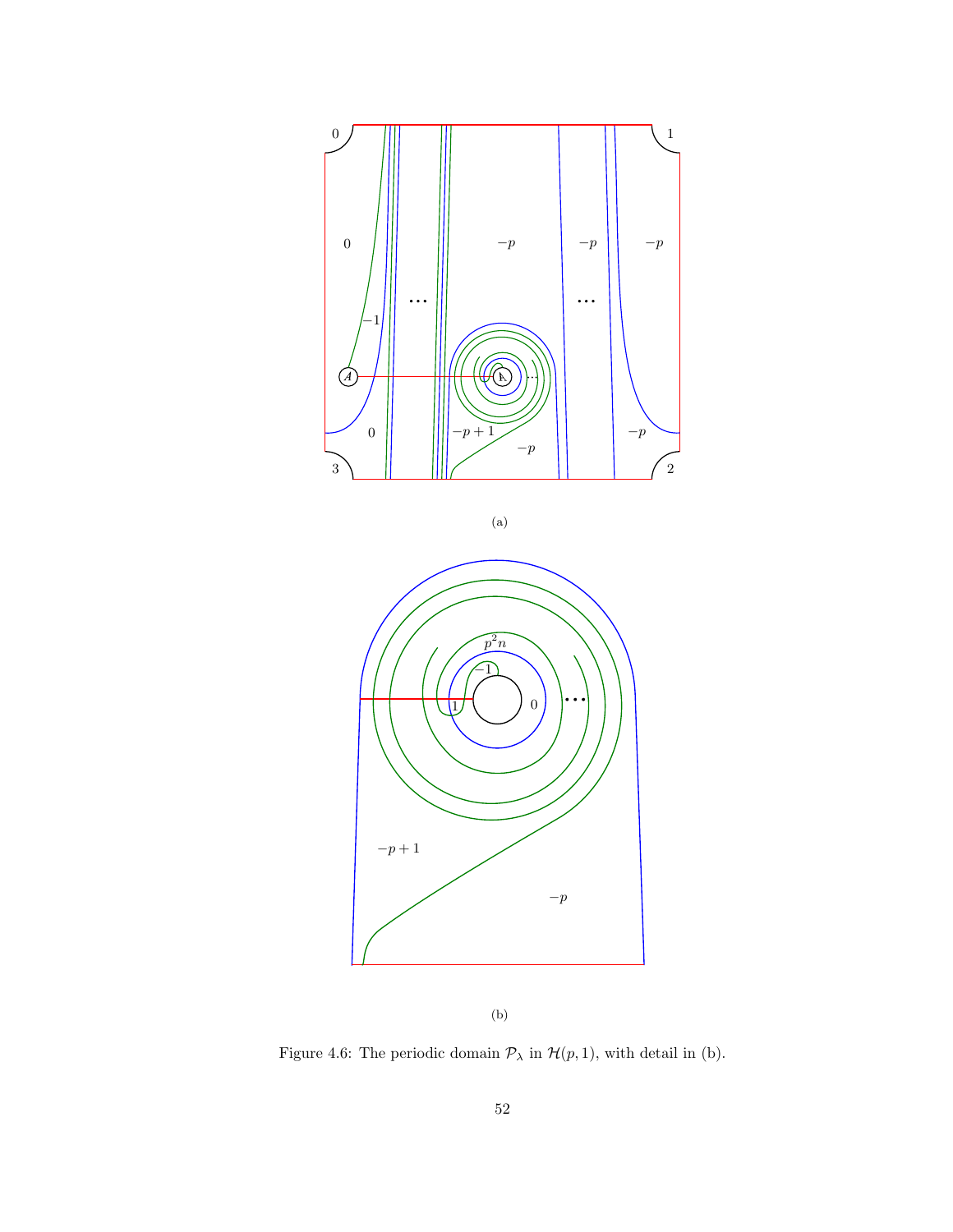### Chapter 5

# Computation of  $\tau$  for general

# $(p, q)$ -cables

We will now extend our results for  $(p, pn + 1)$ -cables to general  $(p, q)$ -cables. That is, we would like to prove the following restatement of Theorem 1:

**Theorem 5.1.**  $\tau(K_{p,q})$  behaves in one of three ways. If  $\varepsilon(K) = 1$ , then

$$
\tau(K_{p,q}) = p\tau(K) + \frac{(p-1)(q-1)}{2}.
$$

If  $\varepsilon(K) = -1$ , then

$$
\tau(K_{p,q}) = p\tau(K) + \frac{(p-1)(q+1)}{2}.
$$

Finally, if  $\varepsilon(K) = 0$ , then

$$
\tau(K_{p,q})=\left\{\begin{array}{cl} \frac{(p-1)(q+1)}{2} & \text{if } q<0 \\ \\ \frac{(p-1)(q-1)}{2} & \text{if } q>0. \end{array} \right.
$$

This could be done by considering patterns for  $(p, r)$ -cables, for all  $0 < r < p$  with r relatively prime to p. However, Van Cott's results from [21] eliminate the need to consider these more complicated patterns. We summarize her results below.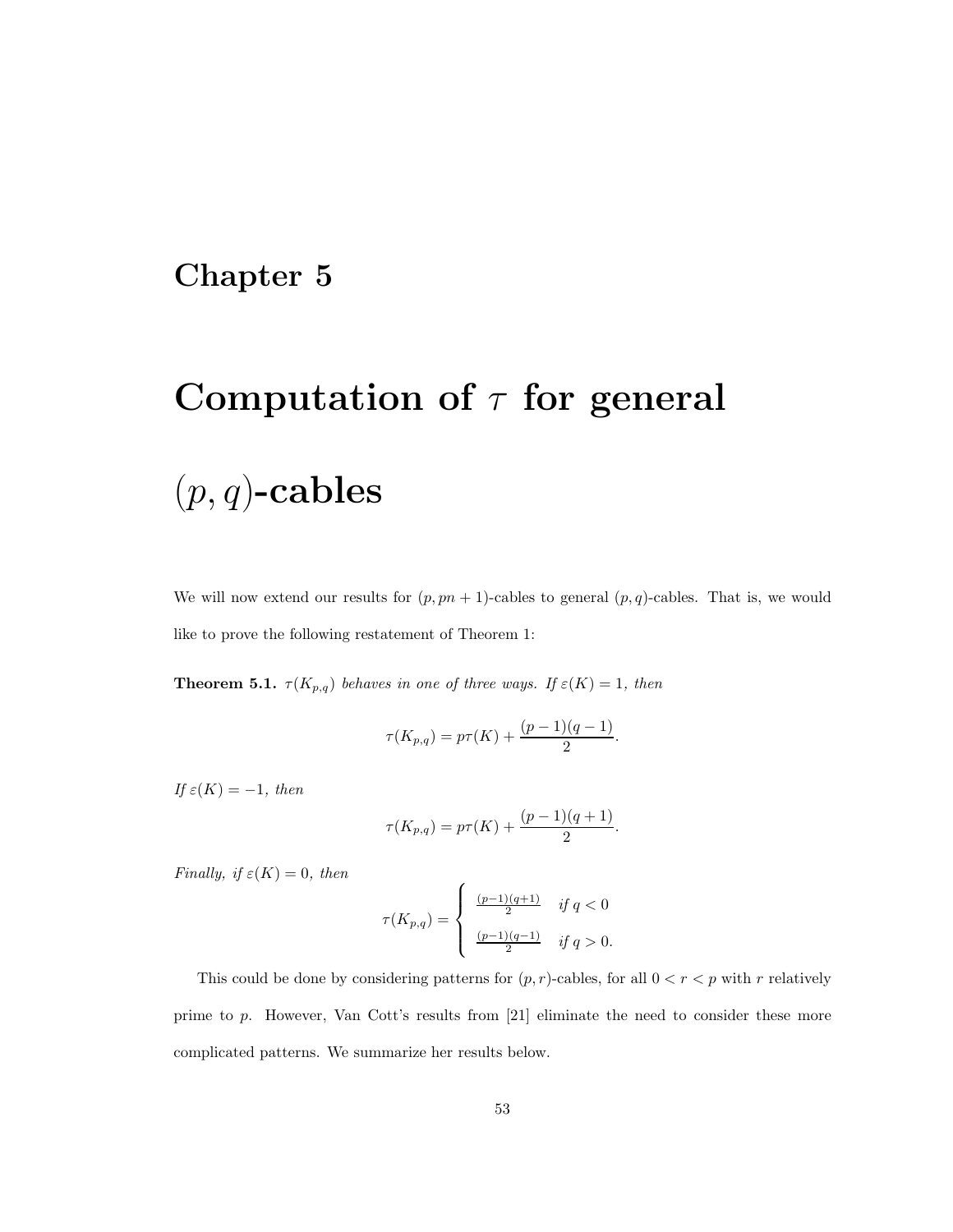We expect the behavior of  $\tau(K_{p,q})$  to be somehow related to  $\tau(T_{p,q})$ . Recall that as a function of q,  $\tau(K_{p,q})$  is linear of slope  $\frac{p-1}{2}$  for fixed p and  $q > 0$ . This motivates the following definition from [21]:

**Definition 5.2.** Fix an integer p and a knot  $K \subset S^3$ . For all integers q relatively prime to p, define  $h(q)$  to be

$$
h(q) = \tau(K_{p,q}) - \frac{(p-1)q}{2}.
$$

Van Cott proves the following theorem:

**Theorem 5.3** ([21]). The function  $h(q)$  is a non-increasing  $\frac{1}{2} \cdot \mathbb{Z}$ -valued function which is bounded below. In particular, we have

$$
-(p-1) \le h(q) - h(r) \le 0
$$

for all  $q > r$ , where both q and r are relatively prime to p.

She then extends Hedden's work on  $(p, pn + 1)$ -cables in [2] to general  $(p, q)$ -cables:

**Theorem 5.4** ([21]). Let  $K \subset S^3$  be a non-trivial knot. Then the following inequality holds for all pairs of relatively prime integers p and q:

$$
p\tau(K) + \frac{(p-1)(q-1)}{2} \le \tau(K_{p,q}) \le p\tau(K) + \frac{(p-1)(q-1)}{2} + p - 1.
$$

When K satisfies  $\tau(K) = g(K)$ , we have  $\tau(K_{p,q}) = p\tau(K) + \frac{(p-1)(q-1)}{2}$ , whereas when  $\tau(K) =$  $-g(K)$ , we have  $\tau(K_{p,q}) = p\tau(K) + \frac{(p-1)(q-1)}{2} + p - 1$ .

The same argument used to prove the final two statements in the above theorem can be used to extend our Theorem 4.1 for  $(p, pn + 1)$ -cables to general  $(p, q)$ -cables. For completeness, we repeat the argument here.

Let  $\varepsilon(K) = 1$ . By Theorem 4.1, we know that  $\tau(K_{p, pn+1}) = p\tau(K) + \frac{pn(p-1)}{2}$ . Our goal is to prove the analogous statement for general  $(p, q)$ -cables; that is,  $\tau(K_{p,q}) = p\tau(K) + \frac{(p-1)(q-1)}{2}$ . We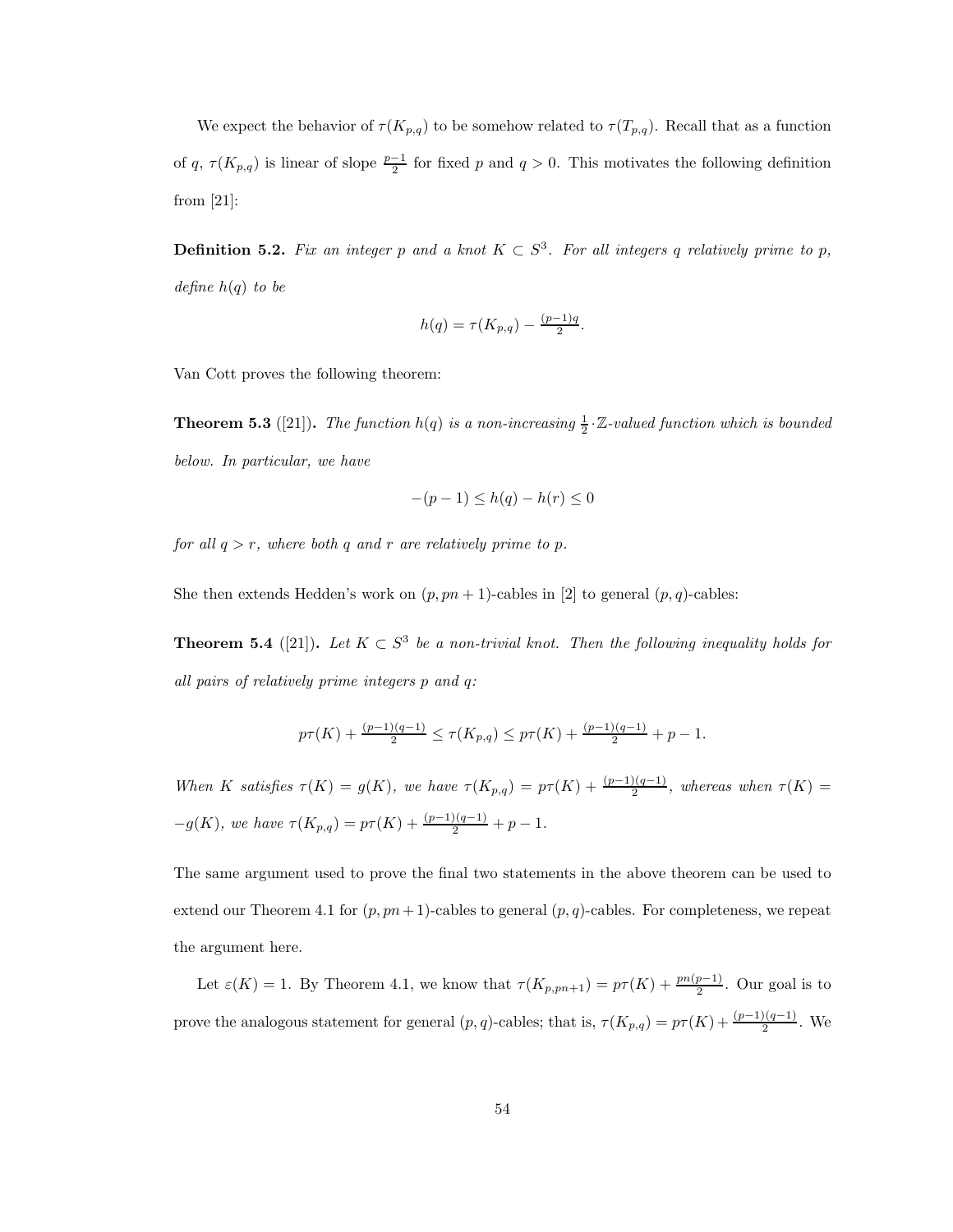see that

$$
h(pn + 1) = \tau(K_{p, pn+1}) - \frac{(p-1)(pn+1)}{2}
$$

$$
= p\tau(K) - \frac{p-1}{2},
$$

for all  $n$ . Since the function  $h$  is non-increasing, it follows that

$$
h(q) = p\tau(K) - \frac{p-1}{2}
$$

for all  $q$ . Hence

$$
\tau(K_{p,q}) = h(q) + \frac{(p-1)q}{2}
$$

$$
= p\tau(K) + \frac{(p-1)(q-1)}{2},
$$

as desired. A similar argument shows that in the case  $\varepsilon(K) = -1$ ,

$$
\tau(K_{p,q}) = p\tau(K) + \frac{(p-1)(q+1)}{2}.
$$

We are left with the case  $\varepsilon(K) = 0$ . Let  $\widehat{CFA}(p,q)$  denote the bordered invariant associated to a bordered Heegaard diagram compatible with the  $(p, q)$ -torus knot in  $S^1 \times D^2$ . (Such a diagram exists by [7, Section 10.4], and can be made admissible by [7, Proposition 4.16].) We again consider the tensor product of  $\widehat{CFA}(p,q)$  with  $\widehat{CFD}(Y_{K,0}),$  i.e.,  $Y_{K,0} = S^3$  – nbd K with the zero framing. Since  $\varepsilon(K) = 0$ , the tensor product  $\widehat{CFA}(p,q) \boxtimes \widehat{CFD}(Y_{K,0})$  contains a summand that is filtered quasi-isomorphic to  $\widehat{CFK}(T_{p,q})$ . Therefore,  $\tau(K_{p,q})$  agrees with  $\tau(T_{p,q})$ , and by [9], we have

$$
\tau(K_{p,q})=\left\{\begin{array}{cl} \frac{(p-1)(q+1)}{2} & \text{if } q<0\\ \frac{(p-1)(q-1)}{2} & \text{if } q>0. \end{array} \right.
$$

This completes the proof of Theorem 5.1, and hence also the proof of Theorem 1.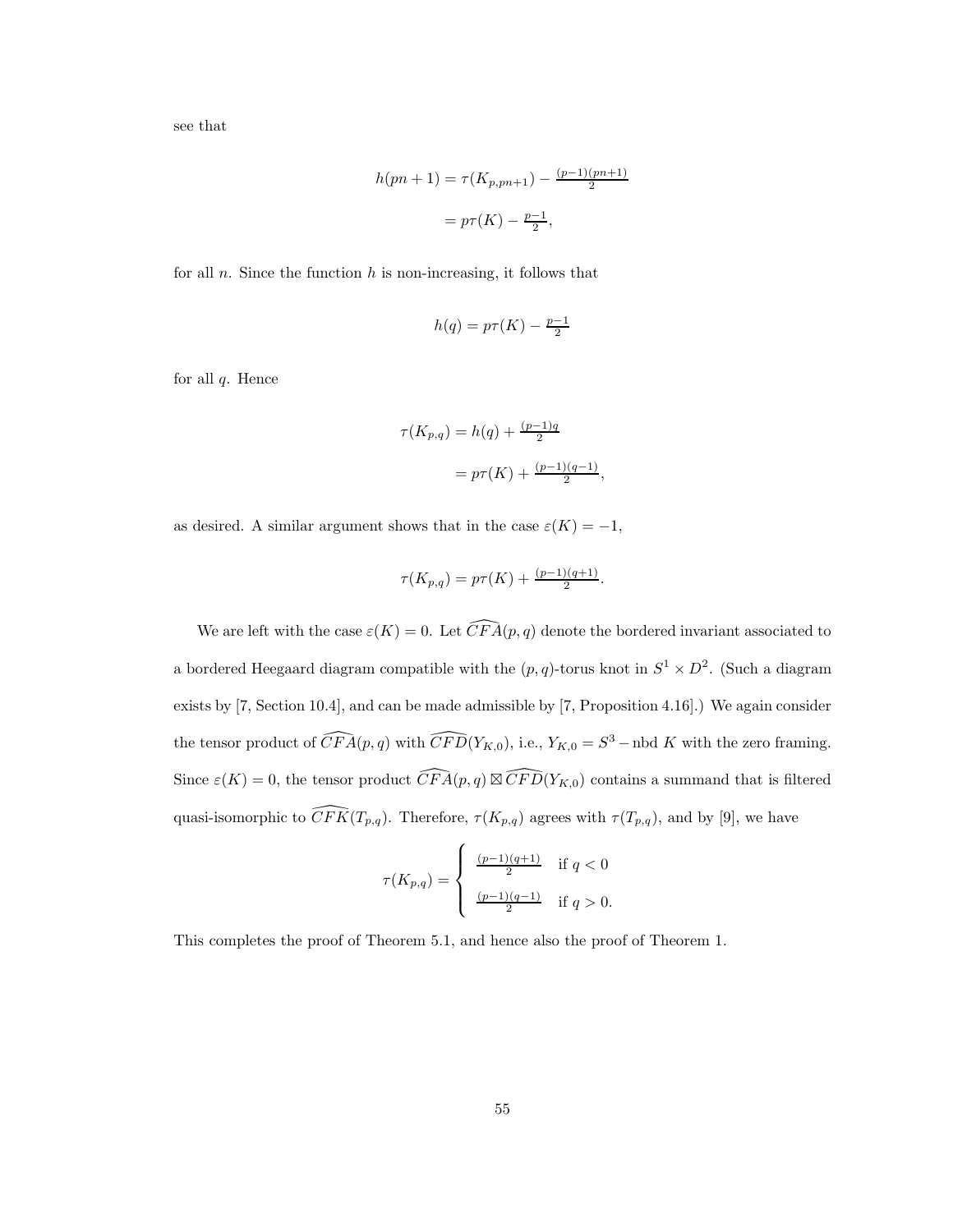### Chapter 6

# Computation of  $\varepsilon(K_{p,pn+1})$  when

# $\varepsilon(K) = 1$

In this chapter, we will compute  $\varepsilon(K_{p,pn+1})$  in the case where  $\varepsilon(K) = 1$ . We will do this by computing  $\tau(K_{p,pn+1;2,-1}),$  since Theorem 1 tells us that if  $\tau(K_{p,pn+1;2,-1}) = 2\tau(K_{p,pn+1}) - 1$ , then  $\varepsilon(K_{p, pn+1}) = 1$ .

**Proposition 6.1.** If  $\varepsilon(K)=1$ , then  $\varepsilon(K_{p,pn+1})=1$ .

We consider the pattern knot  $T_{p,1;2,2m+1} \subset S^1 \times D^2$ . See Figure 6.1 and denote the associated bordered invariant  $\widehat{CFA}(p,1;2,2m+1)$ . Letting Y be  $S^3$  – nbd K with framing n, we then have

$$
\widehat{CFK}(K_{p, pn+1; 2, 2p^2n+2m+1}) \simeq \widehat{CFA}(p, 1; 2, 2m+1) \boxtimes \widehat{CFD}(Y).
$$

Thus, we need to consider the case when  $m = -p^2n - 1$ .

We will proceed as in Chapter 4, by computing a portion of  $\widehat{CFA}(p, 1; 2, 2m + 1)$  that is sufficient to determine a generator for  $\widehat{HF}(S^3)$ , and then determining the Alexander grading of that generator. The remainder of this chapter consists of those detailed computations.

If  $\varepsilon(K) = 1$ , then by Lemma 3.2, we can find a vertically simplified basis  $\{x_i\}$  over  $\mathbb{F}[U]$  for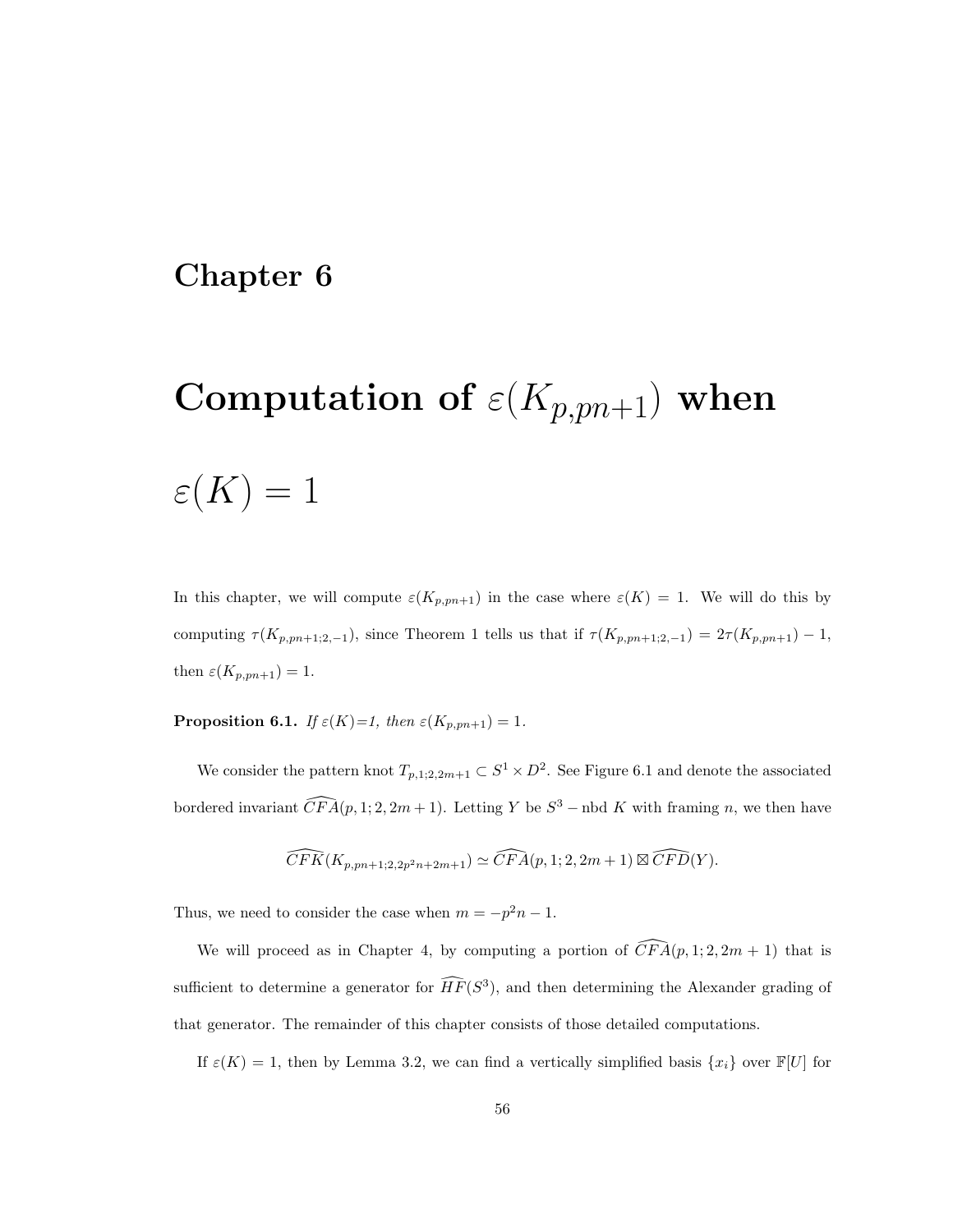

Figure 6.1: Bordered Heegaard diagram for the  $(p, 1; 2, 2m + 1)$ -iterated torus knot in the solid torus. The light blue circle,  $\beta_2$ , winds  $p + m$  times.

 $CFK<sup>-</sup>(K)$  with the following properties, after possible reordering:

- 1.  $x_2$  is the distinguished element of a horizontally simplified basis.
- 2.  $\partial x_1 = x_2$ .

Let  $a = (a_1, a_2)$  in Figure 6.1. We claim that  $ax_2$  will be a generator for  $\widehat{HF}(S^3)$  in the tensor product  $\widehat{CFK}(K_{p, pn+1;2,-1}) \simeq \widehat{CFA}(p, 1; 2, -2p^2n-1) \boxtimes \widehat{CFD}(Y)$ .

Letting  $Y_{K,n}$  be the 3-manifold  $S^3$  – nbd K with framing n, and considering the basis  $\{x_i\}$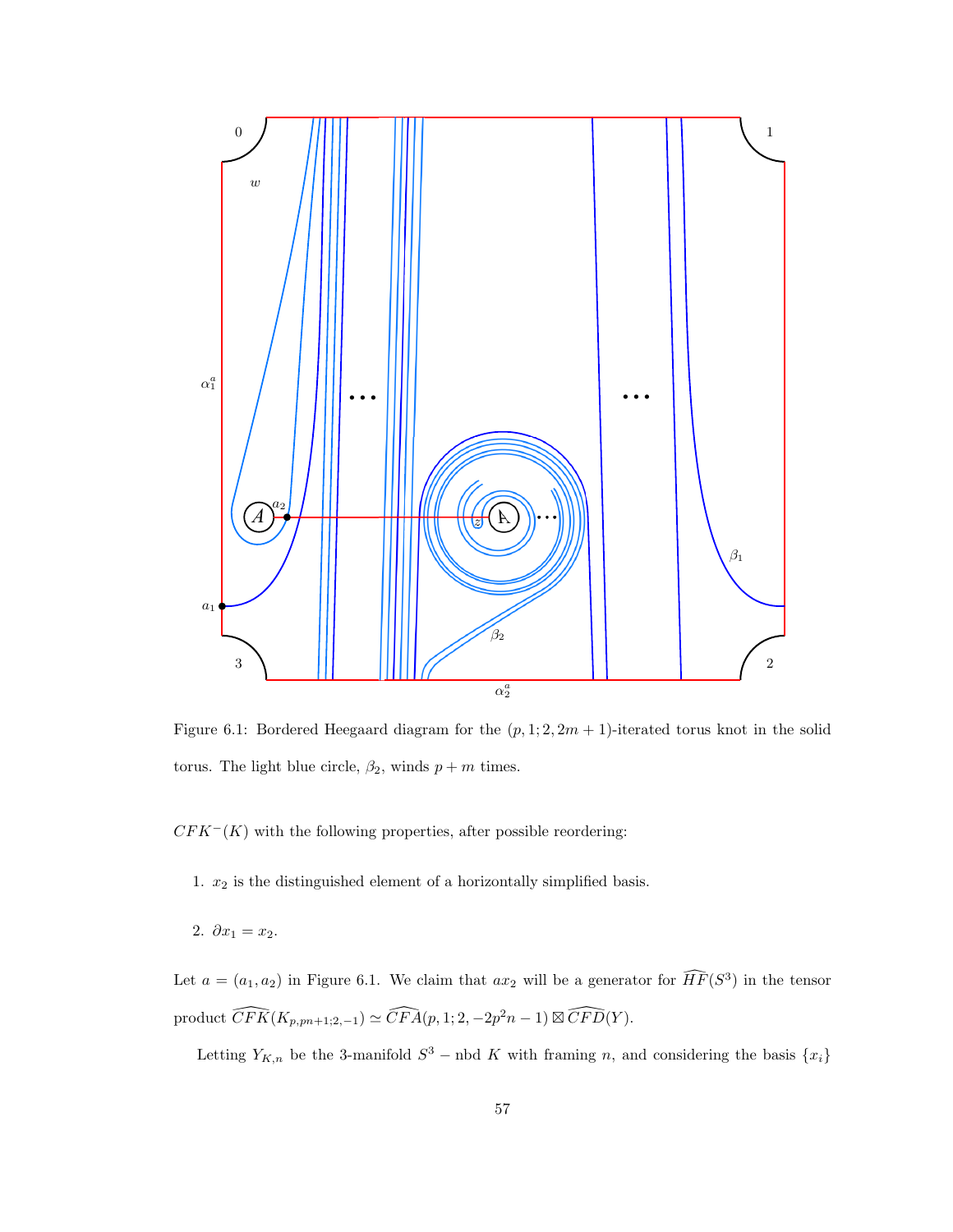above, we again have the following pieces of  $\widehat{CFD}(Y_{K,n})$ :

• If  $n < 2\tau(K)$ , there is a portion of  $\widehat{CFD}(Y_{K,n})$  of the form

$$
x_0 \xrightarrow{D_1} z_1 \xleftarrow{D_{23}} z_2 \xleftarrow{D_{23}} \dots \xleftarrow{D_{23}} z_m \xleftarrow{D_3} x_2 \xrightarrow{D_{123}} y,
$$

where  $m = 2\tau(K) - n$ .

• If  $n = 2\tau(K)$ , there is a portion of  $\widehat{CFD}(Y_{K,n})$  of the form

$$
x_0 \xrightarrow{D_{12}} x_2 \xrightarrow{D_{123}} y.
$$

• Finally, if  $n > 2\tau(K)$ , there is a portion of  $\widehat{CFD}(Y_{K,n})$  of the form

$$
x_0 \xrightarrow{D_{123}} z_1 \xrightarrow{D_{23}} z_2 \xrightarrow{D_{23}} \dots \xrightarrow{D_{23}} z_m \xrightarrow{D_2} x_2 \xrightarrow{D_{123}} y,
$$

where  $m = n - 2\tau(K)$ .

Recall that the generators  $x_0$  and  $x_2$  are in the idempotent  $\iota_1$ , while the generators  $z_1, \ldots, z_m$  and y are in the idempotent  $\iota_2$ . In all of the above cases, there is either an arrow labeled  $D_{23}$  leaving  $y$ , or an arrow labeled  $D_1$  entering  $y$ .

Let us now consider  $\widehat{CFA}(p, 1; 2, 2m + 1)$ . In particular, we would like to compute enough of  $\widehat{CFA}$  to show that the generator  $ax_2$  survives to generate  $\widehat{HF}(S^3)$ , so we look for algebra relations coming from domains entering or leaving  $a = (a_1, a_2)$ . We say that a domain from  $a = (a_1, a_2)$  to  $b = (b_1, b_2)$  fixes  $a_1$  if one of  $b_1$  or  $b_2$  is equal to  $a_1$ . If a domain does not fix  $a_1$ , then we say that the domain *moves*  $a_1$ .

We first notice that no domains from a that fix  $a_2$  contribute to arrows leaving  $ax_2$  in the complex  $\widehat{CFA} \boxtimes \widehat{CFD}$ . Nor do any domains to a that fix  $a_2$  contribute to arrows entering  $ax_2$  in  $\widehat{CFA} \boxtimes \widehat{CFD}$ . Both of these statements follow from the computation in Section 4.1.

In light of the above observation, we must consider domains that move  $a_2$ . There are no domains to  $a$  that move  $a_2$ . This follows from the fact that there are only 3 distinct regions in  $\overline{\Sigma}\setminus(\alpha\cup\beta)$  adjacent to  $a_2$ , and that the basepoint w, which we must miss, is in one of them.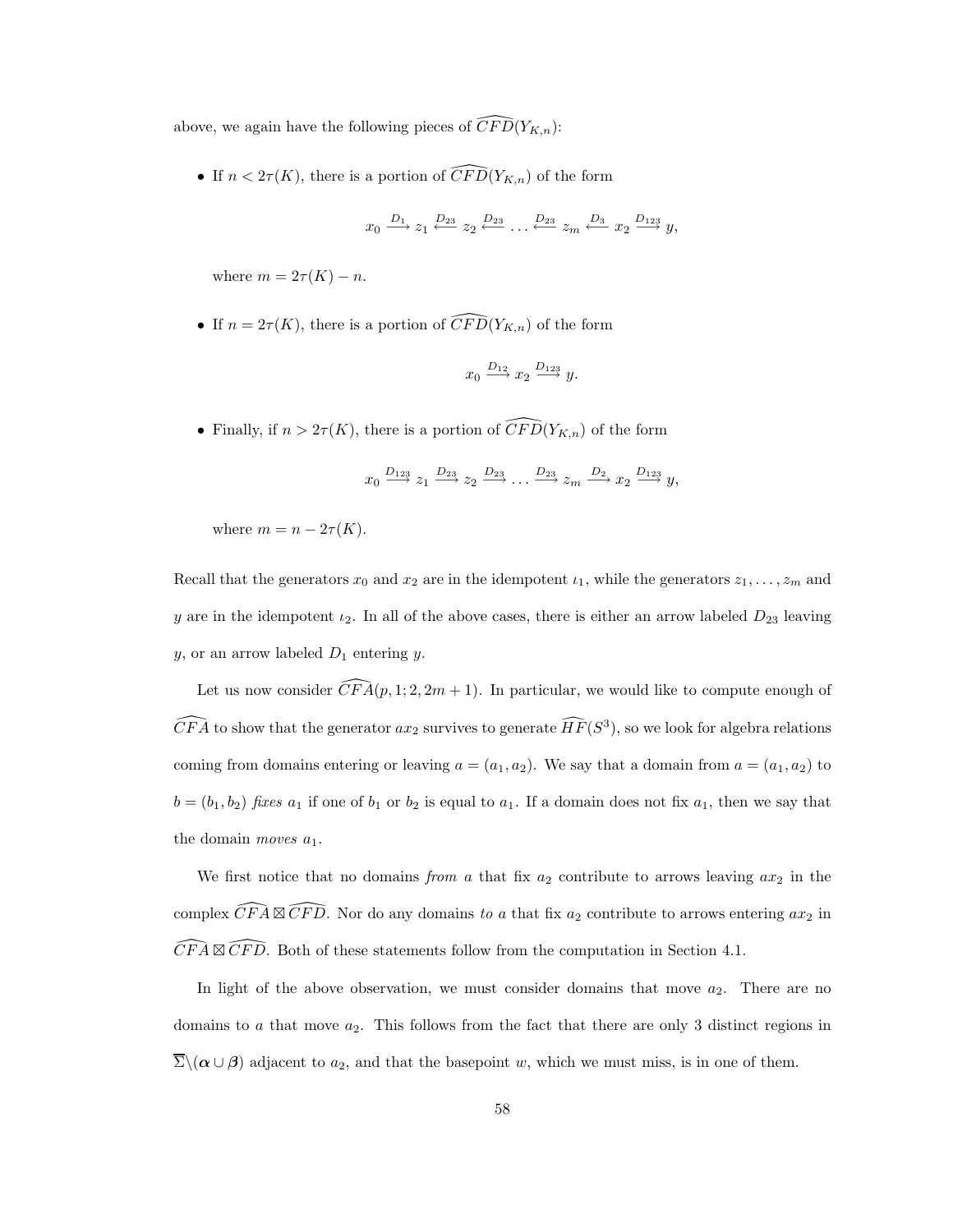We now consider domains from  $a$  that move  $a_2$ . We claim that none of these domains will contribute to arrows leaving  $ax_2$  in the complex  $\widehat{CFA} \boxtimes \widehat{CFD}$ . By inspection, there are no domains contributing to an algebra relation of the form

$$
m_1(a).
$$

Furthermore, there are no algebra relations in  $\widehat{CFA}$  of the form

$$
m_{2+i}(a, \rho_3, \overbrace{\rho_{23}, \dots, \rho_{23}}^i), \quad i \ge 0
$$
  

$$
m_{2+i}(a, \rho_{123}, \overbrace{\rho_{23}, \dots, \rho_{23}}^i), \quad i \ge 0.
$$

We can exclude relations of the from  $m_{2+i}(a, \rho_3, \rho_{23}, \ldots, \rho_{23})$  by attempting to find the boundary of the corresponding domain, or by using the techniques of [6, Section 2.3].

To exclude relations of the form  $m_{2+i}(a, \rho_{123}, \rho_{23}, \ldots, \rho_{23})$ , we will use  $\mathcal{A}_{\infty}$ -relations (Section 2.1) to reach a contradiction. For simplicity, we will consider the relation  $m_2(a, \rho_{123})$ ; the other cases follow in an identical manner. We have the following  $A_{\infty}$ -relation:

$$
0 = m_3(m_1(a), \rho_{12}, \rho_3) + m_2(m_2(a, \rho_{12}), \rho_3) + m_2(a, \rho_{12} \cdot \rho_3) + m_1(m_3(a, \rho_{12}, \rho_3))
$$

The first term above is zero, since  $m_1(a) = 0$ . Moreover, by attempting to find the boundary of the corresponding domain, we can also conclude that  $m_2(a, \rho_{12})$  and  $m_3(a, \rho_{12}, \rho_3)$  are equal to zero. Hence,  $m_2(a, \rho_{123}) = 0$  as well.

To compute the Alexander grading of  $ax_2$ , we again use the formula

$$
A(ax_2) = \frac{1}{2} \langle c_1(\underline{\mathfrak{s}}(ax_2)), [\widehat{F}] \rangle
$$
  
=  $\frac{1}{2} (\chi(\mathcal{P}) + 2n_{ax_2}(\mathcal{P})),$ 

where now  $\mathcal{P} = \mathcal{P}_A + 2p\mathcal{P}_D$ , and

$$
\chi(\mathcal{P}_A) + 2n_a(\mathcal{P}_A) = 2p^2n - pn + p - 2
$$

$$
\chi(\mathcal{P}_D) + 2n_{x_2}(\mathcal{P}_D) = 2\tau(K) - \frac{n}{2} - \frac{1}{2}.
$$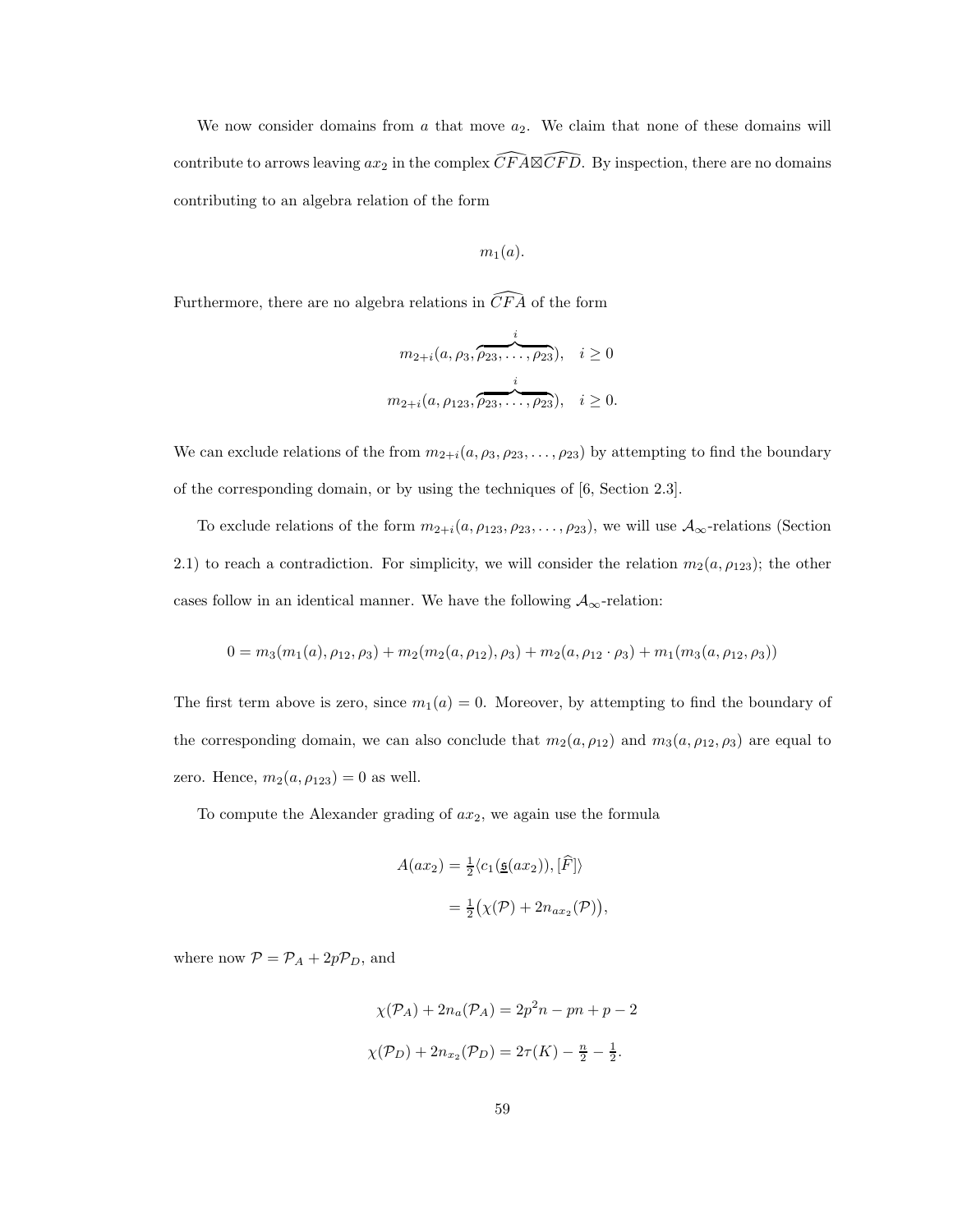(To compute these quantities, we again find it convenient to decompose the domain  $\mathcal{P}_A$  as  $\mathcal{P}_\lambda$  +  $2pn\mathcal{P}_\mu,$  with

$$
\chi(\mathcal{P}_\lambda) = 3p - 4p^2n
$$
  

$$
n_a(\mathcal{P}_\lambda) = -p + p^2n - 1
$$
  

$$
\chi(\mathcal{P}_\mu) = 3p + \frac{1}{2}
$$
  

$$
n_a(\mathcal{P}_\mu) = -\frac{p}{2} - \frac{1}{2}.
$$

This implies that

$$
A(ax_2) = 2p\tau(K) + p^2n - pn - 1
$$
  
=  $2\tau(K_{p, pn+1}) - 1$ ,

and so  $\varepsilon(K_{p,pn+1}) = 1$ , completing the proof of Proposition 6.1.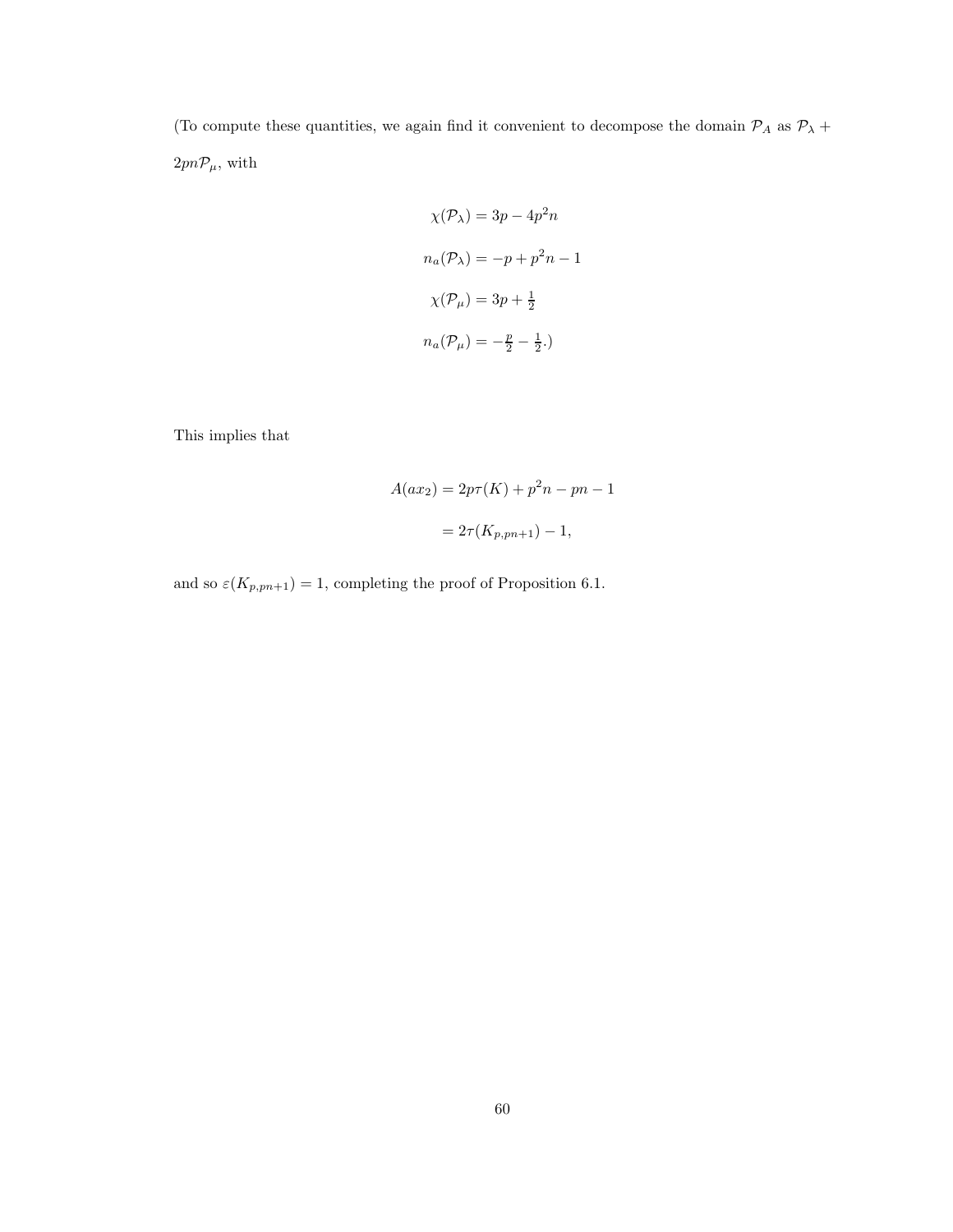### Chapter 7

# Computation of  $\varepsilon$  for  $(p, q)$ -cables

In the previous chapter, we proved that if  $\varepsilon(K) = 1$ , then  $\varepsilon(K_{p,pn+1}) = 1$ . The goal of this chapter is to prove Theorem 2; that is, to describe the behavior of  $\varepsilon$  under cabling, for all values of  $\varepsilon$  and for all  $p$  and  $q$ .

What follows is a straightforward modification of Van Cott's work in [21]. Fix a knot  $K$  and integers  $p$  and  $m$ , and define the function

$$
H(q) := \tau(K_{p,q;2,m}) - (p-1)q
$$

for all  $q$  relatively prime to  $p$ .

Proposition 7.1. The function H is non-increasing; that is,

$$
H(q) - H(r) \le 0
$$

for all  $q > r$ , where both q and r are relatively prime to p.

*Proof.* Recall our convention that  $p > 1$ . Let q and r be integers relatively prime to p with  $q > r$ . Consider the connect sum

$$
K_{p,q;2,m} \# - (K_{p,r;2,m}).
$$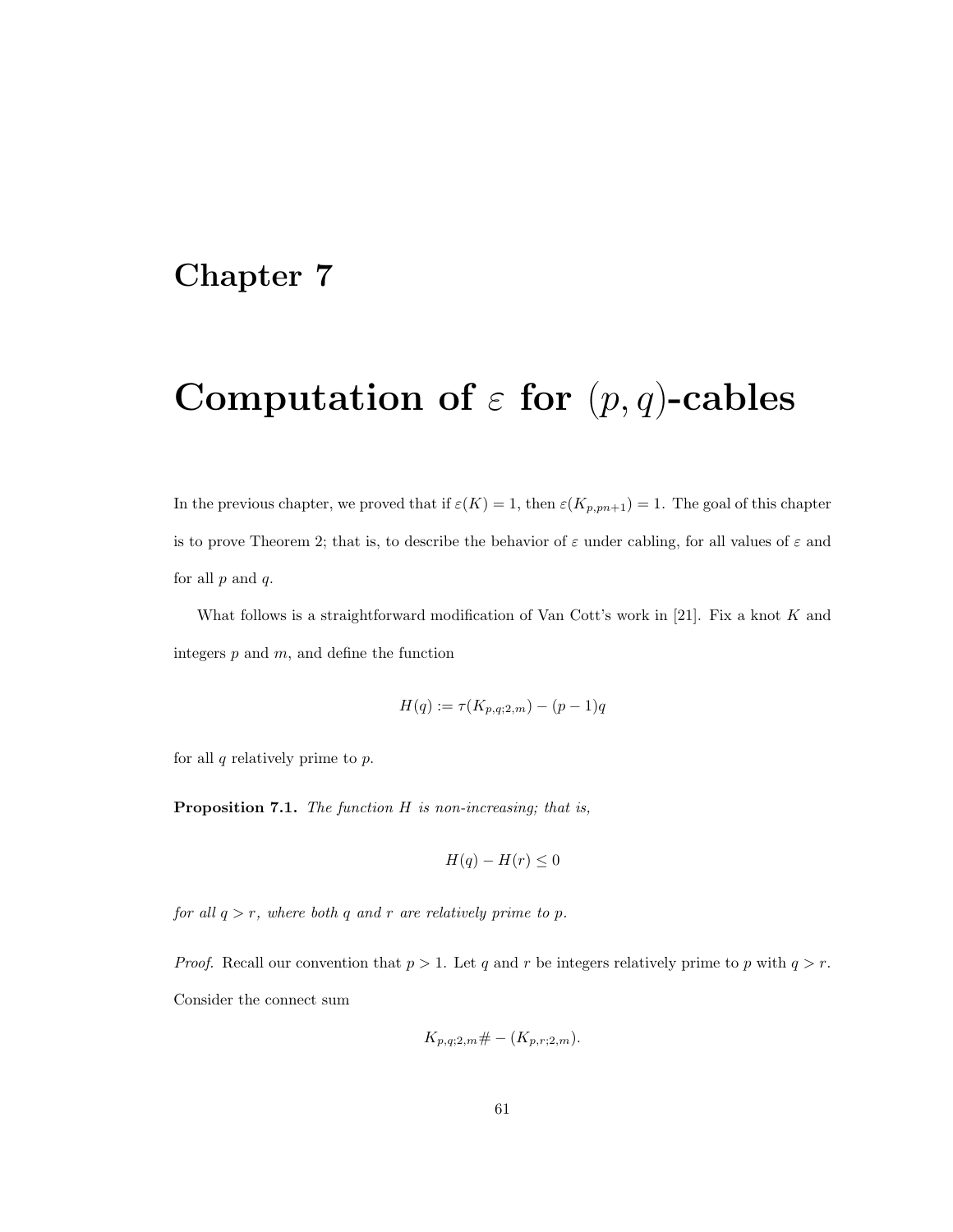Notice that  $-(K_{p,r;2,m}) = (-K)_{p,-r;2,-m}$ . Let k be the smallest positive integer such that  $q-r-k$ is relatively prime to p. (Note that k may be equal to zero, and that  $q-r-k > 0$ .) We leave it as an exercise for the reader to show that by performing  $2p + 2k(p - 1)$  band moves, we can obtain the knot

$$
(K# - K)_{p,q-r-k;2,-1},
$$

which is concordant to the iterated torus knot  $T_{p,q-r-k;2,-1}$  since  $K# - K$  is slice. Thus, we have a genus  $p + k(p-1)$  cobordism between  $K_{p,q;2,m}$ #  $- K_{p,r;2,m}$  and  $T_{p,q-r-k;2,-1}$ . Since  $|\tau|$  is a lower-bound on the 4-ball genus, we have

$$
|\tau(K_{p,q;2,m} \# - K_{p,r;2,m} \# - T_{p,q-r-k;2,-1})| \le p + k(p-1)
$$
  

$$
|\tau(K_{p,q;2,m}) - \tau(K_{p,r;2,m}) - ((p-1)(q-r-k-1)-1)| \le p + k(p-1)
$$
  

$$
|H(q) - H(r) - (p-1)(-k-1) + 1| \le p + k(p-1)
$$
  

$$
H(q) - H(r) \le 0,
$$

completing the proof of the proposition.

For K with  $\varepsilon(K) = 1$ , we have that

$$
H(pn + 1) = \tau(K_{p, pn+1; 2, m}) - (p - 1)(pn + 1)
$$
  
=  $2p\tau(K) + (p - 1)pn + \frac{m-1}{2} - (p - 1)(pn + 1)$   
=  $2p\tau(K) + \frac{m-1}{2} - (p - 1)$ 

for all n. But since the function H is non-increasing, this implies that  $H(q) = 2p\tau(K) + \frac{m-1}{2}$  $(p-1)$  for all q relatively prime to p. Hence,

$$
\tau(K_{p,q;2,m}) = 2p\tau(K) + \frac{m-1}{2} - (p-1) + (p-1)q
$$

$$
= 2\left(p\tau(K) + \frac{(p-1)(q-1)}{2}\right) + \frac{m-1}{2}
$$

$$
= 2\tau(K_{p,q}) + \frac{m-1}{2}
$$

 $\Box$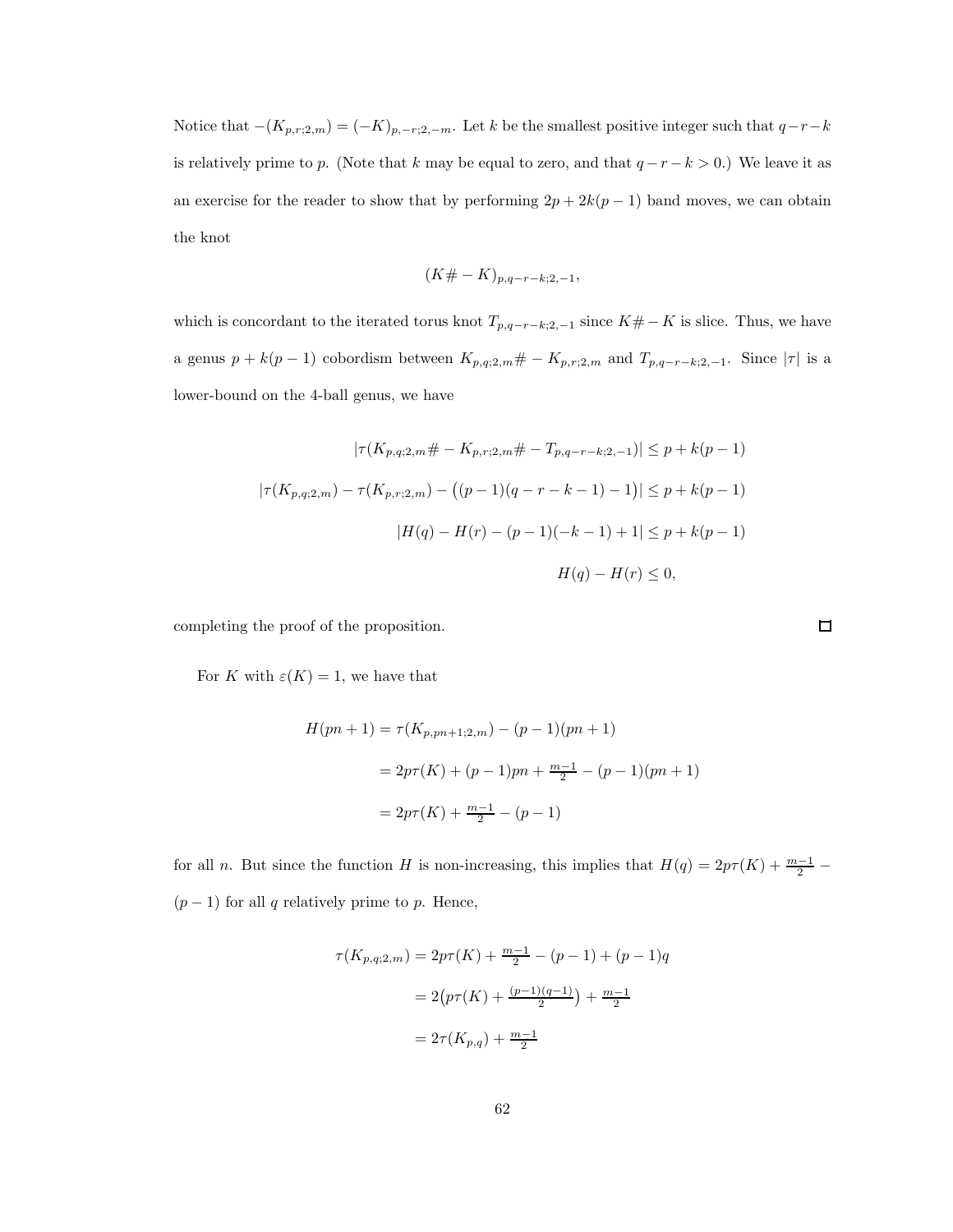and so  $\varepsilon(K_{p,q}) = 1$ . Thus, we have shown that if  $\varepsilon(K) = 1$ , then  $\varepsilon(K_{p,q}) = 1$  for all p and q.

Since  $\varepsilon(-K) = -\varepsilon(K)$  and  $(-K)_{p,q} = -K_{p,-q}$ , we have that if  $\varepsilon(K) = -1$ , then  $\varepsilon(K_{p,q}) =$  $-\varepsilon(-K_{p,q}) = -\varepsilon((-K)_{p,-q}) = -1$ ; that is, if  $\varepsilon(K) = -1$ , then  $\varepsilon(K_{p,q}) = -1$ .

For the case  $\varepsilon(K) = 0$ , we again appeal to a model calculation; that is, if  $\varepsilon(K) = 0$ , then  $\tau$  of any iterated cable agrees with  $\tau$  of the underlying torus knot, implying that if  $\varepsilon(K) = 0$ , then

$$
\varepsilon(K_{p,q}) = \varepsilon(T_{p,q}).
$$

Thus, we have completely described the behavior of  $\varepsilon$  under cabling.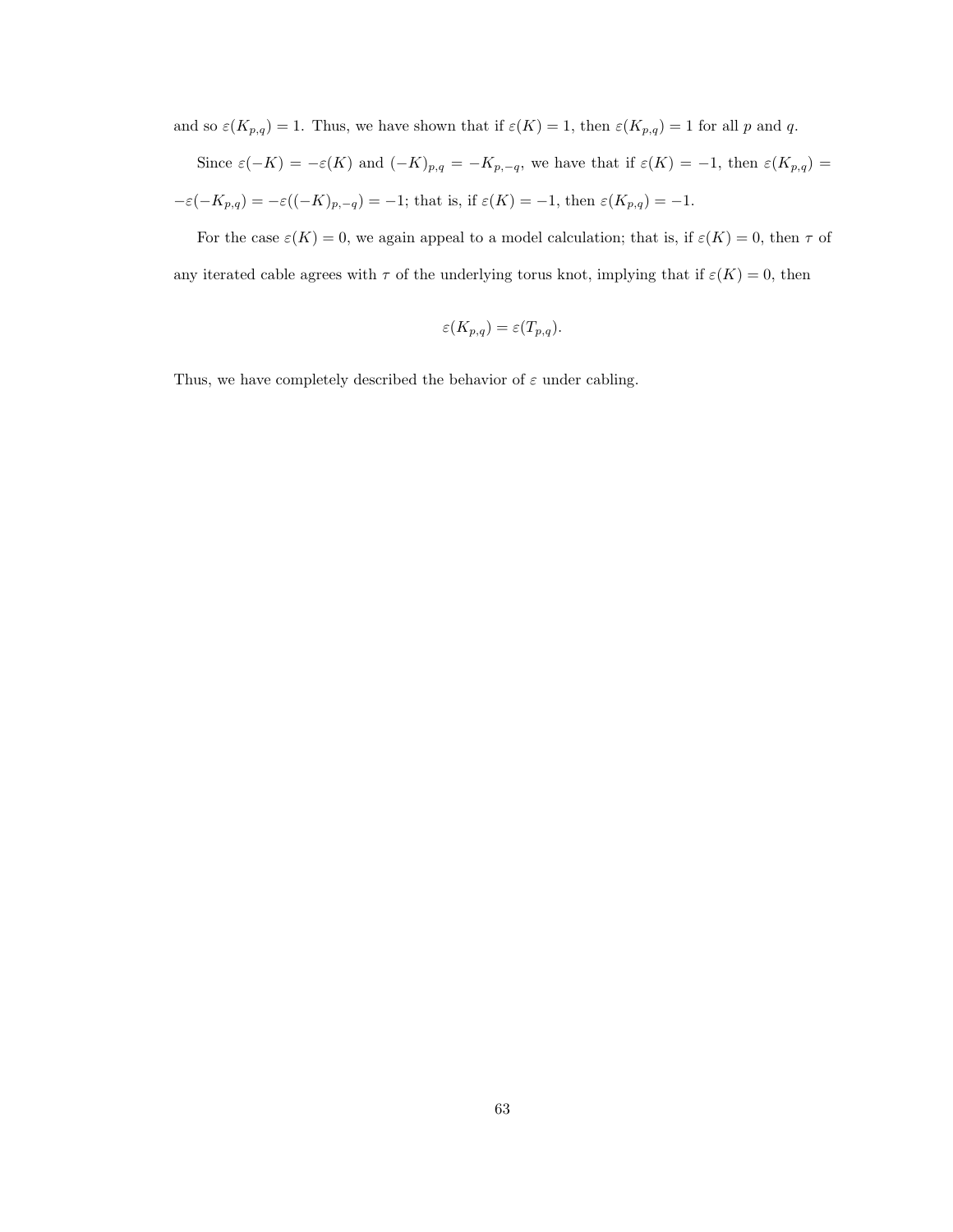### Chapter 8

### Proof of Corollaries 3 and 4

In this chapter, we prove the two corollaries from the introduction.

Proof of Corollary 3. By Theorem 1, it is sufficient to find knots  $K_n^+$  and  $K_n^-$  with  $\tau(K_n^{\pm}) = n$ and  $\varepsilon(K_n^{\pm}) = \pm 1$ .

For the right-handed trefoil, which we will denote R, we have that  $\tau(R) = \varepsilon(R) = 1$ , and for the left-handed trefoil, we have that  $L, \tau(L) = \varepsilon(L) = -1$ . Hence, by Theorems 1 and 2:

$$
\tau(R_{2,2m+1}) = 2 + m
$$
  

$$
\varepsilon(R_{2,2m+1}) = 1
$$
  

$$
\tau(L_{2,2m+1}) = 3 + m
$$
  

$$
\varepsilon(L_{2,2m+1}) = -1,
$$

and so by taking a cable of a right- or left-handed trefoil, we can construct knots with arbitrary  $\tau$ , and with  $\varepsilon$  equal to our choice of  $\pm 1$ . (Note that this is one way to construct a knot K with  $\tau(K) = 0$  but  $\varepsilon(K) \neq 0$ .) More precisely, let  $K_n^+ = R_{2,2n-3}$  and let  $K_n^- = L_{2,2n-5}$ , and so  $\tau(K_n^{\pm}) = n$  and  $\varepsilon(K_n^{\pm}) = \pm 1$ . This completes the proof of Corollary 3.  $\Box$ 

Proof of Corollary 4. This corollary was suggested to me by Livingston. We would like to prove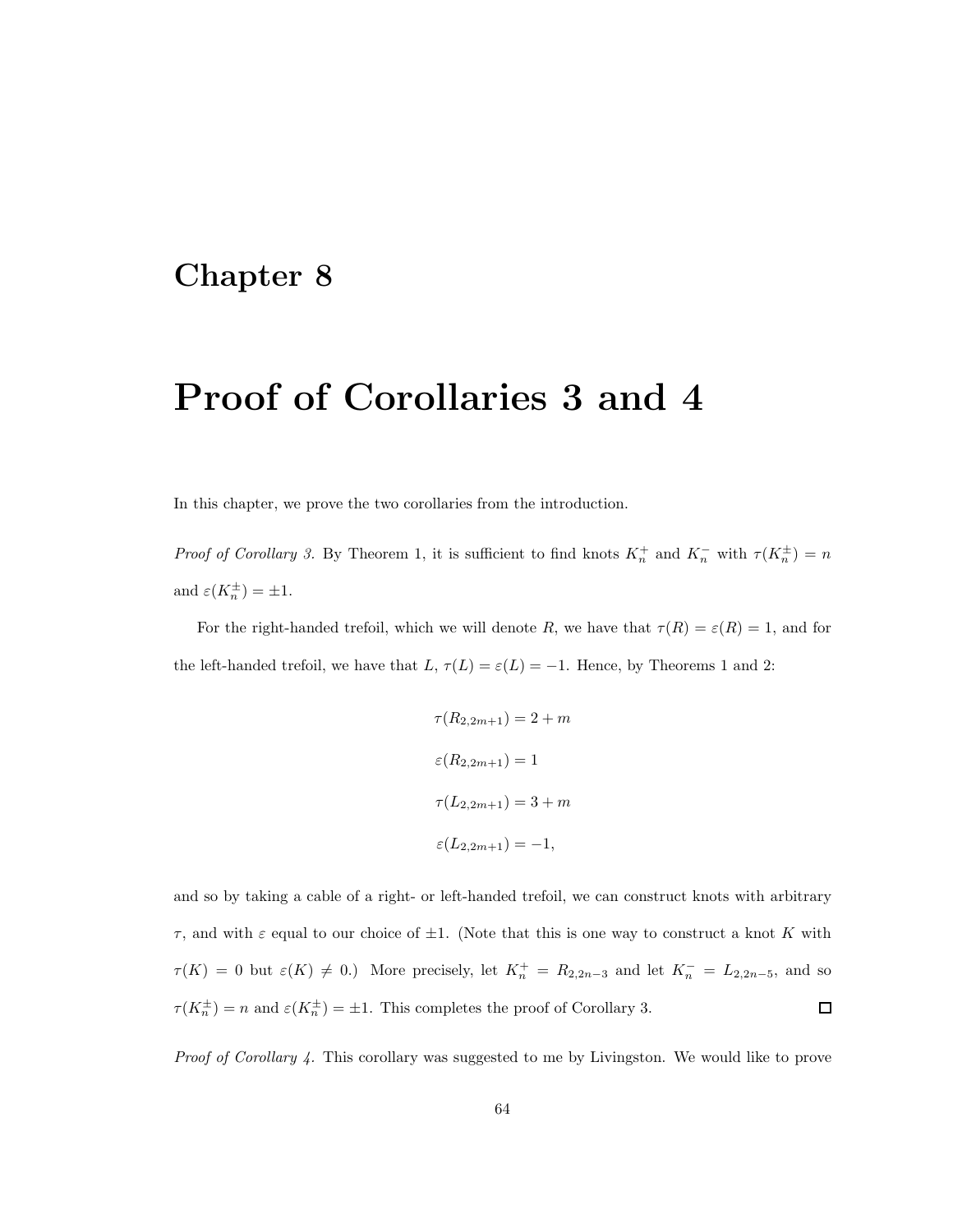that if  $\varepsilon(K) \neq \text{sgn } \tau(K)$ , then  $g_4(K) \geq |\tau(K)| + 1$ . Recall that

• If  $\varepsilon(K) = 0$ , then  $\tau(K) = 0$ .

$$
\bullet \ \tau(\overline{K}) = -\tau(K).
$$

• 
$$
\varepsilon(\overline{K}) = -\varepsilon(K)
$$
.

Hence, without loss of generality, we may assume that  $\tau(K) \geq 0$  and that  $\varepsilon(K) = -1$ , in which case  $\tau(K_{2,1}) = 2\tau(K) + 1$ .

We can construct a slice surface for  $K_{2,1}$  by taking two copies of the slice surface for K and connecting them with a single twisted strip, hence

$$
g_4(K_{2,1}) \le 2g_4(K).
$$

We also have that  $|\tau(K_{2,1})| \leq g_4(K)$ , or

$$
2\tau(K) + 1 \le g_4(K_{2,1}),
$$

so upon combining these two inequalities, we get

$$
\tau(K) + \frac{1}{2} \le g_4(K).
$$

But  $\tau(K)$  and  $g_4(K)$  are both integers, hence

$$
\tau(K) + 1 \le g_4(K),
$$

concluding the proof of Corollary 4 when  $\tau(K) \geq 0$ . The case  $\tau(K) < 0$  follows by taking  $\Box$ mirrors.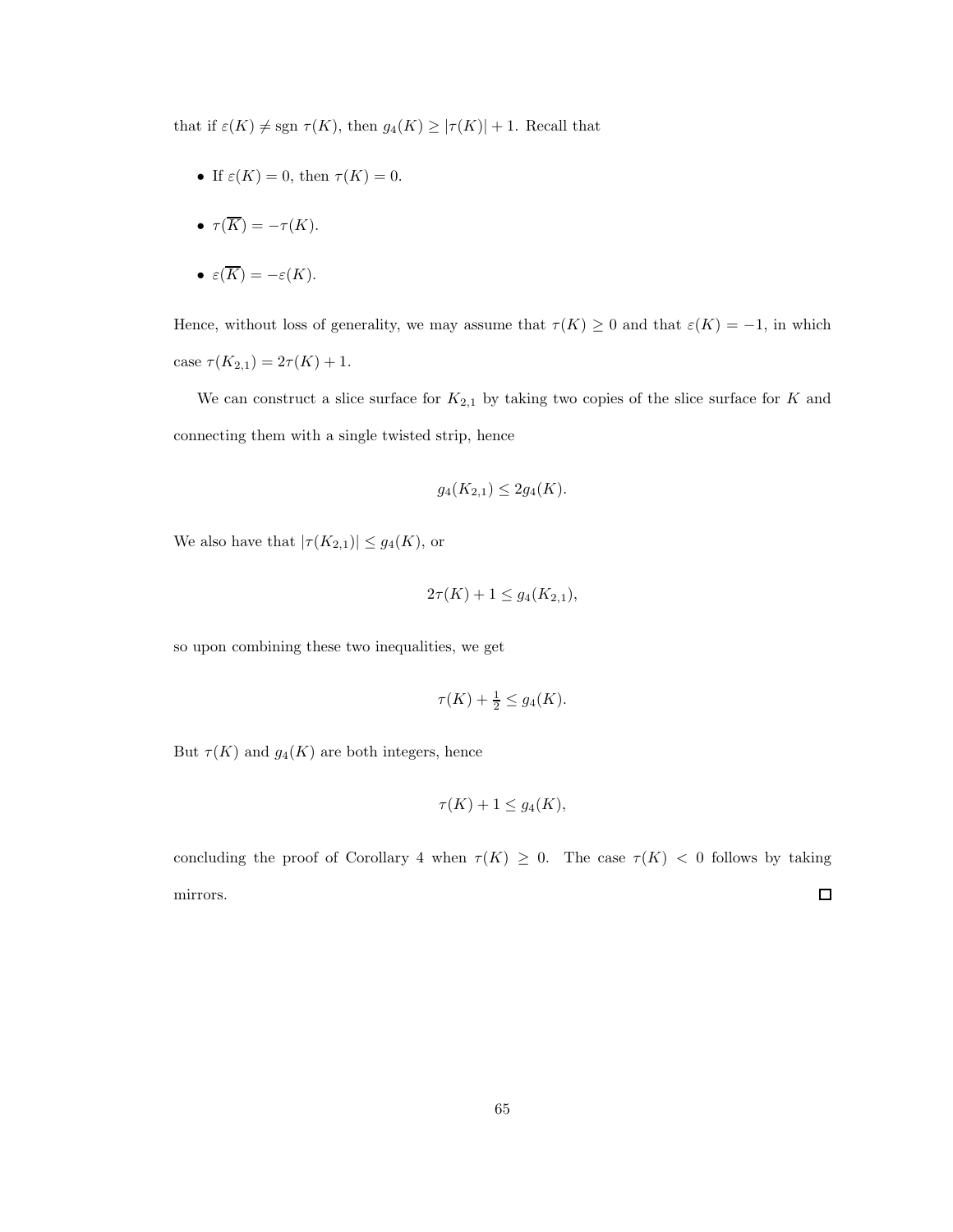#### Chapter 9

# Cabling and L-space Knots

In this chapter, we focus our attention on a class of 3-manifolds with particularly simple Heegaard Floer homology. For a rational homology sphere Y, Proposition 5.1 of  $[12]$  tells us that

$$
\text{rk }\widehat{HF}(Y) \ge |H_1(Y,\mathbb{Z})|.
$$

An L-space is a rational homology sphere Y for which the above bound is sharp. The name comes from the fact that lens spaces are L-spaces, which can be seen by examining the Heegaard Floer complex associated to a standard genus one Heegaard decomposition of a lens space.

We call a knot  $K \subset S^3$  an *L*-space knot if there exists  $n \in \mathbb{Z}$ ,  $n > 0$ , such that n surgery on K yields an L-space. We will denote the resulting 3-manifold by  $S_n^3(K)$ . Torus knots are a convenient source of L-space knots, since  $pq \pm 1$  surgery on the  $(p, q)$ -torus knot yields a lens space. It was proved in  $[14,$  Theorem 1.2 that if a knot K is an L-space knot, then the knot Floer complex associated to K has a particularly simple form that can be deduced from the Alexander polynomial of K,  $\Delta_K(t)$ . Thus, knowing that a knot K admits a lens space (or L-space) surgery yields a remarkable amount of information about the Heegaard Floer invariants associated to both the knot  $K$ , and manifolds obtained by Dehn surgery on  $K$ . In particular, [14, Theorem 1.2] combined with [17, Theorem 1.1] allows one to compute the Heegaard Floer invariants of any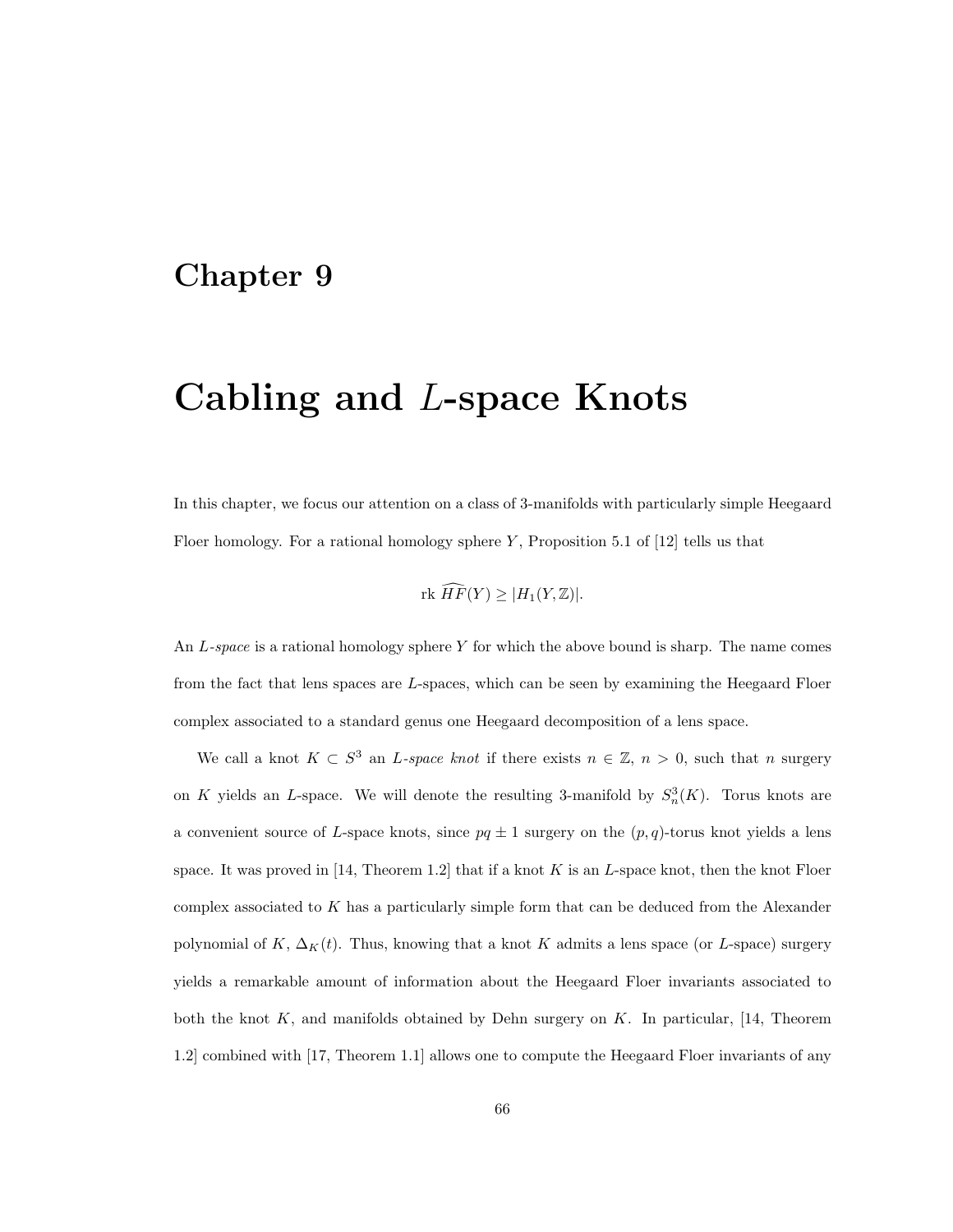Dehn surgery on an  $L$ -space knot K from the Alexander polynomial of  $K$ .

Let  $g(K)$  denote the Seifert genus of K. In [2, Theorem 1.10], Hedden proves that if K is an L-space knot and  $q/p \geq 2g(K) - 1$ , then  $K_{p,q}$  is an L-space knot. We will prove the converse:

**Theorem 9.1.** The  $(p, q)$ -cable of a knot  $K \subset S^3$  is an L-space knot if and only if K is an L-space knot and  $q/p \geq 2g(K) - 1$ .

It was already known that if  $K_{p,q}$  is an L-space knot, then  $q > 0$  and  $\tau(K) = g(K)$  [21, Corollary 6]. We prove our theorem by methods similar to those used in [2, Theorem 1.10]. An interesting question to consider is whether there are other satellite constructions that also yield L-space knots.

An  $L$ -space  $Y$  can be thought of as rational homology sphere with the "smallest" possible Heegaard Floer invariants, i.e. rk  $\widehat{HF}(Y) = |H_1(Y, \mathbb{Z})|$ . In a similar spirit, an L-space knot K can be thought of as a knot with the "smallest" possible knot Floer invariants. For example, since

$$
\Delta_K(t) = \sum_{m,s} (-1)^m \operatorname{rk} \widehat{HFK}_m(K, s)t^s,
$$

so we see immediately that the total rank of  $\widehat{HFK}(K)$  is bounded below by the sum of the absolute value of the coefficients of the Alexander polynomial of K,  $\Delta_K(t)$ . A necessary, but not sufficient, condition for a knot  $K$  to be an  $L$ -space knot is for this bound to be sharp; see [14, Theorem 1.2] for the complete statement. The spirit of our proof is that when either  $K$  is not an  $L$ -space knot, or  $q/p < 2g(K) - 1$ , the knot Floer invariants of  $K_{p,q}$  are not "small" enough for  $K_{p,q}$  to be an L-space knot. We will determine this by looking at the rank of  $\widehat{HF}(S^3_{pq}(K_{p,q}))$ .

*Proof.* Recall that  $\tau(K)$  is the integer-valued concordance invariant defined by Ozsváth and Szabó in [9]. Let P denote the set of all knots K for which  $g(K) = \tau(K)$ . We begin by assembling the following collection of facts.

1. If K is an L-space knot, then  $K \in \mathcal{P}$ . This follows from [14, Theorem 1.2] combined with the fact that knot Floer homology detects genus [10, Theorem 1.2]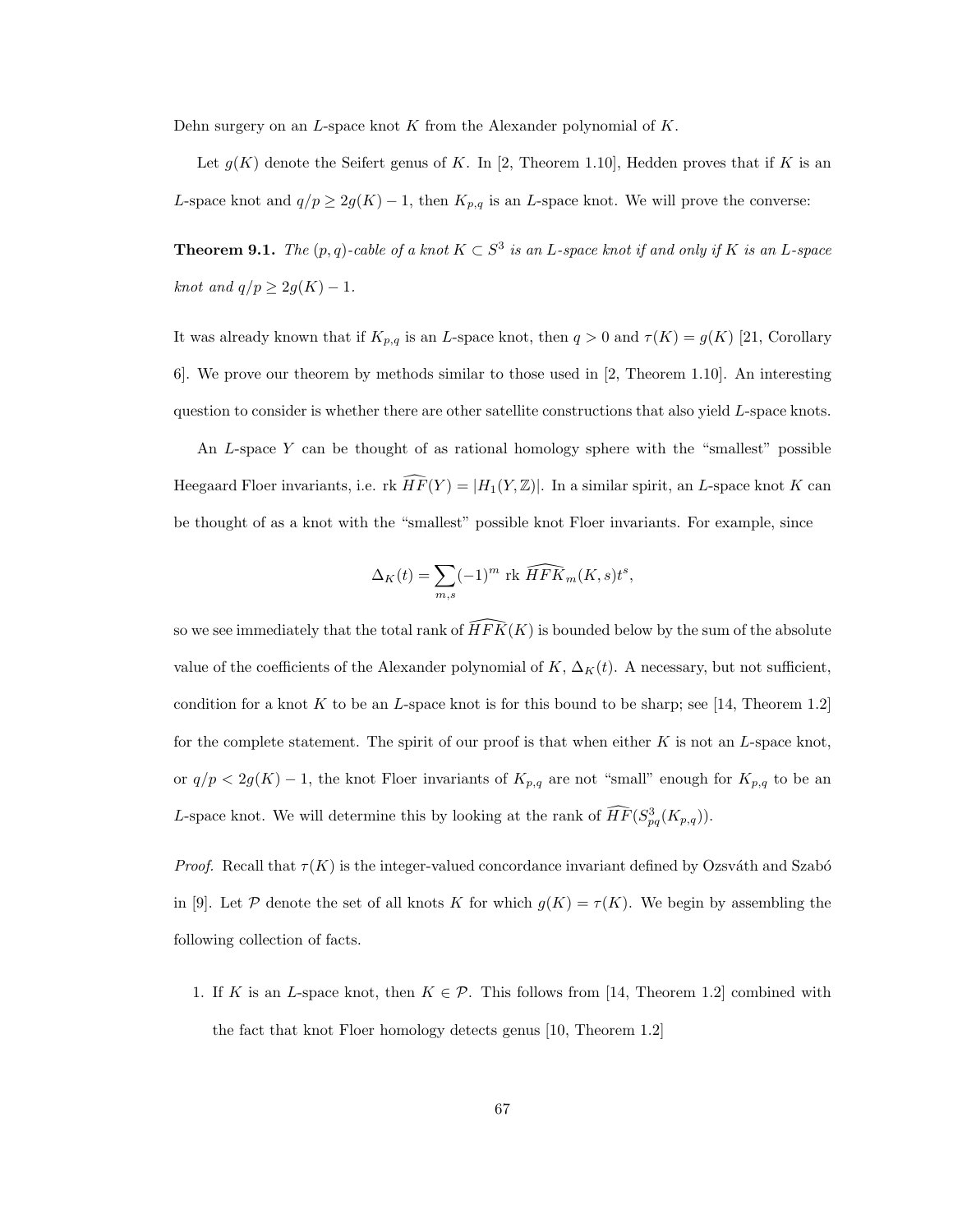2. Let

$$
s_K = \sum_{s \in \mathbb{Z}} (\text{rk } H_*(\widehat{A}_s(K)) - 1),
$$

where  $\widehat{A}_s(K)$  is the sub-quotient complex of  $CFK^{\infty}(K)$  defined in [16, Section 4.3]. We may think of  $CFK^{\infty}(K)$  as generated over  $\mathbb{F}[U, U^{-1}]$  by  $\widehat{CFK}(K)$ , in which case rk  $\widehat{A}_s(K)$  = rk  $\widehat{CFK}(K)$  for all s. Recall that rk  $\widehat{CFK}(K)$  is always odd, since the graded Euler characteristic of  $\widehat{CFK}(K)$  is the Alexander polynomial of K. Therefore, rk  $H_*(\widehat{A}_s(K))$  is odd, hence greater than or equal to 1, and so  $s<sub>K</sub>$  is always non-negative. Let

$$
t_K^{a/b} = 2 \ \max(0, (2g(K) - 1)b - a),
$$

for a pair of relatively prime integers a and  $b, b > 0$ . Notice that

$$
t_K^{a/b} = 0
$$
 if and only if  $a/b \ge 2g(K) - 1$ .

For  $K \in \mathcal{P}$  and a, b as above,

$$
\text{rk }\widehat{HF}(S^3_{a/b}(K)) = a + bs_K + t_K^{a/b}.
$$

This is a special case of Proposition 9.5 of [17]. In particular, the term  $\nu(K)$  appearing in Proposition 9.5 is bounded below by  $\tau(K)$  [9, Proposition 3.1] and above by  $g(K)$  [11, Theorem 5.1], so  $K \in \mathcal{P}$  implies  $\nu(K) = g(K)$ . We notice that

K admits a positive L-space surgery if and only if  $s_K = 0$ .

Indeed, if  $s_K = 0$ , then p surgery on K yields an L-space, for any integer  $p \geq 2g(K) - 1$ . Conversely, if K is an L-space knot, then there exists some integer  $p > 0$  such that p surgery on K is an L-space, in which case  $s_K$ , which is always non-negative, must be 0.

3. Recall our convention that p, q are relatively prime integers, with  $p > 1$ . If  $K_{p,q} \in \mathcal{P}$ , then  $K \in \mathcal{P}$ , and if  $K \in \mathcal{P}$ , then  $\tau(K_{p,q}) = p\tau(K) + \frac{1}{2}(p-1)(q-1)$ . These facts are Corollaries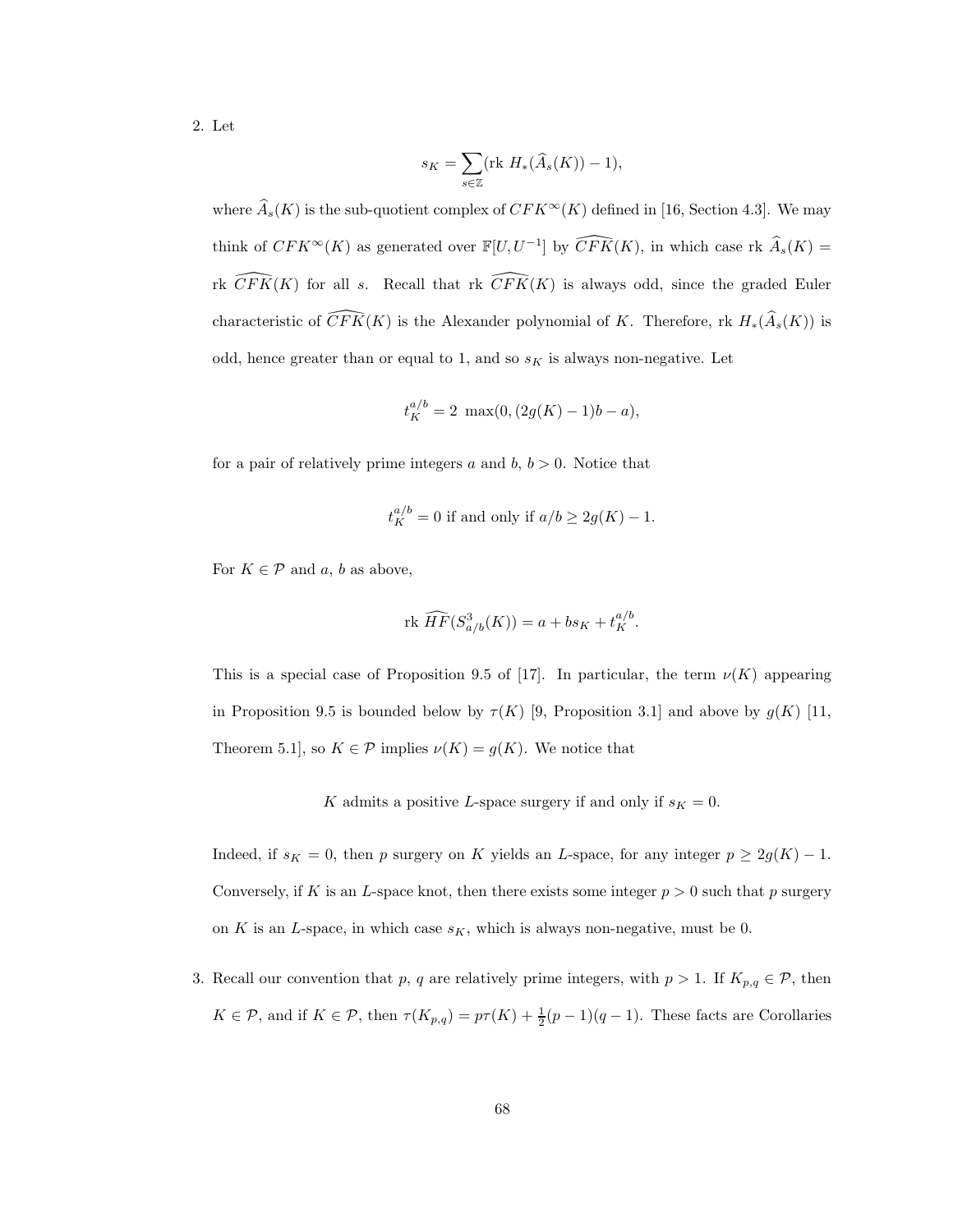4 and 3, respectively, in [21]. Therefore, if  $K_{p,q} \in \mathcal{P}$ , we have

$$
(2g(K) - 1)p - q = (2\tau(K) - 1)p - q
$$
  
= 2(p\tau(K) + \frac{(p-1)(q-1)}{2}) - 1 - pq  
= 2\tau(K\_{p,q}) - 1 - pq  
= 2g(K\_{p,q}) - 1 - pq,

or equivalently,

if 
$$
K_{p,q} \in \mathcal{P}
$$
, then  $t_K^{q/p} = t_{K_{p,q}}^{pq}$ .

4. It is well-known that pq surgery on  $K_{p,q}$  is the manifold  $L(p,q) \# S^3_{q/p}(K)$  (see [2, Proof of Theorem 1.10] for a nice proof of this fact). We also have from [13, Proposition 6.1] that

$$
\text{rk }\widehat{HF}(Y_1 \# Y_2) = \text{rk }\widehat{HF}(Y_1) \cdot \text{rk }\widehat{HF}(Y_2).
$$

Then

rk 
$$
\widehat{HF}(S^3_{pq}(K_{p,q}))
$$
 = rk  $\widehat{HF}(L(p,q)) \cdot$ rk  $\widehat{HF}(S^3_{q/p}(K))$   
=  $p \cdot$ rk  $\widehat{HF}(S^3_{q/p}(K))$ .

With these facts in place, we are ready to prove the theorem. Assume  $K_{p,q}$  is an L-space knot. Then by (1) and (3),  $K_{p,q} \in \mathcal{P}$  and  $t^{pq}_{K_{p,q}} = t^{q/p}_K$ , and by (2),

rk 
$$
\widehat{HF}(S_{pq}^3(K_{p,q})) = pq + s_{K_{p,q}} + t_{K_{p,q}}^{pq}
$$
 and rk  $\widehat{HF}(S_{q/p}^3(K)) = q + ps_K + t_K^{q/p}$ .

Then by (4), rk  $\widehat{HF}(S^3_{pq}(K_{p,q})) = p \cdot \text{rk } \widehat{HF}(S^3_{q/p}(K))$ , and  $s_{K_{p,q}} = 0$ , since  $K_{p,q}$  is an L-space knot. So we find that

$$
p^2 s_K + (p-1)t_K^{q/p} = 0.
$$

Therefore, since  $p > 1$ , we have that  $s_K$  and  $t_K^{q/p}$  must both be zero, or equivalently, K is an L-space knot and  $q/p \geq 2g(K) - 1$ . This completes the proof of the theorem.  $\Box$ 

Remark 9.2. The contents of this chapter appears in [5].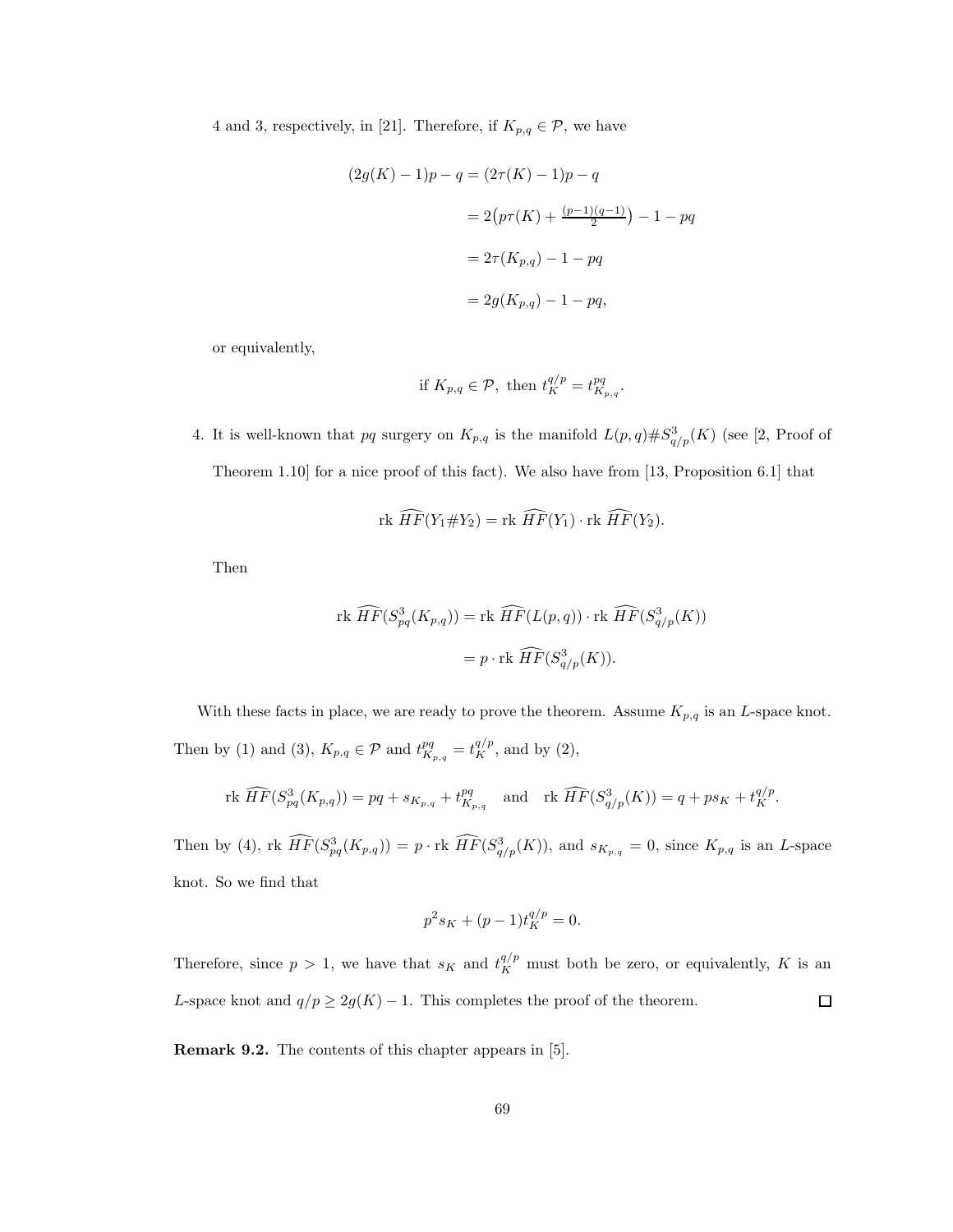### Chapter 10

### Future directions

The invariant  $\varepsilon$  defined in this thesis has applications beyond determining  $\tau$  of iterated cables. These applications will be discussed in depth in [4]; we outline the main ideas below.

The goal is to use  $\varepsilon$  to define a new concordance homomorphism that is strong enough to detect linear independence in  $\mathcal{C}$ . We will turn the monoid of chain complexes  $CFK^{\infty}(K)$  (under tensor product) into a group, which we will denote  $F$ , in much the same way that the monoid of knots (under connected sum) can be made into the group  $\mathcal C$  by quotienting by slice knots.

**Definition 10.1.** Let  $CFK^{\infty}(K)^{*}$  denote the dual of  $CFK^{\infty}(K)$ ; that is,

$$
CFK^{\infty}(K)^* = \text{Hom}_{\mathbb{F}[U,U^{-1}]}(CFK^{\infty}(K), \mathbb{F}).
$$

Define the group  $\mathcal F$  to be

$$
\mathcal{F} := (\{CFK^{\infty}(K) \mid K \subset S^3\}, \otimes)/\sim
$$

where

$$
CFK^{\infty}(K_1) \sim CFK^{\infty}(K_2) \iff \varepsilon(CFK^{\infty}(K_1) \otimes CFK^{\infty}(K_2)^*) = 0.
$$

**Theorem 10.2** ([4]). The map

 $\mathcal{C} \rightarrow \mathcal{F},$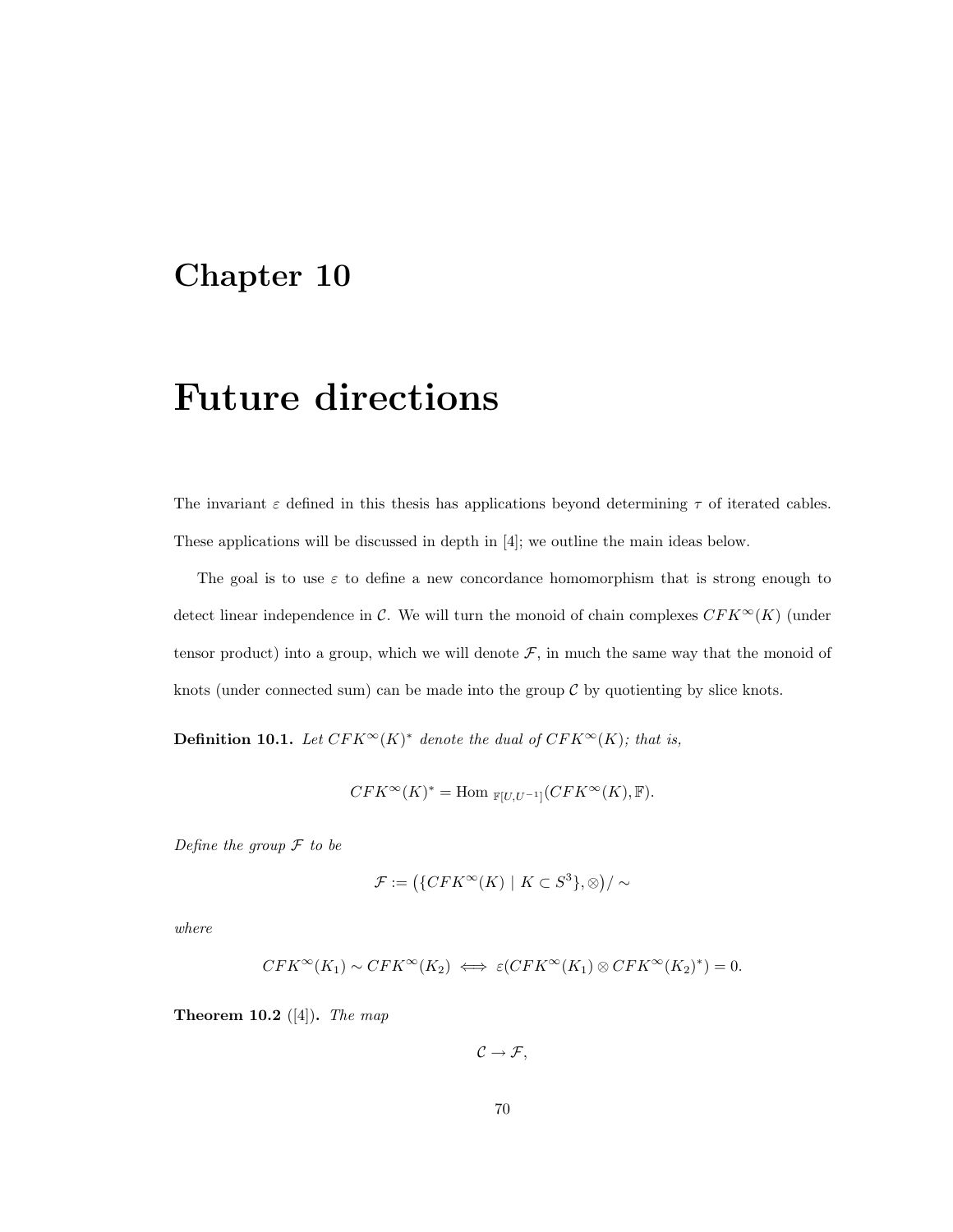sending a class in C represented by K to the class in F represented by  $CFK^{\infty}(K)$  is a group homomorphism.

This group  $\mathcal F$  has the advantage that it can be studied from an algebraic perspective. In particular,  $\mathcal F$  is totally ordered, with an additional well-defined notion of " $\ll$ ". Moreover, we can use the relation  $\ll$  to define a filtration on  $\mathcal{F}$ . We can also use spectral sequences to define a second, independent filtration.

The rich structure on F is powerful enough to detect linear independence in C. Let  $T_{p,q}$  denote the  $(p, q)$ -torus knot,  $K_{p,q}$  the  $(p, q)$ -cable of K, and D the (positive, untwisted) Whitehead double of the right-handed trefoil.

**Theorem 10.3** ([4]). The topologically slice knots

$$
D_{p,p+1} \# -T_{p,p+1}, \quad p \ge 1
$$

are independent in the smooth concordance group; that is, they freely generate a subgroup of infinite rank.

The first examples of an infinite family of smoothly independent, topologically slice knots was given by Endo [1]. His examples consist of certain pretzel knots. More recently, Hedden and Kirk [3] showed that an infinite family of (untwisted) Whitehead doubles of certain torus knots are smoothly independent. The structure of  $\mathcal F$  shows that our examples (when  $p \geq 2$ ) are smoothly independent from both of these earlier families.

Let  $P(K)$  denote the satellite of K with pattern P; that is, P is a knot in  $S^1 \times D^2$ , which we then glue into the (zero framed) knot complement  $S^3$  – nbd K. Recall that the map  $P(-): \mathcal{C} \to \mathcal{C}$ given by

$$
[K] \mapsto [P(K)]
$$

is well-defined, by "following" the concordance along the satellite.

We obtain a similar well-defined map on  $\mathcal{F}$ :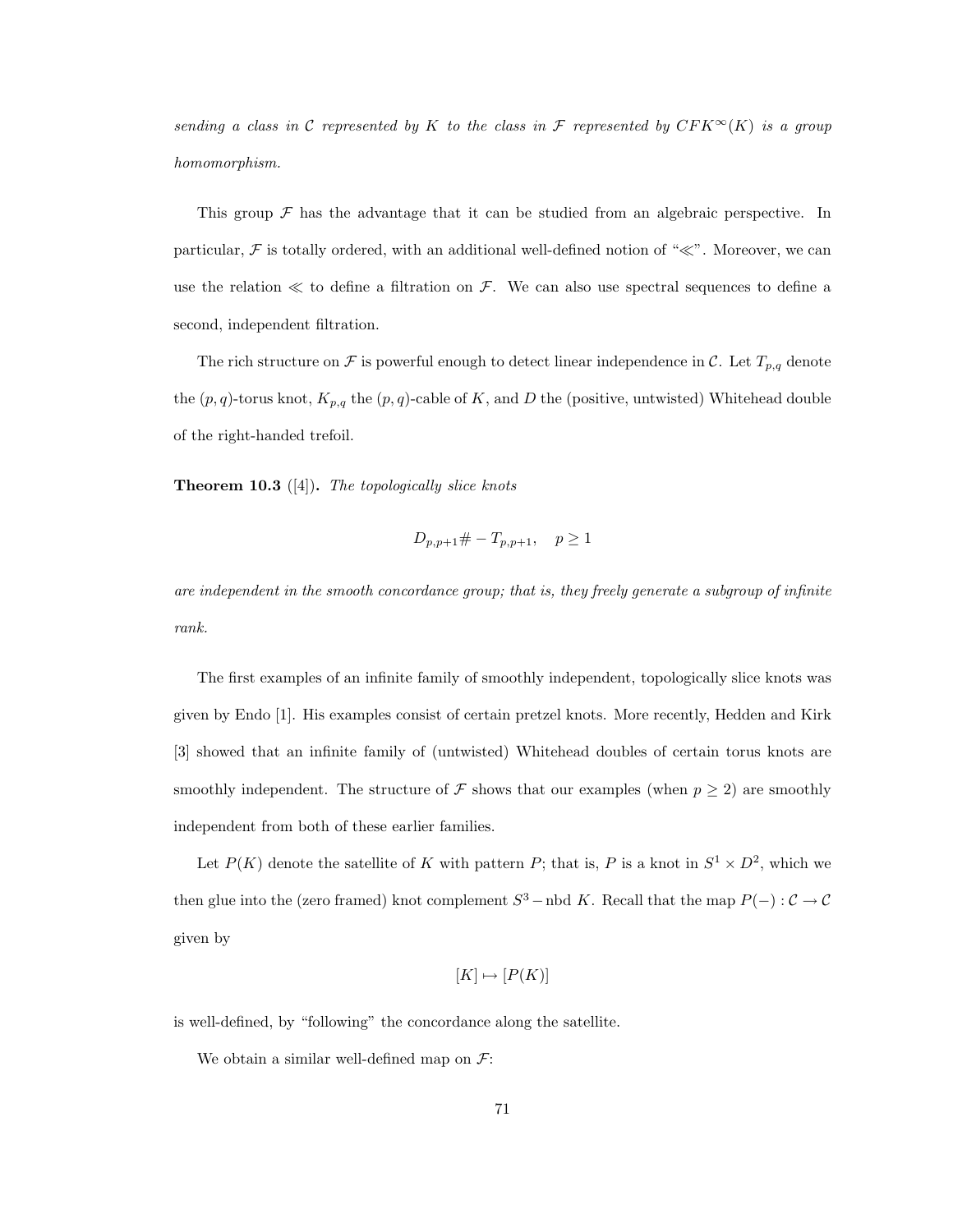**Proposition 10.4** ([4]). The map  $P(-): \mathcal{F} \to \mathcal{F}$  given by

$$
[CFK^{\infty}(K)] \mapsto [CFK^{\infty}(P(K))]
$$

is well-defined.

By composing  $P$  with  $\tau$ , we obtain a new concordance invariant

$$
\tau_P(K) := \tau\big(P(K)\big),
$$

since  $K_1 \sim K_2$  implies that  $P(K_1) \sim P(K_2)$ . Let  $\{\tau_P(K)\}\$ p denote the collection of  $\tau_P$  for all patterns P in  $S^1 \times D^2$ . In the following theorem, we see that the information contained in  ${\tau_P(K)}_P$  is exactly the information contained in  $[CFK^{\infty}(K)]$ .

**Theorem 10.5** ([4]).  $[CFK^{\infty}(K_1)] = [CFK^{\infty}(K_2)]$  if and only if  ${\tau_P(K_1)}_P = {\tau_P(K_2)}_P$ .

Does the map  $P(-): \mathcal{C} \to \mathcal{C}$  always take linearly independent collections of knots to linearly independent collections of knots? To address this question, we have the following theorem:

**Theorem 10.6** ([4]). For each  $n \in \mathbb{N}$ , there exists a collection of linearly independent knots

 ${K_i}_{i=1}^n$ 

and a pattern P such that

$$
\{P(K_i)\}_{i=1}^n
$$

are independent in C.

We hope that the applications of  $\varepsilon$ , both in this thesis and in future work, convince the reader of the utility and power of this new concordance invariant. Our goal is to be able to give a complete algebraic description of the group  $\mathcal{F}$ , helping to shed light on the structure of the smooth concordance group.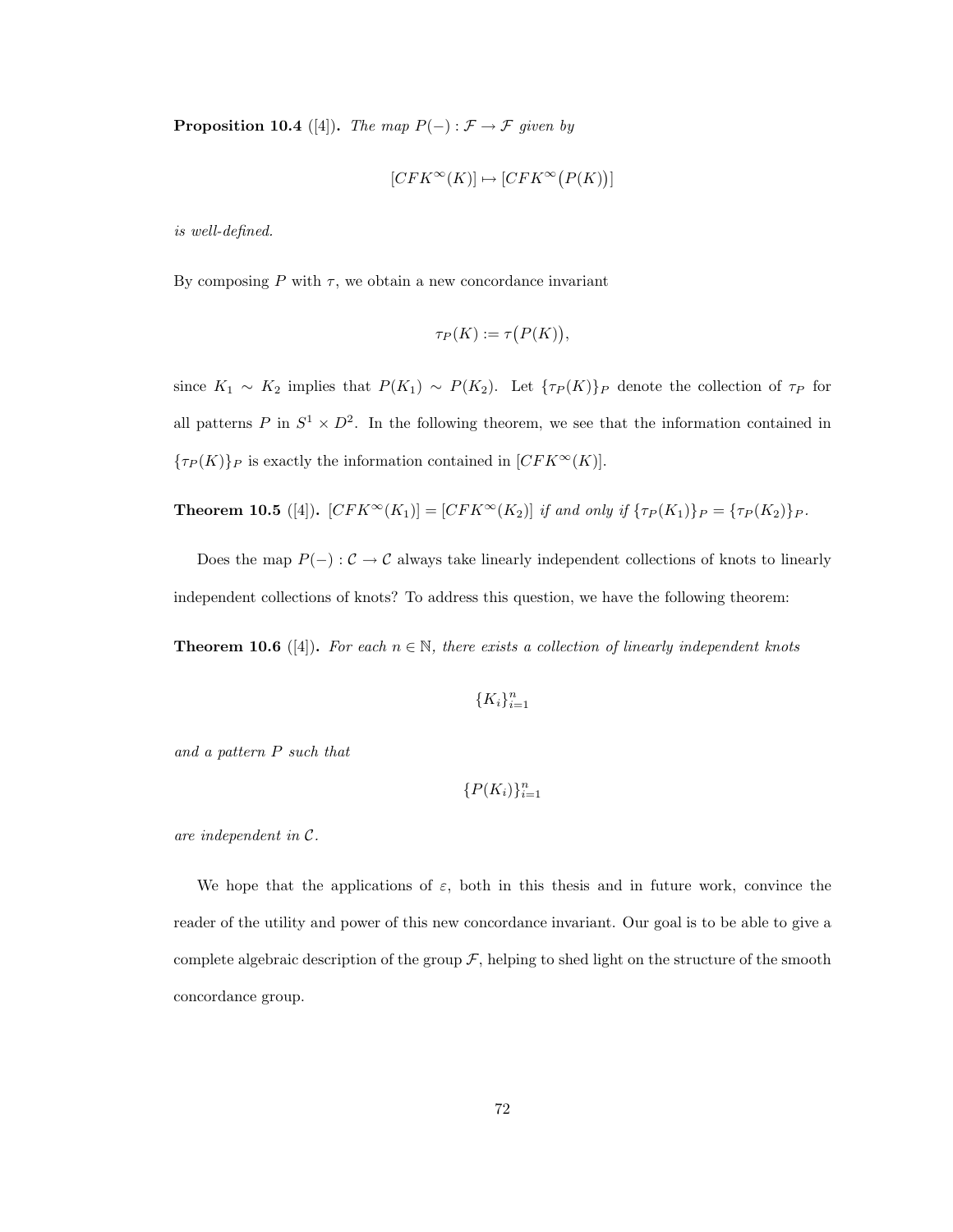# Bibliography

- [1] H. Endo, Linear independence of topologically slice knots in the smooth cobordism group, Topology Appl. 63 (1995), no. 3, 257–262.
- [2] M. Hedden, On knot Floer homology and cabling II, Int. Math. Res. Not. 12 (2009), 2248– 2274.
- [3] M. Hedden and P. Kirk, Instantons, concordance and Whitehead doubling, preprint (2010), arXiv:1009.5361v2.
- [4] J. Hom, The knot Floer complex and the smooth concordance group, preprint (2011), in preparation.
- [5] \_\_\_, A note on cabling and L-space surgeries, Algebr. Geo. Topol. 11 (2011), no. 1, 219–223.
- [6] A. Levine, Knot doubling operators and bordered Heegaard Floer homology, preprint (2010), arXiv:1008.3349v1.
- [7] R. Lipshitz, P. S. Ozsváth, and D. Thurston, *Bordered Heegaard Floer homology: Invariance* and pairing, preprint (2008), arXiv:0810.0687v3.
- [8] P. S. Ozsváth and Z. Szabó, Absolutely graded Floer homologies and intersection forms for four-manifolds with boundary, Adv. Math. 173 (2003), 179–261.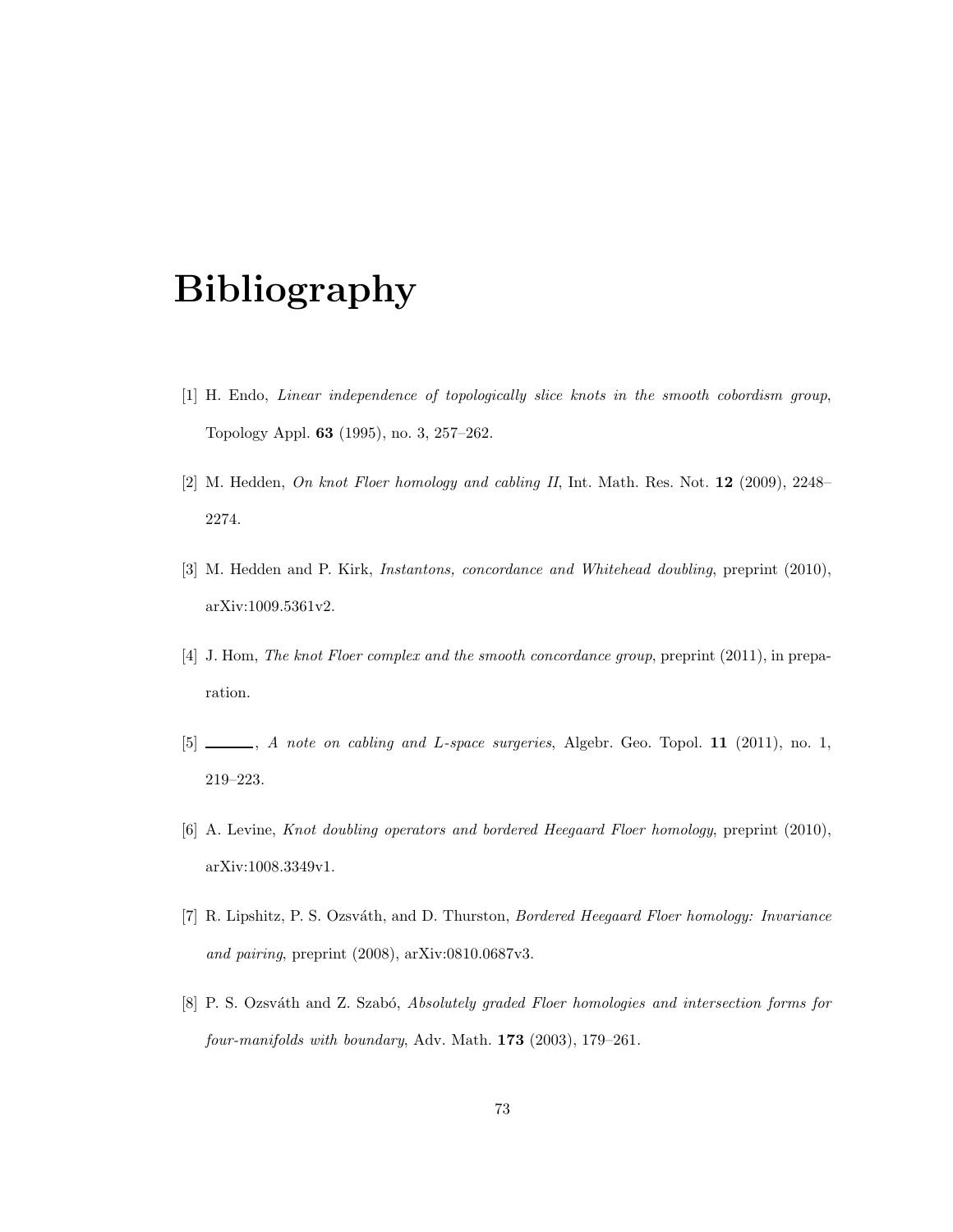- [9]  $\ldots$ , Knot Floer homology and the four-ball genus, Geom. Topol. 7 (2003), 615–639.
- [10] \_\_\_\_\_, Holomorphic disks and genus bounds, Geom. Topol. 8 (2004).
- [11] Holomorphic disks and knot invariants, Adv. Math. **186** (2004), no. 1, 58–116.
- [12]  $\_\_\_\_\$ , Holomorphic disks and three-manifold invariants: properties and applications, Ann. of Math. (2) 159 (2004), no. 3, 1159–1245.
- [13] Molomorphic disks and topological invariants for closed three-manifolds, Ann. of Math. (2) 159 (2004), no. 3, 1027–1158.
- [14]  $\ldots$ , On knot Floer homology and lens space surgeries, Topology 44 (2005), no. 6, 1281– 1300.
- [15] , Heegaard diagrams and Floer homology, preprint (2006), arXiv:0602232v1.
- [16] , Knot Floer homology and integer surgeries, Algebr. Geo. Topol. 8 (2008), no. 1,  $101-153.$
- [17] , Knot Floer homology and rational surgeries, Algebr. Geo. Topol. 11 (2011), no. 1, 1–68.
- [18] P. S. Ozsváth, Z. Szabó, and D. Thurston, *Legendrian knots, transverse knots and combina*torial Floer homology, preprint (2003), arXiv:0303017v2.
- [19] I. Petkova, Cables of thin knots and bordered Heegaard Floer homology, preprint (2009), arXiv:0911.2679v1.
- [20] J. Rasmussen, Floer homology and knot complements, Ph.D. thesis, Harvard University, 2003, arXiv:0306378v1.
- [21] C. Van Cott, Ozsváth-Szabó and Rasmussen invariants of cable knots, Algebr. Geo. Topol. 10 (2010), no. 2, 825–836.